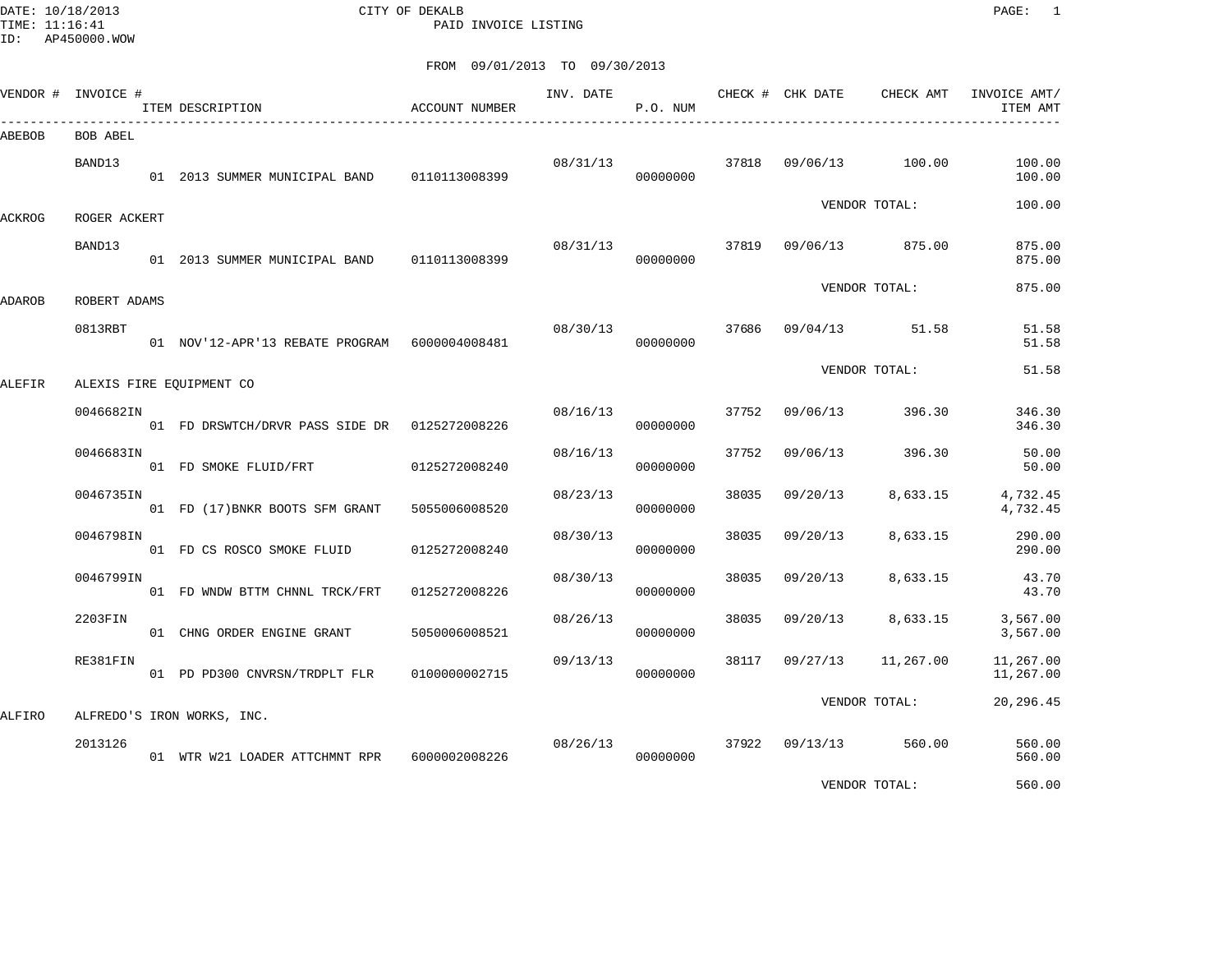DATE: 10/18/2013 CITY OF DEKALB PAGE: 2 PAID INVOICE LISTING

|        | VENDOR # INVOICE #      | ITEM DESCRIPTION                              | ACCOUNT NUMBER | INV. DATE | P.O. NUM |       | CHECK # CHK DATE | CHECK AMT     | INVOICE AMT/<br>ITEM AMT  |
|--------|-------------------------|-----------------------------------------------|----------------|-----------|----------|-------|------------------|---------------|---------------------------|
| ALLDAV | DAVID ALLISON           |                                               |                |           |          |       |                  |               |                           |
|        | 0813RBT                 | 01 NOV'12-APR'13 REBATE PROGRAM 6000004008481 |                | 08/30/13  | 00000000 | 37687 | 09/04/13         | 74.63         | 74.63<br>74.63            |
| ALLLOR | LORNA C ALLEN           |                                               |                |           |          |       |                  | VENDOR TOTAL: | 74.63                     |
|        | 0813RBT                 | 01 NOV'12-APR'13 REBATE PROGRAM 6000004008481 |                | 08/30/13  | 00000000 | 37688 | 09/04/13         | 50.02         | 50.02<br>50.02            |
| AMCOAT |                         | AM-COAT PAINTING, INC.                        |                |           |          |       |                  | VENDOR TOTAL: | 50.02                     |
|        | 2013201                 | 01 WTR EAST TOWER PAINTING                    | 6000006508631  | 08/27/13  | 00000000 |       | 38118 09/27/13   | 227,436.30    | 227, 436.30<br>227,436.30 |
| ANDANN | ANN ANDERSON            |                                               |                |           |          |       |                  | VENDOR TOTAL: | 227,436.30                |
|        | 0813RBT                 | 01 NOV'12-APR'13 REBATE PROGRAM 6000004008481 |                | 08/30/13  | 00000000 | 37689 | 09/04/13         | 61.70         | 61.70<br>61.70            |
| ANDBON | BONNIE ANDERSON         |                                               |                |           |          |       |                  | VENDOR TOTAL: | 61.70                     |
|        | BAND13                  | 01 2013 SUMMER MUNICIPAL BAND 0110113008399   |                | 08/31/13  | 00000000 | 37820 | 09/06/13         | 50.00         | 50.00<br>50.00            |
| ANDELA | ELAINE ANDERSON         |                                               |                |           |          |       |                  | VENDOR TOTAL: | 50.00                     |
|        | 091113                  | 01 REBATE PROGRAM                             | 6000004008481  | 09/11/13  | 00000000 | 38011 | 09/13/13         | 67.70         | 67.70<br>67.70            |
|        |                         |                                               |                |           |          |       |                  | VENDOR TOTAL: | 67.70                     |
| ANDGAI | GAIL ANDERSON<br>BAND13 | 01 2013 SUMMER MUNICIPAL BAND                 | 0110113008399  | 08/31/13  | 00000000 | 37821 | 09/06/13         | 100.00        | 100.00<br>100.00          |
|        |                         |                                               |                |           |          |       |                  | VENDOR TOTAL: | 100.00                    |
| ANDGAR | GARTH ANDERSON          |                                               |                |           |          | 37822 |                  |               |                           |
|        | BAND13                  | 01 2013 SUMMER MUNICPAL BAND 0110113008399    |                | 08/31/13  | 00000000 |       | 09/06/13         | 600.00        | 600.00<br>600.00          |
|        |                         |                                               |                |           |          |       |                  | VENDOR TOTAL: | 600.00                    |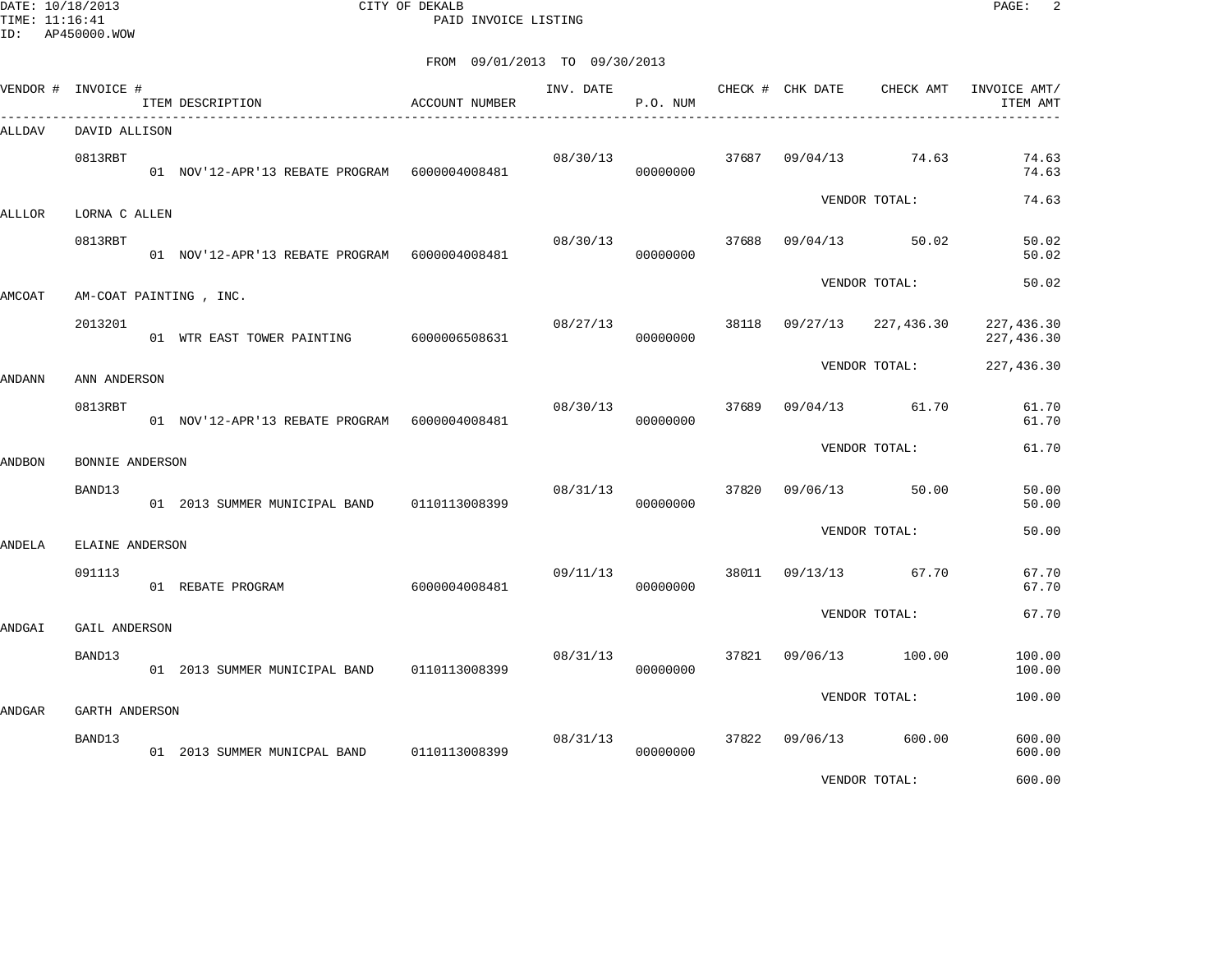DATE: 10/18/2013 CITY OF DEKALB PAGE: 3 PAID INVOICE LISTING

|        | VENDOR # INVOICE #       | ITEM DESCRIPTION                               | ACCOUNT NUMBER | INV. DATE | P.O. NUM |       |                | CHECK # CHK DATE CHECK AMT  | INVOICE AMT/<br>ITEM AMT |
|--------|--------------------------|------------------------------------------------|----------------|-----------|----------|-------|----------------|-----------------------------|--------------------------|
| ANDMED |                          | ANDRES MEDICAL BILLING LTD                     |                |           |          |       |                |                             |                          |
|        | 131478                   | 01 JUL '13 AMB BILLING 0100000002240           |                | 08/01/13  | 00000000 |       |                | 38036 09/20/13 3,054.55     | 3,054.55<br>3,054.55     |
| APPTIM | APPLE TIME, INC.         |                                                |                |           |          |       |                | VENDOR TOTAL:               | 3,054.55                 |
|        | 18221                    | 01 PD DPD BRCLTS/FTBLLS/CLRBKS 0100000002730   |                | 08/27/13  | 00000000 |       |                | $37923$ $09/13/13$ 1,290.54 | 1,290.54<br>1,290.54     |
| ARAUNI |                          | AUCA CHICAGO MC LOCKBOX                        |                |           |          |       |                | VENDOR TOTAL:               | 1,290.54                 |
|        | 6108151634               | 01 PD SRVCS 8/9/13                             | 0120223008315  | 08/09/13  | 00000000 |       | 37924 09/13/13 | 290.81                      | 83.28<br>83.28           |
|        | 6108151635               | 01 CTYHLL SRVCS 8/9/13                         | 0130324008450  | 08/09/13  | 00000000 | 37924 | 09/13/13       | 290.81                      | 58.49<br>58.49           |
|        | 6108175006               | 01 PD SRVCS 8/23/13                            | 0120223008315  | 08/23/13  | 00000000 |       | 37924 09/13/13 | 290.81                      | 90.55<br>90.55           |
|        | 6108175007               | 01 CTYHLL SRVCS 8/23/13 0130324008450          |                | 08/23/13  | 00000000 |       | 37924 09/13/13 | 290.81                      | 58.49<br>58.49           |
| ARCGRE | GREGG ARCHER             |                                                |                |           |          |       |                | VENDOR TOTAL:               | 290.81                   |
|        | BAND13                   | 01  2013 SUMMER MUNICIPAL BAND   0110113008399 |                | 08/31/13  | 00000000 |       | 37823 09/06/13 | 575.00                      | 575.00<br>575.00         |
| ARHCHR | CHRISTINE ARHOS          |                                                |                |           |          |       |                | VENDOR TOTAL:               | 575.00                   |
|        | 091113                   | 01 REBATE PROGRAM                              | 6000004008481  | 09/11/13  | 00000000 | 38012 |                | 09/13/13 42.71              | 42.71<br>42.71           |
| ARHGEO | GEORGIA ARHOS            |                                                |                |           |          |       |                | VENDOR TOTAL:               | 42.71                    |
|        | 091813                   | 01 NOV'12-APR'13 REBATE PROGRAM 6000004008481  |                | 09/18/13  | 00000000 |       |                | 38119 09/27/13 41.51        | 41.51<br>41.51           |
|        |                          |                                                |                |           |          |       |                | VENDOR TOTAL:               | 41.51                    |
| ARMJOH | JOHN ARMSTRONG<br>BAND13 |                                                |                | 08/31/13  |          |       |                | 37824 09/06/13 1,075.00     | 1,075.00                 |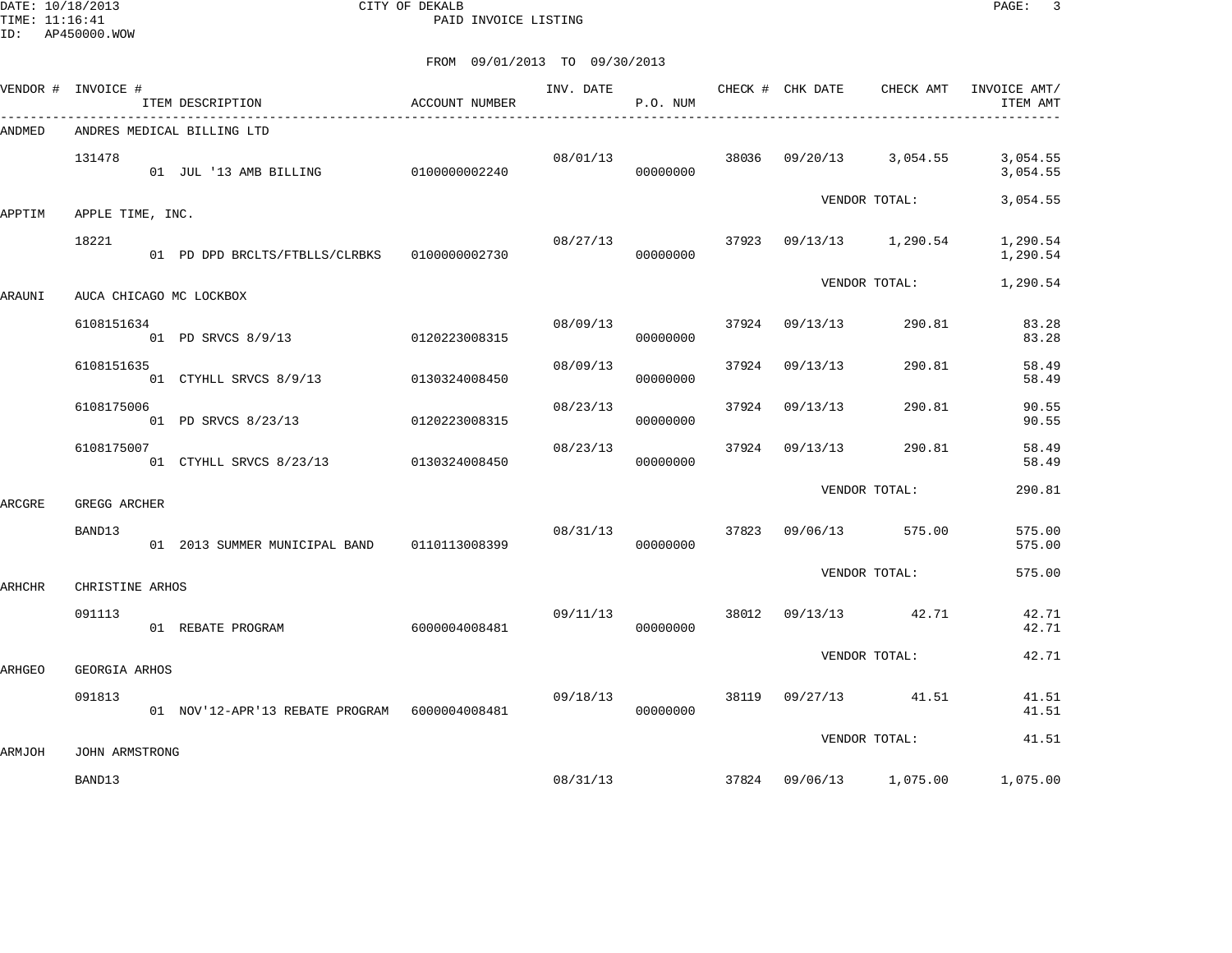DATE: 10/18/2013 CITY OF DEKALB PAGE: 4 PAID INVOICE LISTING

| VENDOR #      | INVOICE #          | ITEM DESCRIPTION                                                                         | ACCOUNT NUMBER                                  | INV. DATE | P.O. NUM                         |       | CHECK # CHK DATE | CHECK AMT     | INVOICE AMT/<br>ITEM AMT            |
|---------------|--------------------|------------------------------------------------------------------------------------------|-------------------------------------------------|-----------|----------------------------------|-------|------------------|---------------|-------------------------------------|
|               | BAND13             | 01 2013 SUMMER MUNICIPAL BAND                                                            | 0110113008399                                   | 08/31/13  | 00000000                         | 37824 | 09/06/13         | 1,075.00      | 1,075.00<br>1,075.00                |
| ASCAVI        |                    | ASCENT AVIATION GROUP INC.                                                               |                                                 |           |                                  |       |                  | VENDOR TOTAL: | 1,075.00                            |
|               | 201917             | 01 ARPT 7451GAL JET-A FUEL                                                               | 6500002008234                                   | 09/04/13  | 00000000                         | 37753 | 09/06/13         | 26,667.27     | 26,667.27<br>26,667.27              |
|               | M109995            | 01 ARPT VX570 LSE SEP '13<br>02 ARPT AVGAS LSE SEP '13<br>03 ARPT JET-A RFLR LSE SEP '13 | 6500006008597<br>6500006008597<br>6500006008597 | 09/01/13  | 00000000<br>00000000<br>00000000 | 37925 | 09/13/13         | 981.00        | 981.00<br>46.00<br>400.00<br>535.00 |
| <b>ATLBOI</b> |                    | ATLAS BOILER & WELDING CO. INC                                                           |                                                 |           |                                  |       |                  | VENDOR TOTAL: | 27,648.27                           |
|               | 2934               | 01 CTYHLL BOILER MNTNNC/RPR                                                              | 0130323008311                                   | 08/14/13  | 00000000                         | 37926 | 09/13/13         | 1,972.00      | 1,972.00<br>1,972.00                |
| <b>BACAMB</b> | AMBER BACKUS       |                                                                                          |                                                 |           |                                  |       |                  | VENDOR TOTAL: | 1,972.00                            |
|               | BAND13             | 01 2013 SUMMER MUNICIPAL BAND                                                            | 0110113008399                                   | 08/31/13  | 00000000                         | 37825 | 09/06/13         | 350.00        | 350.00<br>350.00                    |
| <b>BACMAR</b> | MARILYN BACKE      |                                                                                          |                                                 |           |                                  |       |                  | VENDOR TOTAL: | 350.00                              |
|               | BAND13             | 01 2013 SUMMER MUNICIPAL BAND                                                            | 0110113008399                                   | 08/31/13  | 00000000                         | 37826 | 09/06/13         | 250.00        | 250.00<br>250.00                    |
| <b>BACONL</b> | BACKGROUNDS ONLINE |                                                                                          |                                                 |           |                                  |       |                  | VENDOR TOTAL: | 250.00                              |
|               | 435730             | 01 HR BACKGROUND CHECKS                                                                  | 0115153008333                                   | 07/31/13  | 00000000                         | 38037 | 09/20/13         | 79.95         | 79.95<br>79.95                      |
| <b>BALBRE</b> | BRETT BALIKA       |                                                                                          |                                                 |           |                                  |       |                  | VENDOR TOTAL: | 79.95                               |
|               | BAND13             | 01 2013 SUMMER MUNICIPAL BAND                                                            | 0110113008399                                   | 08/31/13  | 00000000                         | 37827 | 09/06/13         | 625.00        | 625.00<br>625.00                    |
|               |                    |                                                                                          |                                                 |           |                                  |       |                  | VENDOR TOTAL: | 625.00                              |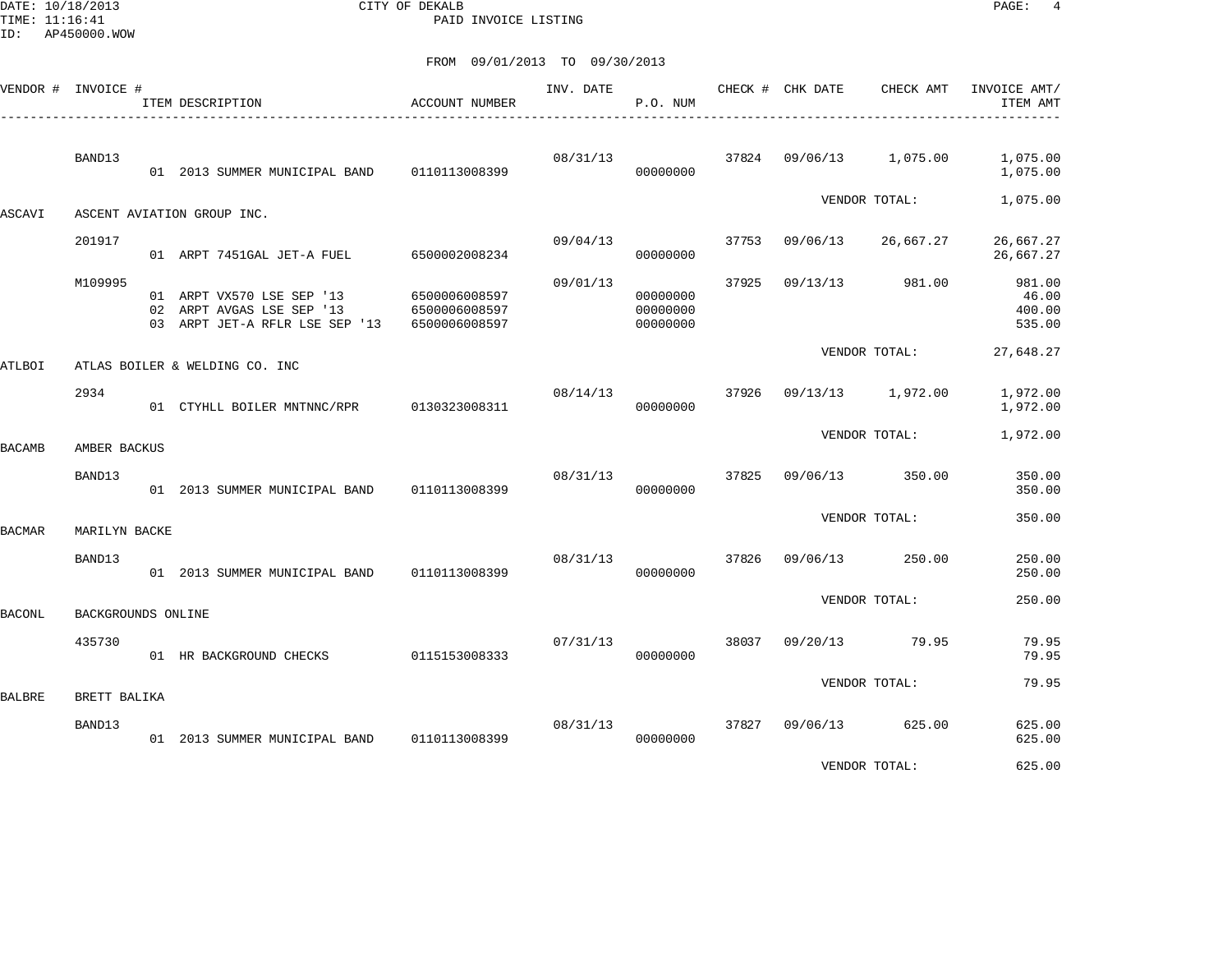DATE: 10/18/2013 CITY OF DEKALB PAGE: 5 PAID INVOICE LISTING

|               | VENDOR # INVOICE #     | ITEM DESCRIPTION                                               | <b>ACCOUNT NUMBER</b>          | INV. DATE | P.O. NUM             |       | CHECK # CHK DATE | CHECK AMT       | INVOICE AMT/<br>ITEM AMT |
|---------------|------------------------|----------------------------------------------------------------|--------------------------------|-----------|----------------------|-------|------------------|-----------------|--------------------------|
| BALBRI        | BRIAN BALIKA           |                                                                |                                |           |                      |       |                  |                 |                          |
|               | BAND13                 | 01 2013 SUMMER MUNICIPAL BAND 0110113008399                    |                                | 08/31/13  | 00000000             | 37828 | 09/06/13         | 700.00          | 700.00<br>700.00         |
| BALDAV        | DAVE BALIKA            |                                                                |                                |           |                      |       |                  | VENDOR TOTAL:   | 700.00                   |
|               | BAND13                 | 01  2013  SUMMER MUNICIPAL BAND   0110113008399                |                                | 08/31/13  | 00000000             | 37829 |                  | 09/06/13 750.00 | 750.00<br>750.00         |
| BALMAR        | MARK BALDIN            |                                                                |                                |           |                      |       |                  | VENDOR TOTAL:   | 750.00                   |
|               | BAND13                 | 01 2013 SUMMER MUNICIPAL BAND                                  | 0110113008399                  | 08/31/13  | 00000000             | 37830 | 09/06/13         | 200.00          | 200.00<br>200.00         |
| BARDIS        | BARNES DISTRIBUTION    |                                                                |                                |           |                      |       |                  | VENDOR TOTAL:   | 200.00                   |
|               | 5803249001             | 01 ARPT SHOP SUPPLIES/FRT 6500002008226                        |                                | 08/16/13  | 00000000             | 37927 |                  | 09/13/13 111.34 | 111.34<br>111.34         |
| BARNABY       | <b>BARNABY</b>         |                                                                |                                |           |                      |       |                  | VENDOR TOTAL:   | 111.34                   |
|               | 2060                   | 01 FD MOREY (250) BUSINESS CRDS 0125272008202                  |                                | 08/23/13  | 00000000             | 38038 | 09/20/13         | 34.00           | 34.00<br>34.00           |
|               | 2125                   | 01 FD GUTHIE BUSINESS CARDS                                    | 0125272008202                  | 08/30/13  | 00000000             | 38120 | 09/27/13         | 54.00           | 54.00<br>54.00           |
| BATPLU        | SYCAMORE BATTERY INC.  |                                                                |                                |           |                      |       |                  | VENDOR TOTAL:   | 88.00                    |
|               | 297231086              | 01 STR (27) 6V HVY DTY LNTRN BTTY 0130333008310                |                                | 08/26/13  | 00000000             | 37928 | 09/13/13         | 52.65           | 52.65<br>52.65           |
| <b>BAXWOO</b> | BAXTER & WOODMAN, INC. |                                                                |                                |           |                      |       |                  | VENDOR TOTAL:   | 52.65                    |
|               | 0170166                |                                                                |                                | 08/22/13  |                      | 37929 | 09/13/13         |                 | 7,395.50                 |
|               |                        | 01 FY14 ANNL STRT/ALLY MNTNNC<br>02 FY14 ANNL STRT/ALLY MNTNNC | 1300003008331<br>0130353008399 |           | 00000000<br>00000000 |       |                  | 9,551.25        | 3,697.75<br>3,697.75     |
|               | 0170167                |                                                                |                                | 08/22/13  |                      | 37929 | 09/13/13         | 9,551.25        | 2,155.75                 |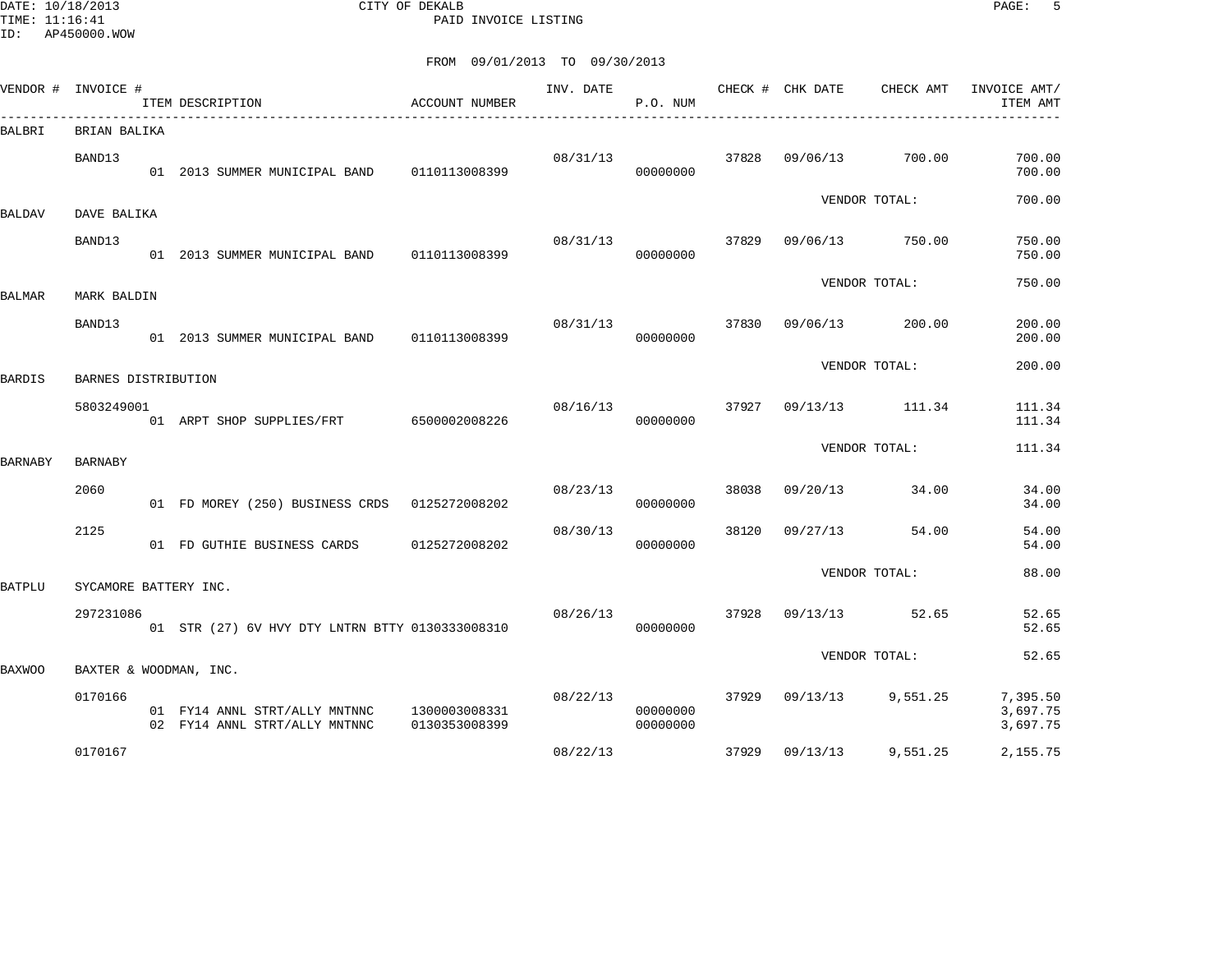DATE: 10/18/2013 CITY OF DEKALB PAGE: 6 PAID INVOICE LISTING

|        | VENDOR # INVOICE #     | ITEM DESCRIPTION                               | <b>ACCOUNT NUMBER</b> | INV. DATE | P.O. NUM |       | CHECK # CHK DATE | CHECK AMT      | INVOICE AMT/<br>ITEM AMT |
|--------|------------------------|------------------------------------------------|-----------------------|-----------|----------|-------|------------------|----------------|--------------------------|
|        | 0170167                | 01 S FRST ST WTRMN CNSTRCTN ENG 6000006508631  |                       | 08/22/13  | 00000000 | 37929 | 09/13/13         | 9,551.25       | 2,155.75<br>2,155.75     |
| BAZMIK | MIKE BAZUN             |                                                |                       |           |          |       |                  | VENDOR TOTAL:  | 9,551.25                 |
|        | BAND13                 | 01  2013 SUMMER MUNICIPAL BAND   0110113008399 |                       | 08/31/13  | 00000000 | 37831 | 09/06/13         | 50.00          | 50.00<br>50.00           |
| BECAVI |                        | BECKER AVIATION, SPECIALISTS                   |                       |           |          |       |                  | VENDOR TOTAL:  | 50.00                    |
|        | 124                    | 01 ARPT QLTY CNTRL MTL FUEL FARM 6500003008311 |                       | 09/10/13  | 00000000 | 38121 | 09/27/13         | 347.94         | 347.94<br>347.94         |
| BENGOR | BEN GORDON CENTER      |                                                |                       |           |          |       |                  | VENDOR TOTAL:  | 347.94                   |
|        | 080713                 | 01 EAP (2) VISITS                              | 7100003008345         | 08/07/13  | 00000000 | 37754 | 09/06/13         | 520.00         | 130.00<br>130.00         |
|        | 080713A                | 01 EAP (6) VISITS                              | 7100003008345         | 08/07/13  | 00000000 | 37754 | 09/06/13         | 520.00         | 390.00<br>390.00         |
|        | 082813                 | 01 FY13 HMN SRVCS FNDNG 4 QTR                  | 0110103008307         | 08/28/13  | 00000000 | 37755 | 09/06/13         | 884.75         | 884.75<br>884.75         |
| BESCOF | BEST COFFEE, LLC       |                                                |                       |           |          |       |                  | VENDOR TOTAL:  | 1,404.75                 |
|        | 1881                   | 01 FD BLDG SUPPLIES                            | 2800002008219         | 08/23/13  | 00000000 | 37930 | 09/13/13         | 414.00         | 414.00<br>414.00         |
| BLAADL | ADYLN BLAKEY           |                                                |                       |           |          |       |                  | VENDOR TOTAL:  | 414.00                   |
|        | 091113                 | 01 REBATE PROGRAM                              | 6000004008481         | 09/11/13  | 00000000 | 38013 | 09/13/13         | 47.21          | 47.21<br>47.21           |
| BLIGRA | <b>GRACE BLITZBLAU</b> |                                                |                       |           |          |       |                  | VENDOR TOTAL:  | 47.21                    |
|        | 0813RBT                | 01 NOV'12-APR'13 REBATE PROGRAM 6000004008481  |                       | 08/30/13  | 00000000 | 37690 |                  | 09/04/13 51.99 | 51.99<br>51.99           |
|        |                        |                                                |                       |           |          |       |                  | VENDOR TOTAL:  | 51.99                    |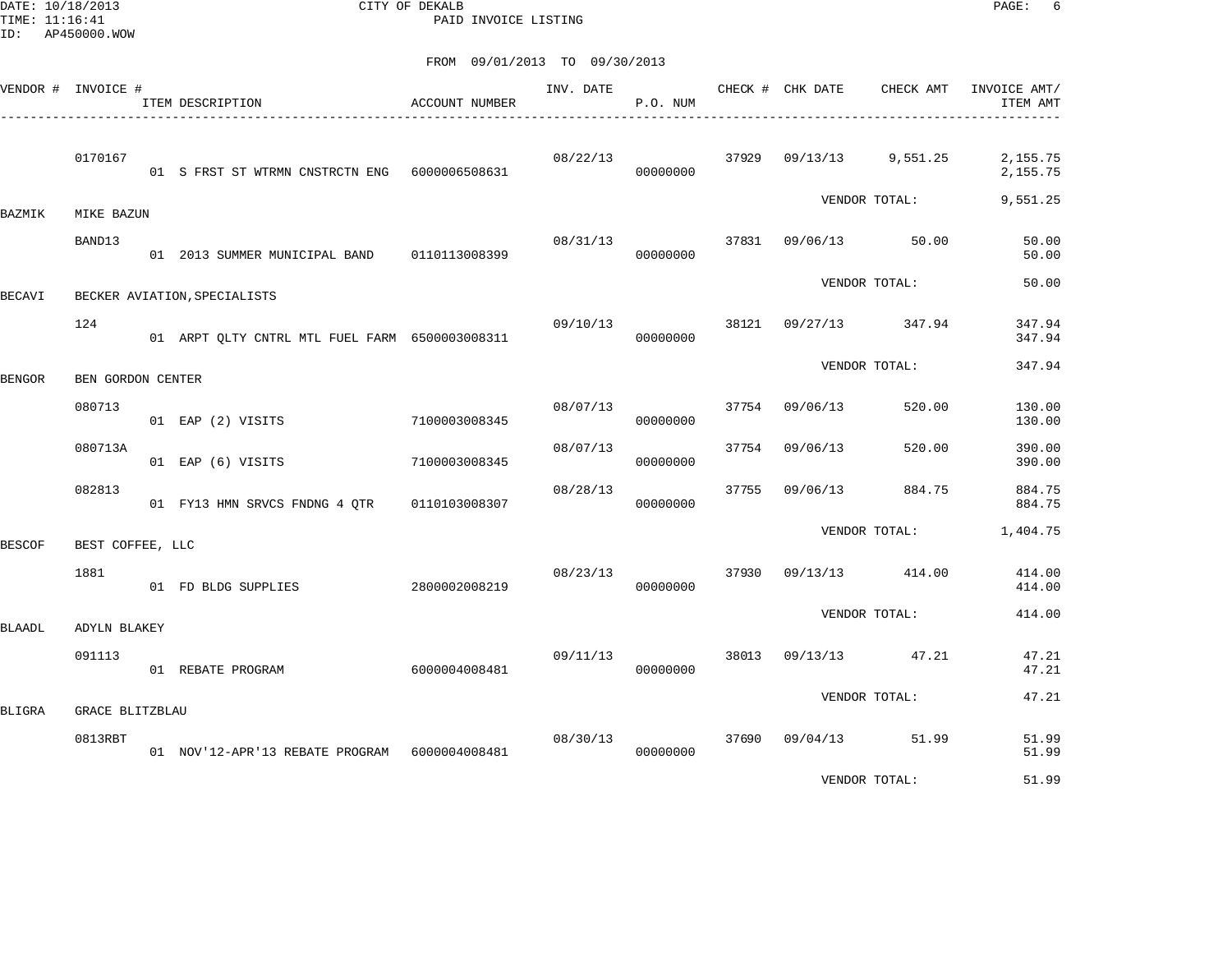DATE: 10/18/2013 CITY OF DEKALB PAGE: 7 PAID INVOICE LISTING

|        | VENDOR # INVOICE #  | ITEM DESCRIPTION                                | ACCOUNT NUMBER | INV. DATE | P.O. NUM |       | CHECK # CHK DATE      | CHECK AMT     | INVOICE AMT/<br>ITEM AMT |
|--------|---------------------|-------------------------------------------------|----------------|-----------|----------|-------|-----------------------|---------------|--------------------------|
| BLSEW  | B & L SEWER RODDING | __________________________                      |                |           |          |       |                       |               |                          |
|        | 2296                | 01 ARPT RNTL WKS 35-38 6500004008450            |                | 08/25/13  | 00000000 |       | 37931 09/13/13 210.00 |               | 210.00<br>210.00         |
|        |                     |                                                 |                |           |          |       |                       | VENDOR TOTAL: | 210.00                   |
| BOMPHI | PHILLIP BOMAR       |                                                 |                |           |          |       |                       |               |                          |
|        | 0813RBT             | 01 NOV'12-APR'13 REBATE PROGRAM 6000004008481   |                | 08/30/13  | 00000000 |       | 37691 09/04/13 68.21  |               | 68.21<br>68.21           |
|        |                     |                                                 |                |           |          |       |                       | VENDOR TOTAL: | 68.21                    |
| BONIND |                     | BONNELL INDUSTRIES, INC.                        |                |           |          |       |                       |               |                          |
|        | 0147209IN           | 01 ARPT AP46 SNOW PLOW QA RCVR 6500003008310    |                | 08/12/13  | 00000000 |       | 37756 09/06/13 400.00 |               | 400.00<br>400.00         |
| BOUTRE |                     | BOUND TREE MEDICAL, LLC.                        |                |           |          |       |                       | VENDOR TOTAL: | 400.00                   |
|        | 81170472            | 01 FD (5) PEDIATRIC DSPBL SENSOR 0125272008241  |                | 08/12/13  | 00000000 | 37757 | 09/06/13              | 130.99        | 98.95<br>98.95           |
|        | 81171639            | 01 FD EMS SUPPLIES                              | 0125272008241  | 08/13/13  | 00000000 | 37757 | 09/06/13              | 130.99        | 32.04<br>32.04           |
|        | 81174341            | 01 FD (3) GUEDEL PLSTC INDVL BGS 0125272008241  |                | 08/15/13  | 00000000 | 38039 | 09/20/13              | 618.04        | 2.22<br>2.22             |
|        | 81178756            | 01 FD (2) AIRWAY GUEDEL PLSTC BGS 0125272008241 |                | 08/21/13  | 00000000 | 38039 | 09/20/13              | 618.04        | 1.48<br>1.48             |
|        | 81185743            | 01 FD (30) GLOVES/HD IMBLR ADLT 0125272008241   |                | 08/28/13  | 00000000 | 38039 | 09/20/13              | 618.04        | 536.30<br>536.30         |
|        | 81185744            | 01 FD (2) ADPTR OHMEDA/FLWMTR                   | 0125272008241  | 08/28/13  | 00000000 | 38039 | 09/20/13              | 618.04        | 78.04<br>78.04           |
|        |                     |                                                 |                |           |          |       |                       | VENDOR TOTAL: | 749.03                   |
| BRAMAN |                     | BRAD MANNING FORD, INC.                         |                |           |          |       |                       |               |                          |
|        | 100448              | 01 PD RENTAL                                    | 0120242008243  | 07/19/13  | 00000000 | 37933 | 09/13/13 2,514.48     |               | 30.00<br>30.00           |
|        | 100449              | 01 PD RENTAL                                    | 0120242008243  | 08/09/13  | 00000000 | 37933 | 09/13/13              | 2,514.48      | 30.00<br>30.00           |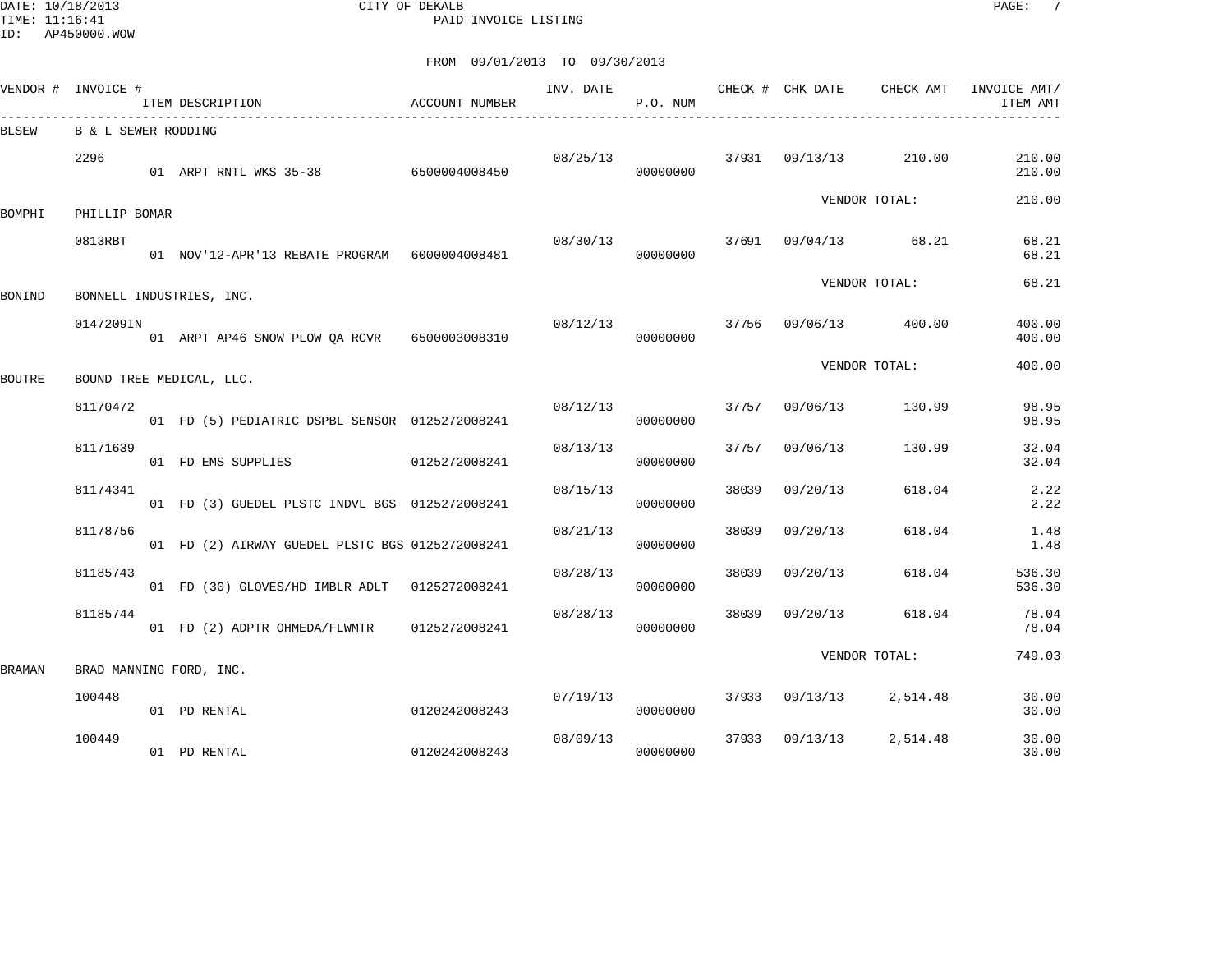DATE: 10/18/2013 CITY OF DEKALB PAGE: 8 PAID INVOICE LISTING

| VENDOR # INVOICE # | ITEM DESCRIPTION                                                                                   | ACCOUNT NUMBER                 | INV. DATE | P.O. NUM             |       |                | CHECK # CHK DATE CHECK AMT | INVOICE AMT/<br>ITEM AMT      |
|--------------------|----------------------------------------------------------------------------------------------------|--------------------------------|-----------|----------------------|-------|----------------|----------------------------|-------------------------------|
| 101196             | 01 PD RENTAL                                                                                       | 0120242008243                  | 07/19/13  | 00000000             |       |                | 37933 09/13/13 2,514.48    | 30.00<br>30.00                |
| 101233             | 01 PD RENTAL                                                                                       | 0120242008243                  | 08/17/13  | 00000000             | 37933 | 09/13/13       | 2,514.48                   | 30.00<br>30.00                |
| 101234             | 01 PD RENTAL                                                                                       | 0120242008243                  | 08/17/13  | 00000000             | 37933 | 09/13/13       | 2,514.48                   | 30.00<br>30.00                |
| 101235             | 01 PD RENTAL                                                                                       | 0120242008243                  | 08/17/13  | 00000000             | 37933 | 09/13/13       | 2,514.48                   | 30.00<br>30.00                |
| 56414FOW           | 01 STR F81Z-18246-AA KIT 0130332008226                                                             |                                | 08/02/13  | 00000000             | 37933 | 09/13/13       | 2,514.48                   | 54.40<br>54.40                |
| 56425FOW           | 01 STR P10 STEP AS                                                                                 | 0130332008226                  | 08/05/13  | 00000000             | 37933 | 09/13/13       | 2,514.48                   | 371.43<br>371.43              |
| 56432FOW           | 01 STR P10 KIT-F                                                                                   | 0130332008226                  | 08/06/13  | 00000000             | 37933 | 09/13/13       | 2,514.48                   | 64.00<br>64.00                |
| 56440FOW           | 01 STR P10 KIT-F                                                                                   | 0130332008226                  | 08/08/13  | 00000000             | 37933 | 09/13/13       | 2,514.48                   | 76.00<br>76.00                |
| 56447FOW           | 01 STR KIT-F<br>02 STR KIT-F                                                                       | 0130332008226<br>0130332008226 | 08/09/13  | 00000000<br>00000000 | 37933 | 09/13/13       | 2,514.48                   | $-12.00$<br>$-76.00$<br>64.00 |
| 56466FOW           | 01 PD PD35 SWITCH/WIRE AS 0120222008226                                                            |                                | 08/14/13  | 00000000             | 37933 | 09/13/13       | 2,514.48                   | 41.48<br>41.48                |
| 56470FOW           | 01 PD PD35/34/STOCK JEWELS                                                                         | 0120222008226                  | 08/15/13  | 00000000             | 37933 | 09/13/13       | 2,514.48                   | 38.10<br>38.10                |
| 56507FOW           | 01 PD PD45 PROCESS                                                                                 | 0120222008226                  | 08/22/13  | 00000000             | 37933 | 09/13/13       | 2,514.48                   | 421.92<br>421.92              |
| CM56432FOW         | 01 STR CRDT #56432FOW KIT-F 0130332008226                                                          |                                | 08/07/13  | 00000000             | 37933 | 09/13/13       | 2,514.48                   | $-64.00$<br>$-64.00$          |
| FOCS46471          | 01 FD RPR HEADLIGHT/ABS CNTRL LBR 0125273008315<br>02 FD RPR HEADLIGHT/ABS CNTRL PRT 0125273008315 |                                | 08/07/13  | 00000000<br>00000000 |       | 37933 09/13/13 | 2,514.48                   | 976.85<br>327.50<br>649.35    |
| FOCS46570          |                                                                                                    |                                | 08/12/13  |                      |       | 37933 09/13/13 | 2,514.48                   | 274.26                        |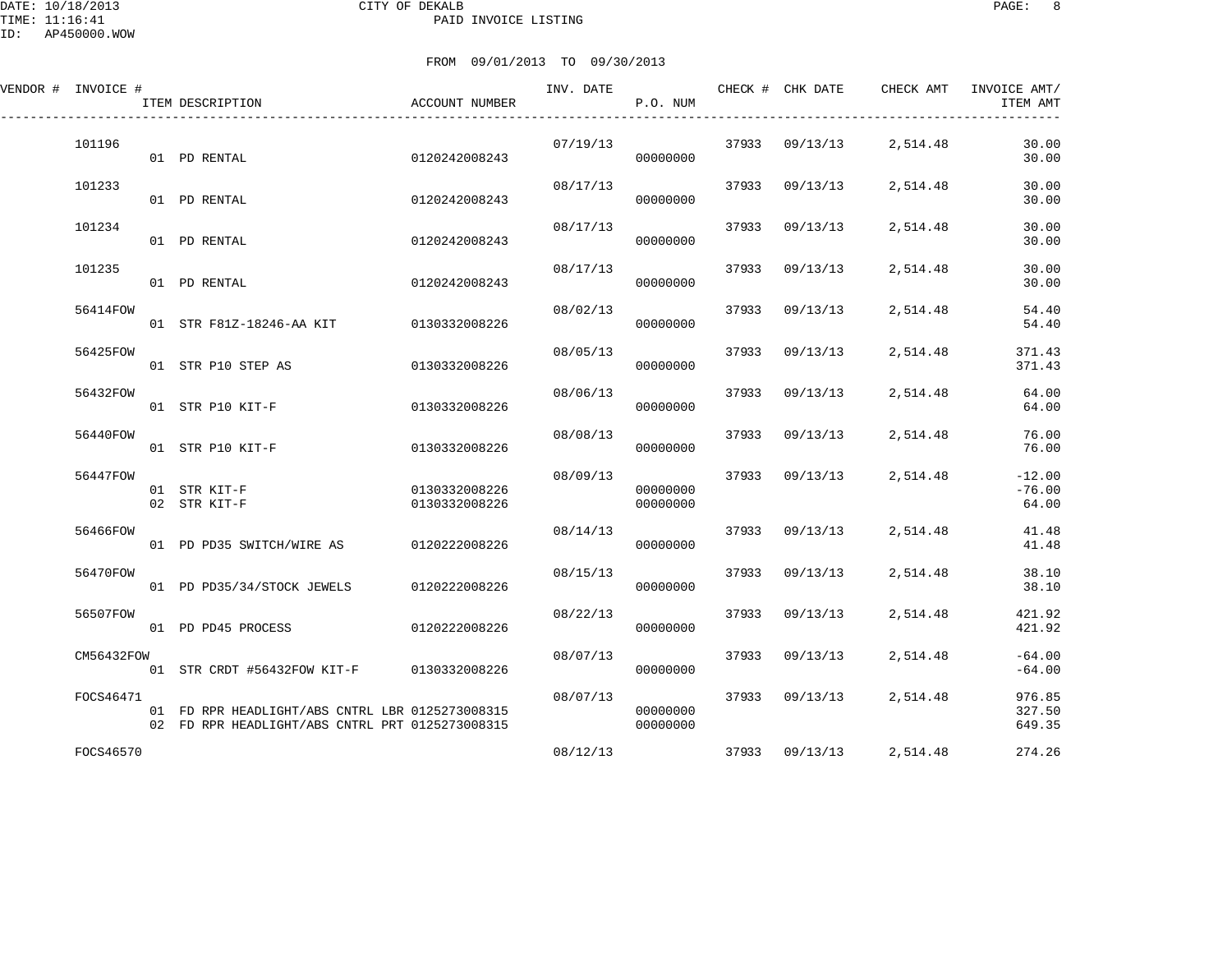DATE: 10/18/2013 CITY OF DEKALB PAGE: 9 PAID INVOICE LISTING

|        | VENDOR # INVOICE #    | ITEM DESCRIPTION                                                   | ACCOUNT NUMBER                 | INV. DATE | P.O. NUM             |       | CHECK # CHK DATE | CHECK AMT         | INVOICE AMT/<br>ITEM AMT  |
|--------|-----------------------|--------------------------------------------------------------------|--------------------------------|-----------|----------------------|-------|------------------|-------------------|---------------------------|
|        | FOCS46570             | 01 FD HEADLAMP ASSBLY RPR LBR<br>02 FD HEADLAMP ASSBLY RPR PRTS    | 0125273008315<br>0125273008315 | 08/12/13  | 00000000<br>00000000 | 37933 |                  | 09/13/13 2,514.48 | 274.26<br>225.00<br>49.26 |
|        | FOCS46750             | 01 PD PD45 DOME LIGHT RPR LABOR<br>02 PD PD45 DOME LIGHT RPR PARTS | 0120223008315<br>0120223008315 | 08/22/13  | 00000000<br>00000000 | 37933 |                  | 09/13/13 2,514.48 | 92.04<br>85.00<br>7.04    |
| BRASUS | SUSAN BRANDES         |                                                                    |                                |           |                      |       |                  | VENDOR TOTAL:     | 2,514.48                  |
|        | 0813RBT               | 01 NOV'12-APR'13 REBATE PROGRAM 6000004008481                      |                                | 08/30/13  | 00000000             | 37692 | 09/04/13         | 34.67             | 34.67<br>34.67            |
| BREPHY | PHYLLIS M BREESE      |                                                                    |                                |           |                      |       |                  | VENDOR TOTAL:     | 34.67                     |
|        | 0813RBT               | 01 NOV'12-APR'13 REBATE PROGRAM 6000004008481                      |                                |           | 08/30/13<br>00000000 | 37693 |                  | 09/04/13 60.07    | 60.07<br>60.07            |
| BRODIA | DIANE BROWER          |                                                                    |                                |           |                      |       |                  | VENDOR TOTAL:     | 60.07                     |
|        | 0813RBT               | 01 NOV'12-APR'13 REBATE PROGRAM 6000004008481                      |                                | 08/30/13  | 00000000             | 37694 | 09/04/13         | 36.59             | 36.59<br>36.59            |
| BROJEA | <b>JEANNIE BROOKS</b> |                                                                    |                                |           |                      |       |                  | VENDOR TOTAL:     | 36.59                     |
|        | BAND13                | 01  2013  SUMMER MUNICIPAL BAND   0110113008399                    |                                | 08/31/13  | 00000000             | 37832 | 09/06/13         | 225.00            | 225.00<br>225.00          |
| BROTRA |                       | BROWN TRAFFIC PRODUCTS, INC.                                       |                                |           |                      |       |                  | VENDOR TOTAL:     | 225.00                    |
|        | 045973                | 01 STR N 1ST & LOCUST LABOR                                        | 0130333008318                  | 08/12/13  | 00000000             | 37758 | 09/06/13         | 3,450.00          | 1,035.00<br>1,035.00      |
|        | 045974                | 01 STR N 1ST & PINE LABOR                                          | 0130333008318                  | 08/12/13  | 00000000             | 37758 | 09/06/13         | 3,450.00          | 920.00<br>920.00          |
|        | 045975                | 01 STR N 1ST & SYCAMORE LABOR                                      | 0130333008318                  | 08/12/13  | 00000000             | 37758 | 09/06/13         | 3,450.00          | 575.00<br>575.00          |
|        | 045976                |                                                                    |                                | 08/12/13  |                      | 37758 | 09/06/13         | 3,450.00          | 920.00                    |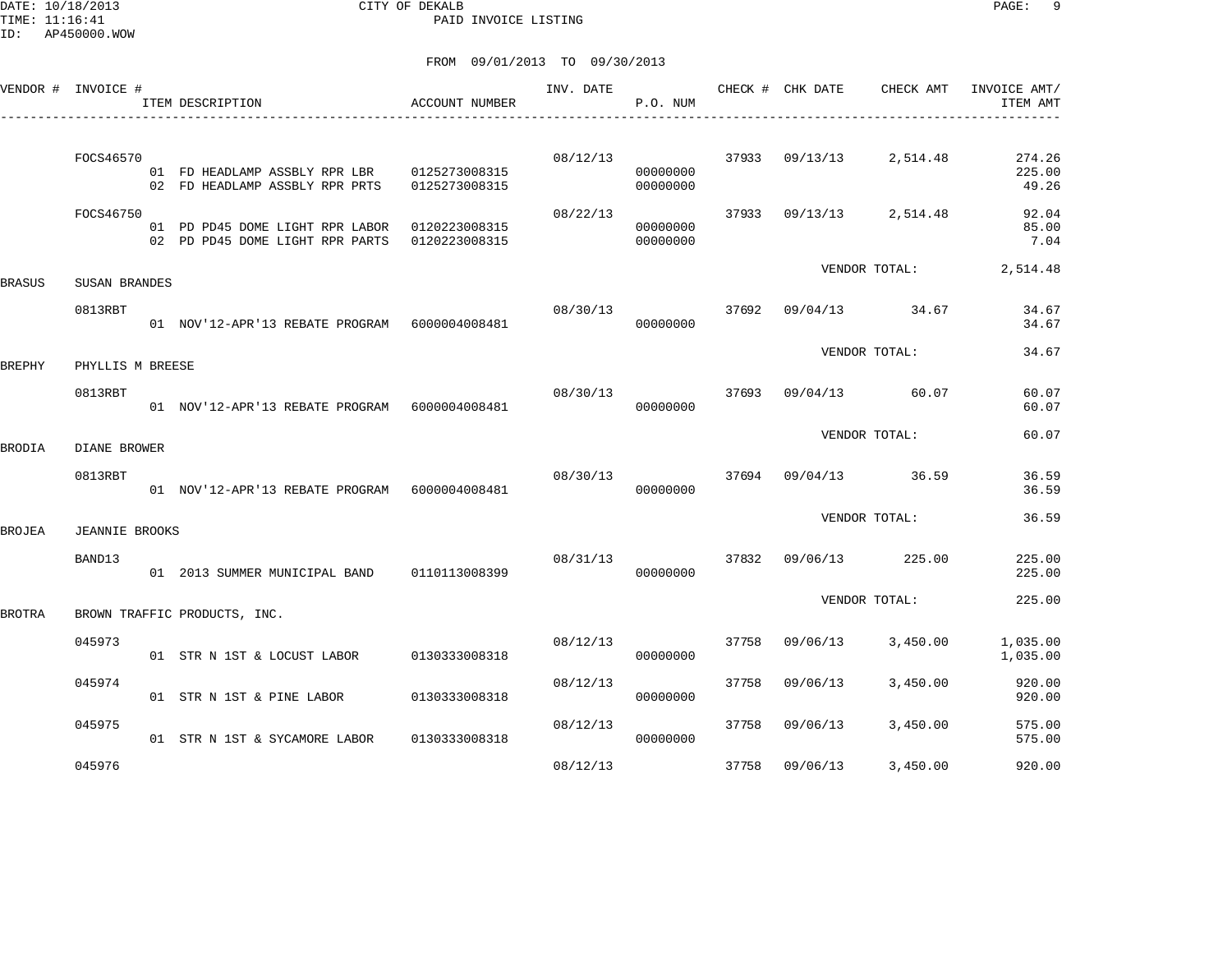DATE: 10/18/2013 CITY OF DEKALB PAGE: 10 PAID INVOICE LISTING

| FROM 09/01/2013 TO 09/30/2013 |  |
|-------------------------------|--|

|               | VENDOR # INVOICE #   | ITEM DESCRIPTION                                                             | ACCOUNT NUMBER | INV. DATE | P.O. NUM             |       | CHECK # CHK DATE | CHECK AMT      | INVOICE AMT/<br>ITEM AMT   |
|---------------|----------------------|------------------------------------------------------------------------------|----------------|-----------|----------------------|-------|------------------|----------------|----------------------------|
|               |                      |                                                                              |                |           |                      |       |                  |                |                            |
|               | 045976               | 01 STR N 1ST & HILLCREST LABOR                                               | 0130333008318  | 08/12/13  | 00000000             | 37758 | 09/06/13         | 3,450.00       | 920.00<br>920.00           |
|               | 178722               | 01 STR SGNL PRCSSR RPR 0130332008230                                         |                | 08/27/13  | 00000000             | 38040 | 09/20/13         | 435.00         | 435.00<br>435.00           |
| BSG           | BASTON SERVICE GROUP |                                                                              |                |           |                      |       |                  | VENDOR TOTAL:  | 3,885.00                   |
|               | 1696                 | 01 ARPT MGMT FEE 7/7-8/3/13 6500004008450                                    |                | 08/20/13  | 00000000             | 37934 | 09/13/13         | 1,110.00       | 710.00<br>710.00           |
|               | 1697                 | 01 ARPT MGMT FEE AUGUST '13                                                  | 6500004008450  | 08/27/13  | 00000000             | 37934 | 09/13/13         | 1,110.00       | 400.00<br>400.00           |
|               | 1701                 | 01 ARPT RPR OPW NZZL JET TRK LBR 6500004008450<br>02 ARPT REBUILT OPW NOZZLE | 6500004008450  | 09/02/13  | 00000000<br>00000000 | 38041 | 09/20/13         | 1,435.81       | 537.50<br>112.50<br>425.00 |
|               | 1702                 | 01 ARPT TOOLBOX/(3)NZZLS/SPTS                                                | 6500004008450  | 09/02/13  | 00000000             | 38041 | 09/20/13         | 1,435.81       | 498.31<br>498.31           |
|               | 1712                 | 01 ARPT MGMT FEE SEP '13                                                     | 6500004008450  | 09/04/13  | 00000000             | 38041 | 09/20/13         | 1,435.81       | 400.00<br>400.00           |
| <b>BUHKEL</b> | KELLY BUHK           |                                                                              |                |           |                      |       |                  | VENDOR TOTAL:  | 2,545.81                   |
|               | 091313               | 01 UB RFND #210209763000 6000000063444                                       |                | 09/13/13  | 00000000             | 38042 | 09/20/13         | 25.67          | 25.67<br>25.67             |
| BURGLA        | GLADYS BURDICK       |                                                                              |                |           |                      |       |                  | VENDOR TOTAL:  | 25.67                      |
|               | 0813RBT              | 01 NOV'12-APR'13 REBATE PROGRAM 6000004008481                                |                | 08/30/13  | 00000000             | 37695 |                  | 09/04/13 51.26 | 51.26<br>51.26             |
| <b>BURMAR</b> | MARGARET BURGESS     |                                                                              |                |           |                      |       |                  | VENDOR TOTAL:  | 51.26                      |
|               | 091113               |                                                                              |                | 09/11/13  |                      |       | 38014 09/13/13   | 45.74          | 45.74                      |
|               |                      | 01 REBATE PROGRAM                                                            | 6000004008481  |           | 00000000             |       |                  |                | 45.74                      |

VENDOR TOTAL: 45.74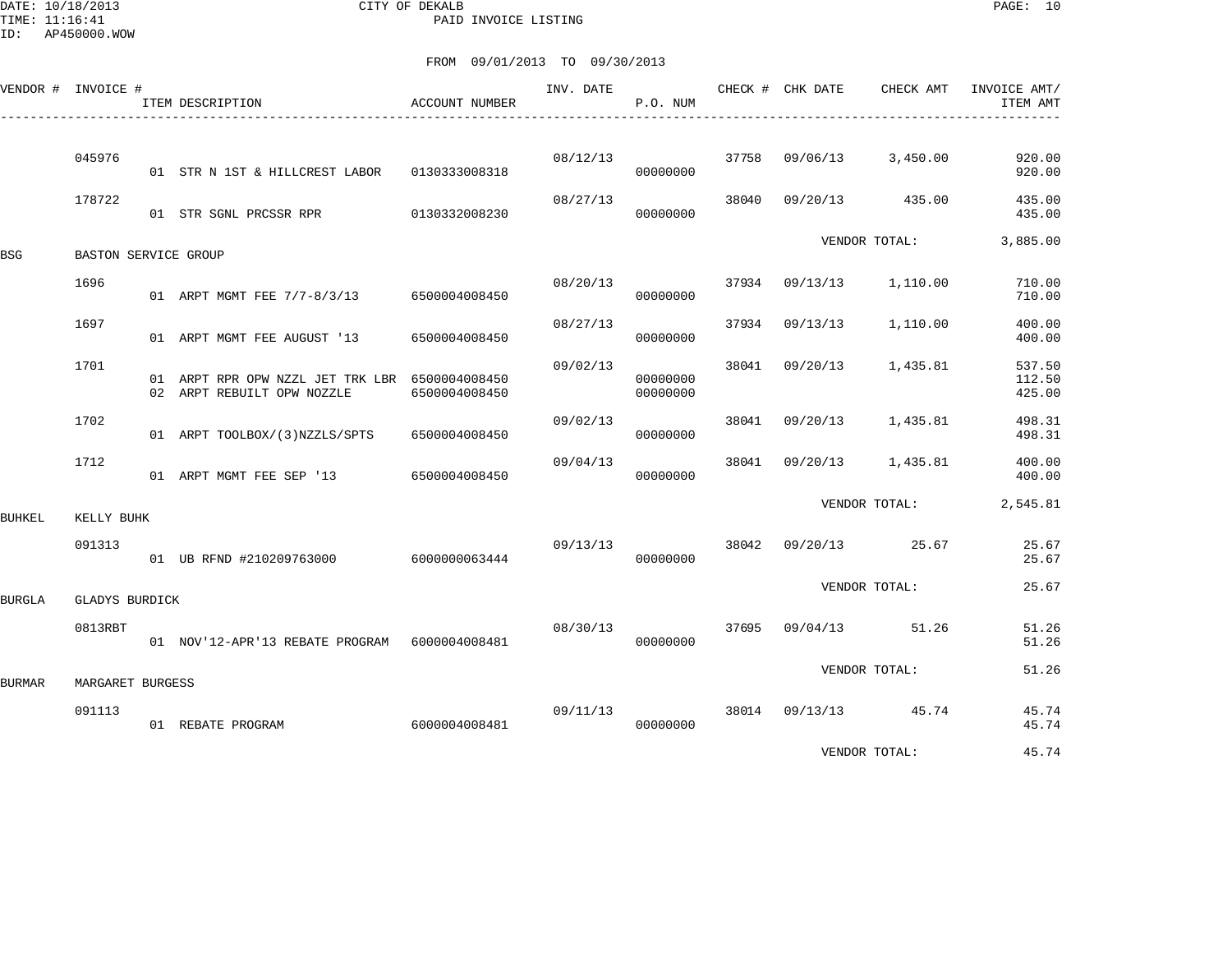DATE: 10/18/2013 CITY OF DEKALB PAGE: 11 PAID INVOICE LISTING

|               | VENDOR # INVOICE #  | ITEM DESCRIPTION                              | ACCOUNT NUMBER | INV. DATE | P.O. NUM |       | CHECK # CHK DATE | CHECK AMT            | INVOICE AMT/<br>ITEM AMT |
|---------------|---------------------|-----------------------------------------------|----------------|-----------|----------|-------|------------------|----------------------|--------------------------|
| BURWEI        | BUREAU OF WEIGHTS & | -----------------------------------           |                |           |          |       |                  |                      |                          |
|               | 3S004770            | 01 ARPT INSPCTN DVC FEE 6500003008385         |                | 09/10/13  | 00000000 |       | 38122 09/27/13   | 700.00               | 700.00<br>700.00         |
| <b>BUSBOY</b> |                     | BUSS BOYZ CUSTOMS, INC.                       |                |           |          |       |                  | VENDOR TOTAL:        | 700.00                   |
|               | 4509                | 01 PD PD346 INSTLL K-9 EQPMNT 0100000002715   |                | 08/22/13  | 00000000 |       | 37935 09/13/13   | 557.50               | 557.50<br>557.50         |
| <b>BUTAAR</b> | AARON BUTLER        |                                               |                |           |          |       |                  | VENDOR TOTAL:        | 557.50                   |
|               | BAND13              | 01 2013 SUMMER MUNICIPAL BAND 0110113008399   |                | 08/31/13  | 00000000 |       | 37833 09/06/13   | 350.00               | 350.00<br>350.00         |
| CADROB        | ROBERT CADIE        |                                               |                |           |          |       |                  | VENDOR TOTAL:        | 350.00                   |
|               | 0813RBT             | 01 NOV'12-APR'13 REBATE PROGRAM 6000004008481 |                | 08/30/13  | 00000000 |       |                  | 37696 09/04/13 61.85 | 61.85<br>61.85           |
| CANSOL        |                     | CANON SOLUTIONS AMERICA                       |                |           |          |       |                  | VENDOR TOTAL:        | 61.85                    |
|               | 4010444165          | 01 CD CPYR MNTNNC 8/1-8/31/13 0130353008310   |                | 08/11/13  | 00000000 | 37759 | 09/06/13         | 306.90               | 306.90<br>306.90         |
|               | 4010445368          | 01 PW CPYR MNTNNC 7/1-7/31/13 0130353008310   |                | 08/11/13  | 00000000 | 37936 | 09/13/13         | 185.95               | 185.95<br>185.95         |
| CARELM        | ELMIE CAREY         |                                               |                |           |          |       |                  | VENDOR TOTAL:        | 492.85                   |
|               | 0813RBT             | 01 NOV'12-APR'13 REBATE PROGRAM 6000004008481 |                | 08/30/13  | 00000000 | 37697 | 09/04/13         | 68.99                | 68.99<br>68.99           |
| CARGLA        |                     | CARDINAL GLASS COMPANY                        |                |           |          |       |                  | VENDOR TOTAL:        | 68.99                    |
|               | 60571               | 01 RPR CITY HALL DOOR 7200004008472           |                | 09/10/13  | 00000000 |       | 38123 09/27/13   | 425.00               | 425.00<br>425.00         |
| CARRIC        | RICH CARLSON        |                                               |                |           |          |       |                  | VENDOR TOTAL:        | 425.00                   |
|               | BAND13              |                                               |                | 08/31/13  |          |       | 37834 09/06/13   | 600.00               | 600.00                   |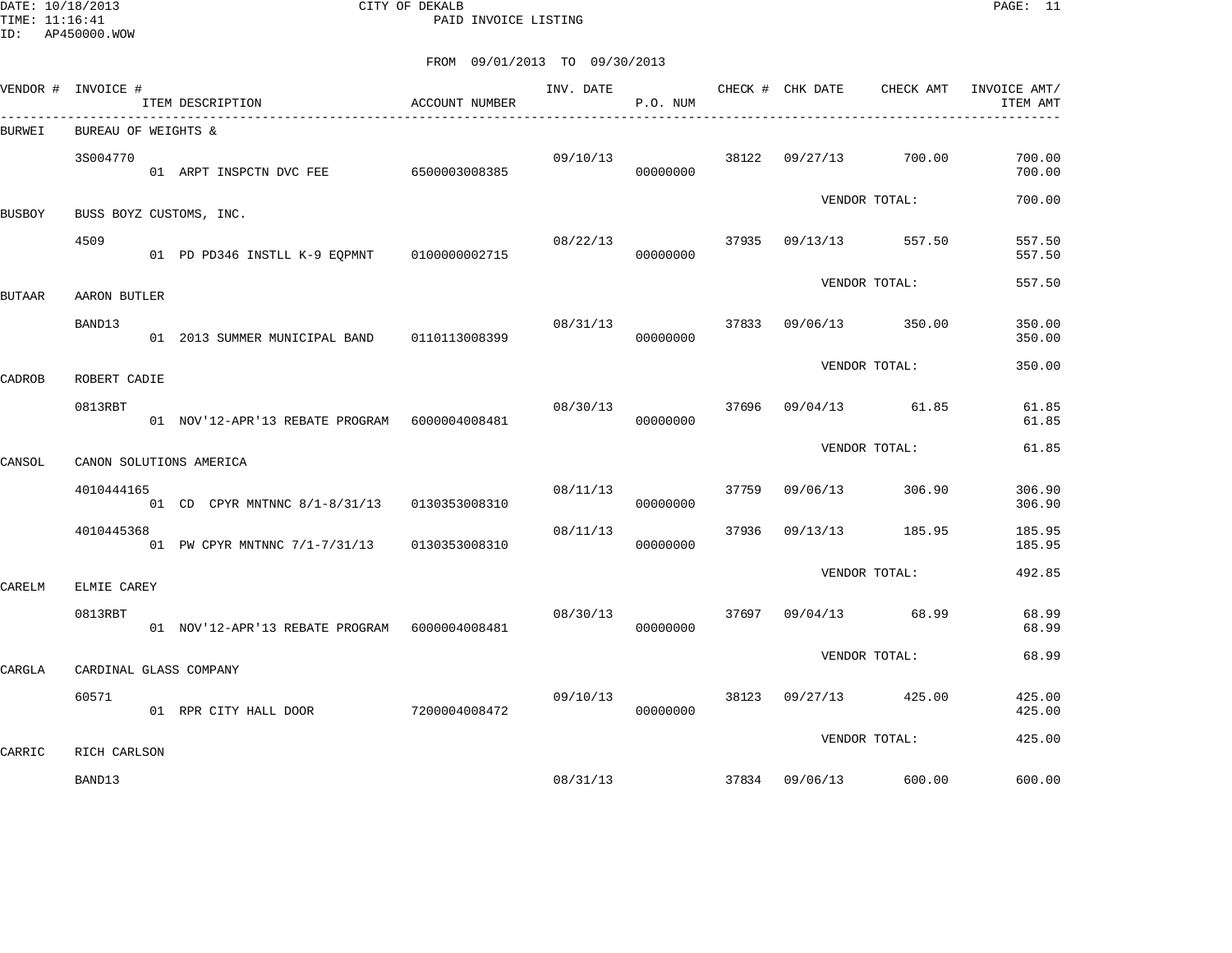DATE: 10/18/2013 CITY OF DEKALB PAGE: 12 PAID INVOICE LISTING

|        | VENDOR # INVOICE # |          | ACCOUNT NUMBER<br>ITEM DESCRIPTION                                            |               | INV. DATE | P.O. NUM             | CHECK # CHK DATE | CHECK AMT                 | INVOICE AMT/<br>ITEM AMT |
|--------|--------------------|----------|-------------------------------------------------------------------------------|---------------|-----------|----------------------|------------------|---------------------------|--------------------------|
|        | BAND13             |          |                                                                               |               | 08/31/13  |                      | 37834 09/06/13   | 600.00                    | 600.00                   |
|        |                    |          | 01 2013 SUMMER MUNICIPAL BAND 0110113008399                                   |               |           | 00000000             |                  |                           | 600.00                   |
| CASBAN | CASTLE BANK        |          |                                                                               |               |           |                      |                  | VENDOR TOTAL:             | 600.00                   |
|        |                    |          |                                                                               |               |           |                      |                  |                           |                          |
|        | 1132SEP            |          |                                                                               |               | 09/01/13  |                      |                  | D000270 09/25/13 2,987.60 | 2,987.60                 |
|        |                    |          | 01 ARPT NRTHN TOOL GPM PUMP                                                   | 6500002008295 |           | 00000000             |                  |                           | 136.95                   |
|        |                    |          | 02 ARPT FLGHTWR ADVRTSNG                                                      | 6500003008373 |           | 00000000             |                  |                           | 8.00                     |
|        |                    | 03<br>04 | ARPT J FARGO B17 PLTS LDGNG                                                   | 6500003008373 |           | 00000000             |                  |                           | 1,820.40                 |
|        |                    | 05       | ARPT NRTHN TOOL 2YR WRRNTY/PMP 6500002008295<br>ARPT EAGLE RDG CLEVELAND IPAA | 6500003008376 |           | 00000000<br>00000000 |                  |                           | 24.99<br>201.15          |
|        |                    | 06       | ARPT EAGLE RDG OWENS IPAA                                                     | 6500003008376 |           | 00000000             |                  |                           | 201.15                   |
|        |                    | 07       | ARPT EAGLE RDG IRVING IPAA                                                    | 6500003008376 |           | 00000000             |                  |                           | 201.15                   |
|        |                    | 08       | ARPT EAGLE RDG DEPOSIT IPAA                                                   | 6500003008376 |           | 00000000             |                  |                           | 201.15                   |
|        |                    | 09       | ARPT FLGHTWR ADVRTSNG JULY                                                    | 6500003008373 |           | 00000000             |                  |                           | 8.00                     |
|        |                    | 10       | ARPT DIRECTTV 8/14-9/13/13                                                    | 6500003008348 |           | 00000000             |                  |                           | 45.99                    |
|        |                    | 11       | ARPT F/F SHOP SUPPLIES                                                        | 6500002008226 |           | 00000000             |                  |                           | 29.66                    |
|        |                    | 12       | ARPT F/F AP21/23/P112 ADPTRS                                                  | 6500003008310 |           | 00000000             |                  |                           | 10.24                    |
|        |                    | 13       | ARPT F/F SHOP SUPPLIES                                                        | 6500002008226 |           | 00000000             |                  |                           | 4.95                     |
|        |                    | 14       | ARPT WLMRT BLDG SUPPLIES                                                      | 6500002008219 |           | 00000000             |                  |                           | 58.82                    |
|        |                    | 15       | ARPT BANK CHRGS                                                               | 6500002008204 |           | 00000000             |                  |                           | 35.00                    |
|        | 2659SEP            |          |                                                                               |               | 09/01/13  |                      | D000270 09/25/13 | 502.61                    | 502.61                   |
|        |                    |          | 01 PW WLMRT OFFICE SUPPLIES                                                   | 0130312008204 |           | 00000000             |                  |                           | 3.96                     |
|        |                    | 02       | ARPT WLMRT WST OIL HTR FLTRS                                                  | 6500002008226 |           | 00000000             |                  |                           | 7.35                     |
|        |                    | 03       | PW DLLR TREE EMPLY BDAY CRDS                                                  | 0130312008204 |           | 00000000             |                  |                           | 25.50                    |
|        |                    | 04       | PW RALPHS C-2 CLEAN                                                           | 0130313008376 |           | 00000000             |                  |                           | 20.00                    |
|        |                    | 05       | PW TARGET CAMERA                                                              | 0130352008295 |           | 00000000             |                  |                           | 189.98                   |
|        |                    | 06       | PW OLEARYS BLOOM JUDGES LNCH                                                  | 0110103008376 |           | 00000000             |                  |                           | 87.98                    |
|        |                    | 07       | PW HILLSIDE BLOOM JUDGES LNCH                                                 | 0110103008376 |           | 00000000             |                  |                           | 76.10                    |
|        |                    | 08       | PW FANATICO INSPCTRS LNCH MTG                                                 | 0110103008376 |           | 00000000             |                  |                           | 45.93                    |
|        |                    | 09       | PW (5) METRA TRAIN APWA CNGRSS 0130313008376                                  |               |           | 00000000             |                  |                           | 33.75                    |
|        |                    | 10       | PW TAXI CAB APWA CNGRSS                                                       | 0130313008376 |           | 00000000             |                  |                           | 12.06                    |
|        | 2865SEP            |          |                                                                               |               | 09/01/13  |                      |                  | D000270 09/25/13 2,745.85 | 2,745.85                 |
|        |                    |          | 01 PD OPTCPLNT BLKHWK TCTL SLNG                                               | 0100000002715 |           | 00000000             |                  |                           | 20.90                    |
|        |                    | 02       | PD AUTOZONE HALOGEN BULB                                                      | 0120222008226 |           | 00000000             |                  |                           | 38.86                    |
|        |                    | 03       | PD BNFSHGRLL GRNSBR NC                                                        | 0100000002715 |           | 00000000             |                  |                           | 128.67                   |
|        |                    | 04       | PD FSHRSCNTFC CRIME LAB CHEMS                                                 | 0100000002765 |           | 00000000             |                  |                           | 263.49                   |
|        |                    | 05       | PD SCHNUCKS GATES FUEL                                                        | 0120223008376 |           | 00000000             |                  |                           | 20.00                    |
|        |                    | 06       | PD LOWES (3) TABLES                                                           | 0100000002730 |           | 00000000             |                  |                           | 174.94                   |
|        |                    | 07       | PD SAFEKIDS REINBOLZ RECERT                                                   | 0120223008376 |           | 00000000             |                  |                           | 50.00                    |
|        |                    | 08       | PD HMPTN INN KWASNIEWSKI                                                      | 0100000002730 |           | 00000000             |                  |                           | 172.48                   |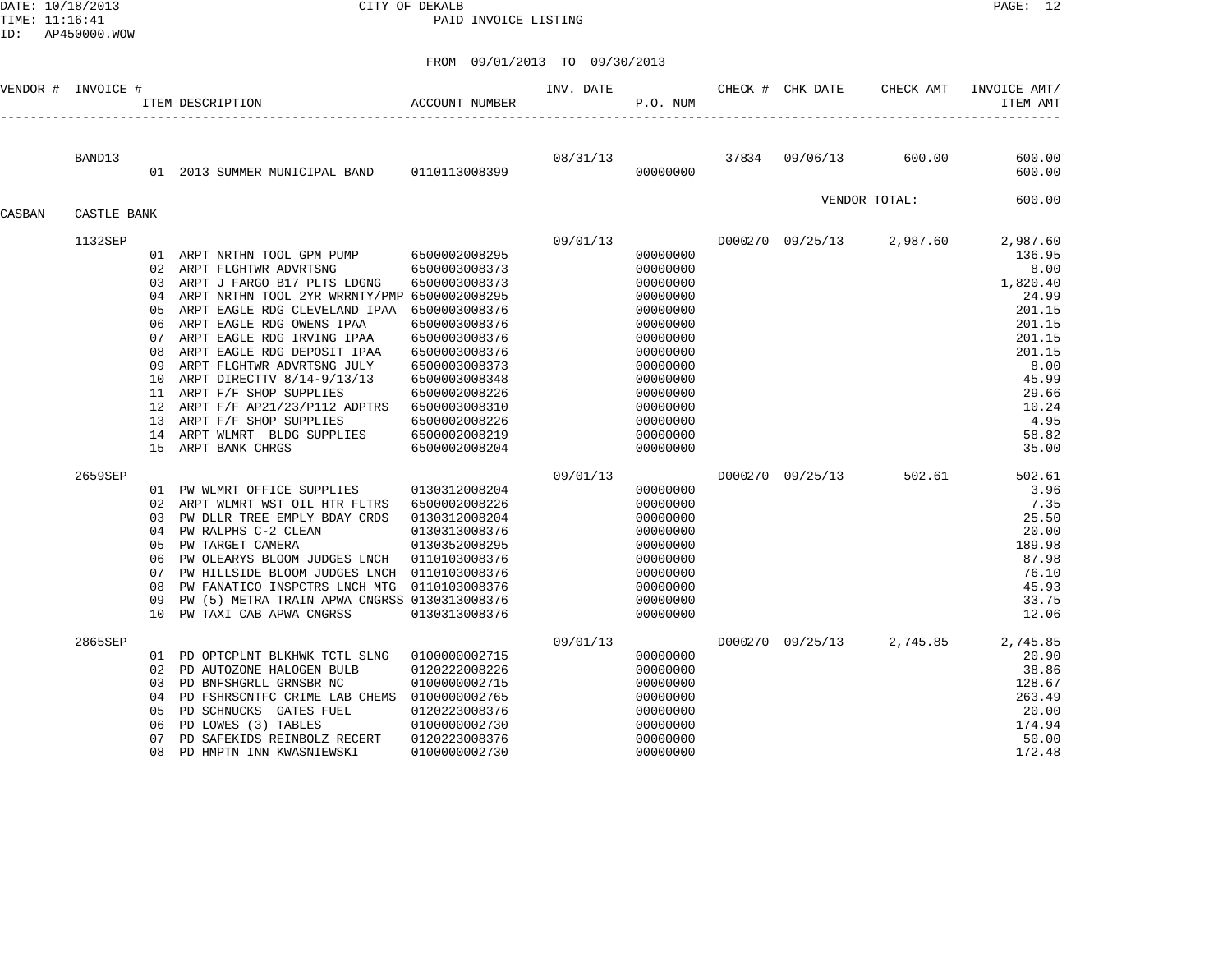| PAGE. |  |
|-------|--|
|-------|--|

| VENDOR # INVOICE # |                                                                                                                       | <br> ITEM DESCRIPTION                                 ACCOUNT NUMBER                                                                                                                                                                                                                                                                                                                                                                                                                                                                                                                                                                                                                                                                               |                                                                                                                                                                                                                | INV. DATE<br>P.O. NUM |                                                                                                                                                                                                                                                          | CHECK # CHK DATE | CHECK AMT                 | INVOICE AMT/<br>ITEM AMT                                                                                                                                                                                                                   |
|--------------------|-----------------------------------------------------------------------------------------------------------------------|----------------------------------------------------------------------------------------------------------------------------------------------------------------------------------------------------------------------------------------------------------------------------------------------------------------------------------------------------------------------------------------------------------------------------------------------------------------------------------------------------------------------------------------------------------------------------------------------------------------------------------------------------------------------------------------------------------------------------------------------------|----------------------------------------------------------------------------------------------------------------------------------------------------------------------------------------------------------------|-----------------------|----------------------------------------------------------------------------------------------------------------------------------------------------------------------------------------------------------------------------------------------------------|------------------|---------------------------|--------------------------------------------------------------------------------------------------------------------------------------------------------------------------------------------------------------------------------------------|
| 2865SEP            | 12<br>13<br>14<br>15<br>16<br>17<br>18<br>19<br>20                                                                    | 11 PD LOWES EVIDENCE VAN ALTRTN 0120242008242<br>PD HLDYINN HOADLEY<br>PD PETCO TAC DOGFOOD<br>PD JEWEL MOVEINN<br>PD JEWEL MOVEIN<br>PD JMMY JOHNS MOVEIN<br>PD JMMY JURING NOTICE.<br>PD PIZZA PROS T/C MTG 0120233008370<br>ALLO STATE LIGHTS 010000002715<br>PD CHPRTNDRT (5) TCL SLNGS 0100000002715<br>PD JMMY JOHNS                                                                                                                                                                                                                                                                                                                                                                                                                         | 0120213008376<br>0100000002715<br>0100000002715<br>0100000002715<br>0100000002715<br>0100000002715                                                                                                             | 09/01/13              | 00000000<br>00000000<br>00000000<br>00000000<br>00000000<br>00000000<br>00000000<br>00000000<br>00000000<br>00000000<br>00000000<br>00000000                                                                                                             |                  | D000270 09/25/13 2,745.85 | 2,745.85<br>172.48<br>158.19<br>240.99<br>280.00<br>43.19<br>32.00<br>31.45<br>540.00<br>44.30<br>126.99<br>51.92<br>155.00                                                                                                                |
| 2865SEP1           | 02<br>03<br>04<br>0.5<br>06<br>07<br>08<br>09<br>10<br>11<br>12<br>13<br>14<br>15<br>16<br>17<br>18<br>19<br>20<br>21 | 01 PD OPTCPLNT(10) BLCKHWK TCSLNG 0100000002715<br>PD MNSTY STES TEHAN TRNG<br>PD ALPHGRP MEIER CRM ANL TRNG 0100000002730<br>PD OFFMX OFFICE SUPPLIES<br>PD TARGET NATL NIGHT OUT<br>PD AMZN GEN2 TAC SLNG/FRT<br>PD JMMY JOHNS<br>PD JMMY JOHNS<br>PD SFRLND (2) TAC HOLSTERS<br>PD OTTO (5) FLXBL OPEN EAR/FRT 0100000002715<br>PD MYPRKNGPRMT (100) HANG TAGS 0100000002730<br>PD EASYKEYS (2) KEYS FILE CBNT 0120223008315<br>PD ICC CRM FREE HSNG BOOKS<br>PD AMZN MNTD TAC LIGHT<br>PD IPSTA 2013 CONF REG WILSON 0120233008376<br>PD IPSTA 2013 CONF REG LEVERTN 0120233008376<br>PD IPSTA 2013 CONF REG BESSLER 0120233008376<br>PD IPSTA 2013 CONF REG MILLER 0120233008376<br>PD OFFMX STORAGE BOX<br>PD APPLEBEES MTG<br>PD BANK CHRGS | 0120223008376<br>0120222008204<br>0100000002730<br>LNG/FRT 010000002715<br>010000002715<br>0100000002715<br>0100000002715<br>0120262008204<br>0100000002715<br>0120212008204<br>0100000002730<br>0100000002715 | 09/01/13              | 00000000<br>00000000<br>00000000<br>00000000<br>00000000<br>00000000<br>00000000<br>00000000<br>00000000<br>00000000<br>00000000<br>00000000<br>00000000<br>00000000<br>00000000<br>00000000<br>00000000<br>00000000<br>00000000<br>00000000<br>00000000 |                  |                           | D000271 09/01/13 4,117.18 4,117.18<br>139.09<br>148.36<br>525.00<br>44.02<br>298.38<br>74.90<br>3.14<br>54.31<br>222.86<br>69.58<br>876.15<br>19.90<br>167.00<br>467.66<br>224.00<br>224.00<br>224.00<br>224.00<br>34.98<br>36.85<br>39.00 |
| 3672SEP            |                                                                                                                       | 01 ENG REDWING BAULING WRKBOOTS 0130352008270<br>02 ENG DSATS IPTA CONF DICKSON                                                                                                                                                                                                                                                                                                                                                                                                                                                                                                                                                                                                                                                                    | 0900003008376                                                                                                                                                                                                  | 09/01/13              | 00000000<br>00000000                                                                                                                                                                                                                                     |                  | D000270 09/25/13 421.39   | 421.39<br>221.39<br>200.00                                                                                                                                                                                                                 |
| 5069SEP            | 03<br>04                                                                                                              | 01 CM DEK CHMBR BIRTELL<br>02 CM PANERA AMRC IN BLOOM MTG<br>CM BAKERS BUDDY AMCA IN BLOOM 0135004008497<br>CM FANATICO BLOOM JUDGES DNNR                                                                                                                                                                                                                                                                                                                                                                                                                                                                                                                                                                                                          | 0115163008376<br>0135004008497<br>0135004008497                                                                                                                                                                | 09/01/13              | 00000000<br>00000000<br>00000000<br>00000000                                                                                                                                                                                                             | D000270 09/25/13 | 790.22                    | 790.22<br>15.00<br>108.69<br>37.21<br>80.20                                                                                                                                                                                                |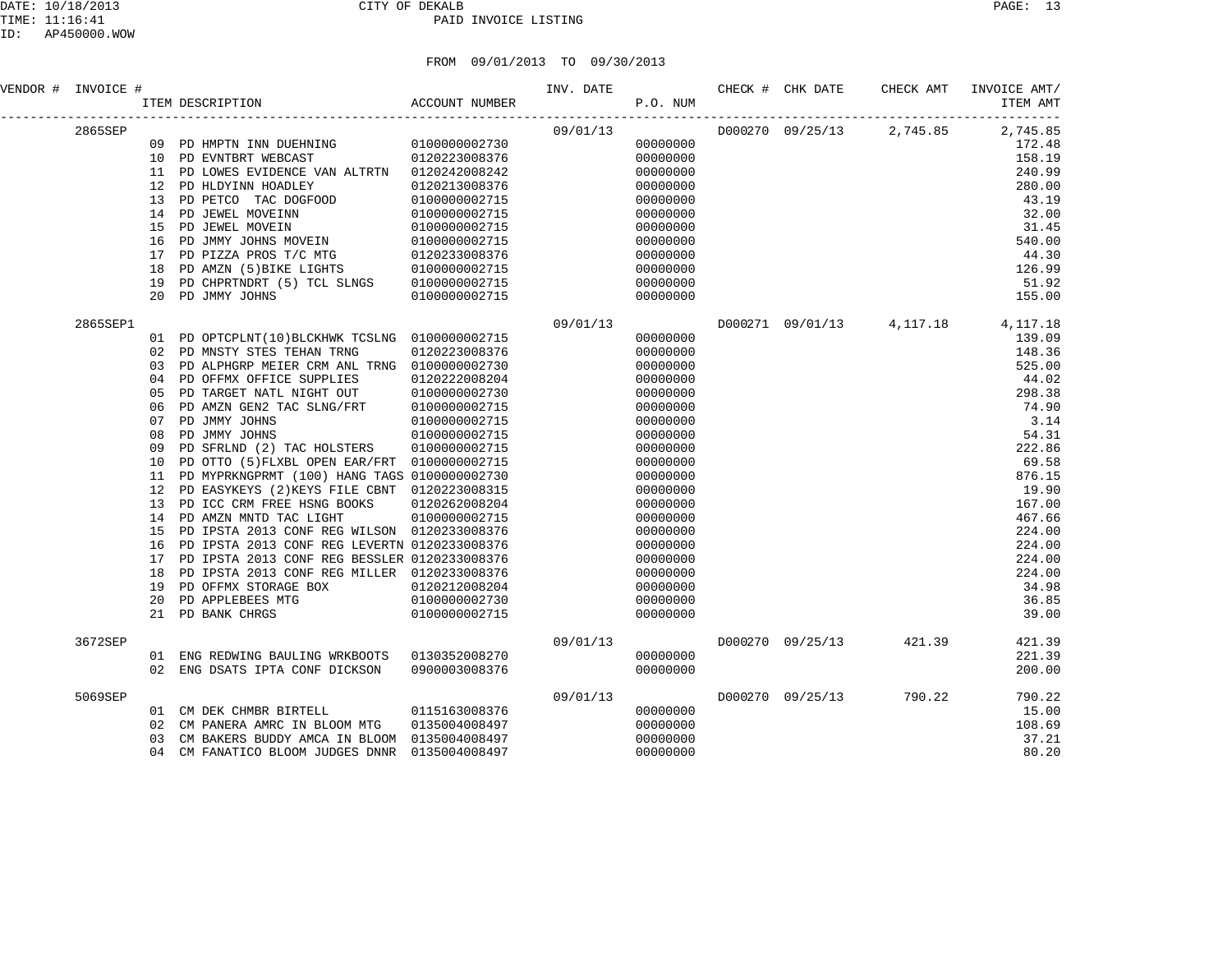| VENDOR # INVOICE # |                                                                            | ACCOUNT NUMBER<br>ITEM DESCRIPTION                                                                                                                                                                                                                                                                                                                                                                                                                                                                                                        |                                                                                                                                                                                                                                            | INV. DATE CHECK # CHK DATE | P.O. NUM                                                                                                                                                                                                 |                  |                                    | CHECK AMT INVOICE AMT/<br>ITEM AMT                                                                                                                                           |
|--------------------|----------------------------------------------------------------------------|-------------------------------------------------------------------------------------------------------------------------------------------------------------------------------------------------------------------------------------------------------------------------------------------------------------------------------------------------------------------------------------------------------------------------------------------------------------------------------------------------------------------------------------------|--------------------------------------------------------------------------------------------------------------------------------------------------------------------------------------------------------------------------------------------|----------------------------|----------------------------------------------------------------------------------------------------------------------------------------------------------------------------------------------------------|------------------|------------------------------------|------------------------------------------------------------------------------------------------------------------------------------------------------------------------------|
| 5069SEP            |                                                                            | 05 CM NIU HSC JDGS ROOM 0135004008497<br>06 CM NIU HSC JDGS ROOM 0135004008497                                                                                                                                                                                                                                                                                                                                                                                                                                                            |                                                                                                                                                                                                                                            | 09/01/13                   | 00000000<br>00000000                                                                                                                                                                                     |                  | D000270 09/25/13 790.22            | 790.22<br>295.68<br>253.44                                                                                                                                                   |
| 5649SEP            | 04<br>0.5                                                                  | 01 CD LOS RANCHEROS<br>02 CD RETAIL LEASE TRAC INC 0130343008373<br>03 CD ICSC REG D HILAND<br>CD ILLINOIS TIF CONF DIEDRICH 1300003008376<br>CD ICSC NAVY PIER DIEDRICH                                                                                                                                                                                                                                                                                                                                                                  | 0130343008373<br>0130343008376<br>0130343008373                                                                                                                                                                                            | 09/01/13                   | 00000000<br>00000000<br>00000000<br>00000000<br>00000000                                                                                                                                                 |                  | D000270 09/25/13 1,571.00 1,571.00 | 36.00<br>800.00<br>90.00<br>350.00<br>295.00                                                                                                                                 |
| 6155SEP            |                                                                            | 01 FIN SMARTSIGN PARKING PASSES 0120212008202<br>02 FIN POSWORLD CC THRML PPR<br>03 FIN UB TEST CITY ACCOUNT                                                                                                                                                                                                                                                                                                                                                                                                                              | 0135002008299<br>6000000063444                                                                                                                                                                                                             | 09/01/13                   | 00000000<br>00000000<br>00000000                                                                                                                                                                         |                  | D000270 09/25/13 249.69            | 249.69<br>158.60<br>70.00<br>21.09                                                                                                                                           |
| 6874SEP            |                                                                            | 01 WTR AMZN CURT CLSS V TRLR HTCH 6000002008226                                                                                                                                                                                                                                                                                                                                                                                                                                                                                           |                                                                                                                                                                                                                                            | 09/01/13                   | 00000000                                                                                                                                                                                                 |                  | D000270 09/25/13 215.71            | 215.71<br>215.71                                                                                                                                                             |
| 7228SEP            | 02<br>03<br>04<br>05<br>06<br>07<br>08<br>09<br>10<br>12<br>13<br>15<br>16 | 01 FD DSPLYSTOGO DISPLAY 0125273008373<br>FD SEES DOOR KEY/FRT<br>FD BESTBUY IPAD DOCK CNNCTR<br>FD JEWEL DREW RTRMNT PRTY<br>FD ALRTALL FIRE PRVNTN SUPPLYS 0125274008450<br>FD NFPA FIRE PRVNTN SUPPLIES<br>FD NFPA FIRE PRVNTN SUPPLIES<br>FF WLMRT BLDG SUPPLIES<br>FD EMS LIC J THORP<br>FD OFFCMX TRNNG SUPPLIES<br>11 FD TOOLTIME SMK MCHN FLD<br>FD IAAI 2013 CONF ANDRUS<br>FD EMS LIC (6) AMB RNWLS<br>14 FD HYATT ZAREK FIRE RSC CONF<br>FD BTTRYPLS 6V BTTRY<br>FD GALLS BARRIER TAPE/EYEWARE 0125272008240<br>17 FD IDPH EMS | 0125272008240<br>0125272008240<br>0125273008376<br>0125274008450<br>0125274008450<br>2800002008219<br>0125273008375<br>0125273008376<br>0125273008373<br>0125273008376<br>0125273008315<br>0125273008376<br>0125272008240<br>0125273008315 | 09/01/13                   | 00000000<br>00000000<br>00000000<br>00000000<br>00000000<br>00000000<br>00000000<br>00000000<br>00000000<br>00000000<br>00000000<br>00000000<br>00000000<br>00000000<br>00000000<br>00000000<br>00000000 |                  | D000270 09/25/13 5,057.70          | 5,057.70<br>100.03<br>26.93<br>29.99<br>73.26<br>2,000.00<br>846.94<br>250.00<br>571.18<br>41.75<br>12.79<br>25.98<br>200.00<br>151.75<br>479.52<br>20.95<br>184.88<br>41.75 |
| 8940SEP            | 03                                                                         | 01 FF GLNDL PRD STR HONOR GUARD<br>02 FF TARGET BLDG SUPPLIES<br>FF BBB S3 BLDG SUPPLIES 2800002008295<br>FF BBB S3 COUPON RFND 2800002008295<br>04 FF BBB S3 COUPON RFND                                                                                                                                                                                                                                                                                                                                                                 | 2800002008295<br>2800002008295                                                                                                                                                                                                             | 09/01/13                   | 00000000<br>00000000<br>00000000<br>00000000                                                                                                                                                             |                  | D000270 09/25/13 320.68            | 320.68<br>249.25<br>15.44<br>69.99<br>$-14.00$                                                                                                                               |
| 9299SEP            |                                                                            | 01 WTR IRWA (2) COMM METERS                                                                                                                                                                                                                                                                                                                                                                                                                                                                                                               | 6000003008376                                                                                                                                                                                                                              | 09/01/13                   | 00000000                                                                                                                                                                                                 | D000270 09/25/13 | 250.00                             | 250.00<br>250.00                                                                                                                                                             |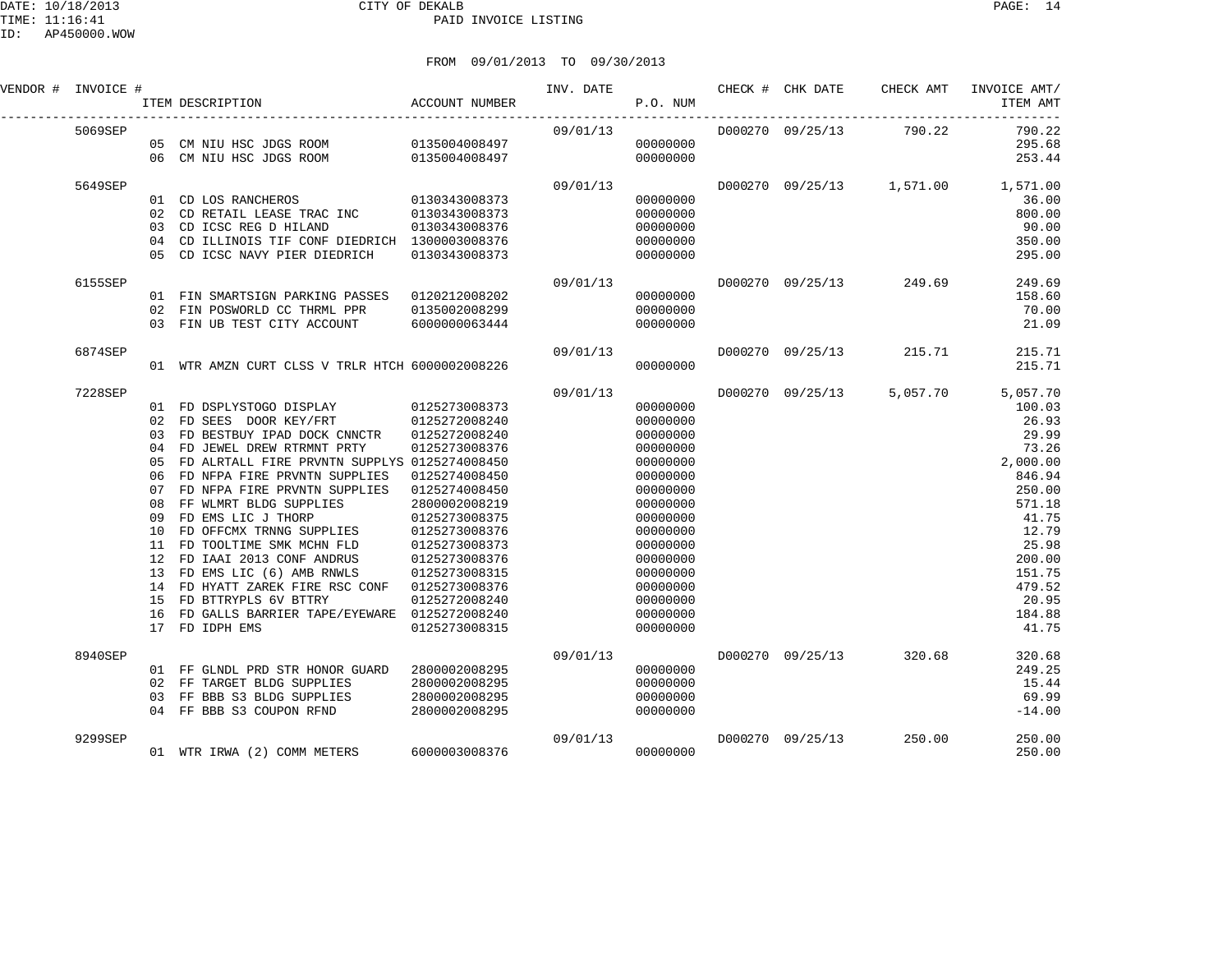|        | VENDOR # INVOICE # |                            | ITEM DESCRIPTION                                                                                                                                                                                                                                                                                                                                                            | ACCOUNT NUMBER                                                                                                                                        | INV. DATE | P.O. NUM                                                                                                                         |       | CHECK # CHK DATE         | CHECK AMT                 | INVOICE AMT/<br>ITEM AMT                                                                                             |
|--------|--------------------|----------------------------|-----------------------------------------------------------------------------------------------------------------------------------------------------------------------------------------------------------------------------------------------------------------------------------------------------------------------------------------------------------------------------|-------------------------------------------------------------------------------------------------------------------------------------------------------|-----------|----------------------------------------------------------------------------------------------------------------------------------|-------|--------------------------|---------------------------|----------------------------------------------------------------------------------------------------------------------|
|        | 9427SEP            | 05<br>06<br>08<br>09<br>10 | 01 IT BESTBUY HD TAPES/DV TAPES<br>02 IT BESTBUY CANON CAMERA<br>03 IT VIDEOBLKS AUG '13<br>04 IT WLGRNS INTERNET PHOTOS<br>IT WLGRNS INTERNET PHOTOS<br>IT MMRYDLRS (8) GLC-SX/(5) GLCLH 0115162008285<br>07 IT SHOWMECBLS PATCH CABLE<br>IT GELASKINS MAC BOOK SKIN<br>IT BESTBUY SRFC PRO<br>IT SHOWMECBLS PATCH CABLE<br>11 IT BESTBUY RFND SHPPNG CAMERA 0115162008285 | 0115162008285<br>0115162008285<br>0115163008375<br>0115162008285<br>0115162008285<br>0115162008285<br>0115162008285<br>0115166008515<br>0115162008285 | 09/01/13  | 00000000<br>00000000<br>00000000<br>00000000<br>00000000<br>00000000<br>00000000<br>00000000<br>00000000<br>00000000<br>00000000 |       |                          | D000270 09/25/13 3,246.46 | 3,246.46<br>209.96<br>1,461.98<br>19.00<br>52.38<br>21.72<br>383.00<br>60.34<br>37.90<br>929.98<br>92.19<br>$-21.99$ |
| CATSUS | SUSAN E CATRON     |                            |                                                                                                                                                                                                                                                                                                                                                                             |                                                                                                                                                       |           |                                                                                                                                  |       |                          | VENDOR TOTAL:             | 22,476.09                                                                                                            |
|        | BAND13             |                            | 01  2013 SUMMER MUNICIPALBAND   0110113008399                                                                                                                                                                                                                                                                                                                               |                                                                                                                                                       | 08/31/13  | 00000000                                                                                                                         | 37835 | 09/06/13                 | 100.00                    | 100.00<br>100.00                                                                                                     |
| CCMSI  | CCMSI              |                            |                                                                                                                                                                                                                                                                                                                                                                             |                                                                                                                                                       |           |                                                                                                                                  |       |                          | VENDOR TOTAL:             | 100.00                                                                                                               |
|        | 0075152IN          |                            | 01 CLMS & ADMNSTRTN 7/15-10/31 7000003008391<br>02 ACCT IMPLMTTN FEE                                                                                                                                                                                                                                                                                                        | 7000003008391                                                                                                                                         | 07/24/13  | 00000000<br>00000000                                                                                                             |       | 37760 09/06/13 8,500.00  |                           | 8,500.00<br>7,250.00<br>1,250.00                                                                                     |
| CDSOFF |                    |                            | CDS OFFICE SYSTEMS, INC.                                                                                                                                                                                                                                                                                                                                                    |                                                                                                                                                       |           |                                                                                                                                  |       |                          | VENDOR TOTAL:             | 8,500.00                                                                                                             |
|        | INV795585          |                            | 01 PD (6) PNSNC TGHBKS/DCKNGSTTN 5050006008521<br>02 PD (6) PNSNC TGHBKS/DCKNGSTTN 0100000002730                                                                                                                                                                                                                                                                            |                                                                                                                                                       |           | 08/29/13<br>00000000<br>00000000                                                                                                 |       | 38124 09/27/13 24,960.00 |                           | 24,960.00<br>19,968.00<br>4,992.00                                                                                   |
| CDWGOV | CDW GOVERNMENT INC |                            |                                                                                                                                                                                                                                                                                                                                                                             |                                                                                                                                                       |           |                                                                                                                                  |       |                          | VENDOR TOTAL:             | 24,960.00                                                                                                            |
|        | DX03862            |                            | 01 PD NEW BLDG BACKUP SRVR 5045006508626                                                                                                                                                                                                                                                                                                                                    |                                                                                                                                                       | 08/05/13  | 00000000                                                                                                                         | 37761 | 09/06/13                 | 23,721.78                 | 23,721.78<br>23,721.78                                                                                               |
|        | FC35945            |                            | 01 APPLE MB AIR 13.3IN/ADPTR/ VGA 0115166008515                                                                                                                                                                                                                                                                                                                             |                                                                                                                                                       | 08/13/13  | 00000000                                                                                                                         | 37937 | 09/13/13                 | 2,020.50                  | 1,135.36<br>1,135.36                                                                                                 |
|        | FD39996            |                            | 01 IT C2G 4M MM FIBER/FRT                                                                                                                                                                                                                                                                                                                                                   | 0115162008285                                                                                                                                         | 08/14/13  | 00000000                                                                                                                         | 37937 | 09/13/13                 | 2,020.50                  | 27.98<br>27.98                                                                                                       |
|        | FF22893            |                            |                                                                                                                                                                                                                                                                                                                                                                             |                                                                                                                                                       | 08/16/13  |                                                                                                                                  | 37937 | 09/13/13                 | 2,020.50                  | 83.97                                                                                                                |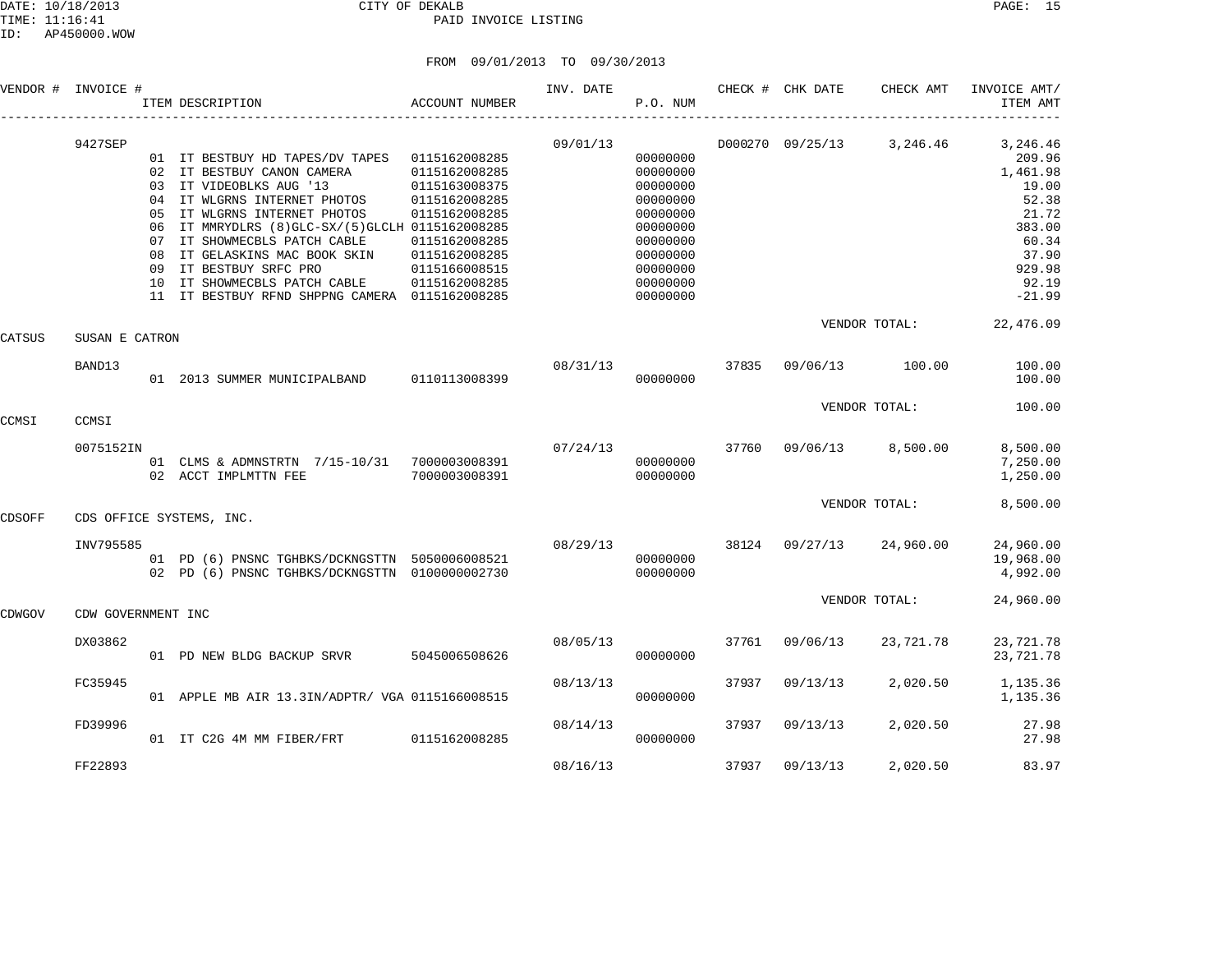DATE: 10/18/2013 CITY OF DEKALB PAGE: 16 PAID INVOICE LISTING

ID: AP450000.WOW

|         | VENDOR # INVOICE #    | ITEM DESCRIPTION                                | <b>ACCOUNT NUMBER</b> | INV. DATE | P.O. NUM |       | CHECK # CHK DATE | CHECK AMT             | INVOICE AMT/<br>ITEM AMT |
|---------|-----------------------|-------------------------------------------------|-----------------------|-----------|----------|-------|------------------|-----------------------|--------------------------|
|         |                       |                                                 |                       |           |          |       |                  |                       |                          |
|         | FF22893               | 01 IT C2G 4M MM FIBER/FRT 0115162008285         |                       | 08/16/13  | 00000000 | 37937 | 09/13/13         | 2,020.50              | 83.97<br>83.97           |
|         | FG57123               | 01 WTR VMWARE VSPHERE 5ESS KIT                  | 6000006008515         | 08/20/13  | 00000000 | 37937 | 09/13/13         | 2,020.50              | 637.60<br>637.60         |
|         | FH21355               | 01 IT TRIPP LITE 7M FIB CAB 0115162008285       |                       | 08/21/13  | 00000000 | 37937 | 09/13/13         | 2,020.50              | 82.87<br>82.87           |
|         | FH76250               | 01 IT MSH FB NATURAL ERG 4000 USB 0115162008285 |                       | 08/22/13  | 00000000 | 37937 | 09/13/13         | 2,020.50              | 52.72<br>52.72           |
| CERLAB  |                       | CERTIFIED LABORATORIES                          |                       |           |          |       |                  | VENDOR TOTAL:         | 25,742.28                |
|         | 1199789               | 01 STR BLTFF AEROSOL/LOK CEASE 0130332008226    |                       | 08/08/13  | 00000000 | 37762 |                  | 09/06/13 306.07       | 306.07<br>306.07         |
| CHILEA  |                       | CHILDREN'S LEARNING CENTER                      |                       |           |          |       |                  | VENDOR TOTAL:         | 306.07                   |
|         | IDIS5601148           | 01 FY14 CDBG PUB SRVCS 1ST OTR 1900003008307    |                       | 08/30/13  | 00000000 |       |                  | 37763 09/06/13 832.50 | 832.50<br>832.50         |
| CHIMET  |                       | CHICAGO METROPOLITAN FIRE                       |                       |           |          |       |                  | VENDOR TOTAL:         | 832.50                   |
|         | IN00060642            | 01 EGYPTN THTR FIRE ALRM INSTLL 1300006508624   |                       | 08/21/13  | 00000000 | 38043 |                  | 09/20/13 3,005.00     | 3,005.00<br>3,005.00     |
| CHO1HEA |                       | CHOICE 1 HEALTH CARE SERVICES                   |                       |           |          |       |                  | VENDOR TOTAL:         | 3,005.00                 |
|         | 645                   | 01 FD (4) MICRODOT XTRA STRIPS 0125272008241    |                       | 08/15/13  | 00000000 | 37938 |                  | 09/13/13 99.80        | 99.80<br>99.80           |
| CHOBRI  | BRIDGET CHO           |                                                 |                       |           |          |       |                  | VENDOR TOTAL:         | 99.80                    |
|         | BAND13                | 01  2013  SUMMER MUNICIPAL BAND   0110113008399 |                       | 08/31/13  | 00000000 |       | 37836 09/06/13   | 575.00                | 575.00<br>575.00         |
|         |                       |                                                 |                       |           |          |       |                  | VENDOR TOTAL:         | 575.00                   |
| CHOHAR  | HARRY CHOIN<br>BAND13 |                                                 |                       | 08/31/13  |          |       | 37837 09/06/13   | 275.00                | 275.00                   |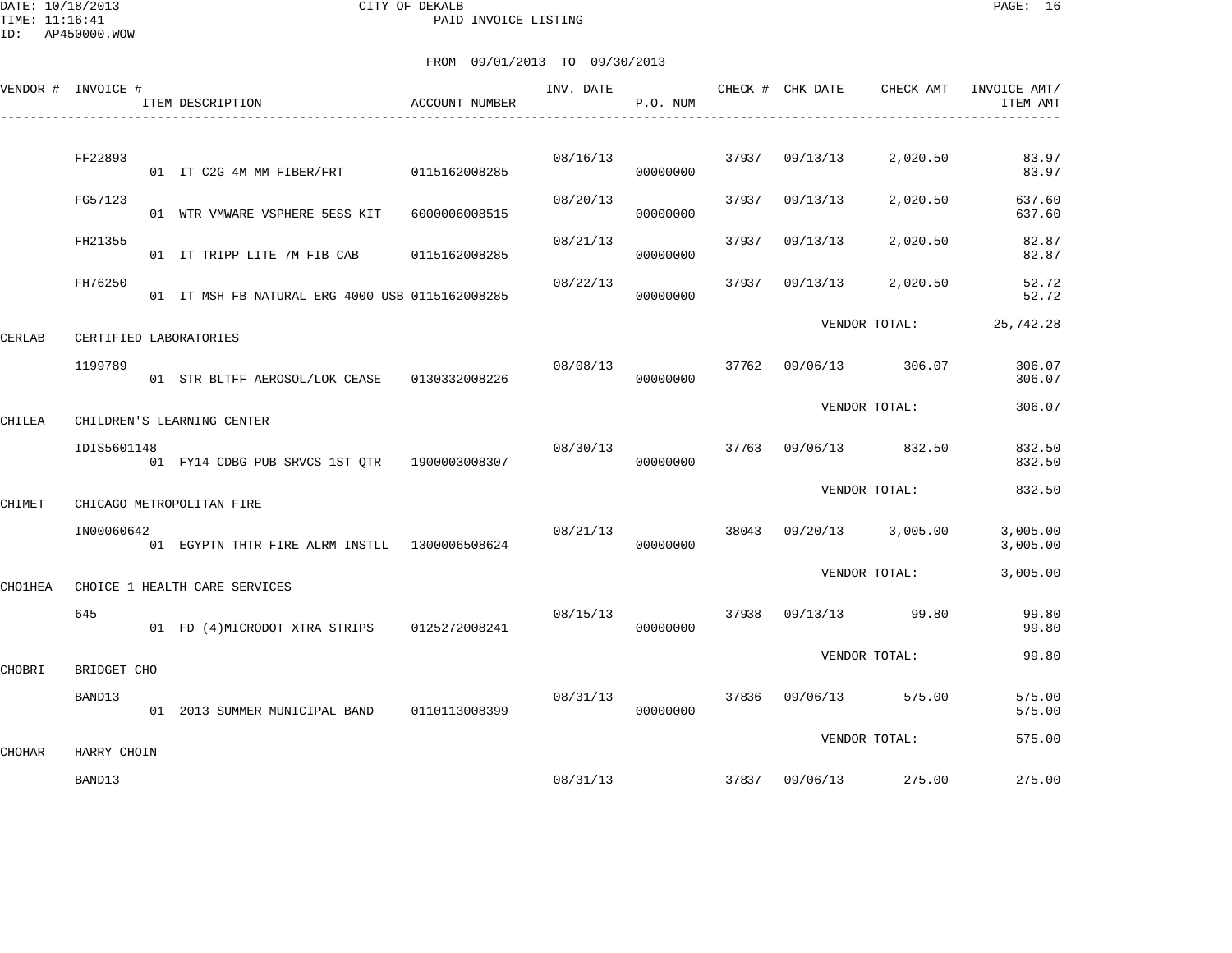DATE: 10/18/2013 CITY OF DEKALB PAGE: 17 PAID INVOICE LISTING

|        | VENDOR # INVOICE # | ACCOUNT NUMBER<br>ITEM DESCRIPTION<br>-------------------------------- |               | INV. DATE | P.O. NUM |       | CHECK # CHK DATE | CHECK AMT       | INVOICE AMT/<br>ITEM AMT |
|--------|--------------------|------------------------------------------------------------------------|---------------|-----------|----------|-------|------------------|-----------------|--------------------------|
|        | BAND13             | 01  2013 SUMMER MUNICIPAL BAND   0110113008399                         |               | 08/31/13  | 00000000 | 37837 | 09/06/13         | 275.00          | 275.00<br>275.00         |
| CHRMAU | MAUREEN CHRISTINE  |                                                                        |               |           |          |       |                  | VENDOR TOTAL:   | 275.00                   |
|        | BAND13             | 01  2013  SUMMER MUNICIPAL BAND   0110113008399                        |               | 08/31/13  | 00000000 | 37838 | 09/06/13         | 200.00          | 200.00<br>200.00         |
| CHUANT | ANTHONY CHULICK    |                                                                        |               |           |          |       |                  | VENDOR TOTAL:   | 200.00                   |
|        | 090413             | 01 POL/FIRE COM '13 JUL - SEP 0115152008201                            |               | 09/04/13  | 00000000 | 38125 | 09/27/13         | 30.00           | 30.00<br>30.00           |
| CITDIR | CITY DIRECTORIES   |                                                                        |               |           |          |       |                  | VENDOR TOTAL:   | 30.00                    |
|        | 83481566           | 01 STR CITY DIRECTORY/FRT 0130332008202                                |               | 08/29/13  | 00000000 | 38044 | 09/20/13         | 315.00          | 315.00<br>315.00         |
| CLABAI |                    | CLARK, BAIRD, SMITH LLP                                                |               |           |          |       |                  | VENDOR TOTAL:   | 315.00                   |
|        | 3677               | 01 PRO LGL SRVCS AUG '13 0118004008450                                 |               | 09/06/13  | 00000000 | 38045 |                  | 09/20/13 156.56 | 156.56<br>156.56         |
| COD    | CITY OF DEKALB     |                                                                        |               |           |          |       |                  | VENDOR TOTAL:   | 156.56                   |
|        | 091213             | 01 UB RFND #070103640003 6000000063444                                 |               | 09/12/13  | 00000000 | 38046 | 09/20/13         | 17.84           | 17.84<br>17.84           |
| CODPC1 | CITY OF DEKALB     |                                                                        |               |           |          |       |                  | VENDOR TOTAL:   | 17.84                    |
|        | 082213             | 01 MUNI BAND OFFICE MAX INK CRTRG 0110112008299                        |               | 08/22/13  | 00000000 | 38126 | 09/27/13         | 95.69           | 37.56<br>37.56           |
|        | 082613             | 01 FIN CASH DRWR SHRT 8/26/13                                          | 0100000001067 | 08/26/13  | 00000000 | 38126 | 09/27/13         | 95.69           | 34.56<br>34.56           |
|        | 090613             | 01 PD ANTI-CRIME ROPE                                                  | 0100000002730 | 09/06/13  | 00000000 | 37939 | 09/13/13         | 391.15          | 391.15<br>29.52          |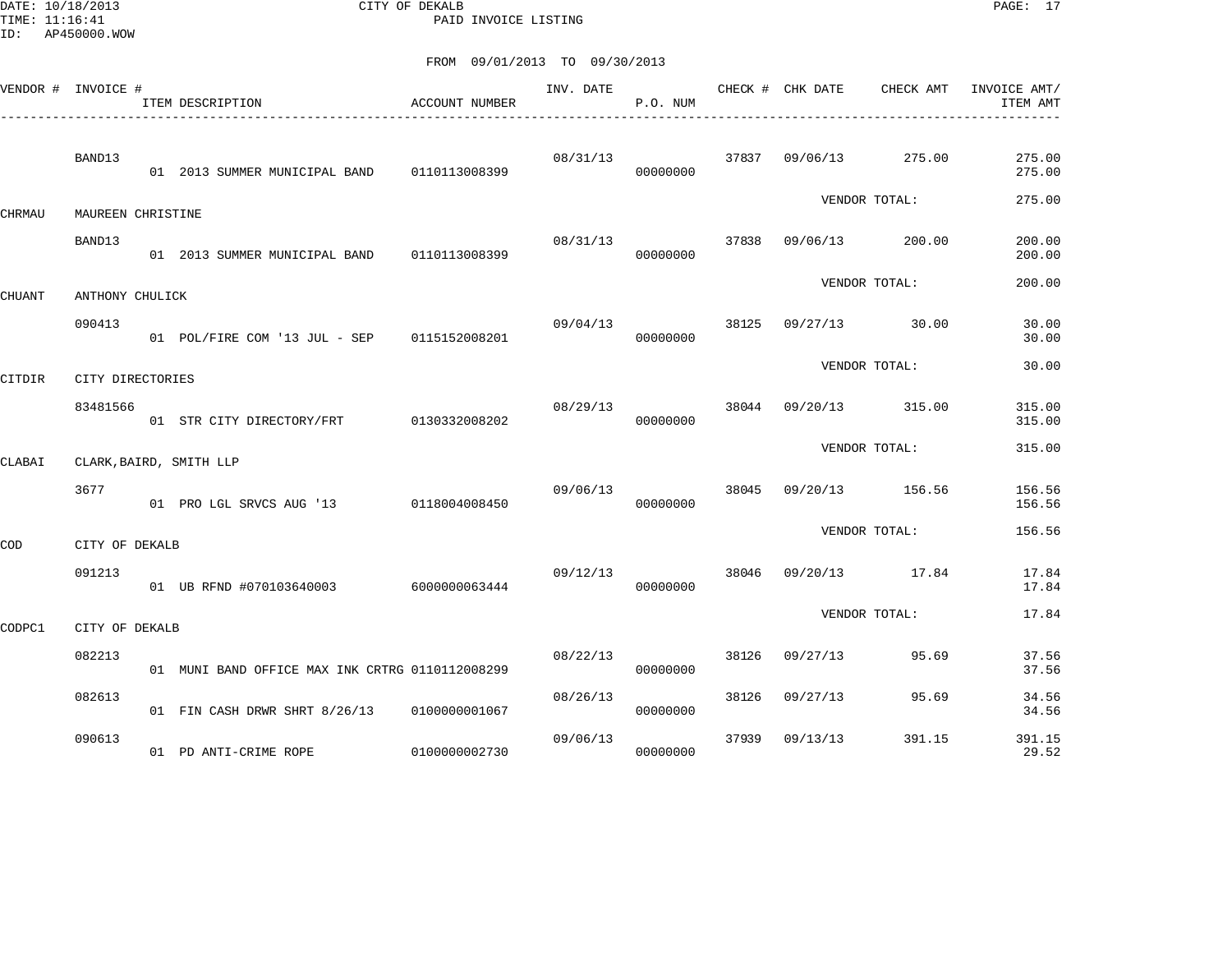### DATE: 10/18/2013 CITY OF DEKALB PAGE: 18 PAID INVOICE LISTING

|        | VENDOR # INVOICE # |                | ITEM DESCRIPTION                                                                                                                                                        | ACCOUNT NUMBER                                                                                                      | INV. DATE      | P.O. NUM                                                                         |       | CHECK # CHK DATE | CHECK AMT             | INVOICE AMT/<br>ITEM AMT                                              |
|--------|--------------------|----------------|-------------------------------------------------------------------------------------------------------------------------------------------------------------------------|---------------------------------------------------------------------------------------------------------------------|----------------|----------------------------------------------------------------------------------|-------|------------------|-----------------------|-----------------------------------------------------------------------|
|        | 090613             | 05<br>06<br>07 | 02 PD INVESTIGATION TRAINING<br>03 PD PATROL SUPPLIES<br>04 PD T/C BECKER NOTARY<br>PD ADM TRAINING<br>PD INVESTIGATIONS<br>PD PATROL SUPPLIES<br>08 PD PATROL TRAINING | 0120243008376<br>0120223008315<br>0120233008349<br>0120213008376<br>0120242008243<br>0120222008299<br>0120223008376 | 09/06/13       | 00000000<br>00000000<br>00000000<br>00000000<br>00000000<br>00000000<br>00000000 |       | 37939 09/13/13   | 391.15                | 391.15<br>38.58<br>16.18<br>5.00<br>50.34<br>71.88<br>22.68<br>156.97 |
|        | 090913             |                | 01 FIN CASH DRWR SHRT 9/6/13                                                                                                                                            | 0100000001067                                                                                                       | 09/09/13       | 00000000                                                                         | 38126 | 09/27/13         | 95.69                 | 7.82<br>7.82                                                          |
|        | 091713             |                | 01 PW RMB MOORE WTRMN BRK FOOD                                                                                                                                          | 6000003008376                                                                                                       | 09/17/13       | 00000000                                                                         | 38126 | 09/27/13         | 95.69                 | 15.75<br>15.75                                                        |
| CODTHO | THOMAS CODDINGTON  |                |                                                                                                                                                                         |                                                                                                                     |                |                                                                                  |       |                  | VENDOR TOTAL:         | 486.84                                                                |
|        | 0813RBT            |                | 01 NOV'12-APR'13 REBATE PROGRAM 6000004008481                                                                                                                           |                                                                                                                     | 08/30/13 37698 | 00000000                                                                         |       |                  | 09/04/13 14.13        | 14.13<br>14.13                                                        |
| CODWAT |                    |                | CITY OF DEKALB-WATER FUND                                                                                                                                               |                                                                                                                     |                |                                                                                  |       |                  | VENDOR TOTAL:         | 14.13                                                                 |
|        | 090113             |                | 01 1602067840-00 714 PINE 0125273008355                                                                                                                                 |                                                                                                                     | 09/01/13       | 00000000                                                                         | 38047 | 09/20/13         | 1,553.00              | 283.50<br>283.50                                                      |
|        | 090113A            |                | 01 1802077210-00 2200 PLEASANT                                                                                                                                          | 6500003008355                                                                                                       | 09/01/13       | 00000000                                                                         | 38047 | 09/20/13         | 1,553.00              | 65.50<br>65.50                                                        |
|        | 090113B            |                | 01 1802077180-00 2100 PLEASANT                                                                                                                                          | 6500003008355                                                                                                       | 09/01/13       | 00000000                                                                         | 38047 | 09/20/13         | 1,553.00              | 23.50<br>23.50                                                        |
|        | 090113C            |                | 01 2202102540-00 1316 MARKET                                                                                                                                            | 0130323008355                                                                                                       | 09/01/13       | 00000000                                                                         | 38047 | 09/20/13         | 1,553.00              | 515.50<br>515.50                                                      |
|        | 090113D            |                | 01 2202102550-00 1216 MARKET                                                                                                                                            | 6000003008355                                                                                                       | 09/01/13       | 00000000                                                                         | 38047 | 09/20/13         | 1,553.00              | 539.50<br>539.50                                                      |
|        | 090113E            |                | 01 1802077190-01 3232 PLEASANT                                                                                                                                          | 6500003008355                                                                                                       | 09/01/13       | 00000000                                                                         | 38047 | 09/20/13         | 1,553.00              | 125.50<br>125.50                                                      |
| COLDUP | COLLEGE OF DUPAGE  |                |                                                                                                                                                                         |                                                                                                                     |                |                                                                                  |       |                  | VENDOR TOTAL:         | 1,553.00                                                              |
|        | 3844               |                |                                                                                                                                                                         |                                                                                                                     | 08/28/13       |                                                                                  |       |                  | 37940 09/13/13 175.00 | 175.00                                                                |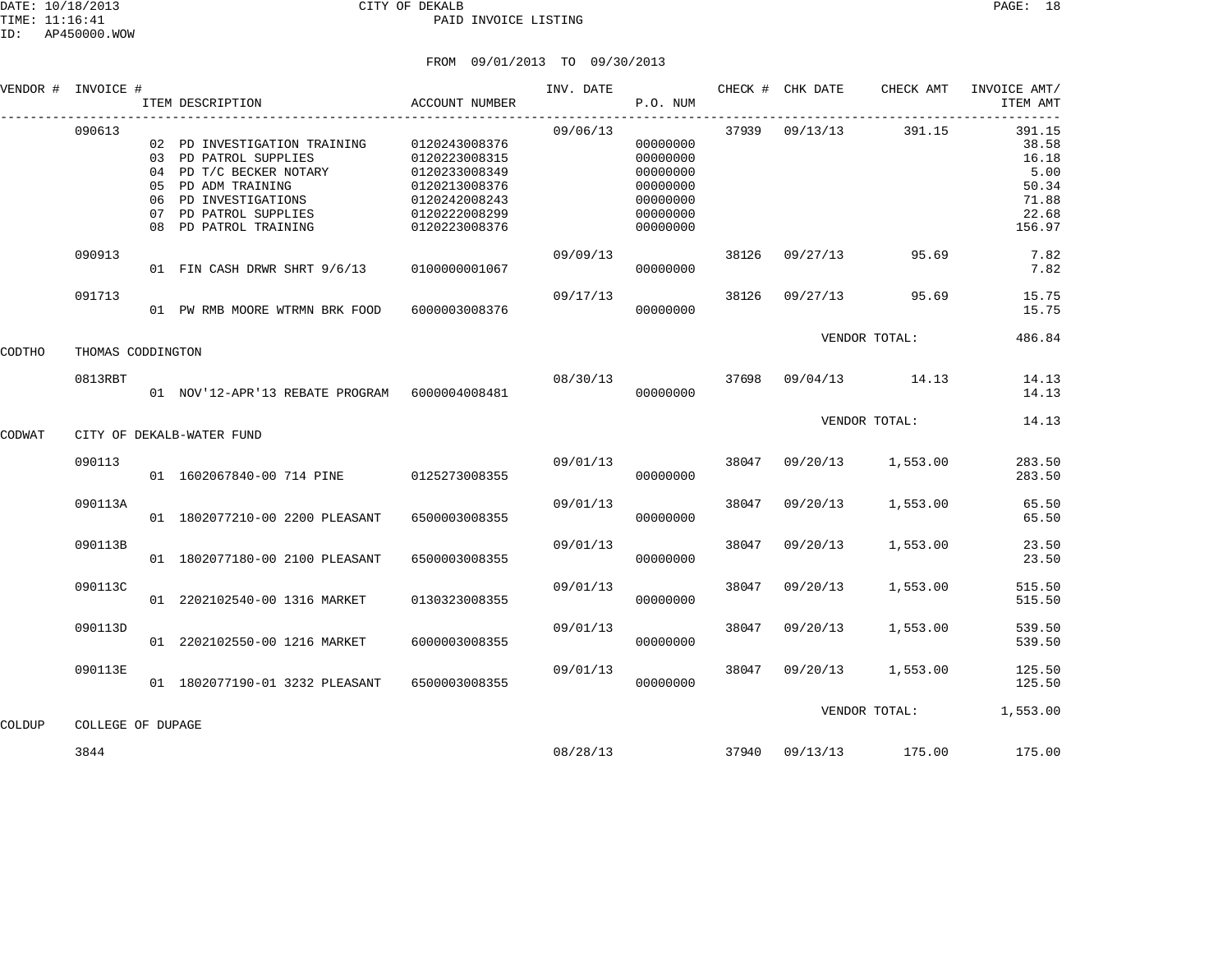DATE: 10/18/2013 CITY OF DEKALB PAGE: 19 PAID INVOICE LISTING

|         | VENDOR # INVOICE #  | ITEM DESCRIPTION                                | ACCOUNT NUMBER | INV. DATE | P.O. NUM | CHECK # | CHK DATE | CHECK AMT     | INVOICE AMT/<br>ITEM AMT |
|---------|---------------------|-------------------------------------------------|----------------|-----------|----------|---------|----------|---------------|--------------------------|
|         | 3844                | 01 PD LEVERTON EVID PROP MGMT CLS 0120223008376 |                | 08/28/13  | 00000000 | 37940   | 09/13/13 | 175.00        | 175.00<br>175.00         |
| COMCAST | COMCAST             |                                                 |                |           |          |         |          | VENDOR TOTAL: | 175.00                   |
|         | 082513              | 01 FD S2 9/5-10/4/13                            | 2800003008375  | 08/25/13  | 00000000 | 37941   | 09/13/13 | 25.87         | 25.87<br>25.87           |
|         | 090413              | 01 CTYHLL CABLE 9/14-10/13/13 0115163008310     |                | 09/04/13  | 00000000 | 38127   | 09/27/13 | 9.95          | 9.95<br>9.95             |
| COMED   | COMMONWEALTH EDISON |                                                 |                |           |          |         |          | VENDOR TOTAL: | 35.82                    |
|         | 072613              | 01 0203047054 6/25-7/25/13                      | 0130333008352  | 07/26/13  | 00000000 | 37942   | 09/13/13 | 806.58        | 29.41<br>29.41           |
|         | 072913              | 01 3034017012 6/27-7/29/13                      | 6500003008352  | 07/29/13  | 00000000 | 37942   | 09/13/13 | 806.58        | 17.75<br>17.75           |
|         | 073113A             | 01 1353027096 7/1-7/31/13                       | 0130333008352  | 07/31/13  | 00000000 | 37942   | 09/13/13 | 806.58        | 59.76<br>59.76           |
|         | 073113B             | 01 2201002013 7/1-7/31/13                       | 1000003008352  | 07/31/13  | 00000000 | 37942   | 09/13/13 | 806.58        | 13.05<br>13.05           |
|         | 073113C             | 01 2378089039 7/1-7/31/13                       | 0130333008352  | 07/31/13  | 00000000 | 37942   | 09/13/13 | 806.58        | 141.91<br>141.91         |
|         | 073113D             | 01 2415052007 6/28-7/31/13                      | 6500003008352  | 07/31/13  | 00000000 | 37942   | 09/13/13 | 806.58        | 45.98<br>45.98           |
|         | 073113E             | 01 2845061003 7/1-7/31/13                       | 1000003008352  | 07/31/13  | 00000000 | 37942   | 09/13/13 | 806.58        | 13.05<br>13.05           |
|         | 073113F             | 01 3243134066 7/1-7/31/13                       | 0130333008352  | 07/31/13  | 00000000 | 37942   | 09/13/13 | 806.58        | 105.19<br>105.19         |
|         | 073113G             | 01 3909108035 7/1-7/31/13                       | 1000003008352  | 07/31/13  | 00000000 | 37942   | 09/13/13 | 806.58        | 13.05<br>13.05           |
|         | 073113H             | 01 5617001014 7/1-7/31/13                       | 1000003008352  | 07/31/13  | 00000000 | 37942   | 09/13/13 | 806.58        | 13.05<br>13.05           |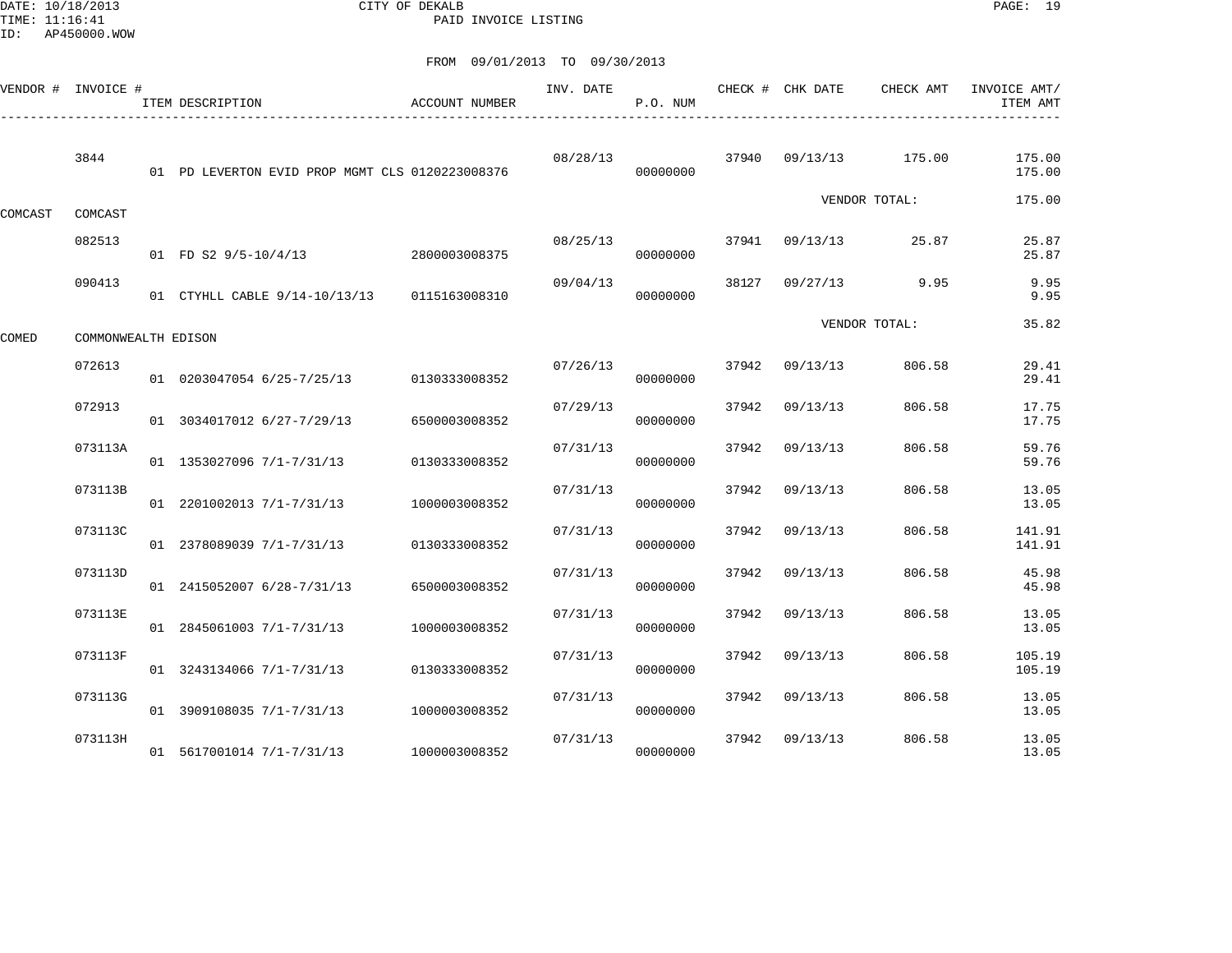DATE: 10/18/2013 CITY OF DEKALB PAGE: 20 PAID INVOICE LISTING

| VENDOR # INVOICE # |         | ITEM DESCRIPTION           | ACCOUNT NUMBER | INV. DATE | P.O. NUM |       | CHECK # CHK DATE | CHECK AMT | INVOICE AMT/<br>ITEM AMT |
|--------------------|---------|----------------------------|----------------|-----------|----------|-------|------------------|-----------|--------------------------|
|                    | 0731131 | 01 6247144034 7/1-7/31/13  | 1000003008352  | 07/31/13  | 00000000 | 37942 | 09/13/13         | 806.58    | 13.05<br>13.05           |
|                    | 080113A | 01 0063137075 7/1-7/31/13  | 1000003008352  | 08/01/13  | 00000000 | 37942 | 09/13/13         | 806.58    | 25.87<br>25.87           |
|                    | 080113B | 01 2439716008 7/2-8/1/13   | 6000003008352  | 08/01/13  | 00000000 | 37942 | 09/13/13         | 806.58    | 257.24<br>257.24         |
|                    | 080113C | 01 0338120095 6/28-7/31/13 | 1000003008352  | 08/01/13  | 00000000 | 38128 | 09/27/13         | 308.14    | 38.82<br>38.82           |
|                    | 080113D | 01 0965041007 7/1-7/31/13  | 0130333008352  | 08/01/13  | 00000000 | 38128 | 09/27/13         | 308.14    | 39.57<br>39.57           |
|                    | 080113E | 01 1053017076 6/28-7/31/13 | 1000003008352  | 08/01/13  | 00000000 | 38128 | 09/27/13         | 308.14    | 48.71<br>48.71           |
|                    | 080113F | 01 2698651000 7/2-8/1/13   | 0130333008352  | 08/01/13  | 00000000 | 38128 | 09/27/13         | 308.14    | 31.93<br>31.93           |
|                    | 080113G | 01 3203158108 7/1-8/1/13   | 0130333008352  | 08/01/13  | 00000000 | 38128 | 09/27/13         | 308.14    | 25.47<br>25.47           |
|                    | 080213  | 01 2698543003 7/3-8/2/13   | 0130333008352  | 08/02/13  | 00000000 | 37942 | 09/13/13         | 806.58    | 13.29<br>13.29           |
|                    | 080213A | 01 3034540007 7/3-8/2/13   | 0130333008352  | 08/02/13  | 00000000 | 37942 | 09/13/13         | 806.58    | 19.61<br>19.61           |
|                    | 080213B | 01 2691445004 7/1-7/31/13  | 0130333008352  | 08/02/13  | 00000000 | 38128 | 09/27/13         | 308.14    | 66.63<br>66.63           |
|                    | 080513  | 01 0786037018 7/1-8/1/13   | 0130333008352  | 08/05/13  | 00000000 | 38128 | 09/27/13         | 308.14    | 25.91<br>25.91           |
|                    | 080513A | 01 5477111064 7/5-8/5/13   | 1000003008352  | 08/05/13  | 00000000 | 38128 | 09/27/13         | 308.14    | 12.90<br>12.90           |
|                    | 080613  | 01 1253019001 7/8-8/6/13   | 1000003008352  | 08/06/13  | 00000000 | 38128 | 09/27/13         | 308.14    | 15.68<br>15.68           |
|                    | 080613A | 01 6609155004 7/2-8/1/13   | 0130333008352  | 08/06/13  | 00000000 | 38128 | 09/27/13         | 308.14    | 2.52<br>2.52             |
|                    | 082813  |                            |                | 08/28/13  |          | 37942 | 09/13/13         | 806.58    | 25.32                    |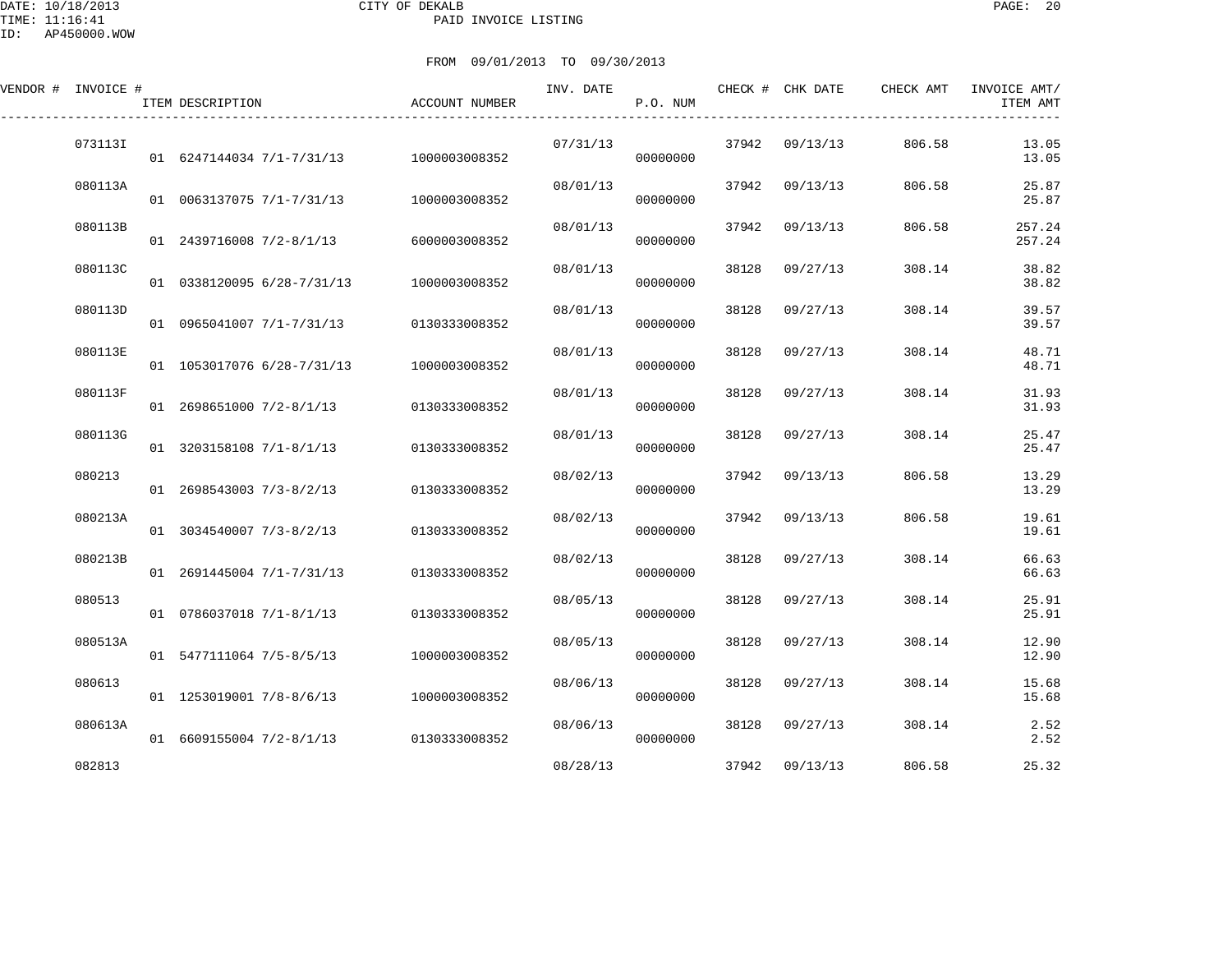DATE: 10/18/2013 CITY OF DEKALB PAGE: 21 PAID INVOICE LISTING

|               | VENDOR # INVOICE # | ACCOUNT NUMBER<br>ITEM DESCRIPTION                    |                                | INV. DATE | P.O. NUM             |       | CHECK # CHK DATE | CHECK AMT     | INVOICE AMT/<br>ITEM AMT     |
|---------------|--------------------|-------------------------------------------------------|--------------------------------|-----------|----------------------|-------|------------------|---------------|------------------------------|
|               | 082813             | 01 0099140182 8/1-8/28/13 0130333008348               |                                | 08/28/13  | 00000000             | 37942 | 09/13/13         | 806.58        | 25.32<br>25.32               |
| <b>COMREV</b> |                    | COMMUNICATION REVOLVING FUND                          |                                |           |                      |       |                  | VENDOR TOTAL: | 1,114.72                     |
|               | T1402723           | 01 PD LEADS JUL '13                                   | 0120233008320                  | 08/26/13  | 00000000             | 37943 | 09/13/13         | 500.40        | 500.40<br>500.40             |
| CONFS         | CONSERV FS         |                                                       |                                |           |                      |       |                  | VENDOR TOTAL: | 500.40                       |
|               | 113662             | 01 WTR (50) LBS SNNYDLX MIX/(2)13 6000002008228       |                                | 08/23/13  | 00000000             | 38129 | 09/27/13         | 101.50        | 101.50<br>101.50             |
| CONNEL        | NELLE CONLEY       |                                                       |                                |           |                      |       |                  | VENDOR TOTAL: | 101.50                       |
|               | BAND13             | 01 2013 SUMMER MUNICIPAL BAND                         | 0110113008399                  | 08/31/13  | 00000000             | 37839 | 09/06/13         | 50.00         | 50.00<br>50.00               |
| CONSTEL       | CONSTELLATION      |                                                       |                                |           |                      |       |                  | VENDOR TOTAL: | 50.00                        |
|               | 0011039169         | 01 2691744002 7/2-7/31/13                             | 0130333008352                  | 08/05/13  | 00000000             | 38130 | 09/27/13         | 28,160.95     | 74.15<br>74.15               |
|               | 0011039170         | 01 3139014022 7/2-7/31/13                             | 0130333008352                  | 08/05/13  | 00000000             | 38130 | 09/27/13         | 28,160.95     | 16.07<br>16.07               |
|               | 0011039171         | 01 1017178005 7/2-7/31/13<br>02 1017178005 6/2-7/1/13 | 0130333008352<br>0130333008352 | 08/05/13  | 00000000<br>00000000 | 38130 | 09/27/13         | 28,160.95     | 1,183.12<br>608.22<br>574.90 |
|               | 0011039172         | 01 2698542006 7/2-7/31/13                             | 0130333008352                  | 08/05/13  | 00000000             | 38130 | 09/27/13         | 28,160.95     | 40.56<br>40.56               |
|               | 0011039173         | 01 2698554006 7/2-7/31/13                             | 1000003008352                  | 08/05/13  | 00000000             | 38130 | 09/27/13         | 28,160.95     | 29.28<br>29.28               |
|               | 0011039175         | 01 2614448003 7/2-7/31/13                             | 0130333008352                  | 08/05/13  | 00000000             | 38130 | 09/27/13         | 28,160.95     | 15.38<br>15.38               |
|               | 0011039176         |                                                       |                                | 08/05/13  |                      | 38130 | 09/27/13         | 28,160.95     | 17.03                        |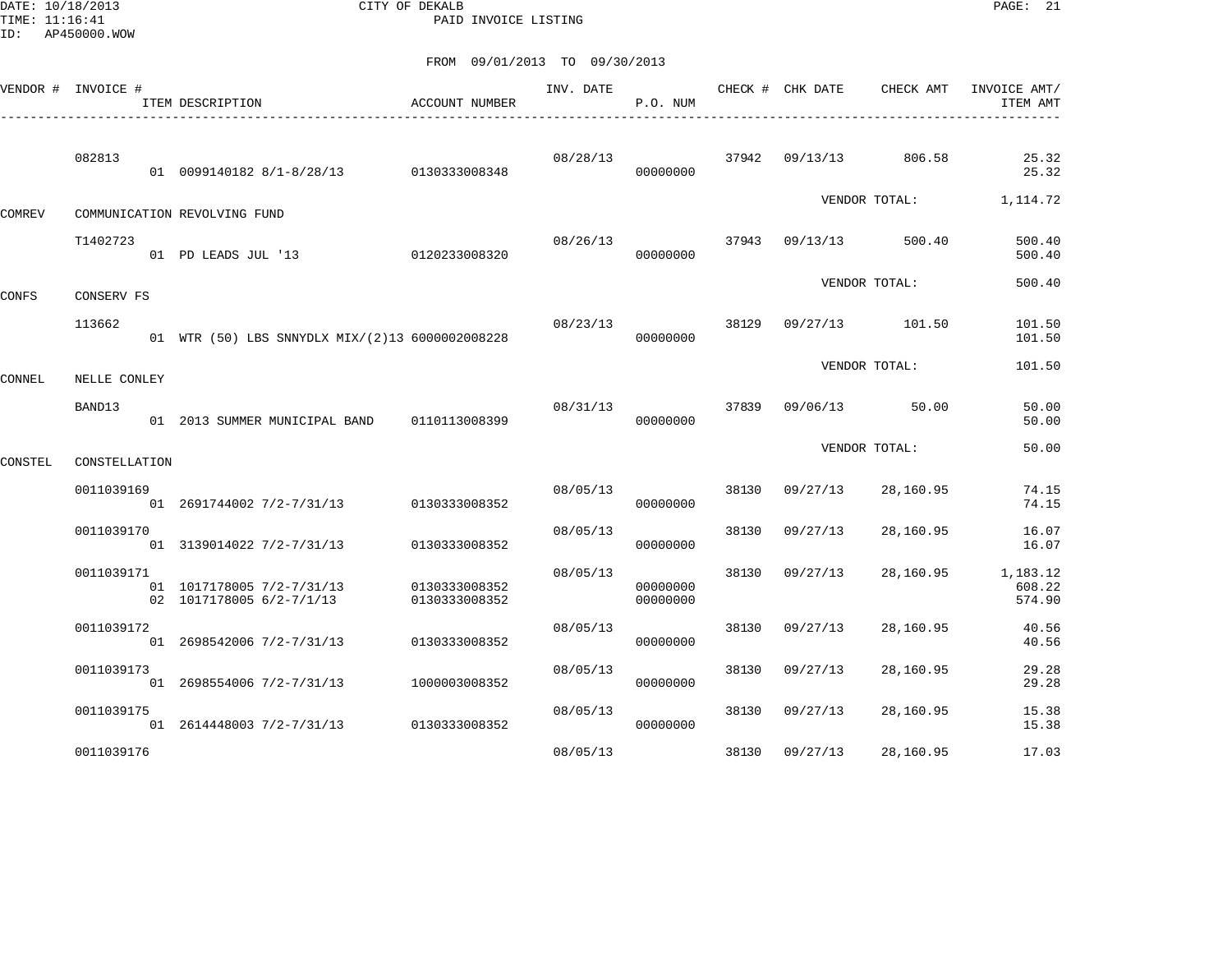DATE: 10/18/2013 CITY OF DEKALB PAGE: 22 PAID INVOICE LISTING

ID: AP450000.WOW

|         | VENDOR # INVOICE # | ITEM DESCRIPTION                                     | ACCOUNT NUMBER                 | INV. DATE | P.O. NUM             |       | CHECK # CHK DATE | CHECK AMT         | INVOICE AMT/<br>ITEM AMT |
|---------|--------------------|------------------------------------------------------|--------------------------------|-----------|----------------------|-------|------------------|-------------------|--------------------------|
|         | 0011039176         |                                                      |                                | 08/05/13  |                      | 38130 | 09/27/13         | 28,160.95         | 17.03                    |
|         |                    | 01 2614499000 7/2-7/31/13 1000003008352              |                                |           | 00000000             |       |                  |                   | 17.03                    |
|         | 0011039178         | 01 2698544000 7/2-7/31/13                            | 0130333008352                  | 08/05/13  | 00000000             | 38130 | 09/27/13         | 28,160.95         | 43.07<br>43.07           |
|         | 0011082114         | 01 1459118061 7/5-8/4/13                             | 1000003008352                  | 08/08/13  | 00000000             | 38130 | 09/27/13         | 28,160.95         | 150.42<br>150.42         |
|         | 0011082118         | 01 0739012054 7/8-8/5/13                             | 2600006508352                  | 08/08/13  | 00000000             | 38130 | 09/27/13         | 28,160.95         | 742.03<br>742.03         |
|         | 0011082119         | 01 0551052012 7/8-8/5/13                             | 1000003008352                  | 08/08/13  | 00000000             | 38130 | 09/27/13         | 28,160.95         | 24,582.62<br>24,582.62   |
|         | 0011097889         | 01 1791072020 7/8-8/6/13 1000003008352               |                                | 08/09/13  | 00000000             | 38130 | 09/27/13         | 28,160.95         | 1,267.22<br>1,267.22     |
| COODEW  | DEWILLA COOPER     |                                                      |                                |           |                      |       |                  | VENDOR TOTAL:     | 28,160.95                |
|         | 0813RBT            | 01 NOV'12-APR'13 REBATE PROGRAM 6000004008481        |                                | 08/30/13  | 00000000             | 37699 |                  | 09/04/13 62.84    | 62.84<br>62.84           |
| COOLYN  | LYNN COOK          |                                                      |                                |           |                      |       |                  | VENDOR TOTAL:     | 62.84                    |
|         | BAND13             | 01  2013  SUMMER MUNICIPAL BAND   0110113008399      |                                | 08/31/13  | 00000000             | 37840 |                  | 09/06/13 1,475.00 | 1,475.00<br>1,475.00     |
| COPYALL | COPY ALL SERVICE   |                                                      |                                |           |                      |       |                  | VENDOR TOTAL:     | 1,475.00                 |
|         | 107459             | 01 CTYHLL CPYR LSE<br>02 CTYHLL CPYR OVRG 7/4-8/3/13 | 0135002008202<br>0135002008202 | 08/05/13  | 00000000<br>00000000 |       | 37944 09/13/13   | 1,665.98          | 444.42<br>439.00<br>5.42 |
|         | 107460             | 01 CTYHLL CPYR OVRG 7/5-8/4/13                       | 0135002008202                  | 08/05/13  | 00000000             |       | 37944 09/13/13   | 1,665.98          | 551.45<br>551.45         |
|         | 107618             | 01 STR CPYR OVRG 7/7-8/6/13 0135002008202            |                                | 08/07/13  | 00000000             |       | 37944 09/13/13   | 1,665.98          | 30.21<br>30.21           |
|         | 107883             |                                                      |                                | 08/12/13  |                      | 37944 | 09/13/13         | 1,665.98          | 633.19                   |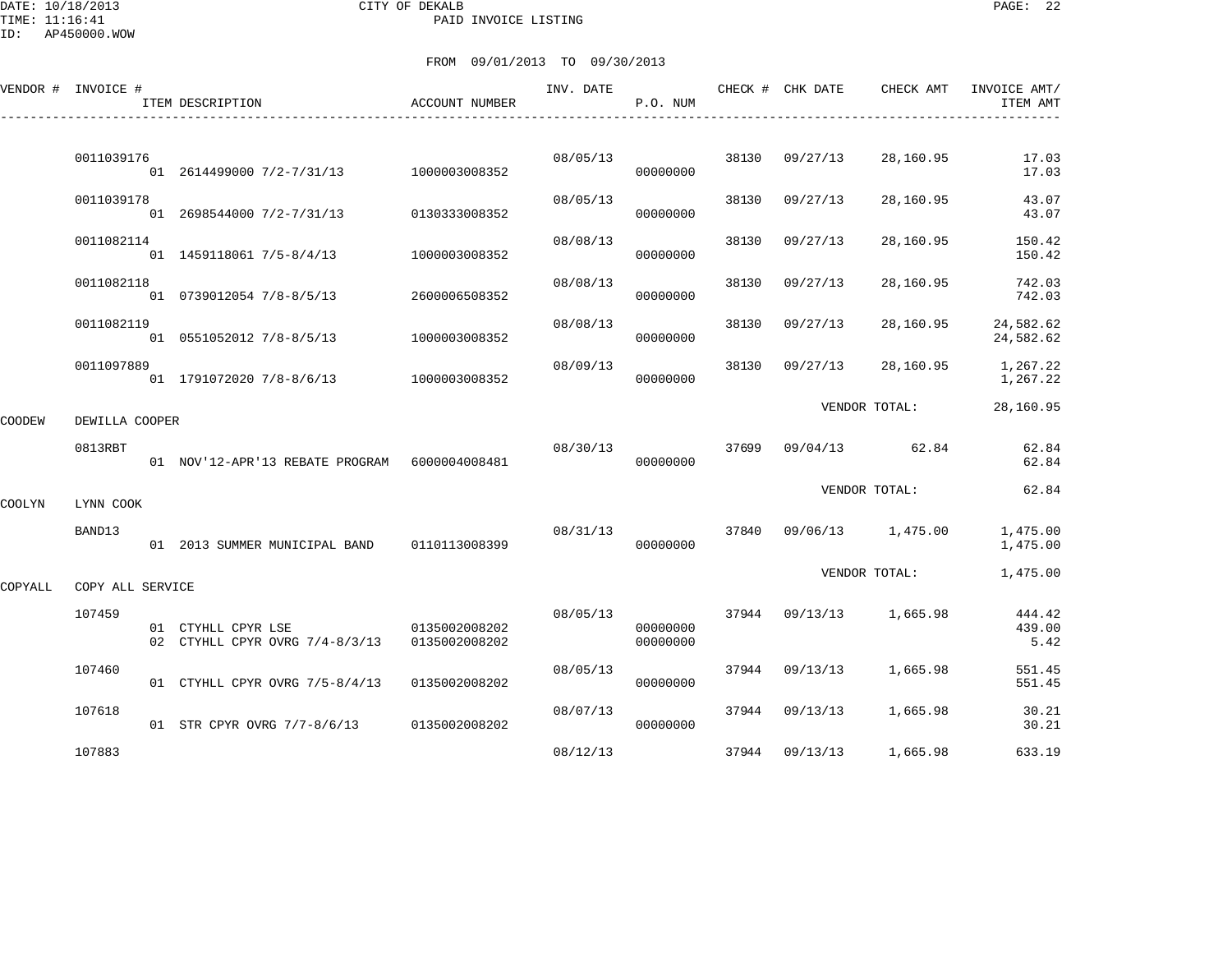|        | VENDOR # INVOICE #   | ITEM DESCRIPTION                                                   | <b>ACCOUNT NUMBER</b>          | INV. DATE | P.O. NUM             |       | CHECK # CHK DATE | CHECK AMT             | INVOICE AMT/<br>ITEM AMT |
|--------|----------------------|--------------------------------------------------------------------|--------------------------------|-----------|----------------------|-------|------------------|-----------------------|--------------------------|
|        |                      |                                                                    |                                |           |                      |       |                  |                       |                          |
|        | 107883               | 01 ENG CPYR OVRG 7/12-8/11/13 0135002008202                        |                                | 08/12/13  | 00000000             | 37944 | 09/13/13         | 1,665.98              | 633.19<br>633.19         |
|        | 108483               | 01 TONER FRT                                                       | 0115163008305                  | 08/21/13  | 00000000             | 37944 | 09/13/13         | 1,665.98              | 6.71<br>6.71             |
|        | 108970               | 01 IT YLLW TONER FRT                                               | 0115163008305                  | 08/28/13  | 00000000             | 38131 | 09/27/13         | 734.81                | 6.46<br>6.46             |
|        | 109507               | 01 CTYHLL CPYR OVRG 8/4-9/3/13<br>02 CTYHLL CYPR LSE $9/4-10/3/13$ | 0135002008202<br>0135003008310 | 09/06/13  | 00000000<br>00000000 | 38131 | 09/27/13         | 734.81                | 442.92<br>3.92<br>439.00 |
|        | 109508               | 01 CTYHLL CYPR OVRG 8/5-9/4/13 0135002008202                       |                                | 09/06/13  | 00000000             | 38131 | 09/27/13         | 734.81                | 285.43<br>285.43         |
| CORJES | <b>JESSICA CORRY</b> |                                                                    |                                |           |                      |       |                  | VENDOR TOTAL:         | 2,400.79                 |
|        | BAND13               | 01  2013  SUMMER MUNICIPAL BAND   0110113008399                    |                                | 08/31/13  | 00000000             |       |                  | 37841 09/06/13 150.00 | 150.00<br>150.00         |
| COYTHO | THOMAS O COYLE       |                                                                    |                                |           |                      |       |                  | VENDOR TOTAL:         | 150.00                   |
|        | 0813RBT              | 01 NOV'12-APR'13 REBATE PROGRAM 6000004008481                      |                                | 08/30/13  | 00000000             | 37700 |                  | 09/04/13 40.06        | 40.06<br>40.06           |
| CREELE | CRESCENT ELECTRIC    |                                                                    |                                |           |                      |       |                  | VENDOR TOTAL:         | 40.06                    |
|        | 02155048800          | 01 WTR SHOP SUPPLIES                                               | 6000002008232                  | 08/07/13  | 00000000             |       | 37764 09/06/13   | 180.92                | 35.19<br>35.19           |
|        | 02155058200          | 01 WTR SHOP SUPPLIES                                               | 6000002008232                  | 08/08/13  | 00000000             | 37764 | 09/06/13         | 180.92                | 16.95<br>16.95           |
|        | 02155058900          | 01 STR (5) SMLL DIM FUSE 250V                                      | 0130322008210                  | 08/08/13  | 00000000             | 37764 | 09/06/13         | 180.92                | 13.28<br>13.28           |
|        | 02155059600          | 01 WTR (20) 3M VYNL TAPE 6000002008219                             |                                | 08/08/13  | 00000000             | 37764 | 09/06/13         | 180.92                | 16.86<br>16.86           |
|        | 02155061200          |                                                                    |                                | 08/08/13  |                      | 37764 | 09/06/13         | 180.92                | 98.64                    |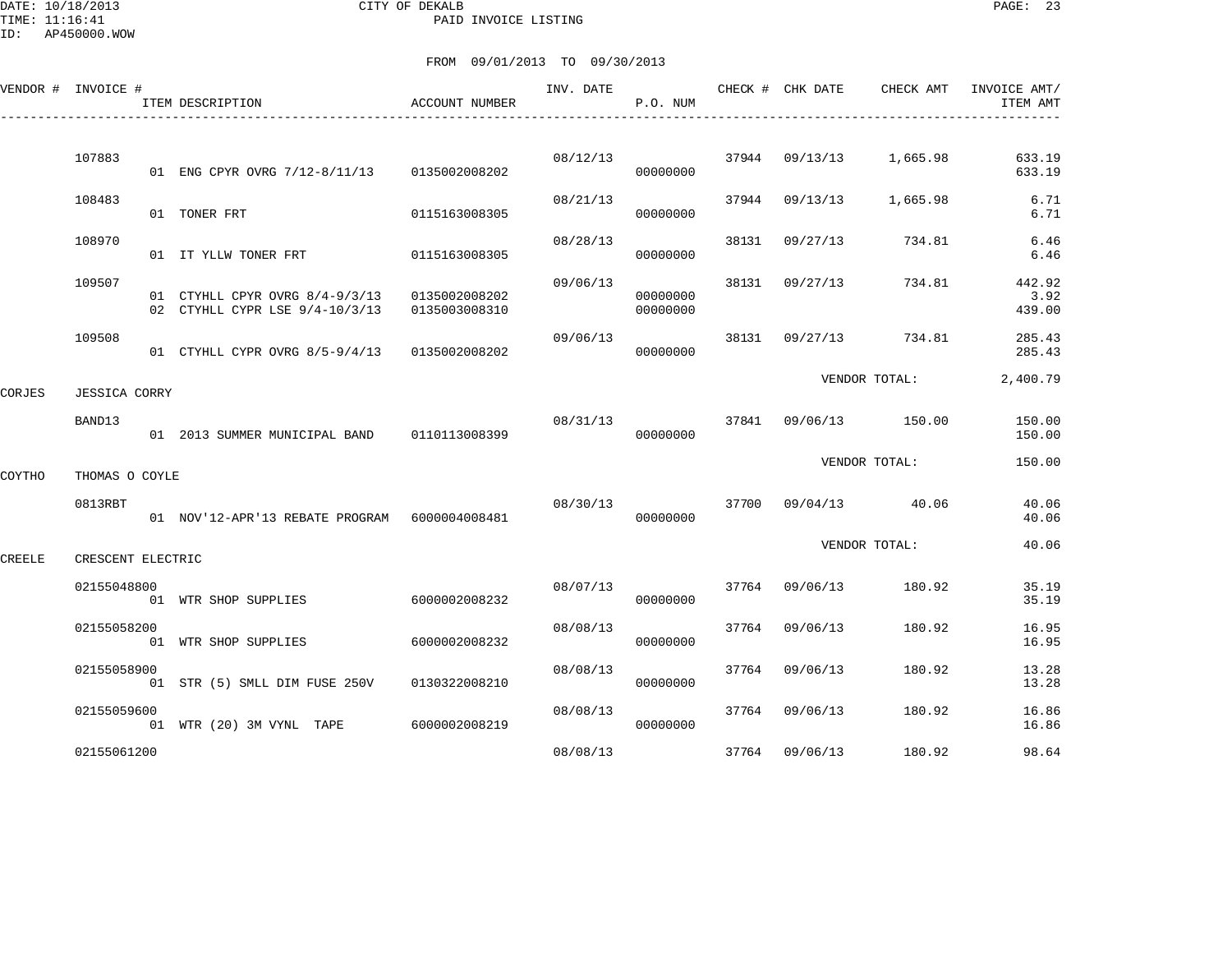DATE: 10/18/2013 CITY OF DEKALB PAGE: 24 PAID INVOICE LISTING

|        | VENDOR # INVOICE # | ITEM DESCRIPTION                                 | ACCOUNT NUMBER | INV. DATE | P.O. NUM |       | CHECK # CHK DATE | CHECK AMT             | INVOICE AMT/<br>ITEM AMT             |
|--------|--------------------|--------------------------------------------------|----------------|-----------|----------|-------|------------------|-----------------------|--------------------------------------|
|        | 02155061200        | 01 STR VNL TAPE/(5)FUSES/(100)TRM 0130332008230  |                | 08/08/13  | 00000000 |       | 37764 09/06/13   | 180.92                | 98.64<br>98.64                       |
|        | 02155101100        | 01 STR (2) GE HID BLST 0130333008311             |                | 08/20/13  | 00000000 | 37945 | 09/13/13         | 184.06                | 156.96<br>156.96                     |
|        | 02155116000        | 01 STR (10) 250V SMLL DIM FUSE 0130322008210     |                | 08/22/13  | 00000000 | 37945 | 09/13/13         | 184.06                | 27.10<br>27.10                       |
| CSRBOB |                    | C.S.R. BOBCAT, INCORPORATED                      |                |           |          |       |                  | VENDOR TOTAL:         | 364.98                               |
|        | 111826             | 01 ARPT RENTAL/CLEANUP/DEL CHRG 6500006008597    |                | 07/17/13  | 00000000 | 37765 | 09/06/13         | 780.00                | 780.00<br>780.00                     |
|        | 112227             | 01 WTR W21 RADIO MINI BOBCAT                     | 6000002008226  | 08/20/13  | 00000000 | 37946 | 09/13/13         | 708.24                | 228.24<br>228.24                     |
|        | 112301             | 01 WTR OUTSIDE LABOR                             | 6000003008310  | 08/26/13  | 00000000 | 37946 | 09/13/13         | 708.24                | 480.00<br>480.00                     |
|        | 112425             | 01 WTR (3) TOOTH 8/MINI BOBCAT RAD 6000002008226 |                | 09/05/13  | 00000000 | 38132 | 09/27/13         | 348.22                | 348.22<br>348.22                     |
| CUPZAN | ZANE R. CUPEC      |                                                  |                |           |          |       |                  | VENDOR TOTAL:         | 1,836.46                             |
|        | BAND13             | 01  2013  SUMMER MUNICIPAL BAND   0110113008399  |                | 08/31/13  | 00000000 |       |                  | 37842 09/06/13 450.00 | 450.00<br>450.00                     |
| CURARE | ARETHA CURRY       |                                                  |                |           |          |       |                  | VENDOR TOTAL:         | 450.00                               |
|        | 091113             | 01 REBATE PROGRAM                                | 6000004008481  | 09/11/13  | 00000000 |       | 38015 09/13/13   | 52.52                 | 52.52<br>52.52                       |
| CURCON |                    | CURRAN CONTRACTING COMPANY                       |                |           |          |       |                  | VENDOR TOTAL:         | 52.52                                |
|        | 7038               | 01 WTR 7.88TN FRAP MDIFD SRFC                    | 6000002008228  | 08/14/13  | 00000000 | 38048 |                  | 09/20/13 457.04       | 457.04<br>457.04                     |
|        | 7045               | 01 STR 5.4TN MATL                                | 0130332008233  | 08/15/13  | 00000000 | 37947 |                  |                       | 09/13/13 1,426.92 1,426.92<br>713.46 |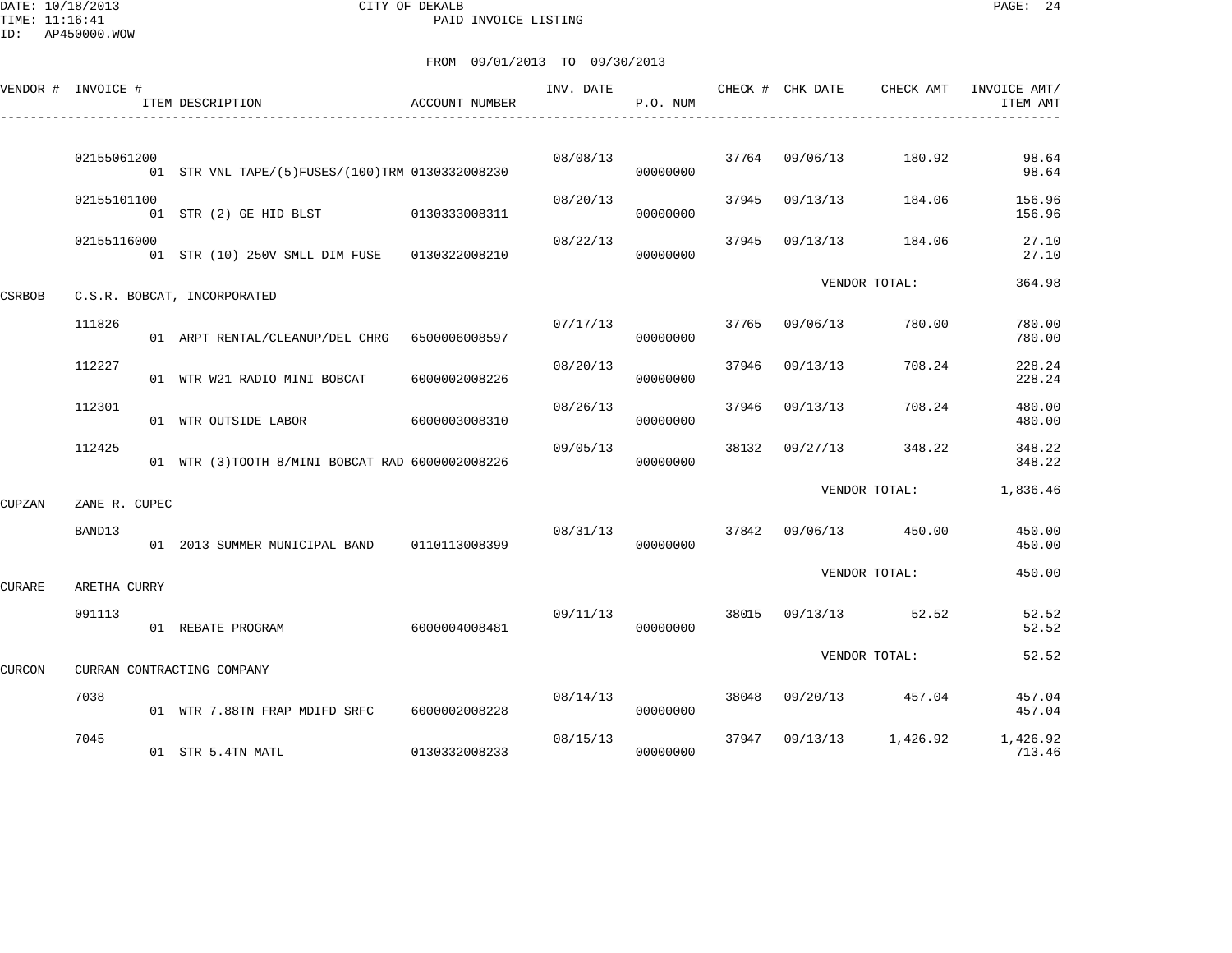DATE: 10/18/2013 CITY OF DEKALB PAGE: 25 PAID INVOICE LISTING

FROM 09/01/2013 TO 09/30/2013

|        | VENDOR # INVOICE # | ITEM DESCRIPTION                               | <b>ACCOUNT NUMBER</b> |          | P.O. NUM             |       |          | INV. DATE 6 CHECK # CHK DATE CHECK AMT | INVOICE AMT/<br>ITEM AMT<br>$------$ |
|--------|--------------------|------------------------------------------------|-----------------------|----------|----------------------|-------|----------|----------------------------------------|--------------------------------------|
|        | 7045               | 02 WTR 5.4TN MATL 6000002008228                |                       | 08/15/13 | 00000000             |       |          | 37947  09/13/13  1,426.92              | 1,426.92<br>713.46                   |
| CURJOA | <b>JOAN CURYLO</b> |                                                |                       |          |                      |       |          | VENDOR TOTAL: 1,883.96                 |                                      |
|        | 0813RBT            | 01 NOV'12-APR'13 REBATE PROGRAM  6000004008481 |                       | 08/30/13 | 00000000             | 37701 |          | 09/04/13 41.76                         | 41.76<br>41.76                       |
| DANESS | ESSIE DANIELS      |                                                |                       |          |                      |       |          | VENDOR TOTAL:                          | 41.76                                |
|        | 0912313            | 01 REBATE PROGRAM                              | 6000004008481         | 09/12/13 | 00000000             |       |          | 38049 09/20/13 112.40                  | 112.40<br>112.40                     |
| DARLEY | W.S. DARLEY & CO   |                                                |                       |          |                      |       |          | VENDOR TOTAL:                          | 112.40                               |
|        | 17081205           | 01 FD EXPNSN RING/FRT                          | 0125272008240         |          | 08/07/13<br>00000000 | 37766 |          | 09/06/13 1,348.00                      | 68.40<br>68.40                       |
|        | 17082297           | 01 FD (4)HOSES/FRT                             | 0125272008240         | 08/14/13 | 00000000             | 37766 | 09/06/13 | 1,348.00                               | 1,279.60<br>1,279.60                 |
|        | 17085541           | 01 FD 100' HOSE/FRT                            | 0125272008240         | 08/30/13 | 00000000             | 37948 |          | 09/13/13 152.72                        | 152.72<br>152.72                     |
| DAVHOW | HOWARD DAVENPORT   |                                                |                       |          |                      |       |          | VENDOR TOTAL:                          | 1,500.72                             |
|        | 091113             | 01 REBATE PROGRAM                              | 6000004008481         | 09/11/13 | 00000000             |       |          | 38016 09/13/13 57.33                   | 57.33<br>57.33                       |
| DAVMAN | MANDY DAVIS        |                                                |                       |          |                      |       |          | VENDOR TOTAL:                          | 57.33                                |
|        | 0813RBT            | 01 NOV'12-APR'13 REBATE PROGRAM 6000004008481  |                       | 08/30/13 | 00000000             |       |          | 37702 09/04/13 71.19                   | 71.19<br>71.19                       |
| DAYMAR | MARGARET L DAY     |                                                |                       |          |                      |       |          | VENDOR TOTAL:                          | 71.19                                |
|        | 0813RBT            | 01 NOV'12-APR'13 REBATE PROGRAM 6000004008481  |                       | 08/30/13 | 00000000             | 37703 |          | 09/04/13 66.40                         | 66.40<br>66.40                       |
|        |                    |                                                |                       |          |                      |       |          |                                        | .                                    |

VENDOR TOTAL: 66.40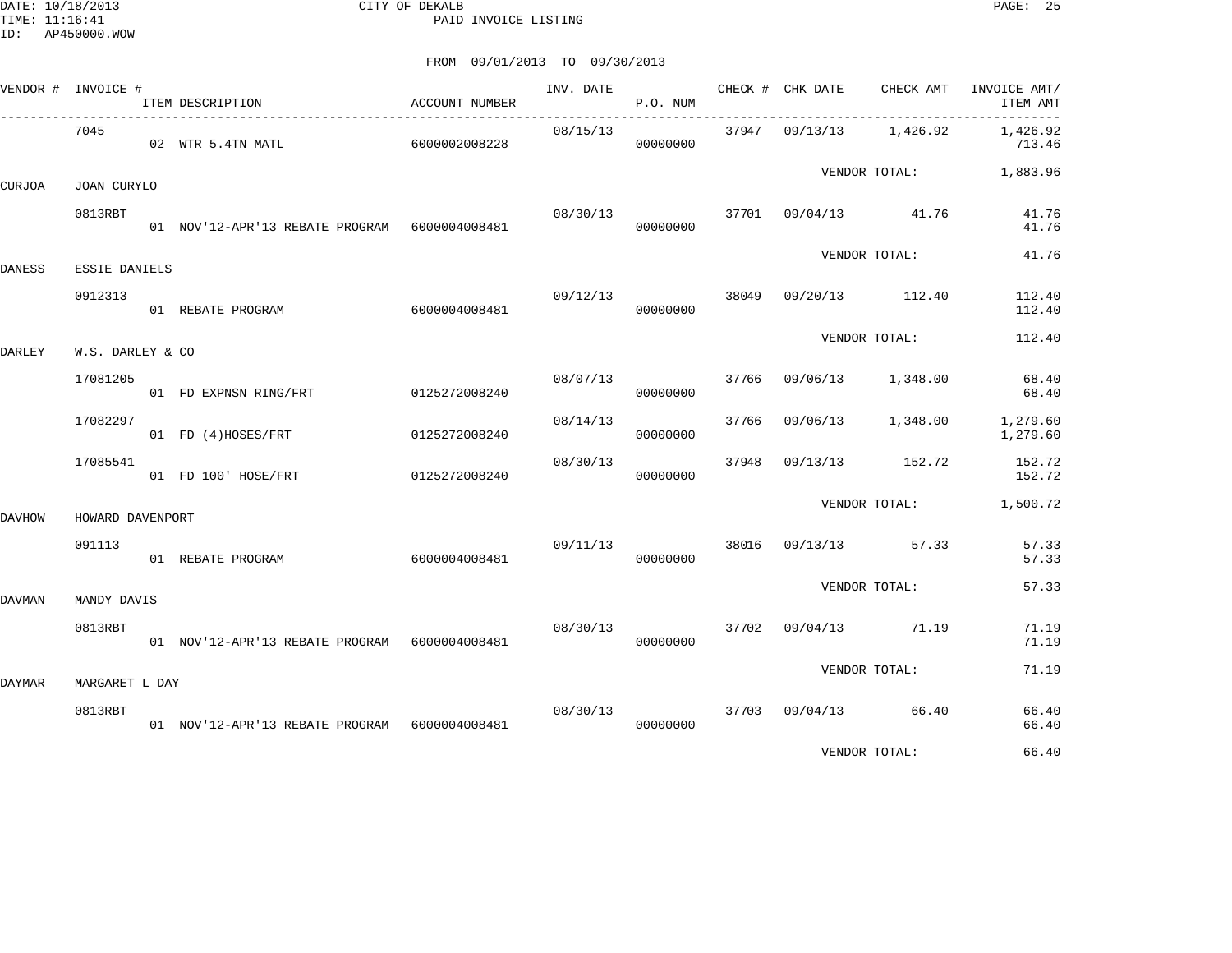#### DATE: 10/18/2013 CITY OF DEKALB PAGE: 26 PAID INVOICE LISTING

|        | VENDOR # INVOICE # | ITEM DESCRIPTION                | ACCOUNT NUMBER | INV. DATE | P.O. NUM |       | CHECK # CHK DATE | CHECK AMT | INVOICE AMT/<br>ITEM AMT |
|--------|--------------------|---------------------------------|----------------|-----------|----------|-------|------------------|-----------|--------------------------|
| DCAUTO |                    | DEKALB COUNTY AUTO PARTS INC    |                |           |          |       |                  |           |                          |
|        | 411986             | 01 STR FAB LOOM SPLT POLY       | 0130332008226  | 08/01/13  | 00000000 | 38051 | 09/20/13         | 1,643.65  | 22.50<br>22.50           |
|        | 412449             | 01 FD ACCESSORY                 | 0125272008226  | 08/05/13  | 00000000 | 38133 | 09/27/13         | 425.57    | 5.29<br>5.29             |
|        | 412515             | 01 WTR W3 AIR TOOL/MLTN SHOP    | 6000002008295  | 08/05/13  | 00000000 | 38051 | 09/20/13         | 1,643.65  | 46.45<br>46.45           |
|        | 412543             | 01 ARPT P112 SPRYR STRAINER/FRT | 6500003008310  | 08/05/13  | 00000000 | 38051 | 09/20/13         | 1,643.65  | 37.91<br>37.91           |
|        | 412655             | 01 STR FUEL FILTER STOCK        | 0130332008226  | 08/06/13  | 00000000 | 38051 | 09/20/13         | 1,643.65  | 20.90<br>20.90           |
|        | 412656             | 01 STR FUEL FILTER STOCK        | 0130332008226  | 08/06/13  | 00000000 | 38051 | 09/20/13         | 1,643.65  | 20.90<br>20.90           |
|        | 412658             | 01 STR (4) OIL FILTERS STOCK    | 0130332008226  | 08/06/13  | 00000000 | 38051 | 09/20/13         | 1,643.65  | 52.24<br>52.24           |
|        | 412694             | 01 STR P179 BATTRY              | 0130332008226  | 08/06/13  | 00000000 | 38051 | 09/20/13         | 1,643.65  | 96.39<br>96.39           |
|        | 412855             | 01 ST C2(2) TIE ROD ENDS        | 0130352008226  | 08/07/13  | 00000000 | 38051 | 09/20/13         | 1,643.65  | 200.94<br>200.94         |
|        | 412866             | 01 PD PD35 STOPLIGHT SWITCH     | 0120222008226  | 08/07/13  | 00000000 | 38051 | 09/20/13         | 1,643.65  | 13.43<br>13.43           |
|        | 412882             | 01 PD PD04 HUB BEARING ASSBLY   | 0120222008226  | 08/07/13  | 00000000 | 38051 | 09/20/13         | 1,643.65  | 190.58<br>190.58         |
|        | 412888             | 01 PD PD04 DOOR LOCK ACTUATOR   | 0120222008226  | 08/07/13  | 00000000 | 38051 | 09/20/13         | 1,643.65  | 45.89<br>45.89           |
|        | 412966             | 01 PD PD04 DOOR LOCK ACTTR      | 0120222008226  | 08/08/13  | 00000000 | 38051 | 09/20/13         | 1,643.65  | 56.15<br>56.15           |
|        | 412969             | 01 STR P14 M C LIC CRTSY LMP    | 0130332008226  | 08/08/13  | 00000000 | 38051 | 09/20/13         | 1,643.65  | 4.72<br>4.72             |
|        | 413091             | 01 FD PTEX ULTRA BLUE/TAPE/CLNR | 0125272008226  | 08/08/13  | 00000000 | 38133 | 09/27/13         | 425.57    | 16.67<br>16.67           |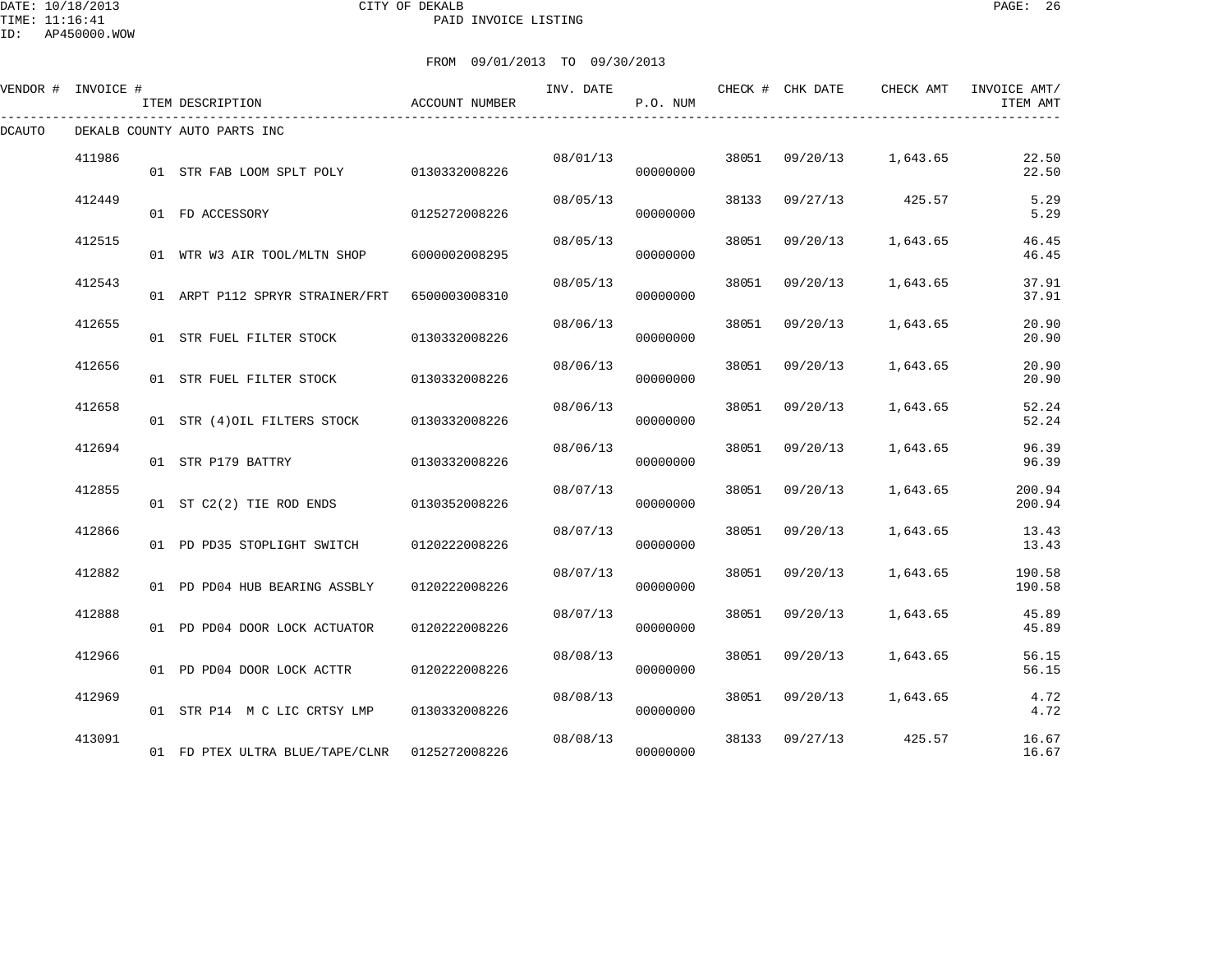| VENDOR # INVOICE # | ITEM DESCRIPTION                                  | ACCOUNT NUMBER | INV. DATE | P.O. NUM |       | CHECK # CHK DATE | CHECK AMT         | INVOICE AMT/<br>ITEM AMT |
|--------------------|---------------------------------------------------|----------------|-----------|----------|-------|------------------|-------------------|--------------------------|
| 413134             | 01 PD PD46/STCK (2) OIL FILTERS 0120222008226     |                | 08/09/13  | 00000000 | 38051 |                  | 09/20/13 1,643.65 | 24.72<br>24.72           |
| 413242             | 01 PD CRDT#412966 DR LCK ACTTR                    | 0120222008226  | 08/09/13  | 00000000 | 38051 |                  | 09/20/13 1,643.65 | $-56.15$<br>$-56.15$     |
| 413373             | 01 FD W W VACUUM TUBING 0125272008226             |                | 08/11/13  | 00000000 | 38133 |                  | 09/27/13 425.57   | 1.80<br>1.80             |
| 413432             | 01 STR STOCK (3) OIL FILTERS 0130332008226        |                | 08/12/13  | 00000000 | 38051 | 09/20/13         | 1,643.65          | 16.05<br>16.05           |
| 413441             | 01 STR STK (2) OIL FLTRS/(12) 10W30 0130332008226 |                | 08/12/13  | 00000000 | 38051 | 09/20/13         | 1,643.65          | 40.10<br>40.10           |
| 413736             | 01 PD STOCK (24) OIL FLTRS/(24) STP 0120222008226 |                | 08/14/13  | 00000000 | 38051 | 09/20/13         | 1,643.65          | 192.24<br>192.24         |
| 413797             | 01 PD PD35 DFCTV CRDT WRRNTY 0120222008226        |                | 08/14/13  | 00000000 | 38051 | 09/20/13         | 1,643.65          | $-13.43$<br>$-13.43$     |
| 413923             | 01 PD PD46 REMAN ALTRNTR/CR DPST 0120222008226    |                | 08/15/13  | 00000000 | 38051 | 09/20/13         | 1,643.65          | 179.58<br>179.58         |
| 413949             | 01 FD ST1 DETAILING BRUSH                         | 0125272008210  | 08/15/13  | 00000000 | 38133 | 09/27/13         | 425.57            | 2.59<br>2.59             |
| 414033             | 01 FD BATTERY/CORE DEPOSIT                        | 0125272008226  | 08/15/13  | 00000000 | 38133 | 09/27/13         | 425.57            | 262.72<br>262.72         |
| 414043             | 01 FD BATTERY/CORE DEPOSIT/PSTS 0125272008226     |                | 08/15/13  | 00000000 | 38133 | 09/27/13         | 425.57            | $-28.94$<br>$-28.94$     |
| 414054             | 01 FD RTN #414043 BTTRY CBL/PSTS 0125272008226    |                | 08/15/13  | 00000000 | 38133 | 09/27/13         | 425.57            | $-10.78$<br>$-10.78$     |
| 414091             | 01 FD BATTERY TESTER                              | 0125272008210  | 08/16/13  | 00000000 | 38133 | 09/27/13         | 425.57            | 44.54<br>44.54           |
| 414377             | 01 STR (10) RFRGRNT                               | 0130332008226  | 08/19/13  | 00000000 | 38051 | 09/20/13         | 1,643.65          | 112.10<br>112.10         |
| 414465             | 01 STR CRDT #413377 RFRGRNT 0130332008226         |                | 08/19/13  | 00000000 | 38051 | 09/20/13         | 1,643.65          | $-52.80$<br>$-52.80$     |
| 414550             |                                                   |                | 08/20/13  |          | 38051 | 09/20/13         | 1,643.65          | 136.94                   |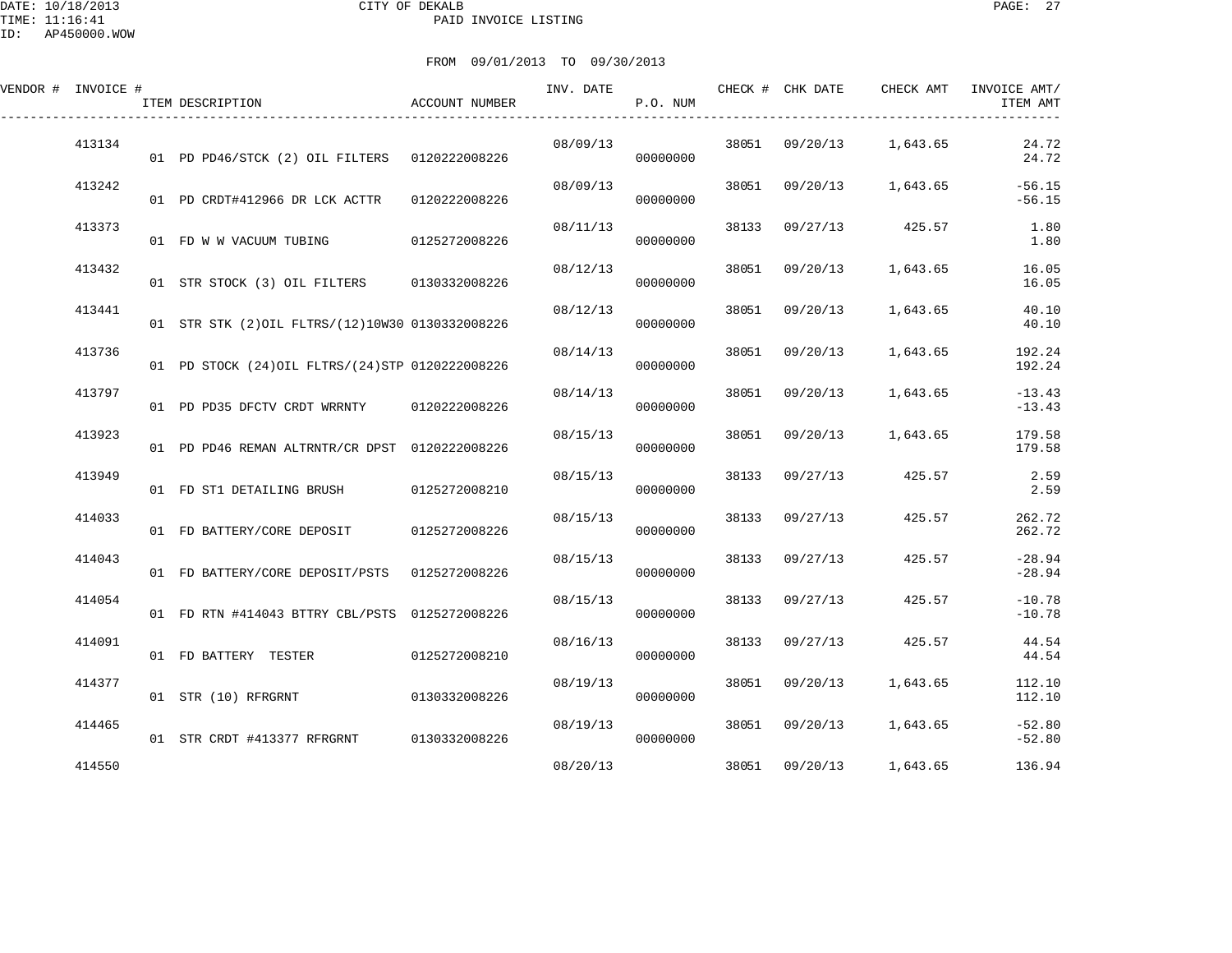### DATE: 10/18/2013 CITY OF DEKALB PAGE: 28 PAID INVOICE LISTING

ID: AP450000.WOW

| VENDOR # INVOICE # |        | ITEM DESCRIPTION                                | <b>ACCOUNT NUMBER</b> | INV. DATE | P.O. NUM |       | CHECK # CHK DATE | CHECK AMT               | INVOICE AMT/<br>ITEM AMT |
|--------------------|--------|-------------------------------------------------|-----------------------|-----------|----------|-------|------------------|-------------------------|--------------------------|
|                    | 414550 | 01 STR STCK (3) SERIES STROBE                   | 0130332008226         | 08/20/13  | 00000000 |       |                  | 38051 09/20/13 1,643.65 | 136.94<br>136.94         |
|                    | 414694 | 01 FD CORE DEPOSIT RTN#414043                   | 0125272008226         | 08/20/13  | 00000000 |       |                  | 38133 09/27/13 425.57   | $-45.00$<br>$-45.00$     |
|                    | 414736 | 01 WTR W21 ANTENNA LEAD 6000002008226           |                       | 08/21/13  | 00000000 | 38051 |                  | 09/20/13 1,643.65       | 3.49<br>3.49             |
|                    | 414773 | 01 FD SMART STRAW LUBE/BLSTR PNTR 0125272008226 |                       | 08/21/13  | 00000000 | 38133 | 09/27/13         | 425.57                  | $-73.59$<br>$-73.59$     |
|                    | 414831 | 01 ARPT AP14 HYDRLC FILTER                      | 6500003008310         | 08/21/13  | 00000000 | 38051 |                  | 09/20/13 1,643.65       | 11.62<br>11.62           |
|                    | 414834 | 01 FD C1 PINION SEAL                            | 0125272008226         | 08/21/13  | 00000000 | 38133 | 09/27/13         | 425.57                  | 35.78<br>35.78           |
|                    | 414858 | 01 PD PD46 CORE DEPOSIT                         | 0120222008226         | 08/21/13  | 00000000 | 38051 | 09/20/13         | 1,643.65                | $-27.50$<br>$-27.50$     |
|                    | 414908 | 01 FD TRLR WIRE HRNSS                           | 0125272008226         | 08/22/13  | 00000000 | 38051 | 09/20/13         | 1,643.65                | 17.49<br>17.49           |
|                    | 414934 | 01 STR (3) OIL FILTERS STOCK 0130332008226      |                       | 08/22/13  | 00000000 | 38051 | 09/20/13         | 1,643.65                | 40.62<br>40.62           |
|                    | 414946 | 01 FD BATTERY/CORE DEPOSIT                      | 0125272008226         | 08/22/13  | 00000000 |       | 38133 09/27/13   | 425.57                  | 176.07<br>176.07         |
|                    | 414970 | 01 FD WRRNTY/ADPTR/OIL SEAL/CR DP 0125272008226 |                       | 08/22/13  | 00000000 | 38133 | 09/27/13         | 425.57                  | $-132.07$<br>$-132.07$   |
|                    | 414975 | 01 FD WASHER SOLVENT                            | 0125272008226         | 08/22/13  | 00000000 | 38133 | 09/27/13         | 425.57                  | 8.12<br>8.12             |
|                    | 415000 | 01 PD PD45 TRN SGNL SWTCH                       | 0120222008226         | 08/22/13  | 00000000 | 38051 | 09/20/13         | 1,643.65                | 70.52<br>70.52           |
|                    | 415108 | 01 FD VBELT                                     | 0125272008226         | 08/23/13  | 00000000 | 38133 |                  | 09/27/13 425.57         | 10.45<br>10.45           |
|                    | 415110 | 01 PD PD08 WHL NUT/HB BRNG ASSBLY 0120222008226 |                       | 08/23/13  | 00000000 | 38051 |                  | 09/20/13 1,643.65       | 103.99<br>103.99         |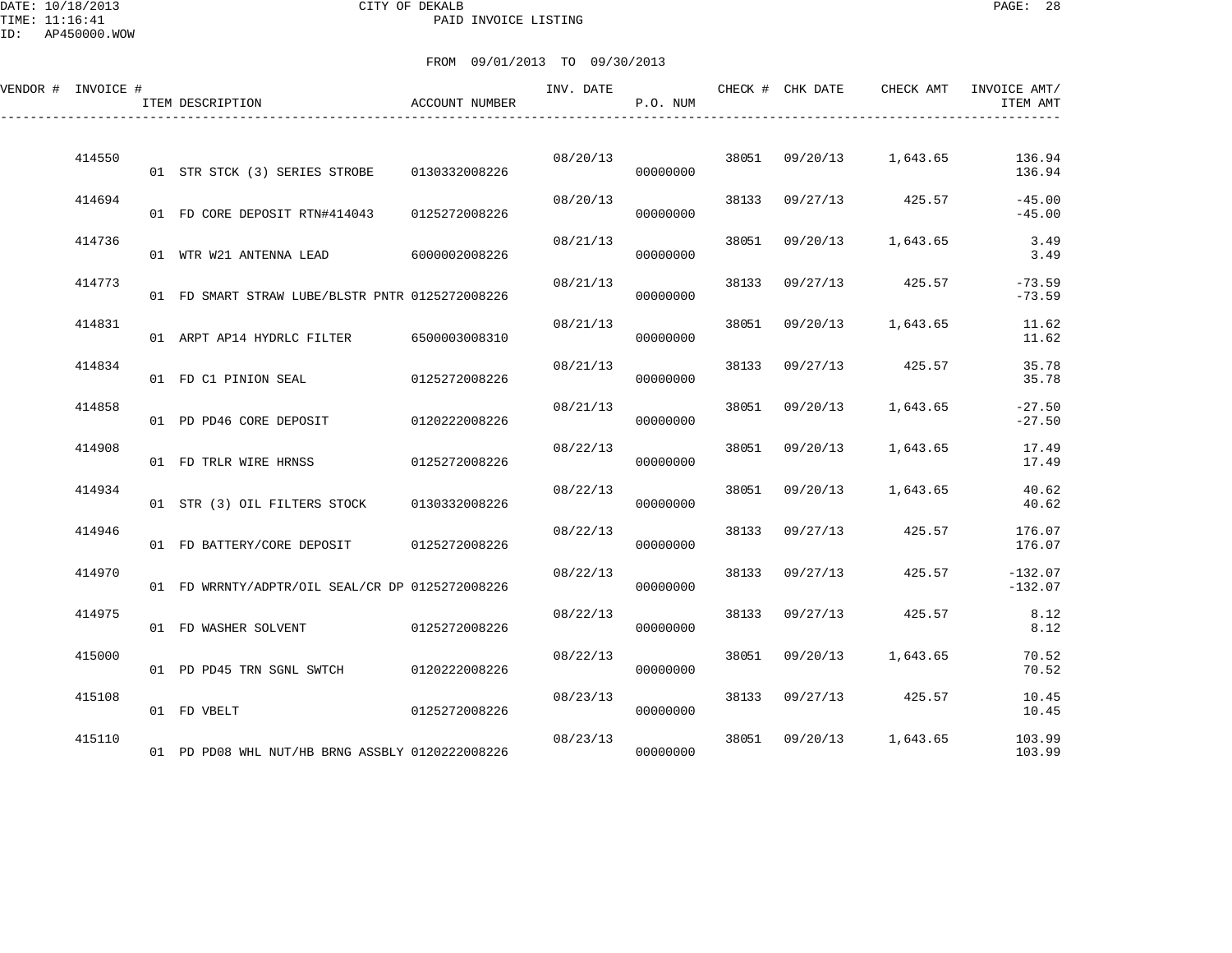|       | VENDOR # INVOICE # | ITEM DESCRIPTION                                                                                                                                                                                                                                           | ACCOUNT NUMBER                 | INV. DATE | P.O. NUM                                                             |       |                | CHECK # CHK DATE CHECK AMT           | INVOICE AMT/<br>ITEM AMT                                                                           |
|-------|--------------------|------------------------------------------------------------------------------------------------------------------------------------------------------------------------------------------------------------------------------------------------------------|--------------------------------|-----------|----------------------------------------------------------------------|-------|----------------|--------------------------------------|----------------------------------------------------------------------------------------------------|
|       | 415334             | 01 FD PREM START FL                                                                                                                                                                                                                                        | 0125272008226                  | 08/26/13  | 00000000                                                             |       | 38133 09/27/13 | 425.57                               | 3.49<br>3.49                                                                                       |
|       | 415359             | 01 STR STOCK (2) OIL FILTERS 0130332008226                                                                                                                                                                                                                 |                                | 08/26/13  | 00000000                                                             |       |                | 38051 09/20/13 1,643.65              | 8.96<br>8.96                                                                                       |
|       | 415372             | 01 PD PD08 HB BRNG ASSBLY 0120222008226                                                                                                                                                                                                                    |                                | 08/26/13  | 00000000                                                             | 38051 | 09/20/13       | 1,643.65                             | 91.29<br>91.29                                                                                     |
|       | 415402             | 01 FD BULB                                                                                                                                                                                                                                                 | 0125272008226                  | 08/26/13  | 00000000                                                             | 38133 | 09/27/13       | 425.57                               | 16.79<br>16.79                                                                                     |
|       | 415570             | 01 PD PD08 WRNTY ADJSTMNT/CORE                                                                                                                                                                                                                             | 0120222008226                  | 08/27/13  | 00000000                                                             |       |                | 38051 09/20/13 1,643.65              | $-60.32$<br>$-60.32$                                                                               |
|       | 415593             | 01 FD JUNCTION BLOCK                                                                                                                                                                                                                                       | 0125272008226                  | 08/27/13  | 00000000                                                             |       |                | 38133 09/27/13 425.57                | 65.82<br>65.82                                                                                     |
|       | 415742             | 01 INCRRLY CRDTD TAX INV#414550 0130332008226                                                                                                                                                                                                              |                                | 08/28/13  | 00000000                                                             | 38051 | 09/20/13       | 1,643.65                             | 4.39<br>4.39                                                                                       |
|       | 415743             | 01 CREDITED#414550 SHPPNG CHRGS 0130332008226                                                                                                                                                                                                              |                                | 08/28/13  | 00000000                                                             | 38051 |                | 09/20/13 1,643.65                    | $-9.25$<br>$-9.25$                                                                                 |
|       | 416122             | 01 FD JUNCTION BLOCK                                                                                                                                                                                                                                       | 0125272008226                  | 08/30/13  | 00000000                                                             |       |                | 38133 09/27/13 425.57                | 65.82<br>65.82                                                                                     |
| DCCOL |                    | DEKALB COUNTY COLLECTOR                                                                                                                                                                                                                                    |                                |           |                                                                      |       |                | VENDOR TOTAL:                        | 2,069.22                                                                                           |
|       | 092313             | 01   18-14-401-013   901   SYCAMORE RD   1300006508624                                                                                                                                                                                                     |                                |           | 00000000                                                             |       |                | $09/23/13$ 38116 $09/23/13$ 4,425.16 | 4,425.16<br>4,425.16                                                                               |
| DCGOV |                    | DEKALB COUNTY GOVERNMENT                                                                                                                                                                                                                                   |                                |           |                                                                      |       |                | VENDOR TOTAL:                        | 4,425.16                                                                                           |
|       | 090713             | 01 COUNTY FARM FY13 PMT#3 0100000023131<br>02 COUNTY FARM FY13 PMT#3<br>03 COUNTY FARM FY13 PMT#3<br>04 COUNTY FARM FY13 PMT#1 ADJSTMT 0100000023131<br>05 COUNTY FARM FY13 PMT#1 ADJSTMT 0100000023132<br>06 COUNTY FARM FY13 PMT#1 ADJSTMT 0100000053358 | 0100000023132<br>0100000053358 | 09/12/13  | 00000000<br>00000000<br>00000000<br>00000000<br>00000000<br>00000000 |       | 38033 09/13/13 | 360,603.75                           | 306,187.49<br>160,650.35<br>182,717.45<br>$-32, 130.06$<br>8,417.06<br>$-11,783.90$<br>$-1,683.41$ |
|       | 090713A            |                                                                                                                                                                                                                                                            |                                | 09/07/13  |                                                                      |       | 38033 09/13/13 | 360,603.75                           | 54, 416.26                                                                                         |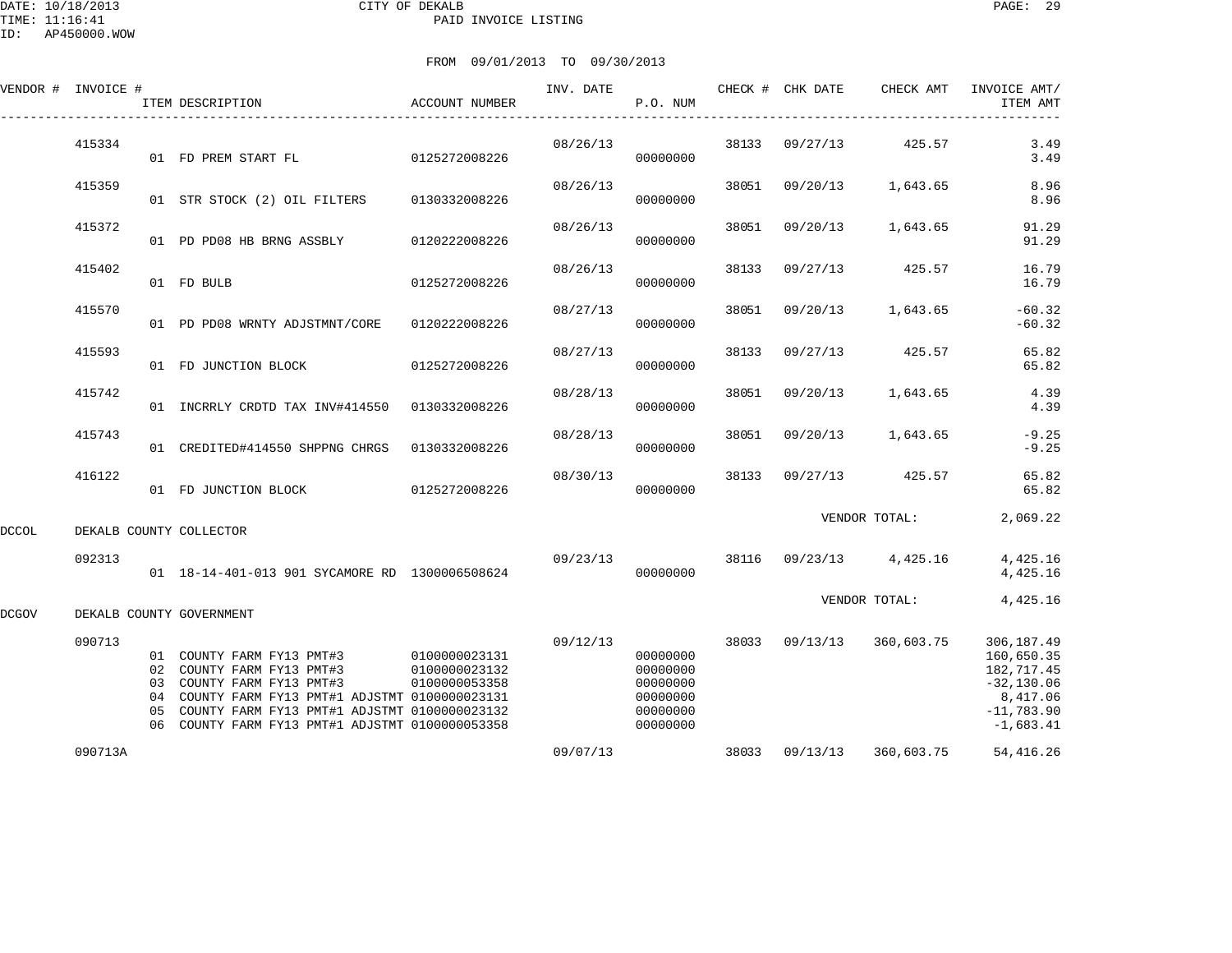DATE: 10/18/2013 CITY OF DEKALB PAGE: 30 PAID INVOICE LISTING

|        | VENDOR # INVOICE #     |    | ITEM DESCRIPTION                                | ACCOUNT NUMBER | INV. DATE | P.O. NUM |       | CHECK # CHK DATE | CHECK AMT                 | INVOICE AMT/<br>ITEM AMT |
|--------|------------------------|----|-------------------------------------------------|----------------|-----------|----------|-------|------------------|---------------------------|--------------------------|
|        |                        |    |                                                 |                |           |          |       |                  |                           |                          |
|        | 090713A                |    |                                                 |                | 09/07/13  |          |       | 38033 09/13/13   | 360,603.75                | 54, 416.26               |
|        |                        |    | 01 COUNTY HOME FY13 PMT#3 0100000023131         |                |           | 00000000 |       |                  |                           | 37,830.34                |
|        |                        |    | 02 COUNTY HOME FY13 PMT#3                       | 0100000023132  |           | 00000000 |       |                  |                           | 21,990.26                |
|        |                        |    | 03 COUNTY HOME FY13 PMT#3                       | 0100000053358  |           | 00000000 |       |                  |                           | $-5, 404.34$             |
|        | 090713B                |    |                                                 |                | 09/07/13  |          |       | 38034 09/13/13   | 120,441.79                | 15,406.49                |
|        |                        |    | 01 COUNTY HOME FY13 PMT#4-APR'13 0100000023131  |                |           | 00000000 |       |                  |                           | 10,741.91                |
|        |                        |    | 02 COUNTY HOME FY13 PMT#4-APR'13 0100000023132  |                |           | 00000000 |       |                  |                           | 6,199.14                 |
|        |                        |    | 03 COUNTY HOME FY13 PMT#4-APR'13 0100000053358  |                |           | 00000000 |       |                  |                           | $-1, 534.56$             |
|        | 090713C                |    |                                                 |                | 09/07/13  |          |       |                  | 38034 09/13/13 120,441.79 | 105,035.30               |
|        |                        |    | 01 COUNTY FARM FY13 PMT#4-APR'13 0100000023131  |                |           | 00000000 |       |                  |                           | 53,913.41                |
|        |                        |    | 02 COUNTY FARM FY13 PMT#4-APR'13 0100000023132  |                |           | 00000000 |       |                  |                           | 61,904.57                |
|        |                        |    | 03 COUNTY FARM FY13 PMT#4-APR'13 0100000053358  |                |           | 00000000 |       |                  |                           | $-10,782.68$             |
|        |                        |    |                                                 |                |           |          |       |                  | VENDOR TOTAL:             | 481,045.54               |
| DCREC  | DEKALB COUNTY RECORDER |    |                                                 |                |           |          |       |                  |                           |                          |
|        | 090513                 |    |                                                 |                | 09/05/13  |          | 37949 | 09/13/13         | 80.00                     | 80.00                    |
|        |                        |    | 01 FY14 TIF REHAB 432 N 4TH ST 1300006508624    |                |           | 00000000 |       |                  |                           | 40.00                    |
|        |                        |    | 02 FY14 TIF REHAB 1118 PLEASANT 1300006508624   |                |           | 00000000 |       |                  |                           | 40.00                    |
|        | IDIS5603150            |    |                                                 |                | 09/06/13  |          | 37950 | 09/13/13         | 360.00                    | 360.00                   |
|        |                        |    | 01 FY14 CDBG REHAB 120 HOME DR                  | 1900006508624  |           | 00000000 |       |                  |                           | 40.00                    |
|        |                        |    | 02 FY14 CDBG REHAB 714 GLIDDEN AV 1900006508624 |                |           | 00000000 |       |                  |                           | 40.00                    |
|        |                        |    | 03 FY14 CDBG REHAB 915 N 9TH ST                 | 1900006508624  |           | 00000000 |       |                  |                           | 40.00                    |
|        |                        |    | 04 FY14 CDBG REHAB 208 TILTON PRK 1900006508624 |                |           | 00000000 |       |                  |                           | 40.00                    |
|        |                        | 05 | FY14 CDBG REHAB 623 HAISH                       | 1900006508624  |           | 00000000 |       |                  |                           | 40.00                    |
|        |                        |    | 06 FY14 CDBG REHAB 813 WOODLAWN                 | 1900006508624  |           | 00000000 |       |                  |                           | 40.00                    |
|        |                        |    | 07 FY14 CDBG REHAB 1325 N 14TH                  | 1900006508624  |           | 00000000 |       |                  |                           | 40.00                    |
|        |                        | 08 | FY14 CDBG REHAB 523 N 3RD                       | 1900006508624  |           | 00000000 |       |                  |                           | 40.00                    |
|        |                        | 09 | FY14 CDBG REHAB 926 S 5TH ST 1900006508624      |                |           | 00000000 |       |                  |                           | 40.00                    |
|        | IDIS5608254            |    |                                                 |                | 09/20/13  |          | 38134 | 09/27/13         | 40.00                     | 40.00                    |
|        |                        |    | 01 FY14 CDBG 812 LEONARD                        | 1900006508624  |           | 00000000 |       |                  |                           | 40.00                    |
|        |                        |    |                                                 |                |           |          |       |                  | VENDOR TOTAL:             | 480.00                   |
| DCSHE  |                        |    | DEKALB COUNTY SHERIFF'S OFFICE                  |                |           |          |       |                  |                           |                          |
|        | 201302745              |    |                                                 |                | 08/26/13  |          |       | 37767 09/06/13   | 44.00                     | 44.00                    |
|        |                        |    | 01 LGL 13MR155 MISKIN                           | 0118003008366  |           | 00000000 |       |                  |                           | 44.00                    |
|        |                        |    |                                                 |                |           |          |       |                  | VENDOR TOTAL:             | 44.00                    |
| DCTRE2 |                        |    | DEKALB COUNTY TREASURER                         |                |           |          |       |                  |                           |                          |
|        | 10073                  |    |                                                 |                | 08/20/13  |          |       | 37768 09/06/13   | 1,258.43                  | 1,258.43                 |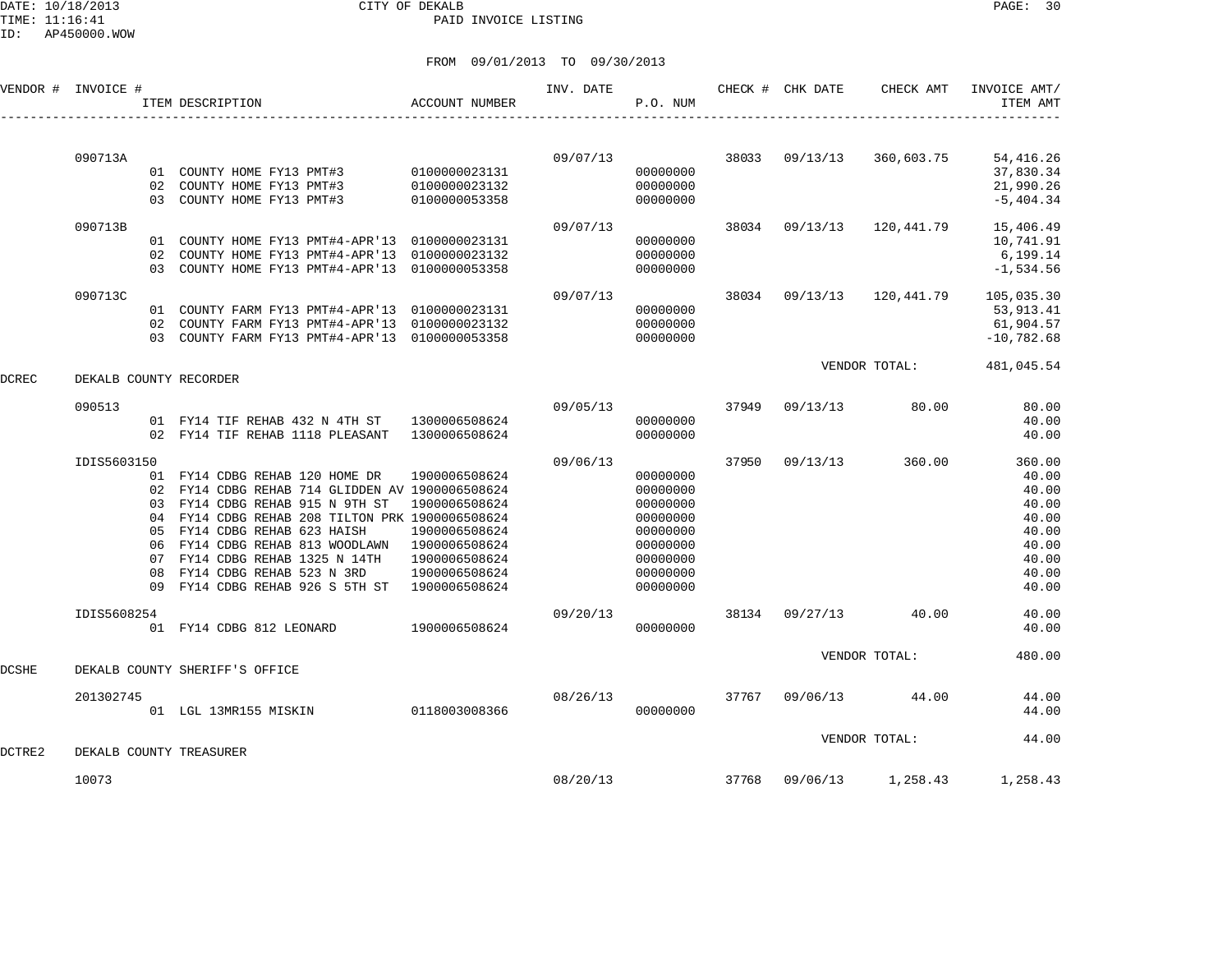DATE: 10/18/2013 CITY OF DEKALB PAGE: 31 PAID INVOICE LISTING

|         | VENDOR # INVOICE #   | ITEM DESCRIPTION                                              | <b>ACCOUNT NUMBER</b>          | INV. DATE | P.O. NUM             |       | CHECK # CHK DATE | CHECK AMT         | INVOICE AMT/<br>ITEM AMT       |
|---------|----------------------|---------------------------------------------------------------|--------------------------------|-----------|----------------------|-------|------------------|-------------------|--------------------------------|
|         | 10073                | 01 ENG TRFFC CNTNG                                            | 0130353008331                  | 08/20/13  | 00000000             | 37768 | 09/06/13         | 1,258.43          | 1,258.43<br>1,258.43           |
| DEBSCH  | DEBUTANTES SCHOOL OF |                                                               |                                |           |                      |       |                  | VENDOR TOTAL:     | 1,258.43                       |
|         | 090913               | 01 RMB PYMT MARQUEE SIGN 1300006508624                        |                                | 09/09/13  | 00000000             |       | 37951 09/13/13   | 72,374.00         | 72,374.00<br>72,374.00         |
| DECGEO  | GEOFFREY DECKER      |                                                               |                                |           |                      |       |                  | VENDOR TOTAL:     | 72,374.00                      |
|         | BAND13               | 01 2013 SUMMER MUNICIPAL BAND                                 | 0110113008399                  | 08/31/13  | 00000000             | 37843 | 09/06/13         | 175.00            | 175.00<br>175.00               |
| DEKCHA  |                      | DEKALB CHAMBER OF COMMERCE                                    |                                |           |                      |       |                  | VENDOR TOTAL:     | 175.00                         |
|         | $\mathbf{1}$         | 01 SPCL EVNTS PSTTN AUG '13                                   | 0500003008343                  | 08/30/13  | 00000000             | 38052 | 09/20/13         | 3,750.00          | 3,750.00<br>3,750.00           |
| DEKFLO  |                      | DEKALB FLORIST & GREENHOUSE                                   |                                |           |                      |       |                  | VENDOR TOTAL:     | 3,750.00                       |
|         | 644901               | 01 PD FLOWERS G PLUCKER                                       | 0120222008299                  | 09/06/13  | 00000000             | 38135 | 09/27/13         | 43.95             | 43.95<br>43.95                 |
| DEKIMP  |                      | DEKALB IMPLEMENT COMPANY                                      |                                |           |                      |       |                  | VENDOR TOTAL:     | 43.95                          |
|         | 74282                | 01 STR P86 RPR GEARCASE PARTS<br>02 STR P86 RPR GEARCSE LABOR | 0130332008226<br>0130333008315 | 07/27/13  | 00000000<br>00000000 | 37769 |                  | 09/06/13 1,763.00 | 1,763.00<br>1,373.53<br>389.47 |
| DEKLAWN |                      | DEKALB LAWN & EQUIPMENT CO INC                                |                                |           |                      |       |                  | VENDOR TOTAL:     | 1,763.00                       |
|         | 14502                | 01 STR P101 HSNG RPR<br>02 STR P101 HSNG LABOR                | 0130332008226<br>0130333008310 | 08/01/13  | 00000000<br>00000000 | 38053 | 09/20/13         | 314.33            | 91.95<br>38.95<br>53.00        |
|         | 14544                | 01 STR P232 SPRKPLG/ARFLTR/FLHS<br>02 STR P232 LABOR          | 0130332008226<br>0130333008310 | 08/02/13  | 00000000<br>00000000 | 38053 | 09/20/13         | 314.33            | 66.49<br>28.49<br>38.00        |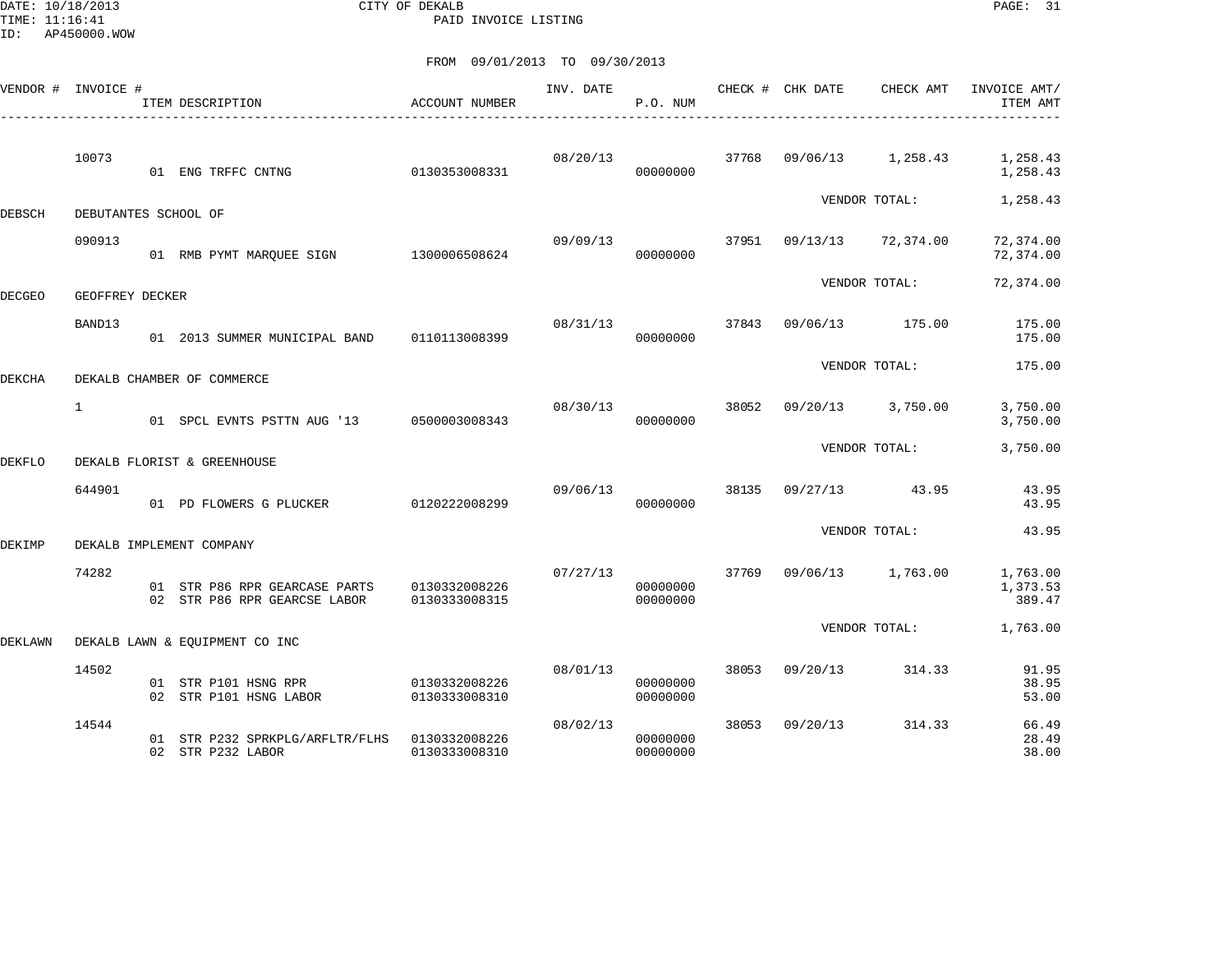DATE: 10/18/2013 CITY OF DEKALB PAGE: 32 PAID INVOICE LISTING

|         | VENDOR # INVOICE # | ITEM DESCRIPTION                                                                                  | <b>ACCOUNT NUMBER</b> | INV. DATE | P.O. NUM             |       | CHECK # CHK DATE | CHECK AMT               | INVOICE AMT/<br>ITEM AMT         |
|---------|--------------------|---------------------------------------------------------------------------------------------------|-----------------------|-----------|----------------------|-------|------------------|-------------------------|----------------------------------|
|         | 14697              | 01 ARPT AP60 CARB/FLTR/PLG 6500003008310<br>02 ARPT AP60 LABOR                                    | 6500003008310         | 08/08/13  | 00000000<br>00000000 | 38053 | 09/20/13         | 314.33                  | 77.89<br>39.89<br>38.00          |
|         | 14859              | 01 STR BAR OIL FOR CHAIN SAWS                                                                     | 0130332008245         | 08/15/13  | 00000000             | 38053 | 09/20/13         | 314.33                  | 64.00<br>64.00                   |
|         | 14980              | 01 FD LABOR SHARPENING 0125272008226                                                              |                       | 08/21/13  | 00000000             | 38053 | 09/20/13         | 314.33                  | 14.00<br>14.00                   |
| DEKMEC  | DEKALB MECHANICAL  |                                                                                                   |                       |           |                      |       |                  | VENDOR TOTAL:           | 314.33                           |
|         | 60026              | 01 WTR LAB A/C RPR 6000003008311<br>02 WTR LAB A/C RPR LABOR                                      | 6000003008311         | 08/28/13  | 00000000<br>00000000 |       |                  | 38054 09/20/13 124.00   | 124.00<br>25.00<br>99.00         |
|         | 9005               | 01 STR METAL SHILDS CHILLER LABOR 0130323008311<br>02 STR METAL SHIELD CHILLER PRTS 0130322008210 |                       | 08/12/13  | 00000000<br>00000000 |       | 37770 09/06/13   | 209.95                  | 209.95<br>148.50<br>61.45        |
|         | 9047               | 01 WTR RPR AC UNIT LABOR 6000003008311<br>02 WTR RPR AC UNIT MTLS 6000003008311                   |                       | 09/11/13  | 00000000<br>00000000 |       |                  | 38136 09/27/13 8,129.89 | 8,129.89<br>2,697.75<br>5,432.14 |
| DEKPBPA | DEKALB PB/PA       |                                                                                                   |                       |           |                      |       |                  | VENDOR TOTAL:           | 8,463.84                         |
|         | 083013             | 01 PD (100) POLICE COINS NEW PD 0120243008373                                                     |                       | 08/30/13  | 00000000             |       |                  | 37771 09/06/13 575.00   | 575.00<br>575.00                 |
| DEKSAN  |                    | DEKALB SANITARY DISTRICT                                                                          |                       |           |                      |       |                  | VENDOR TOTAL:           | 575.00                           |
|         | 081413             | 01 WTR MAY-JUL '13 900 W DRSSR RD 6000003008355                                                   |                       | 08/14/13  | 00000000             |       | 37772 09/06/13   | 27,775.62               | 10,684.49<br>10,684.49           |
|         | 081413A            | 01 WTR MAY-JUL '13 2851 CRPRT DR 6000003008355                                                    |                       | 08/14/13  | 00000000             | 37772 | 09/06/13         | 27,775.62               | 6,989.11<br>6,989.11             |
|         | 081413B            | 01 WTR MAY-JUL '13 1505 W LINC HW 6000003008355                                                   |                       | 08/14/13  | 00000000             |       | 37772 09/06/13   | 27,775.62               | 4,634.63<br>4,634.63             |
|         | 081413C            | 01 WTR MAY-JUL '13 1685 CNTY FRM 6000003008355                                                    |                       | 08/14/13  | 00000000             | 37772 | 09/06/13         | 27,775.62               | 3,794.59<br>3,794.59             |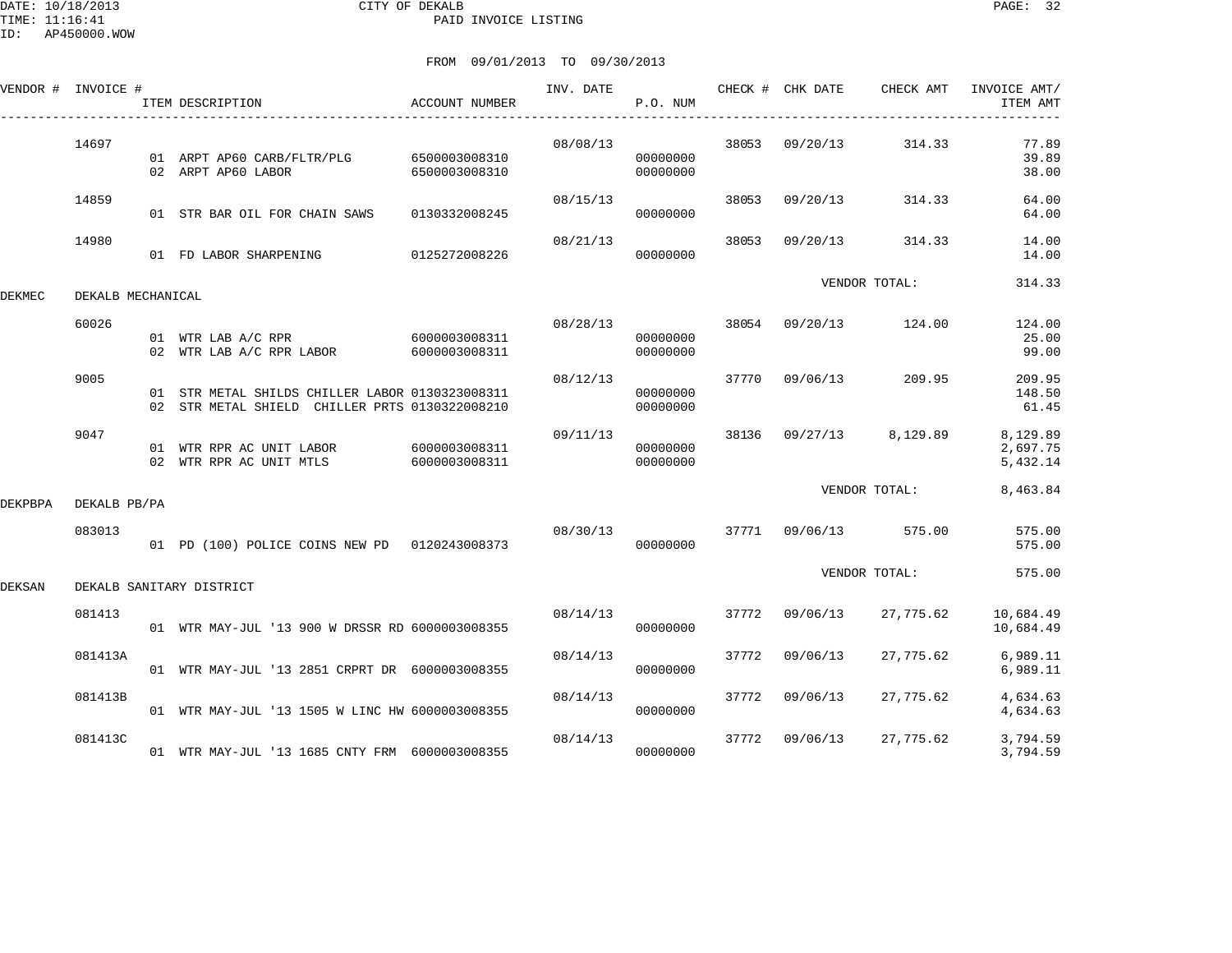DATE: 10/18/2013 CITY OF DEKALB PAGE: 33 PAID INVOICE LISTING

|        | VENDOR # INVOICE # | ITEM DESCRIPTION                                | ACCOUNT NUMBER | INV. DATE | P.O. NUM |       |                | CHECK # CHK DATE CHECK AMT | INVOICE AMT/<br>ITEM AMT     |
|--------|--------------------|-------------------------------------------------|----------------|-----------|----------|-------|----------------|----------------------------|------------------------------|
|        | 081413D            | 01 WTR MAY-JUL '13 1154 S SEVENTH 6000003008355 |                | 08/14/13  | 00000000 |       | 37772 09/06/13 | 27,775.62                  | 1,672.80<br>1,672.80         |
|        | 091013             | 01 AUG 2013 SERVICE                             | 60000000001350 | 09/10/13  | 00000000 |       | 37952 09/13/13 | 653,433.71                 | 653, 433. 71<br>653, 433. 71 |
| DEKSHE | DEKALB SHELL MART  |                                                 |                |           |          |       |                | VENDOR TOTAL:              | 681,209.33                   |
|        | 21252              | 01 PD FUEL PD336                                | 0120212008245  | 08/27/13  | 00000000 |       | 38055 09/20/13 | 323.16                     | 32.07<br>32.07               |
|        | 21380              | 01 PD FUEL PD340                                | 0120212008245  | 08/28/13  | 00000000 | 38055 | 09/20/13       | 323.16                     | 30.97<br>30.97               |
|        | 29844              | 01 PD FUEL PD336                                | 0120212008245  | 08/16/13  | 00000000 | 38055 | 09/20/13       | 323.16                     | 37.14<br>37.14               |
|        | 30610              | 01 PD FUEL PD346                                | 0120212008245  | 08/31/13  | 00000000 | 38055 | 09/20/13       | 323.16                     | 69.07<br>69.07               |
|        | 32623              | 01 PD FUEL PD336                                | 0120212008245  | 08/22/13  | 00000000 | 38055 | 09/20/13       | 323.16                     | 45.11<br>45.11               |
|        | 34666              | 01 PD FUEL PD332                                | 0120212008245  | 08/25/13  | 00000000 | 38055 | 09/20/13       | 323.16                     | 52.10<br>52.10               |
|        | 36142              | 01 PD FUEL PD336                                | 0120212008245  | 08/01/13  | 00000000 | 38055 | 09/20/13       | 323.16                     | 21.51<br>21.51               |
|        | 36642              | 01 PD FUEL PD336                                | 0120212008245  | 08/14/13  | 00000000 | 38055 | 09/20/13       | 323.16                     | 18.52<br>18.52               |
|        | 38223              | 01 PD FUEL P381                                 | 0120212008245  | 08/04/13  | 00000000 | 38055 | 09/20/13       | 323.16                     | 16.67<br>16.67               |
|        | 47994              | 01 PD FUEL PD381                                | 0120212008245  | 08/15/13  | 00000000 | 38137 | 09/27/13       | 28.60                      | 14.55<br>14.55               |
|        | 48546              | 01 PD FUEL                                      | 0120212008245  | 08/24/13  | 00000000 |       | 38137 09/27/13 | 28.60                      | 14.05<br>14.05               |
| DEKSYC | DEKALB SYCAMORE    |                                                 |                |           |          |       |                | VENDOR TOTAL:              | 351.76                       |
|        | 62250CVR           |                                                 |                | 08/01/13  |          |       | 38056 09/20/13 | 884.10                     | 14.20                        |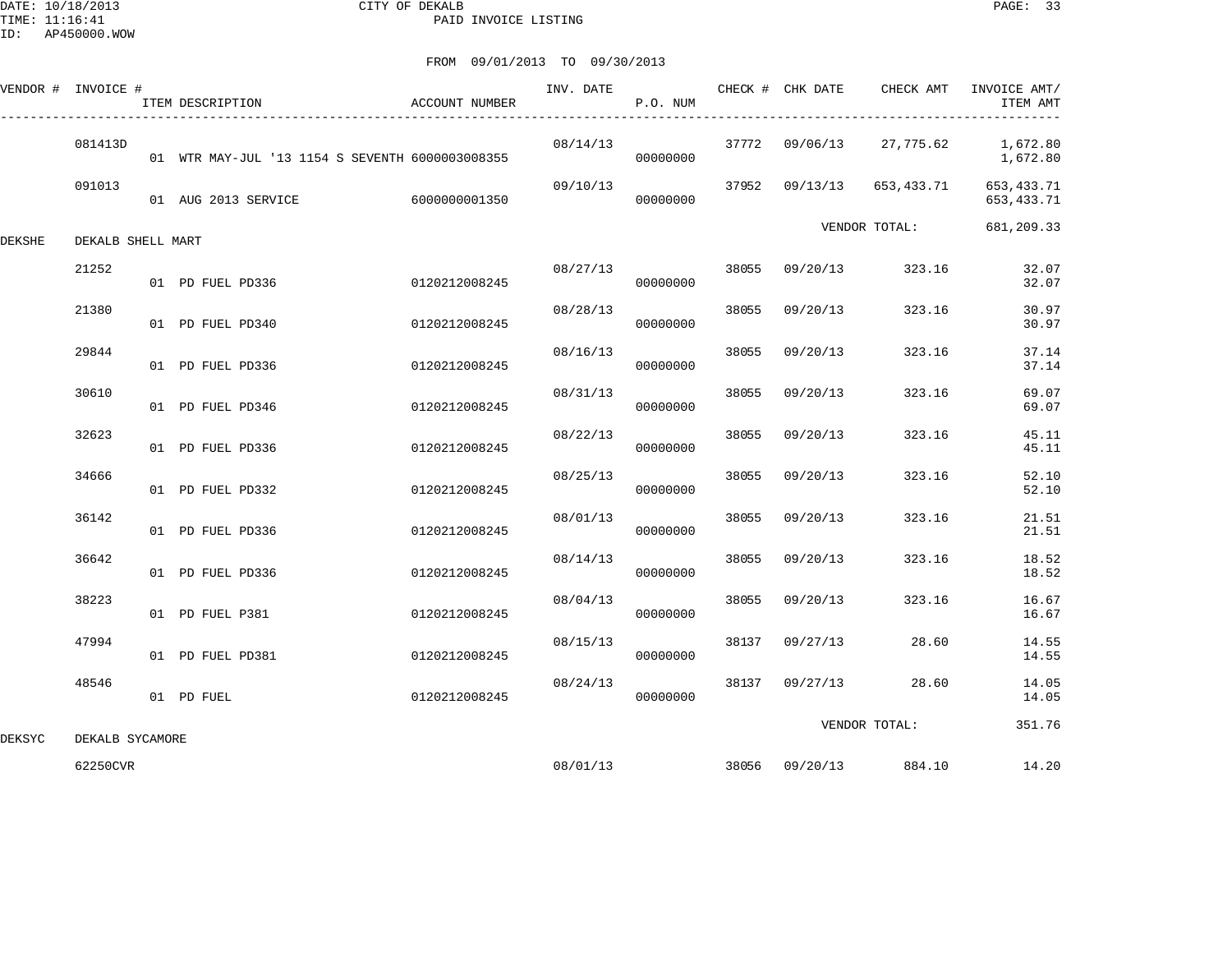DATE: 10/18/2013 CITY OF DEKALB PAGE: 34 PAID INVOICE LISTING

ID: AP450000.WOW

|        | VENDOR # INVOICE #       | ITEM DESCRIPTION                              | ACCOUNT NUMBER | INV. DATE | P.O. NUM |       | CHECK # CHK DATE | CHECK AMT                  | INVOICE AMT/<br>ITEM AMT |
|--------|--------------------------|-----------------------------------------------|----------------|-----------|----------|-------|------------------|----------------------------|--------------------------|
|        | 62250CVR                 |                                               |                | 08/01/13  |          | 38056 | 09/20/13         | 884.10                     | 14.20                    |
|        | 62348CVW                 | 01 STR P13 (12) RETAINERS 0130332008226       |                | 08/08/13  | 00000000 | 38056 | 09/20/13         | 884.10                     | 14.20<br>299.96          |
|        |                          | 01 WTR W12 SWITCH                             | 6000002008226  |           | 00000000 |       |                  |                            | 299.96                   |
|        | 62410CVW                 | 01 WTR W12 (2) COVERS                         | 6000002008226  | 08/15/13  | 00000000 | 38056 | 09/20/13         | 884.10                     | 48.49<br>48.49           |
|        | 62456CVW                 | 01 STR CABLE/CLIP                             | 0130332008226  | 08/15/13  | 00000000 | 38056 | 09/20/13         | 884.10                     | 77.02<br>77.02           |
|        | 62457CVW                 | 01 STR P13 BLT/BELT/LVR/PLT                   | 0130332008226  | 08/16/13  | 00000000 | 38056 | 09/20/13         | 884.10                     | 131.59<br>131.59         |
|        | 62501CVW                 | 01 WTR W12 COVER                              | 6000002008226  | 08/19/13  | 00000000 | 38056 | 09/20/13         | 884.10                     | 27.89<br>27.89           |
|        | 62502CVW                 | 01 WTR W12 CRDT #62410CVW COVER 6000002008226 |                | 08/16/13  | 00000000 | 38056 | 09/20/13         | 884.10                     | $-26.10$<br>$-26.10$     |
|        | 62503CVW                 | 01 WTR W12 MODULE/STCK MOTOR                  | 6000002008226  | 08/16/13  | 00000000 | 38056 | 09/20/13         | 884.10                     | 311.05<br>311.05         |
| DELTER | TERRY J DELCORE          |                                               |                |           |          |       |                  | VENDOR TOTAL:              | 884.10                   |
|        | 0813RBT                  | 01 NOV'12-APR'13 REBATE PROGRAM 6000004008481 |                | 08/30/13  | 00000000 |       |                  | 37704 09/04/13 41.74       | 41.74<br>41.74           |
| DERLOU | LOUISE DERIX             |                                               |                |           |          |       |                  | VENDOR TOTAL:              | 41.74                    |
|        | 0813RBT                  |                                               |                | 08/30/13  | 00000000 | 37705 |                  | 09/04/13 15.17             | 15.17<br>15.17           |
| DESINC | DESLAURIERS, INC.        |                                               |                |           |          |       |                  | VENDOR TOTAL:              | 15.17                    |
|        | 0255087IN                | 01 ENG T/C GENERIC (20 PAK) 0130352008244     |                | 08/27/13  | 00000000 |       |                  | 37953 09/13/13 194.00      | 194.00<br>194.00         |
| DEWARC | DEWBERRY ARCHITECTS INC. |                                               |                |           |          |       |                  | VENDOR TOTAL:              | 194.00                   |
|        | 1014046                  |                                               |                |           | 08/16/13 |       |                  | 38057  09/20/13  11,573.01 | 10,379.01                |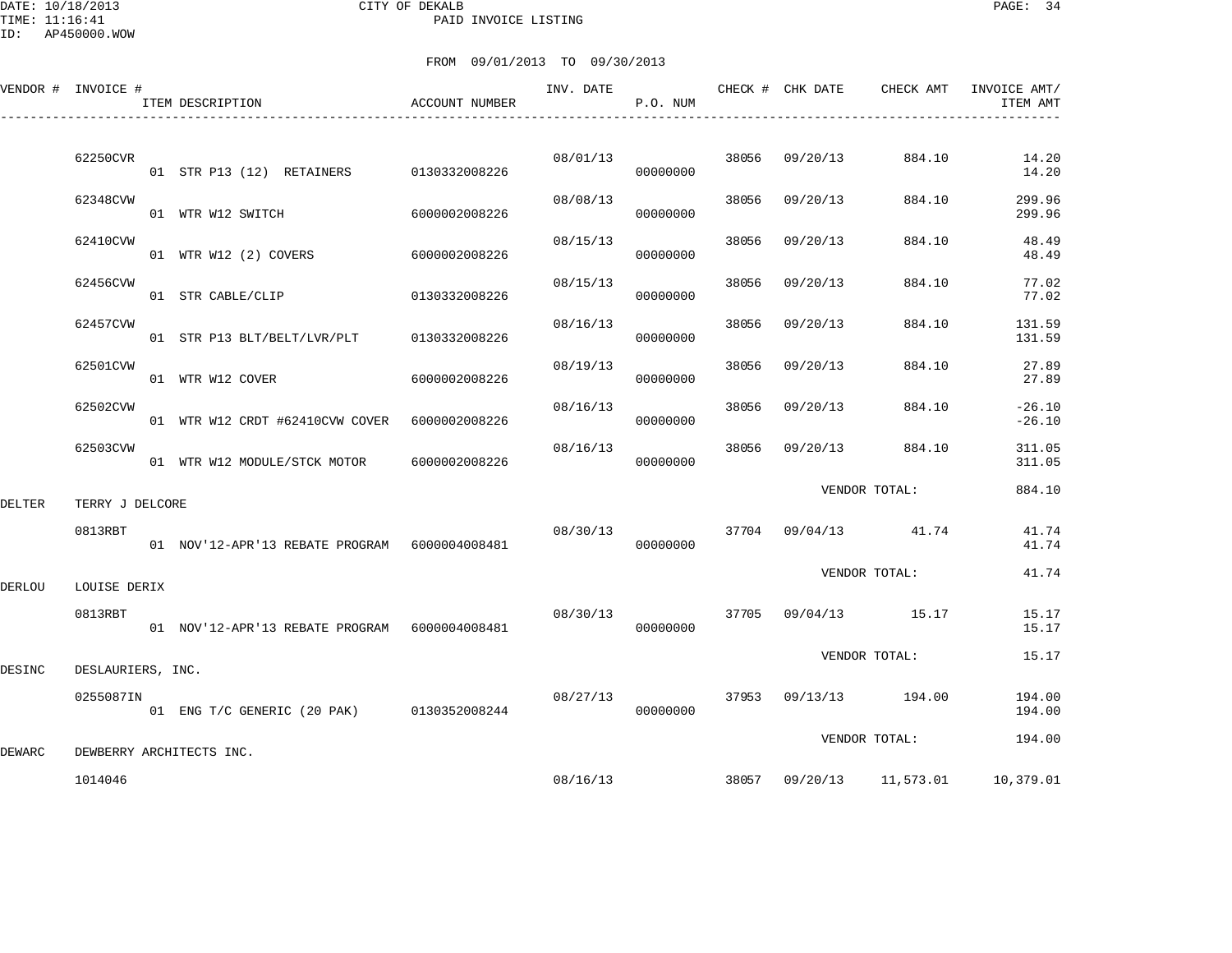DATE: 10/18/2013 CITY OF DEKALB PAGE: 35 PAID INVOICE LISTING

ID: AP450000.WOW

|        | VENDOR # INVOICE #      |  | ITEM DESCRIPTION                                           | ACCOUNT NUMBER                 | INV. DATE | P.O. NUM             |               | CHECK # CHK DATE | CHECK AMT | INVOICE AMT/<br>ITEM AMT        |
|--------|-------------------------|--|------------------------------------------------------------|--------------------------------|-----------|----------------------|---------------|------------------|-----------|---------------------------------|
|        | 1014046                 |  | 01 POL STTN CNSTRCTN ADMIN<br>02 RMB EXPENSES              | 5045006508626<br>5045006508626 | 08/16/13  | 00000000<br>00000000 |               | 38057 09/20/13   | 11,573.01 | 10,379.01<br>9,993.75<br>385.26 |
|        | 1014047                 |  | 01 DKLB FCLTY NEEDS/CNCPT STUDY 1400006508625              |                                | 08/16/13  | 00000000             | 38057         | 09/20/13         | 11,573.01 | 1,194.00<br>1,194.00            |
| DICBOD | DICK'S BODY SHOP        |  |                                                            |                                |           |                      |               | VENDOR TOTAL:    |           | 11,573.01                       |
|        | 23321                   |  | 01 PD PD326 RPR/RFNSH FRT BMPR                             | 0100000002730                  | 09/05/13  | 00000000             | 37954         | 09/13/13         | 776.00    | 776.00<br>776.00                |
|        | 23551                   |  | 01 PD PD309 RPR ROOF/PNL LABOR<br>02 PD PD309 RPR ROOF/PNL | 0100000002715<br>0100000002715 | 09/18/13  | 00000000<br>00000000 | 38138         | 09/27/13         | 1,459.00  | 630.00<br>450.00<br>180.00      |
|        | 23581                   |  | 01 PD PD305 REPAINT LABOR<br>02 PD PD305 REPAINT           | 0100000002715<br>0100000002715 | 09/19/13  | 00000000<br>00000000 | 38138         | 09/27/13         | 1,459.00  | 829.00<br>565.00<br>264.00      |
| DIEDAL | DALE DIEDRICH           |  |                                                            |                                |           |                      |               | VENDOR TOTAL:    | 2,235.00  |                                 |
|        | 091613                  |  | 01 WELLNESS 2013                                           | 7100004008476                  | 09/16/13  | 00000000             | 38058         | 09/20/13         | 79.50     | 79.50<br>79.50                  |
| DIXENG | DIXON ENGINEERING, INC. |  |                                                            |                                |           |                      |               | VENDOR TOTAL:    | 79.50     |                                 |
|        | 136793                  |  | 01 WTR E TOWER PAINTING INSPCTN 6000003008331              |                                | 08/30/13  | 00000000             | 38139         | 09/27/13         | 5,598.15  | 5,598.15<br>5,598.15            |
| DIXOTT |                         |  | BARBECK COMMUNICATIONS INC                                 |                                |           |                      | VENDOR TOTAL: | 5,598.15         |           |                                 |
|        | 225147                  |  | 01 STR P10 INSTLL ANTENNA/PWRCBL 0130332008226             |                                | 08/21/13  | 00000000             | 37955         | 09/13/13         | 136.60    | 136.60<br>136.60                |
|        | 225203                  |  | 01 PD DP325 INSTLL RADIO/PHONE                             | 5050006008521                  | 08/28/13  | 00000000             | 38059         | 09/20/13         | 4,050.00  | 1,350.00<br>1,350.00            |
|        | 225358                  |  | 01 PD PD340 INSTLL RADIO/PHONE                             | 5050006008521                  | 08/28/13  | 00000000             | 38059         | 09/20/13         | 4,050.00  | 1,350.00<br>1,350.00            |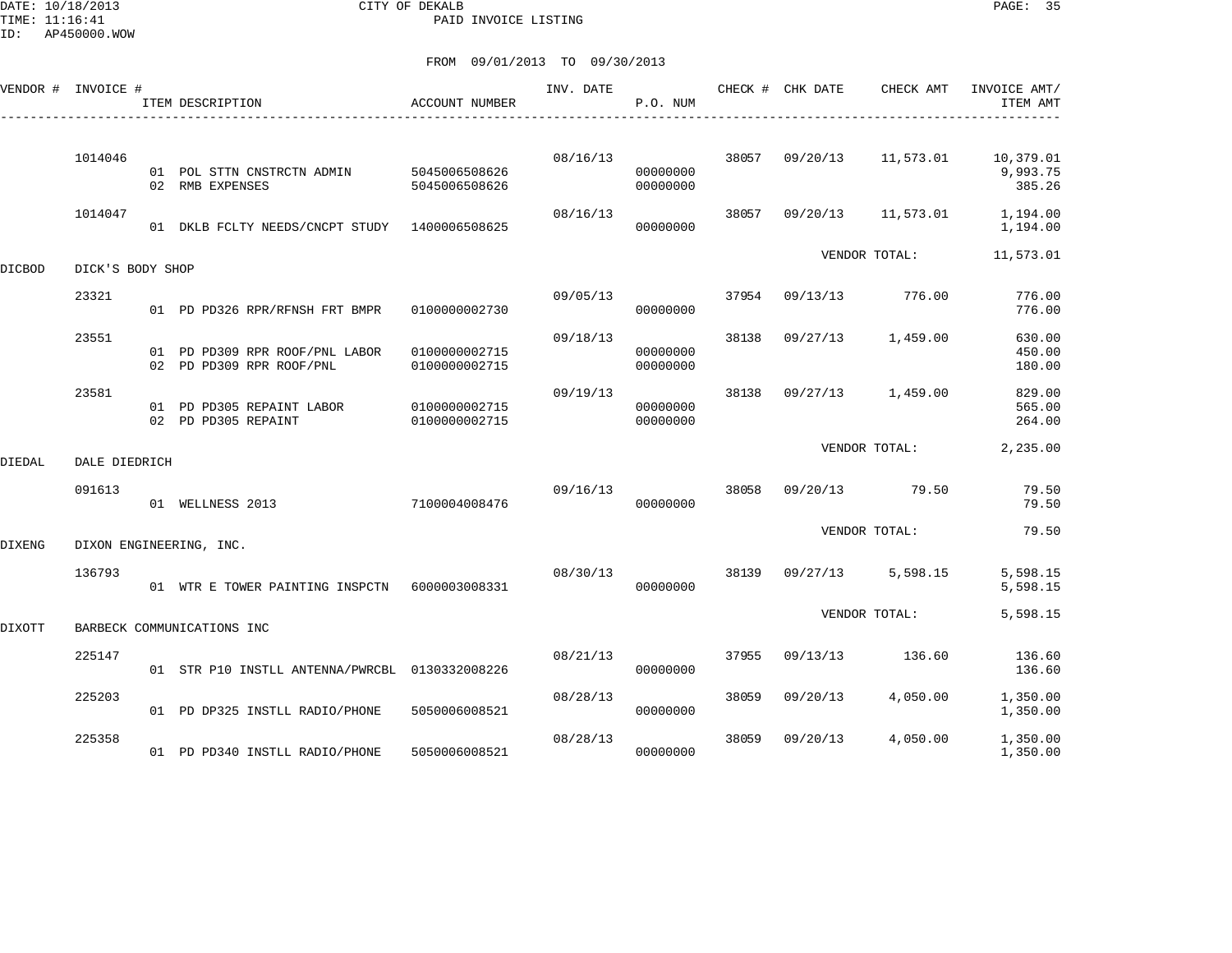DATE: 10/18/2013 CITY OF DEKALB PAGE: 36 PAID INVOICE LISTING

|        | VENDOR # INVOICE #  |  | ITEM DESCRIPTION                                | ACCOUNT NUMBER | INV. DATE | CHECK # CHK DATE<br>P.O. NUM |       |                | CHECK AMT             | INVOICE AMT/<br>ITEM AMT |
|--------|---------------------|--|-------------------------------------------------|----------------|-----------|------------------------------|-------|----------------|-----------------------|--------------------------|
|        | 225395              |  | 01 PD TAHOE INSTLL RADIO/PHONE                  | 5050006008521  | 09/04/13  | 00000000                     | 38059 | 09/20/13       | 4,050.00              | 1,350.00<br>1,350.00     |
|        | 225475              |  | 01 PD TAHOE INSTLL PHONE/RADIO 5050006008521    |                | 09/11/13  | 00000000                     | 38140 |                | 09/27/13 1,600.00     | 1,600.00<br>1,600.00     |
| DONDOR | DOROTHY L DONALDSON |  |                                                 |                |           |                              |       |                | VENDOR TOTAL:         | 5,786.60                 |
|        | 091113              |  | 01 REBATE PROGRAM                               | 6000004008481  | 09/11/13  | 00000000                     | 38017 |                | 09/13/13 76.25        | 76.25<br>76.25           |
| DONROB | ROBERT DONALDSON    |  |                                                 |                |           |                              |       | VENDOR TOTAL:  | 76.25                 |                          |
|        | BAND13              |  | 01 MUNI BND MGR                                 | 0110113008399  | 08/31/13  | 00000000                     |       |                | 37844 09/06/13 825.00 | 825.00<br>825.00         |
| DRYTRE |                     |  | D RYAN TREE & LANDSCAPE                         |                |           |                              |       |                | VENDOR TOTAL:         | 825.00                   |
|        | 1974                |  | 01 TREE REMOVAL ASH "EAB" 0135004008497         |                | 08/14/13  | 00000000                     |       | 37773 09/06/13 | 22,689.00             | 9,700.00<br>9,700.00     |
|        | 1975                |  | 01 TREE REMOVAL CRNR 8TH/LOCUST 1300006508639   |                | 08/14/13  | 00000000                     | 37773 | 09/06/13       | 22,689.00             | 3,800.00<br>3,800.00     |
|        | 1981                |  | 01 STUMP REMOVAL                                | 0130333008386  | 06/25/13  | 00000000                     |       | 37773 09/06/13 | 22,689.00             | 9,189.00<br>9,189.00     |
| DUEALL | ALLEN DUERKSEN      |  |                                                 |                |           |                              |       |                | VENDOR TOTAL:         | 22,689.00                |
|        | BAND13              |  | 01  2013 SUMMER MUNICIPAL BAND   0110113008399  |                | 08/31/13  | 00000000                     | 37845 |                | 09/06/13 650.00       | 650.00<br>650.00         |
| DUFMIC | MICHAEL DUFFY       |  |                                                 |                |           |                              |       | VENDOR TOTAL:  |                       |                          |
|        | BAND13              |  | 01  2013  SUMMER MUNICIPAL BAND   0110113008399 |                | 08/31/13  | 00000000                     |       |                | 37846 09/06/13 625.00 | 625.00<br>625.00         |
| DUMVIR | VIRGINIA E DUMDIE   |  |                                                 |                |           |                              |       |                | VENDOR TOTAL:         | 625.00                   |
|        | 0813RBT             |  |                                                 |                | 08/30/13  |                              |       | 37706 09/04/13 | 40.44                 | 40.44                    |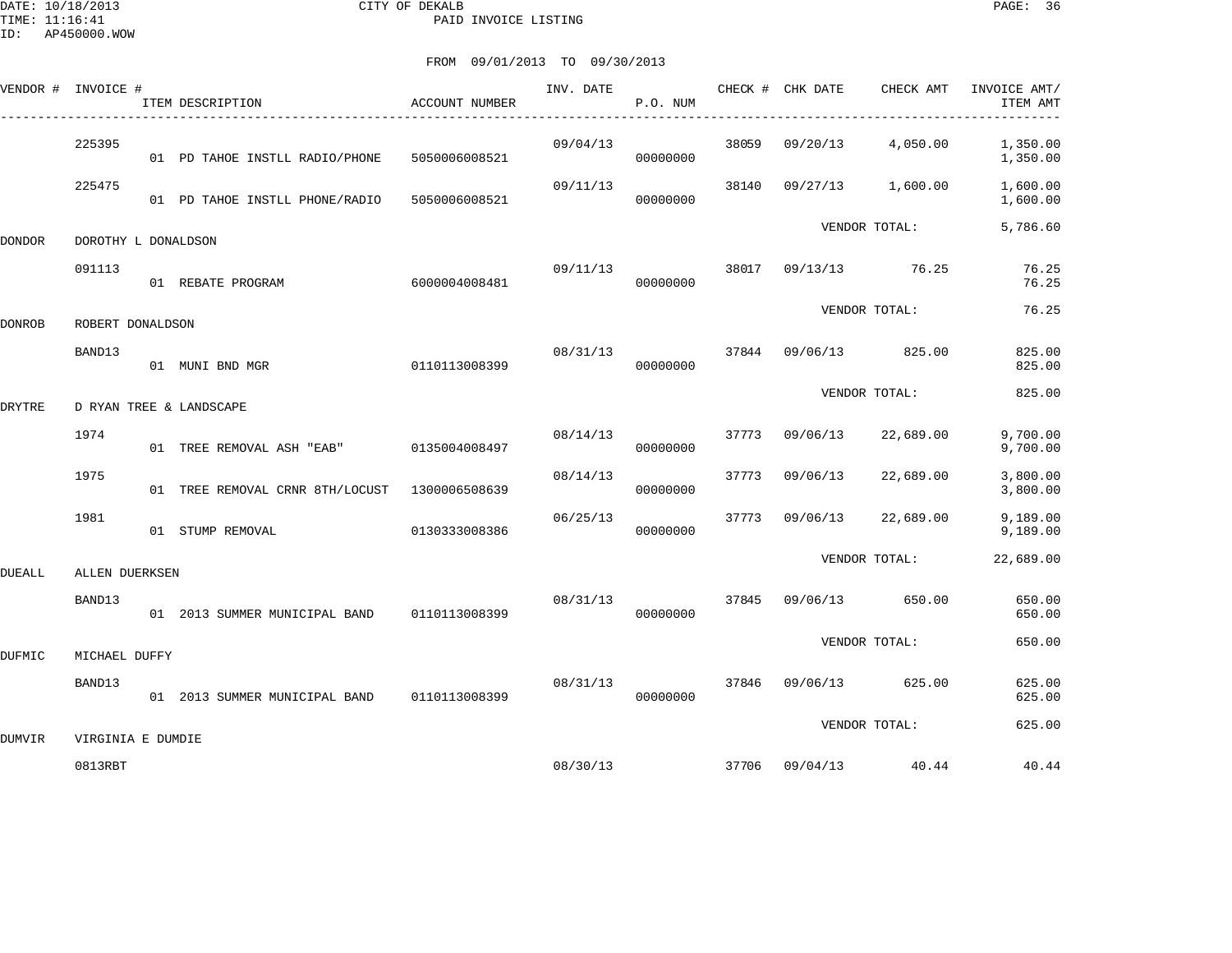DATE: 10/18/2013 CITY OF DEKALB PAGE: 37 PAID INVOICE LISTING

|        | VENDOR # INVOICE #   |    | ITEM DESCRIPTION                                                                                                              | <b>ACCOUNT NUMBER</b>                                            | INV. DATE | P.O. NUM                                     |       | CHECK # CHK DATE | CHECK AMT     | INVOICE AMT/<br>ITEM AMT                                       |
|--------|----------------------|----|-------------------------------------------------------------------------------------------------------------------------------|------------------------------------------------------------------|-----------|----------------------------------------------|-------|------------------|---------------|----------------------------------------------------------------|
|        | 0813RBT              |    | 01 NOV'12-APR'13 REBATE PROGRAM 6000004008481                                                                                 |                                                                  | 08/30/13  | 00000000                                     | 37706 | 09/04/13         | 40.44         | 40.44<br>40.44                                                 |
| DURDOR | DOROTHY DURR         |    |                                                                                                                               |                                                                  |           |                                              |       |                  | VENDOR TOTAL: | 40.44                                                          |
|        | 091113               |    | 01 REBATE PROGRAM                                                                                                             | 6000004008481                                                    | 09/11/13  | 00000000                                     | 38018 | 09/13/13         | 56.82         | 56.82<br>56.82                                                 |
| ECOWAT | ECOWATER SYSTEMS     |    |                                                                                                                               |                                                                  |           |                                              |       |                  | VENDOR TOTAL: | 56.82                                                          |
|        | 081713               |    | 01 ARPT 80# SALT/FUEL SRCHRG                                                                                                  | 6500002008210                                                    | 08/17/13  | 00000000                                     | 37774 | 09/06/13         | 13.49         | 13.49<br>13.49                                                 |
| EDWALY | ALYSSA EDWARDS       |    |                                                                                                                               |                                                                  |           |                                              |       |                  | VENDOR TOTAL: | 13.49                                                          |
|        | BAND13               |    | 01 2013 SUMMER MUNICIPAL BAND                                                                                                 | 0110113008399                                                    | 08/31/13  | 00000000                                     | 37847 | 09/06/13         | 100.00        | 100.00<br>100.00                                               |
| ELLHOU |                      |    | ELLWOOD HOUSE ASSOCIATION                                                                                                     |                                                                  |           |                                              |       |                  | VENDOR TOTAL: | 100.00                                                         |
|        | 081513               |    | 01 FY14 ELLWOOD/NEHRING UPGRADE 1300006508624                                                                                 |                                                                  | 08/15/13  | 00000000                                     | 38141 | 09/27/13         | 69,034.59     | 69,034.59<br>69,034.59                                         |
| ELLWOO | ELLIOTT & WOOD, INC. |    |                                                                                                                               |                                                                  |           |                                              |       |                  | VENDOR TOTAL: | 69,034.59                                                      |
|        | 091613               | 03 | 01 ENG '13 NON MFT STR MNTNNC<br>02 ENG '13 NON MFT STR MNTNNC<br>ENG '13 NON MFT STR MNTNNC<br>04 ENG '13 NON MFT STR MNTNNC | 1300003008321<br>1300006508632<br>1400003008321<br>1400006508633 | 09/16/13  | 00000000<br>00000000<br>00000000<br>00000000 | 38142 | 09/27/13         | 176,811.99    | 176,811.99<br>14,756.45<br>28,202.01<br>42,303.64<br>91,549.89 |
|        | 12EN00400SW          |    | 01 BUS STOP ADA UPGRDS/RTE SGNG                                                                                               | 0900003008399                                                    | 09/05/13  | 00000000                                     | 37956 | 09/13/13         | 77,648.03     | 77,648.03<br>77,648.03                                         |
| EMEMED | EMERGENCY MEDICAL    |    |                                                                                                                               |                                                                  |           |                                              |       |                  | VENDOR TOTAL: | 254,460.02                                                     |
|        | 1579398              |    | 01 FD (6)LA RESCUE 02 TO GO PRO 0125272008241                                                                                 |                                                                  | 08/15/13  | 00000000                                     | 37957 | 09/13/13         | 587.64        | 587.64<br>587.64                                               |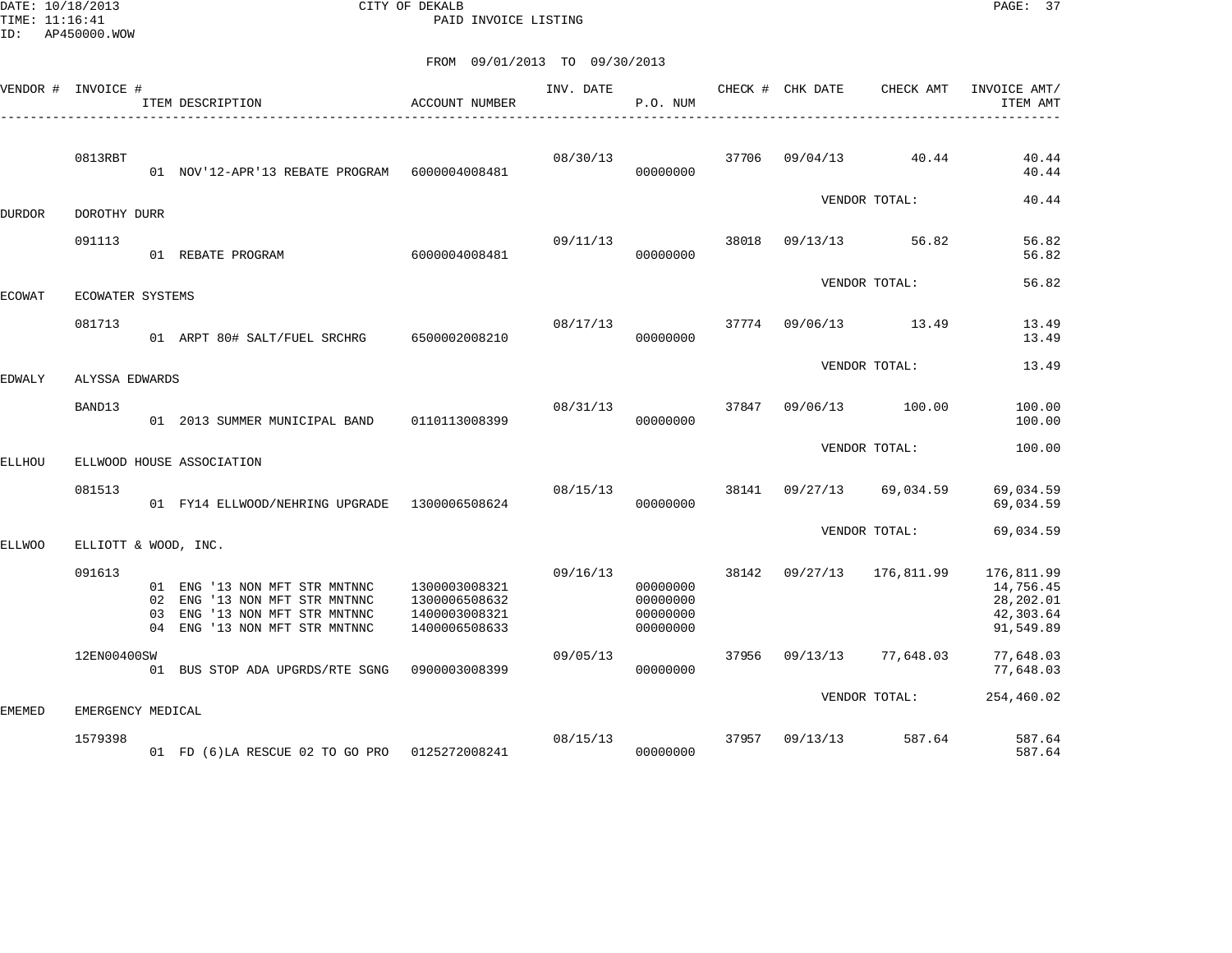DATE: 10/18/2013 CITY OF DEKALB PAGE: 38 PAID INVOICE LISTING

|               | VENDOR # INVOICE # | ITEM DESCRIPTION                                                                               | ACCOUNT NUMBER                 | INV. DATE | P.O. NUM                   |       | CHECK # CHK DATE | CHECK AMT              | INVOICE AMT/<br>ITEM AMT |
|---------------|--------------------|------------------------------------------------------------------------------------------------|--------------------------------|-----------|----------------------------|-------|------------------|------------------------|--------------------------|
|               | 1579873            | 01 FD MDWRC DLX FRST RSPNDR BAG 0125272008241<br>02 FD LA RSC FRST CLLIN BAG RED 0125272008241 |                                | 08/16/13  | 00000000<br>00000000       |       |                  | 37775 09/06/13 90.64   | 90.64<br>41.69<br>48.95  |
| ENCMED        |                    | ENCOMPASS MEDICAL & SPECIALTY                                                                  |                                |           |                            |       |                  | VENDOR TOTAL:          | 678.28                   |
|               | 03128482           | 01 FD (14) MED OXY/DEL CHRG 0125272008241                                                      |                                | 08/19/13  | 00000000                   | 37776 |                  | 09/06/13 105.81        | 105.81<br>105.81         |
|               | 03135121           | 01 STR ACE/NIT/OXY<br>02 STR ACE/NIT/OXY                                                       | 0130332008226<br>6000002008226 | 08/31/13  | 00000000<br>00000000       | 38143 | 09/27/13         | 101.20                 | 101.20<br>50.60<br>50.60 |
| ENGSTE        | STEPHANIE A. ENG   |                                                                                                |                                |           |                            |       |                  | VENDOR TOTAL:          | 207.01                   |
|               | BAND13             | 01  2013 SUMMER MUNICIPAL BAND   0110113008399                                                 |                                |           | 08/31/13 37848<br>00000000 |       |                  | 09/06/13 50.00         | 50.00<br>50.00           |
| <b>ENVSER</b> |                    | ENVIRONMENTAL SERVICES                                                                         |                                |           |                            |       |                  | VENDOR TOTAL:          | 50.00                    |
|               | 9742013            | 01 CTYHLL/ANNX/SC SEP '13 0130324008450                                                        |                                | 09/01/13  | 00000000                   | 38060 |                  | 09/20/13 190.00        | 100.00<br>100.00         |
|               | 9792013            | 01 ARPT SRVC SEP '13<br>02 ARPT QNST BLDG SRVC SEP '13 6500004008450                           | 6500004008450                  | 09/01/13  | 00000000<br>00000000       |       |                  | 38060 09/20/13 190.00  | 90.00<br>50.00<br>40.00  |
| ETIP          | E TIP, INC.        |                                                                                                |                                |           |                            |       |                  | VENDOR TOTAL:          | 190.00                   |
|               | A14533             | 01 FD AMBR/CLEAR LENS/FRT 0125272008240                                                        |                                |           | 08/26/13<br>00000000       |       |                  | 38061 09/20/13 24.25   | 24.25<br>24.25           |
| FAIBRY        | BRYAN FAIVRE       |                                                                                                |                                |           |                            |       |                  | VENDOR TOTAL:          | 24.25                    |
|               | 083013             | 01 RMB APWA CONF CHICAGO 8/27/13 6000003008376                                                 |                                | 08/30/13  | 00000000                   |       |                  | D000237 09/06/13 59.00 | 59.00<br>59.00           |
| FEDEX         | FEDEX              |                                                                                                |                                |           |                            |       |                  | VENDOR TOTAL:          | 59.00                    |
|               | 238323051          |                                                                                                |                                | 08/28/13  |                            |       |                  | 38144 09/27/13 104.09  | 104.09                   |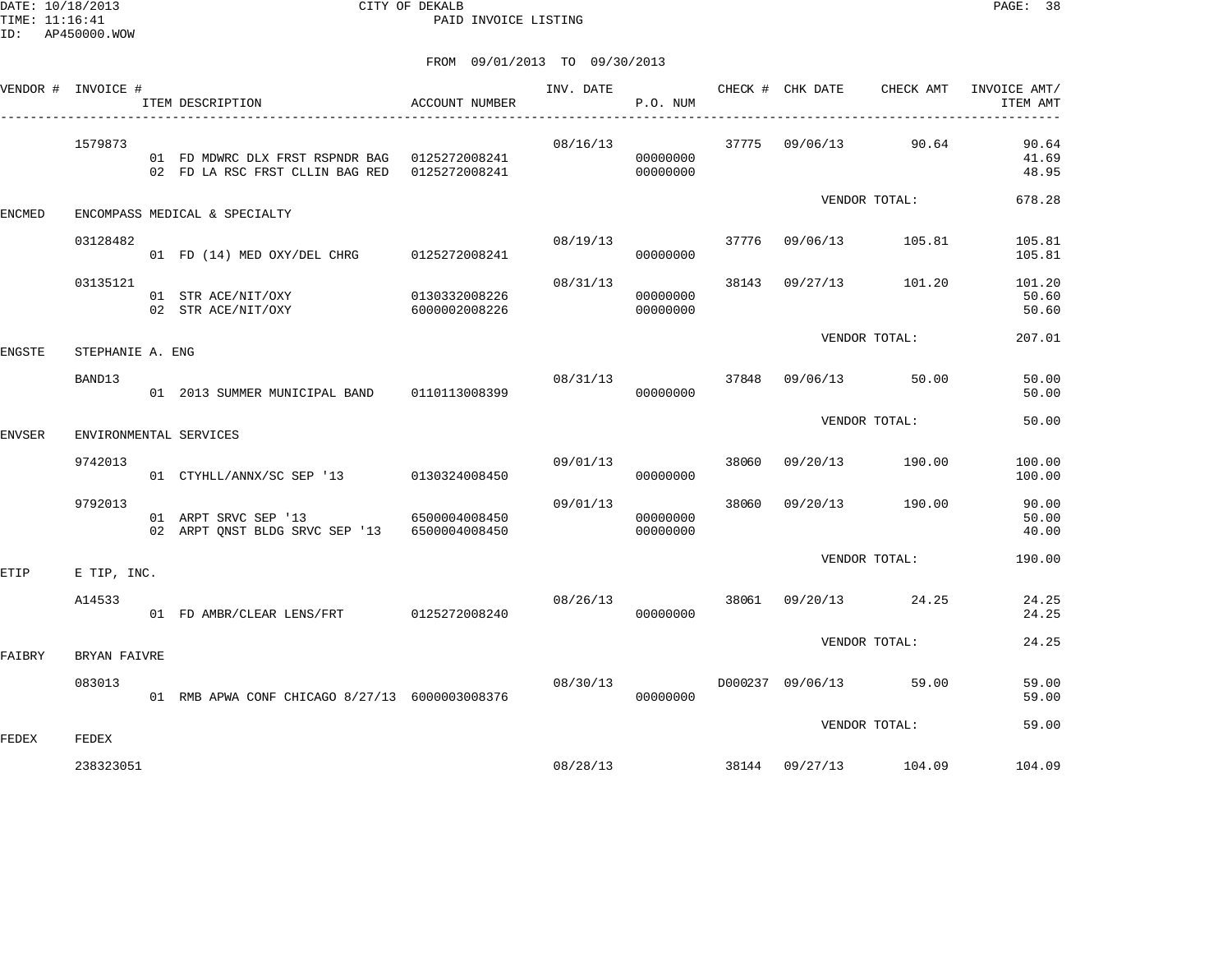DATE: 10/18/2013 CITY OF DEKALB PAGE: 39 PAID INVOICE LISTING

|         |                                                              |                                                                                                                                                                                                                                    | INV. DATE                                                                                                                                                                                                                                                                                                                                                                                                                  | P.O. NUM                         |       |          | CHECK AMT                                      | INVOICE AMT/<br>ITEM AMT                                                                                                                                       |
|---------|--------------------------------------------------------------|------------------------------------------------------------------------------------------------------------------------------------------------------------------------------------------------------------------------------------|----------------------------------------------------------------------------------------------------------------------------------------------------------------------------------------------------------------------------------------------------------------------------------------------------------------------------------------------------------------------------------------------------------------------------|----------------------------------|-------|----------|------------------------------------------------|----------------------------------------------------------------------------------------------------------------------------------------------------------------|
|         |                                                              |                                                                                                                                                                                                                                    |                                                                                                                                                                                                                                                                                                                                                                                                                            |                                  |       |          |                                                |                                                                                                                                                                |
|         |                                                              | 0900003008305                                                                                                                                                                                                                      | 08/28/13                                                                                                                                                                                                                                                                                                                                                                                                                   | 00000000<br>00000000<br>00000000 |       |          | 104.09                                         | 104.09<br>54.90<br>22.75<br>26.44                                                                                                                              |
|         |                                                              | 0118002008204                                                                                                                                                                                                                      | 08/28/13                                                                                                                                                                                                                                                                                                                                                                                                                   | 00000000<br>00000000             | 37958 |          |                                                | 44.32<br>20.51<br>23.81                                                                                                                                        |
|         |                                                              |                                                                                                                                                                                                                                    |                                                                                                                                                                                                                                                                                                                                                                                                                            |                                  |       |          |                                                | 148.41                                                                                                                                                         |
| 0813RBT |                                                              |                                                                                                                                                                                                                                    | 08/30/13                                                                                                                                                                                                                                                                                                                                                                                                                   | 00000000                         | 37707 | 09/04/13 | 72.87                                          | 72.87<br>72.87                                                                                                                                                 |
|         |                                                              |                                                                                                                                                                                                                                    |                                                                                                                                                                                                                                                                                                                                                                                                                            |                                  |       |          |                                                | 72.87                                                                                                                                                          |
| 090413  |                                                              |                                                                                                                                                                                                                                    | 09/04/13                                                                                                                                                                                                                                                                                                                                                                                                                   | 00000000                         | 38145 | 09/27/13 | 30.00                                          | 30.00<br>30.00                                                                                                                                                 |
|         |                                                              |                                                                                                                                                                                                                                    |                                                                                                                                                                                                                                                                                                                                                                                                                            |                                  |       |          |                                                | 30.00                                                                                                                                                          |
| BAND13  |                                                              |                                                                                                                                                                                                                                    | 08/31/13                                                                                                                                                                                                                                                                                                                                                                                                                   | 00000000                         | 37849 | 09/06/13 | 575.00                                         | 575.00<br>575.00                                                                                                                                               |
|         |                                                              |                                                                                                                                                                                                                                    |                                                                                                                                                                                                                                                                                                                                                                                                                            |                                  |       |          |                                                | 575.00                                                                                                                                                         |
| 58351   |                                                              |                                                                                                                                                                                                                                    | 08/09/13                                                                                                                                                                                                                                                                                                                                                                                                                   | 00000000                         | 37777 | 09/06/13 | 574.29                                         | 188.89<br>188.89                                                                                                                                               |
| 58360   |                                                              |                                                                                                                                                                                                                                    | 08/12/13                                                                                                                                                                                                                                                                                                                                                                                                                   | 00000000                         | 37777 | 09/06/13 | 574.29                                         | 385.40<br>385.40                                                                                                                                               |
|         |                                                              |                                                                                                                                                                                                                                    |                                                                                                                                                                                                                                                                                                                                                                                                                            |                                  |       |          |                                                | 574.29                                                                                                                                                         |
| BAND13  |                                                              |                                                                                                                                                                                                                                    | 08/31/13                                                                                                                                                                                                                                                                                                                                                                                                                   | 00000000                         | 37850 | 09/06/13 |                                                | 50.00<br>50.00                                                                                                                                                 |
|         |                                                              |                                                                                                                                                                                                                                    |                                                                                                                                                                                                                                                                                                                                                                                                                            |                                  |       |          |                                                | 50.00                                                                                                                                                          |
| 0813RBT |                                                              |                                                                                                                                                                                                                                    | 08/30/13                                                                                                                                                                                                                                                                                                                                                                                                                   |                                  | 37708 |          | 89.05                                          | 89.05                                                                                                                                                          |
|         | VENDOR # INVOICE #<br>238323051<br>238374075<br>SEAN FREEMAN | ITEM DESCRIPTION<br>02 DSATS SHPPNG 7/30/13 IDOT<br>03 DSATS SHPPNG 8/1/13 IDOT<br>02 LGL CLRK BAIRD SMITH 8/5/13<br>CAROLYN FERGUSON<br>SAMUEL C. FINCH<br>JACQUELINE M FISCHER<br>THE TERRAMAR GROUP, INC.<br>MARION FREDRICKSON | ACCOUNT NUMBER<br>01 PW SHPPNG 8/14/13 IDOT 0130343008305<br>0900003008305<br>01 PD ILL ST POL FORENSIC 8/5/13 0120213008305<br>01 NOV'12-APR'13 REBATE PROGRAM 6000004008481<br>01 POL/FIRE COM '13 JUL - SEP 0115152008201<br>01 2013 SUMMER MUNICIPAL BAND 0110113008399<br>01 FD (2)50W ROTATOR/CNNCTRS/PINS 0125272008226<br>01 FD (3) SRS STROBE/FRT 0125272008226<br>01  2013 SUMMER MUNICIPAL BAND   0110113008399 |                                  |       |          | CHECK # CHK DATE<br>38144 09/27/13<br>09/04/13 | -----------------------------<br>09/13/13 44.32<br>VENDOR TOTAL:<br>VENDOR TOTAL:<br>VENDOR TOTAL:<br>VENDOR TOTAL:<br>VENDOR TOTAL:<br>50.00<br>VENDOR TOTAL: |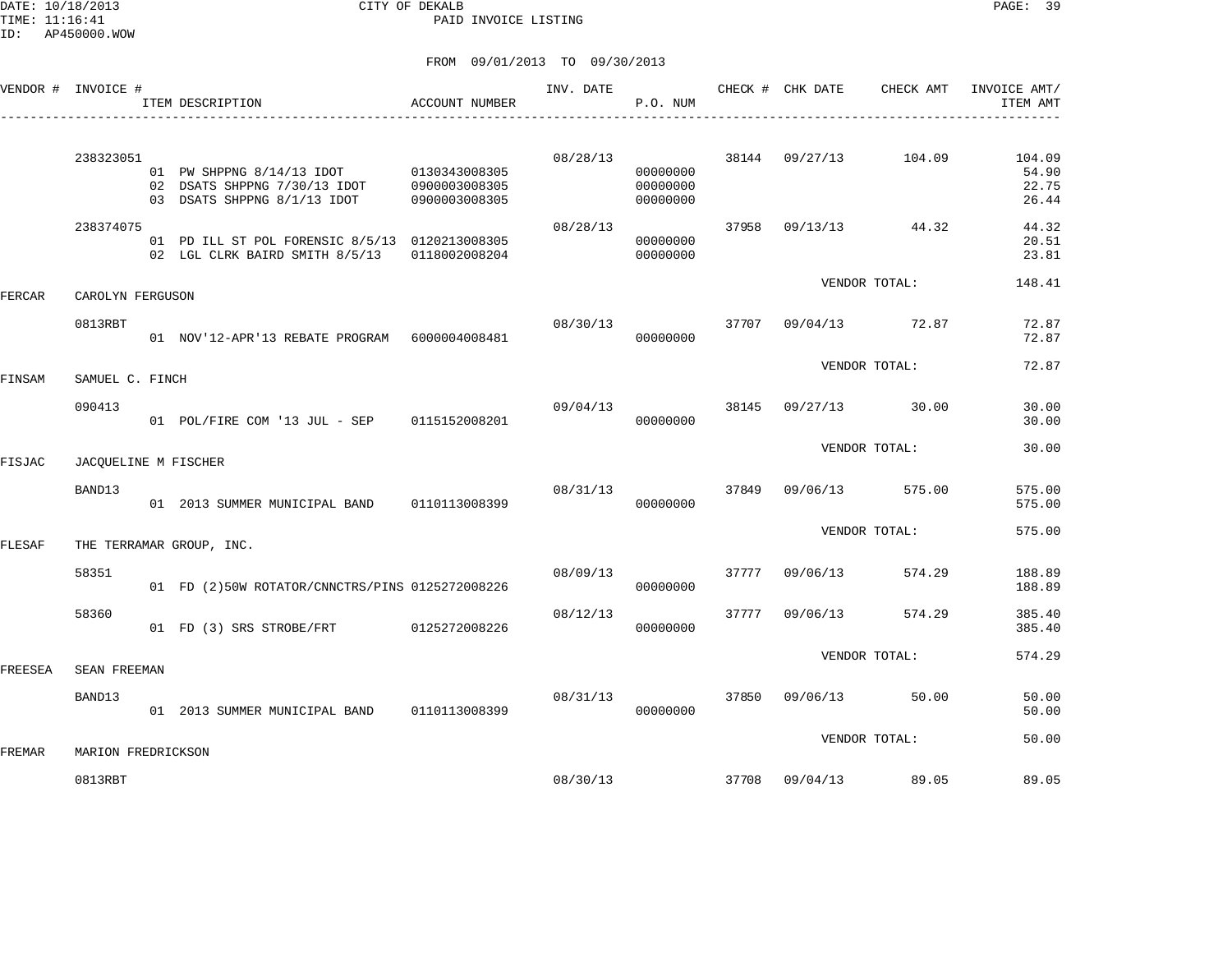DATE: 10/18/2013 CITY OF DEKALB PAGE: 40 PAID INVOICE LISTING

| VENDOR # | INVOICE #            |                                                                                                                                  | ITEM DESCRIPTION                                                                                                                                                                                                                                                                                                                                                                                                                             | <b>ACCOUNT NUMBER</b>                                                                                                                                                                                                                                                                                                                                                                                                                 | INV. DATE | P.O. NUM                                                                                                                                                                                                                                                                                                 |       | CHECK # CHK DATE | CHECK AMT     | INVOICE AMT/<br>ITEM AMT                                                                                                                                                                                                                                  |
|----------|----------------------|----------------------------------------------------------------------------------------------------------------------------------|----------------------------------------------------------------------------------------------------------------------------------------------------------------------------------------------------------------------------------------------------------------------------------------------------------------------------------------------------------------------------------------------------------------------------------------------|---------------------------------------------------------------------------------------------------------------------------------------------------------------------------------------------------------------------------------------------------------------------------------------------------------------------------------------------------------------------------------------------------------------------------------------|-----------|----------------------------------------------------------------------------------------------------------------------------------------------------------------------------------------------------------------------------------------------------------------------------------------------------------|-------|------------------|---------------|-----------------------------------------------------------------------------------------------------------------------------------------------------------------------------------------------------------------------------------------------------------|
|          |                      |                                                                                                                                  |                                                                                                                                                                                                                                                                                                                                                                                                                                              |                                                                                                                                                                                                                                                                                                                                                                                                                                       |           |                                                                                                                                                                                                                                                                                                          |       |                  |               |                                                                                                                                                                                                                                                           |
|          | 0813RBT              |                                                                                                                                  | 01 NOV'12-APR'13 REBATE PROGRAM 6000004008481                                                                                                                                                                                                                                                                                                                                                                                                |                                                                                                                                                                                                                                                                                                                                                                                                                                       | 08/30/13  | 00000000                                                                                                                                                                                                                                                                                                 | 37708 | 09/04/13         | 89.05         | 89.05<br>89.05                                                                                                                                                                                                                                            |
|          |                      |                                                                                                                                  |                                                                                                                                                                                                                                                                                                                                                                                                                                              |                                                                                                                                                                                                                                                                                                                                                                                                                                       |           |                                                                                                                                                                                                                                                                                                          |       |                  | VENDOR TOTAL: | 89.05                                                                                                                                                                                                                                                     |
| FRILAW   | FRIEDERS LAW, LLC.   |                                                                                                                                  |                                                                                                                                                                                                                                                                                                                                                                                                                                              |                                                                                                                                                                                                                                                                                                                                                                                                                                       |           |                                                                                                                                                                                                                                                                                                          |       |                  |               |                                                                                                                                                                                                                                                           |
|          | 201309               | 02<br>0.3<br>04                                                                                                                  | 01 PRO LGL SRVCS SEP '13<br>PRO LGL SRVCS SEP '13<br>PRO LGL SRVCS SEP '13<br>PRO LGL SRVCS SEP '13                                                                                                                                                                                                                                                                                                                                          | 0118004008450<br>0118004008450<br>7000003008349<br>7200003008349                                                                                                                                                                                                                                                                                                                                                                      | 09/01/13  | 00000000<br>00000000<br>00000000<br>00000000                                                                                                                                                                                                                                                             | 38062 | 09/20/13         | 17,340.00     | 17,340.00<br>10,200.00<br>1,700.00<br>3,400.00<br>2,040.00                                                                                                                                                                                                |
|          |                      |                                                                                                                                  |                                                                                                                                                                                                                                                                                                                                                                                                                                              |                                                                                                                                                                                                                                                                                                                                                                                                                                       |           |                                                                                                                                                                                                                                                                                                          |       |                  | VENDOR TOTAL: | 17,340.00                                                                                                                                                                                                                                                 |
| FROCOM   |                      |                                                                                                                                  | FRONTIER COMMUNICATIONS                                                                                                                                                                                                                                                                                                                                                                                                                      |                                                                                                                                                                                                                                                                                                                                                                                                                                       |           |                                                                                                                                                                                                                                                                                                          |       |                  |               |                                                                                                                                                                                                                                                           |
|          | 090113               | 02<br>03<br>04<br>05<br>06<br>07<br>08<br>09<br>11<br>12<br>13<br>14<br>15<br>16<br>17<br>18<br>19<br>20<br>22<br>23<br>24<br>25 | 01 1119 OAK E TWR<br>2851 CORPORATE/S TWR ALARM<br>3750 BARBER GR/ARPT<br>507 E TAYLOR/ALRM GLDYRS<br>200 S 4TH<br>900 W DRESSER/N TWR ALRM<br>507 E TAYLOR/ALRM GLDYRS<br>1505 W L HWY/W TWR ALARM<br>1685 CNTY FARM<br>10 YSB<br>ARPT LOBBY<br>I&T FAX<br>GENERAL<br>WATER<br>MUN BLDG<br><b>CLERK</b><br>COM DEVELOP<br>PD 700 WLH ELEVATOR<br><b>ALARM</b><br><b>STREET</b><br>21 PD<br>FD<br>ARPT/BRGHTSTR<br>INTERNET LINE<br>1505 WLH | 6000003008337<br>6000003008337<br>6500003008337<br>0135003008337<br>0125263008337<br>6000003008337<br>0135003008337<br>6000003008337<br>6000003008337<br>0135003008337<br>6500003008337<br>0115153008337<br>0135003008337<br>6000003008337<br>0115153008337<br>0112003008337<br>0130353008337<br>0120213008337<br>0135003008337<br>0130313008337<br>0120213008337<br>0125263008337<br>6500003008337<br>0115153008337<br>6000003008337 | 09/01/13  | 00000000<br>00000000<br>00000000<br>00000000<br>00000000<br>00000000<br>00000000<br>00000000<br>00000000<br>00000000<br>00000000<br>00000000<br>00000000<br>00000000<br>00000000<br>00000000<br>00000000<br>00000000<br>00000000<br>00000000<br>00000000<br>00000000<br>00000000<br>00000000<br>00000000 | 38063 | 09/20/13         | 5,962.39      | 5,962.39<br>61.27<br>61.27<br>122.53<br>61.27<br>243.90<br>61.27<br>61.27<br>61.27<br>35.49<br>495.83<br>661.09<br>18.34<br>436.69<br>260.06<br>200.32<br>34.62<br>124.29<br>123.52<br>37.12<br>183.66<br>1,048.87<br>533.14<br>106.24<br>891.60<br>37.46 |
| FSI      | FILTER SERVICES INC. |                                                                                                                                  |                                                                                                                                                                                                                                                                                                                                                                                                                                              |                                                                                                                                                                                                                                                                                                                                                                                                                                       |           |                                                                                                                                                                                                                                                                                                          |       |                  | VENDOR TOTAL: | 5,962.39                                                                                                                                                                                                                                                  |
|          | INV8050965           |                                                                                                                                  |                                                                                                                                                                                                                                                                                                                                                                                                                                              |                                                                                                                                                                                                                                                                                                                                                                                                                                       | 08/12/13  |                                                                                                                                                                                                                                                                                                          | 37778 | 09/06/13         | 50.00         | 50.00                                                                                                                                                                                                                                                     |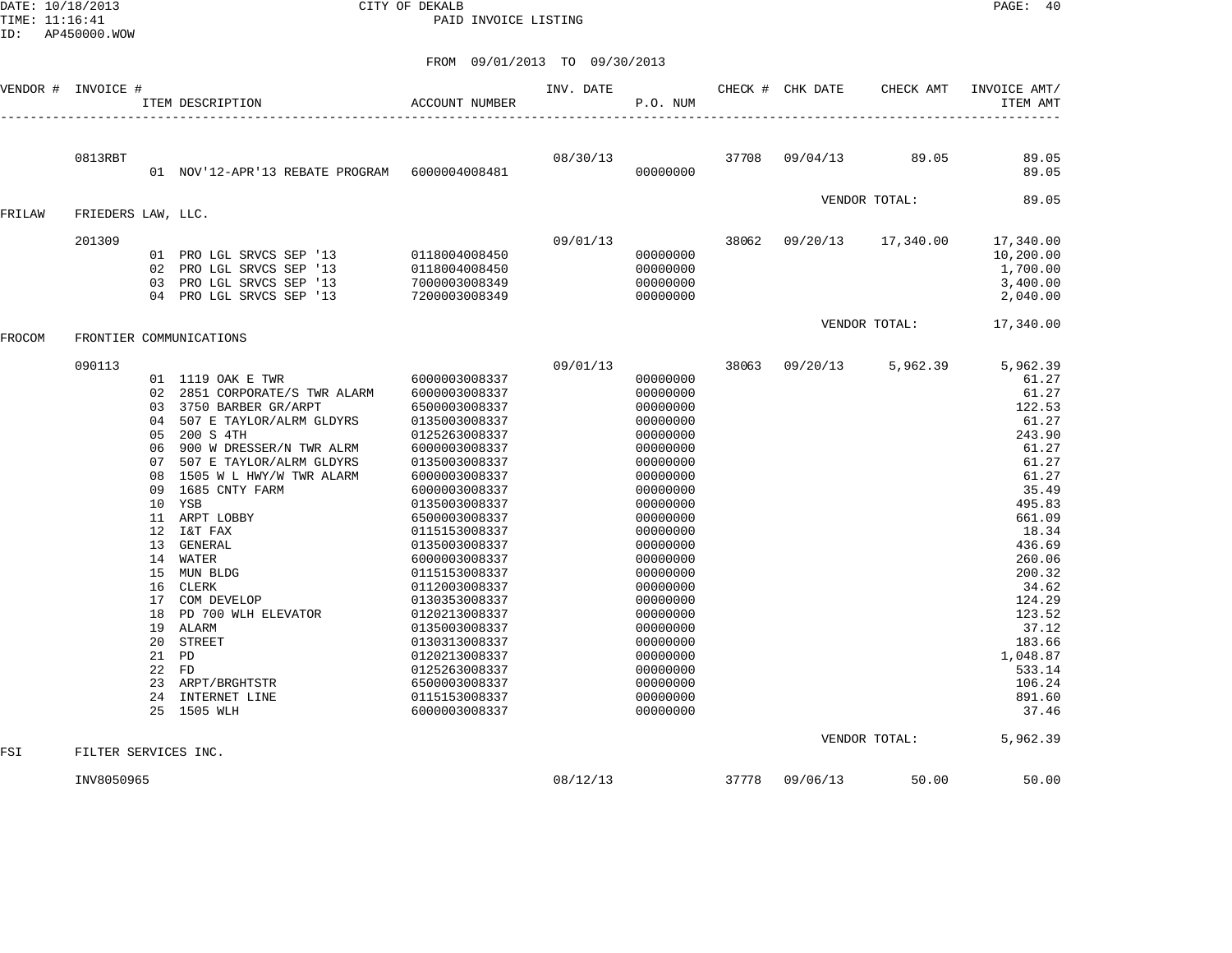DATE: 10/18/2013 CITY OF DEKALB PAGE: 41 PAID INVOICE LISTING

| VENDOR # INVOICE # |                     | ITEM DESCRIPTION<br>------------------------------ | ACCOUNT NUMBER | INV. DATE | P.O. NUM |       | CHECK # CHK DATE | CHECK AMT               | INVOICE AMT/<br>ITEM AMT |
|--------------------|---------------------|----------------------------------------------------|----------------|-----------|----------|-------|------------------|-------------------------|--------------------------|
|                    | INV8050965          | 01 STR PRVTTV MNNTNC EFFCNCY PRGM 0130333008311    |                | 08/12/13  | 00000000 |       | 37778 09/06/13   | 50.00                   | 50.00<br>50.00           |
| FUNSUS             | SUSAN FUNK          |                                                    |                |           |          |       |                  | VENDOR TOTAL:           | 50.00                    |
|                    | 0813RBT             | 01 NOV'12-APR'13 REBATE PROGRAM 6000004008481      |                | 08/30/13  | 00000000 |       |                  | 37709 09/04/13 5.90     | 5.90<br>5.90             |
| <b>FURSER</b>      |                     | FURST SERVICES COMPANY INC.                        |                |           |          |       |                  | VENDOR TOTAL:           | 5.90                     |
|                    | 188659              | 01 CC B ROLIARDI 8/19-8/25/13                      | 0112001008103  | 08/27/13  | 00000000 | 37779 | 09/06/13         | 325.50                  | 325.50<br>325.50         |
|                    | 188829              | 01 CC B ROLIARDI 8/26-9/1/13                       | 0112001008103  | 09/04/13  | 00000000 | 37959 | 09/13/13         | 333.25                  | 333.25<br>333.25         |
|                    | 188985              | 01 CC B ROLIARDI 9/2-9/8/13                        | 0112001008103  | 09/10/13  | 00000000 | 38064 | 09/20/13         | 263.50                  | 263.50<br>263.50         |
|                    | 189157              | 01 CC B ROLIARDI 9/9-9/15/13                       | 0112001008103  | 09/17/13  | 00000000 |       | 38146 09/27/13   | 317.75                  | 317.75<br>317.75         |
| GALOUA             | GALLS OUARTERMASTER |                                                    |                |           |          |       |                  | VENDOR TOTAL:           | 1,240.00                 |
|                    | 000929381           | 01 PD (3) RESPONSE JACKETS 0100000002715           |                | 08/26/13  | 00000000 | 38065 |                  | 09/20/13 172.00         | 172.00<br>172.00         |
| GARCAR             | CAROLE S GARMAN     |                                                    |                |           |          |       |                  | VENDOR TOTAL:           | 172.00                   |
|                    | 0813RBT             | 01 NOV'12-APR'13 REBATE PROGRAM 6000004008481      |                | 08/30/13  | 00000000 |       |                  | 37710 09/04/13 68.71    | 68.71<br>68.71           |
| GATAAR             | AARON GATES         |                                                    |                |           |          |       |                  | VENDOR TOTAL:           | 68.71                    |
|                    | 090613              | 01 RMB K-9 EXPENSES/GAS P346 0100000002715         |                | 09/06/13  | 00000000 |       |                  | D000245 09/13/13 194.55 | 194.55<br>194.55         |
| <b>GEAWAS</b>      | GEAR WASH, LLC      |                                                    |                |           |          |       |                  | VENDOR TOTAL:           | 194.55                   |
|                    | 8924                |                                                    |                | 05/30/13  |          |       | 37960 09/13/13   | 370.15                  | 370.15                   |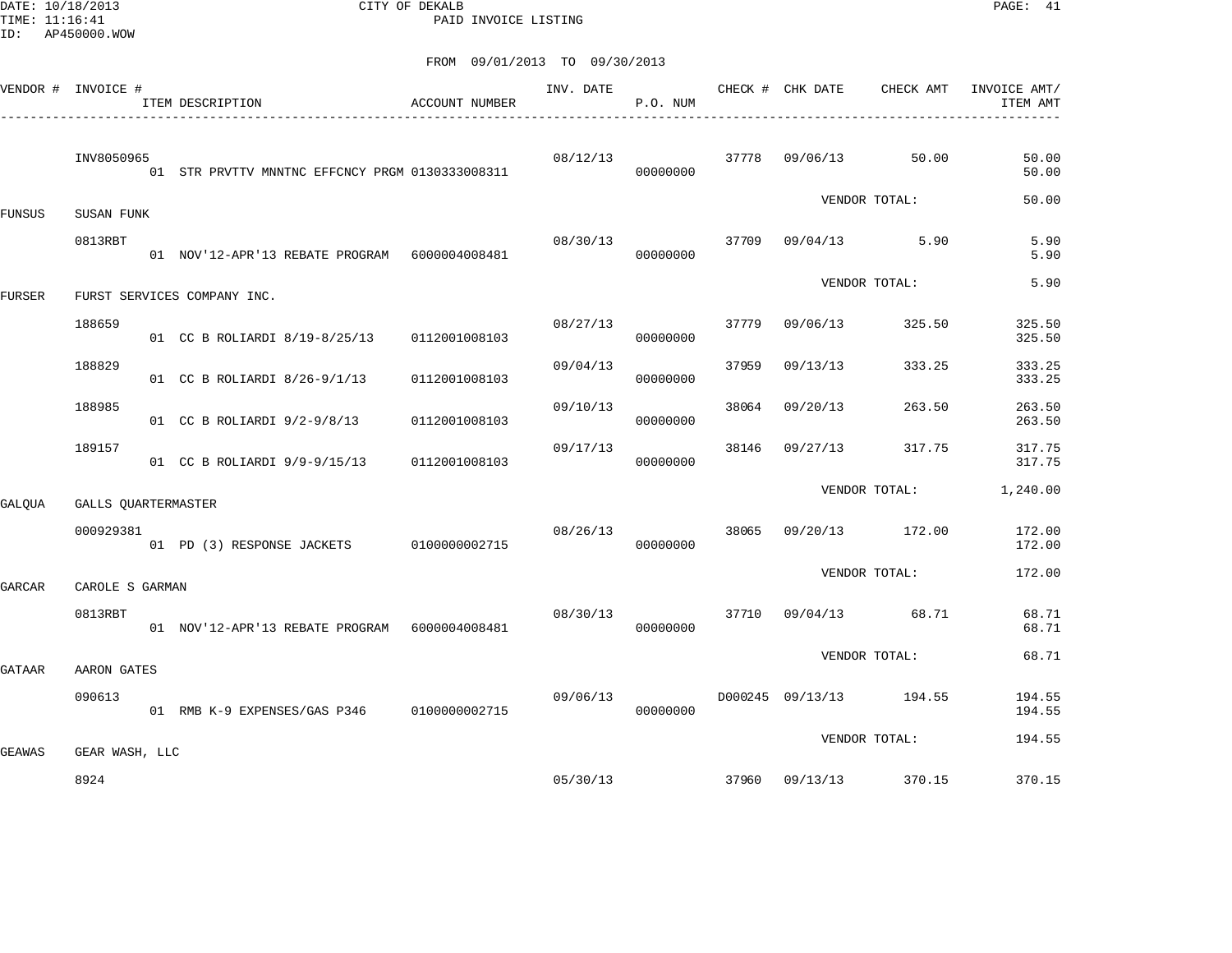DATE: 10/18/2013 CITY OF DEKALB PAGE: 42 PAID INVOICE LISTING

| --------- | VENDOR # INVOICE #     | ITEM DESCRIPTION                                | <b>ACCOUNT NUMBER</b> | INV. DATE | P.O. NUM |       | CHECK # CHK DATE | CHECK AMT      | INVOICE AMT/<br>ITEM AMT |
|-----------|------------------------|-------------------------------------------------|-----------------------|-----------|----------|-------|------------------|----------------|--------------------------|
|           | 8924                   | 01 FD RPR/CLN UNIFORM ADAMSON 0125272008240     |                       | 05/30/13  | 00000000 | 37960 | 09/13/13         | 370.15         | 370.15<br>370.15         |
| GEIAND    |                        | ANDREW STEPHEN GEIGER                           |                       |           |          |       |                  | VENDOR TOTAL:  | 370.15                   |
|           | BAND13                 | 01 2013 SUMMER MUNICIPAL BAND 0110113008399     |                       | 08/31/13  | 00000000 | 37851 | 09/06/13         | 100.00         | 100.00<br>100.00         |
| GEOJAN    | JANET J GEORGE         |                                                 |                       |           |          |       |                  | VENDOR TOTAL:  | 100.00                   |
|           | 0813RBT                | 01 NOV'12-APR'13 REBATE PROGRAM 6000004008481   |                       | 08/30/13  | 00000000 | 37711 | 09/04/13         | 73.42          | 73.42<br>73.42           |
| GERDAV    | DAVID GERSIC           |                                                 |                       |           |          |       |                  | VENDOR TOTAL:  | 73.42                    |
|           | BAND13                 | 01 2013 SUMMER MUNICIPAL BAND                   | 0110113008399         | 08/31/13  | 00000000 | 37852 | 09/06/13         | 525.00         | 525.00<br>525.00         |
| GFOA      |                        | GOVERNMENT FINANCE OFFICERS                     |                       |           |          |       |                  | VENDOR TOTAL:  | 525.00                   |
|           | 0112001                | 01 KOZINSK MMBRSHP 9/1/13-8/31/14 0115193008375 |                       | 08/15/13  | 00000000 | 37961 | 09/13/13         | 305.00         | 305.00<br>305.00         |
| GIFJON    | JONATHAN GIFFORD       |                                                 |                       |           |          |       |                  | VENDOR TOTAL:  | 305.00                   |
|           | BAND13                 | 01 2013 SUMMER MUNICIPAL BAND 0110113008399     |                       | 08/31/13  | 00000000 | 37853 | 09/06/13         | 475.00         | 475.00<br>475.00         |
| GINJUS    | <b>JUSTIN GINGRICH</b> |                                                 |                       |           |          |       |                  | VENDOR TOTAL:  | 475.00                   |
|           | BAND13                 | 01 2013 SUMMER MUNICIPAL BAND 0110113008399     |                       | 08/31/13  | 00000000 | 37854 | 09/06/13         | 350.00         | 350.00<br>350.00         |
| GLAPET    | PETER GLANZMANN        |                                                 |                       |           |          |       |                  | VENDOR TOTAL:  | 350.00                   |
|           | 0813RBT                | 01 NOV'12-APR'13 REBATE PROGRAM 6000004008481   |                       | 08/30/13  | 00000000 | 37712 |                  | 09/04/13 33.18 | 33.18<br>33.18           |
|           |                        |                                                 |                       |           |          |       |                  | VENDOR TOTAL:  | 33.18                    |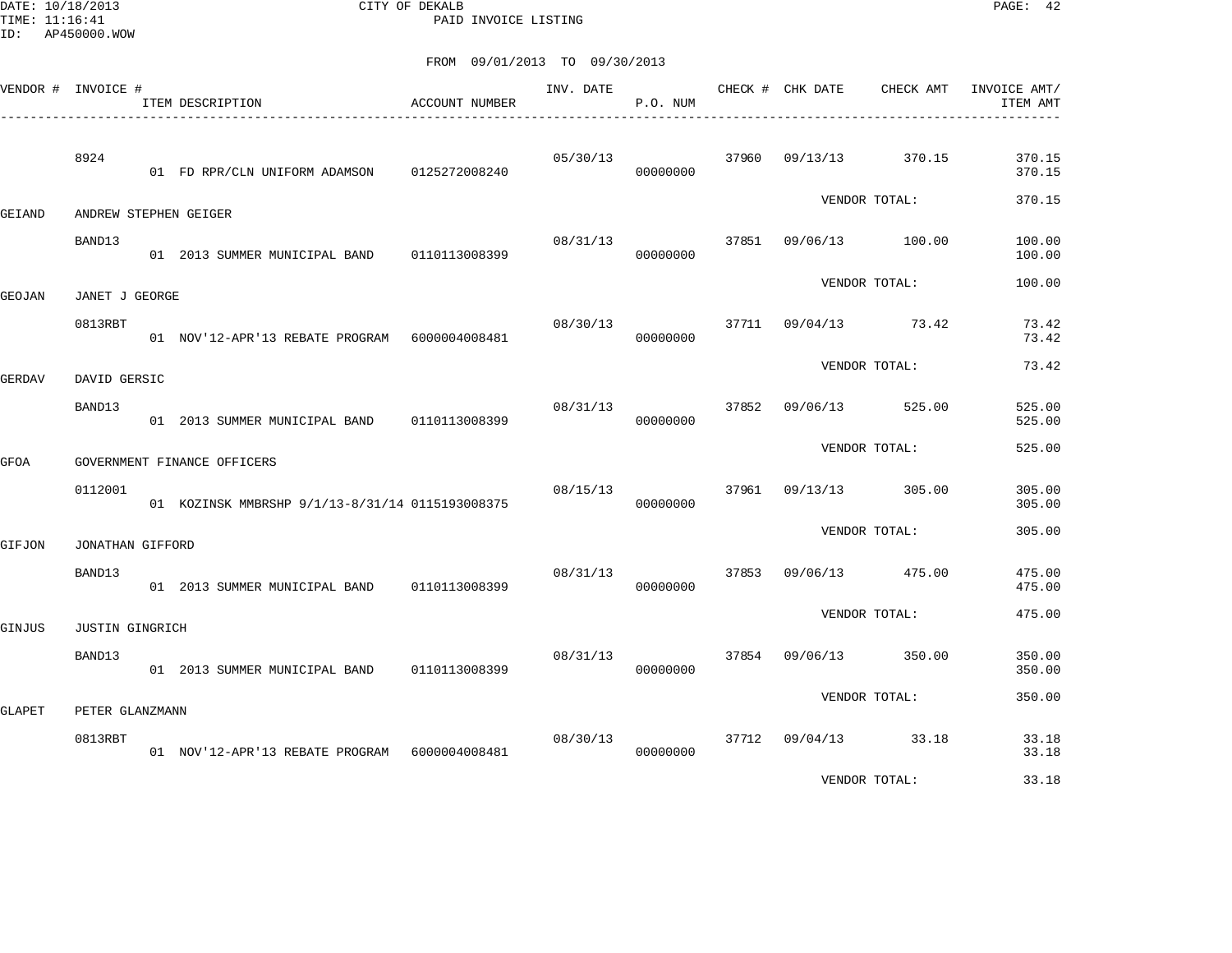DATE: 10/18/2013 CITY OF DEKALB PAGE: 43 PAID INVOICE LISTING

|        | VENDOR # INVOICE #   | ITEM DESCRIPTION                                | ACCOUNT NUMBER | INV. DATE | P.O. NUM |       | CHECK # CHK DATE | CHECK AMT     | INVOICE AMT/<br>ITEM AMT |
|--------|----------------------|-------------------------------------------------|----------------|-----------|----------|-------|------------------|---------------|--------------------------|
| GOOTER | TERRESA LYNN GOODMAN |                                                 |                |           |          |       |                  |               |                          |
|        | BAND13               | 01  2013  SUMMER MUNICIPAL BAND   0110113008399 |                | 08/31/13  | 00000000 | 37855 | 09/06/13 100.00  |               | 100.00<br>100.00         |
| GORHAR |                      | GORDON'S HARDWARE LLC.                          |                |           |          |       |                  | VENDOR TOTAL: | 100.00                   |
|        | 791367               | 01 STR P10 LXL CLR CAULK TUBE 0130332008226     |                | 07/16/13  | 00000000 | 37782 | 09/06/13         | 990.79        | 11.98<br>11.98           |
|        | 791379               | 01 STR TEFLON TAPE                              | 0130332008229  | 07/16/13  | 00000000 | 37782 | 09/06/13         | 990.79        | 0.89<br>0.89             |
|        | 791395               | 01 STR 4WAY SILLCOCK KEY                        | 0130332008219  | 07/16/13  | 00000000 | 37782 | 09/06/13         | 990.79        | 11.97<br>11.97           |
|        | 791466               | 01 WTR SHOP SUPPLIES                            | 6000002008295  | 07/17/13  | 00000000 | 37782 | 09/06/13         | 990.79        | 101.68<br>101.68         |
|        | 791472               | 01 FD COUPLER FOR ROASTER 0125272008210         |                | 07/17/13  | 00000000 | 37782 | 09/06/13         | 990.79        | 3.79<br>3.79             |
|        | 791498               | 01 PD SHOP SUPPLIES/PD311 TURNBKL 0120222008226 |                | 07/17/13  | 00000000 | 37782 | 09/06/13         | 990.79        | 45.58<br>45.58           |
|        | 791542               | 01 STR LCKNT/CNDT ADPTR/HUB                     | 0130332008229  | 07/18/13  | 00000000 | 37782 | 09/06/13         | 990.79        | 20.95<br>20.95           |
|        | 791596               | 01 PD CAR WASH BRSH/CLEANERS                    | 0120223008315  | 07/19/13  | 00000000 | 37782 | 09/06/13         | 990.79        | 23.37<br>23.37           |
|        | 791725               | 01 WTR 300W BULB E TOWER PIT                    | 6000002008232  | 07/22/13  | 00000000 | 37782 | 09/06/13         | 990.79        | 3.99<br>3.99             |
|        | 791745               | 01 STR BLK DUCT TAPE/P-PAK STAPLE 0130332008295 |                | 07/23/13  | 00000000 | 37782 | 09/06/13         | 990.79        | 13.98<br>13.98           |
|        | 791747               | 01 STR FLASHLIGHT C BATTERIES                   | 0130332008295  | 07/23/13  | 00000000 | 37782 | 09/06/13         | 990.79        | 10.49<br>10.49           |
|        | 791751               | 01 STR LAUNDRY CNCNTRT                          | 0130332008219  | 07/23/13  | 00000000 | 37782 | 09/06/13         | 990.79        | 13.49<br>13.49           |
|        | 791771               | 01 WTR W3 STANLEY TAPE/TAP&DIE                  | 6000002008295  | 07/23/13  | 00000000 | 37782 | 09/06/13         | 990.79        | 158.85<br>158.85         |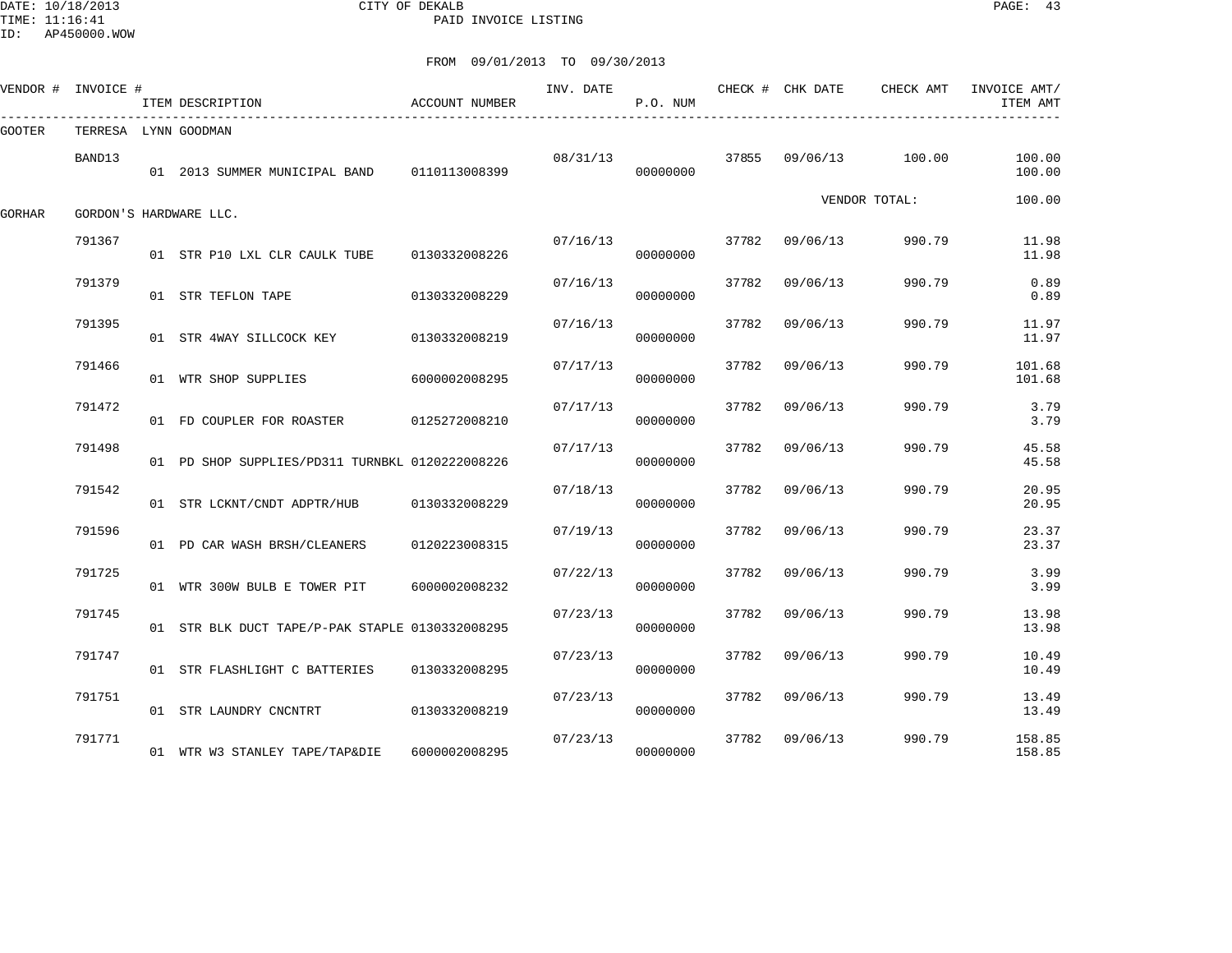DATE: 10/18/2013 CITY OF DEKALB PAGE: 44 PAID INVOICE LISTING

ID: AP450000.WOW

| VENDOR # INVOICE # | ITEM DESCRIPTION                                | ACCOUNT NUMBER | INV. DATE | P.O. NUM |       | CHECK # CHK DATE | CHECK AMT | INVOICE AMT/<br>ITEM AMT |
|--------------------|-------------------------------------------------|----------------|-----------|----------|-------|------------------|-----------|--------------------------|
| 791838             | 01 STR (6) REFLECTIVE STICKS 0130332008226      |                | 07/24/13  | 00000000 | 37782 | 09/06/13         | 990.79    | 4.14<br>4.14             |
| 791855             | 01 ARPT SHOP SCREWS/MISC FASTENER 6500002008226 |                | 07/25/13  | 00000000 | 37782 | 09/06/13         | 990.79    | 5.10<br>5.10             |
| 791860             | 01 STR P179 REFLECTIVE STICKS                   | 0130332008226  | 07/25/13  | 00000000 | 37782 | 09/06/13         | 990.79    | 3.71<br>3.71             |
| 791888             | 01 STR SHOP SUPPLIES                            | 0130332008231  | 07/25/13  | 00000000 | 37782 | 09/06/13         | 990.79    | 54.67<br>54.67           |
| 791889             | 01 PD WAX/CLEANERS/G BAGS                       | 0120223008315  | 07/25/13  | 00000000 | 37782 | 09/06/13         | 990.79    | 35.65<br>35.65           |
| 791903             | 01 FD (3) BRASS NPPLS/ENG 2 RPR 0125272008226   |                | 07/25/13  | 00000000 | 37782 | 09/06/13         | 990.79    | 16.27<br>16.27           |
| 791919             | 01 10H SHEAR HEDGE                              | 0130332008295  | 07/26/13  | 00000000 | 37782 | 09/06/13         | 990.79    | 15.79<br>15.79           |
| 791940             | 01 PD PD11 TRNBCKL CREDIT RTN                   | 0120222008242  | 07/26/13  | 00000000 | 37782 | 09/06/13         | 990.79    | $-4.60$<br>$-4.60$       |
| 791956             | 01 STR FIN HX NUTS                              | 0130332008231  | 07/26/13  | 00000000 | 37782 | 09/06/13         | 990.79    | 4.89<br>4.89             |
| 792019             | 01 WTR SHOP SUPPLIES                            | 6000002008219  | 07/29/13  | 00000000 | 37782 | 09/06/13         | 990.79    | 45.13<br>45.13           |
| 792069             | 01 WTR BLDG SUPPLIES/CLNRS                      | 6000002008291  | 07/29/13  | 00000000 | 37782 | 09/06/13         | 990.79    | 29.34<br>29.34           |
| 792148             | 01 STR (2) 4PK C BTTRYS HNDSNTZR 0130322008219  |                | 07/31/13  | 00000000 | 37782 | 09/06/13         | 990.79    | 20.98<br>20.98           |
| 792193             | 01 STR METAL POLISH/TOOLS                       | 0130332008226  | 07/31/13  | 00000000 | 37782 | 09/06/13         | 990.79    | 29.29<br>29.29           |
| 792243             | 01 STR (3) DECO DUPLX OUTLETS                   | 0130332008229  | 08/01/13  | 00000000 | 37782 | 09/06/13         | 990.79    | 24.87<br>24.87           |
| 792297             | 01 STR BLK SPRAY                                | 0130332008231  | 08/02/13  | 00000000 | 37782 | 09/06/13         | 990.79    | 9.99<br>9.99             |
| 792307             |                                                 |                | 08/02/13  |          |       | 37782 09/06/13   | 990.79    | 11.04                    |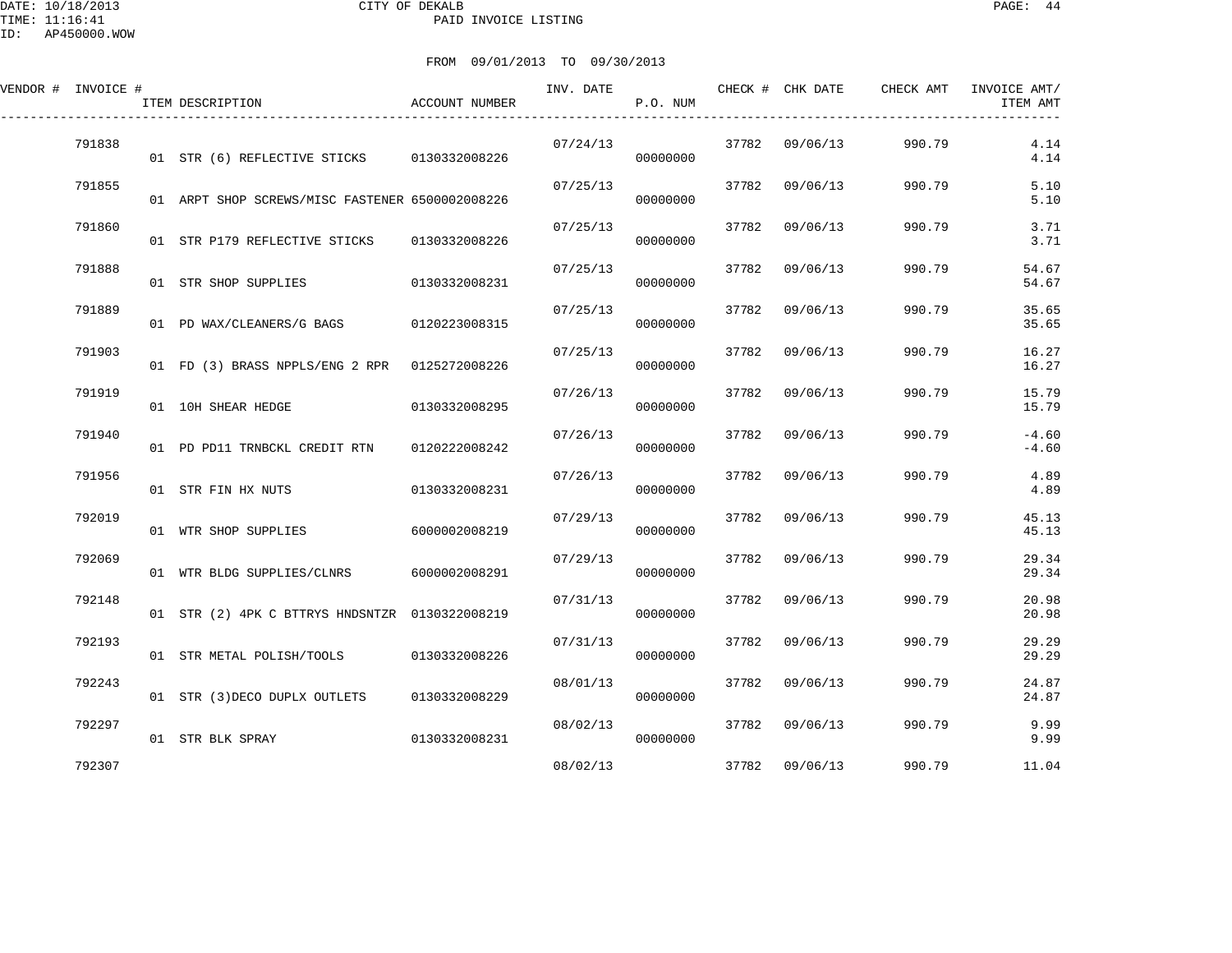#### DATE: 10/18/2013 CITY OF DEKALB PAGE: 45 PAID INVOICE LISTING

| VENDOR # INVOICE # |        | ITEM DESCRIPTION                                | ACCOUNT NUMBER | INV. DATE | P.O. NUM |       | CHECK # CHK DATE | CHECK AMT | INVOICE AMT/<br>ITEM AMT |
|--------------------|--------|-------------------------------------------------|----------------|-----------|----------|-------|------------------|-----------|--------------------------|
|                    | 792307 |                                                 |                | 08/02/13  |          | 37782 | 09/06/13         | 990.79    | 11.04                    |
|                    |        | 01 FD E2/E4 RPR PARTS                           | 0125272008226  |           | 00000000 |       |                  |           | 11.04                    |
|                    | 792370 | 01 FD MSNRY BIT/LOCK WASHERS/CNCR 0125272008210 |                | 08/03/13  | 00000000 | 37782 | 09/06/13         | 990.79    | 35.47<br>35.47           |
|                    | 792409 | 01 FD ALMNM BAR/MISC FASTENERS                  | 0125272008210  | 08/05/13  | 00000000 | 37782 | 09/06/13         | 990.79    | 16.37<br>16.37           |
|                    | 792415 | 01 STR SCREWS MISC FASTENEERS                   | 0130333008310  | 08/05/13  | 00000000 | 37782 | 09/06/13         | 990.79    | 4.76<br>4.76             |
|                    | 792437 | 01 STR P10 SCREW/MISC FSNTNRS                   | 0130332008226  | 08/05/13  | 00000000 | 37782 | 09/06/13         | 990.79    | 1.59<br>1.59             |
|                    | 792438 | 01 WTR W3 AIR TOOL RPR                          | 6000002008232  | 08/05/13  | 00000000 | 37782 | 09/06/13         | 990.79    | 3.67<br>3.67             |
|                    | 792468 | 01 ARPT P195 SPRAYER PARTS                      | 6500003008310  | 08/06/13  | 00000000 | 37782 | 09/06/13         | 990.79    | 7.56<br>7.56             |
|                    | 792485 | 01 STR YLLW SPRY PNT/SCREWS                     | 0130332008231  | 08/06/13  | 00000000 | 37782 | 09/06/13         | 990.79    | 7.99<br>7.99             |
|                    | 792538 | 01 WTR 2GL WOOD PRES SPRYR                      | 6000002008295  | 08/07/13  | 00000000 | 37782 | 09/06/13         | 990.79    | 69.99<br>69.99           |
|                    | 792558 |                                                 |                | 08/07/13  |          | 37782 | 09/06/13         | 990.79    | 7.99                     |
|                    |        | 01 ARPT BRASS BALL VALVE                        | 6500003008310  |           | 00000000 |       |                  |           | 7.99                     |
|                    | 792665 | 01 WTR (2) PIN(2) CENTER PUNCHES                | 6000002008295  | 08/09/13  | 00000000 | 37782 | 09/06/13         | 990.79    | 31.56<br>31.56           |
|                    | 792733 | 01 FD SCREW/MISC FASTENERS                      | 0125272008210  | 08/11/13  | 00000000 | 37782 | 09/06/13         | 990.79    | 0.30<br>0.30             |
|                    | 792742 | 01 FD GORILLA TAPE FIRE PRVNTN                  | 0125273008373  | 08/12/13  | 00000000 | 37782 | 09/06/13         | 990.79    | 4.98<br>4.98             |
|                    | 792807 | 01 STR USS FLAT WASHERS                         | 0130332008230  | 08/13/13  | 00000000 | 37782 | 09/06/13         | 990.79    | 20.99<br>20.99           |
|                    | 792859 | 01 FD APPLNCE BULB 40W                          | 0125272008210  | 08/13/13  | 00000000 | 37782 | 09/06/13         | 990.79    | 3.58<br>3.58             |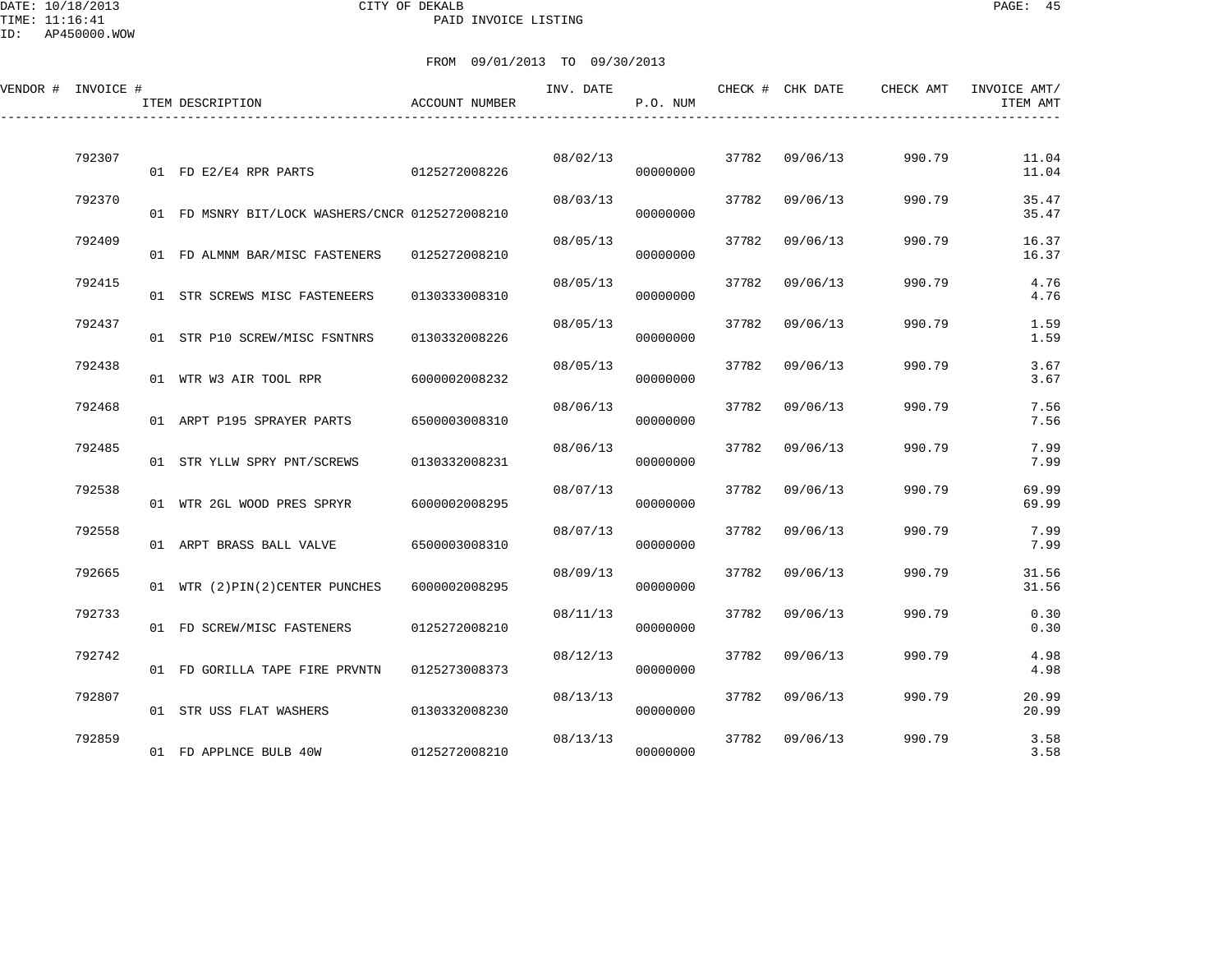DATE: 10/18/2013 CITY OF DEKALB PAGE: 46 PAID INVOICE LISTING

|               | VENDOR # INVOICE # | ITEM DESCRIPTION<br>_________________________          | ACCOUNT NUMBER                 | INV. DATE | P.O. NUM                         |       | CHECK # CHK DATE | CHECK AMT                         | INVOICE AMT/<br>ITEM AMT     |
|---------------|--------------------|--------------------------------------------------------|--------------------------------|-----------|----------------------------------|-------|------------------|-----------------------------------|------------------------------|
|               | 793036             | 01 ARPT P112 SPRYR RPR 6500003008310                   |                                | 08/15/13  | 00000000                         |       | 37782 09/06/13   | 990.79                            | 18.57<br>18.57               |
|               | 793040             | 01 FD M2 BTTRY INSTALL SUPPLIES 0125272008226          |                                | 08/15/13  | 00000000                         |       | 37782 09/06/13   | 990.79                            | 2.69<br>2.69                 |
|               | 793042             | 01 ARPT AP46 / SHOP TOOLS 6500002008295                |                                | 08/15/13  | 00000000                         |       | 37782 09/06/13   | 990.79                            | 25.46<br>25.46               |
| GOUGER        | GERALD A GOULD     |                                                        |                                |           |                                  |       |                  | VENDOR TOTAL:                     | 990.79                       |
|               | 0813RBT            | 01 NOV'12-APR'13 REBATE PROGRAM 6000004008481          |                                |           | 00000000                         |       |                  | $08/30/13$ 37713 $09/04/13$ 43.14 | 43.14<br>43.14               |
| GROVJOH       | JOHN GROVES        |                                                        |                                |           |                                  |       |                  | VENDOR TOTAL:                     | 43.14                        |
|               | 091113             | 01 REBATE PROGRAM                                      | 6000004008481                  | 09/11/13  | 00000000                         |       |                  | 38019 09/13/13 43.24              | 43.24<br>43.24               |
| GSRPLU        |                    | G'S R PLUMBING & HEATING, INC.                         |                                |           |                                  |       |                  | VENDOR TOTAL:                     | 43.24                        |
|               | 42220              | 01 SC RPR URNL PARTS<br>02 SC RPR URNL LABOR           | 0130322008210<br>0130323008311 |           | 08/14/13<br>00000000<br>00000000 |       | 37783 09/06/13   | 201.68                            | 201.68<br>36.68<br>165.00    |
|               | 42299              | 01 CHILLER FUSE LABOR                                  | 0130323008311                  | 08/20/13  | 00000000                         | 37962 |                  | 09/13/13 112.50                   | 112.50<br>112.50             |
|               | 42316              | 01 CTYHLL A/C RPR LABOR<br>02 CTYHLL A/C RPR (20)FREON | 0130323008311<br>0130322008210 | 08/28/13  | 00000000<br>00000000             | 38066 | 09/20/13         | 2,251.78                          | 1,580.00<br>990.00<br>590.00 |
|               | 42324              | 01 POL SQUAD RM P TAC UNIT LKNG 0130323008311          |                                | 08/28/13  | 00000000                         | 38066 | 09/20/13         | 2,251.78                          | 157.50<br>157.50             |
|               | 42336              | 01 ANNEX FAN MOTOR<br>02 ANNEX FAN MOTOR LABOR         | 0130322008210<br>0130323008311 | 08/29/13  | 00000000<br>00000000             |       | 38066 09/20/13   | 2,251.78                          | 514.28<br>131.78<br>382.50   |
| <b>GUECHR</b> | CHRISTINA GUERRERO |                                                        |                                |           |                                  |       |                  | VENDOR TOTAL:                     | 2,565.96                     |
|               | BAND13             |                                                        |                                | 08/31/13  |                                  |       | 37856 09/06/13   | 250.00                            | 250.00                       |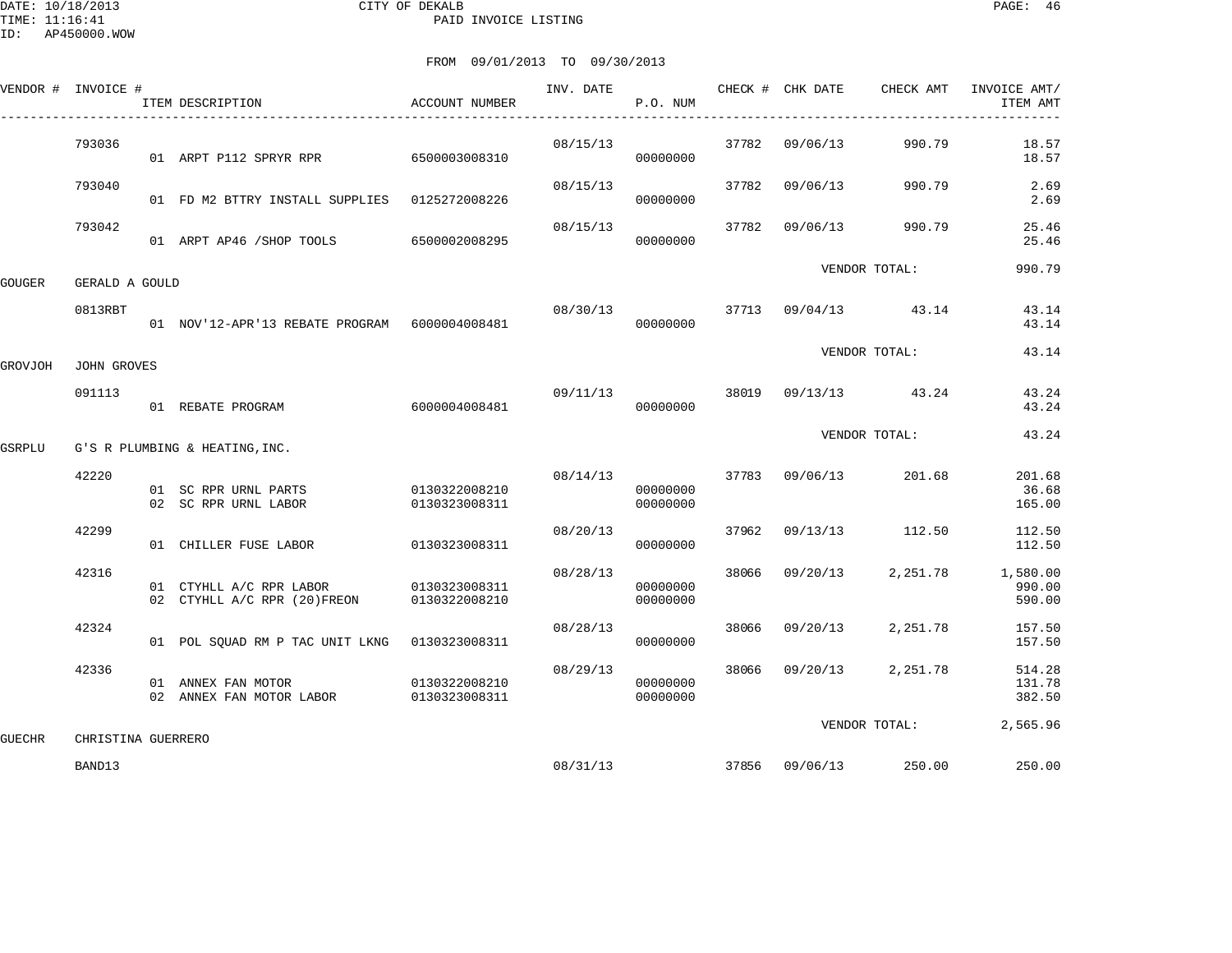DATE: 10/18/2013 CITY OF DEKALB PAGE: 47 PAID INVOICE LISTING

| VENDOR # INVOICE # |                    | ITEM DESCRIPTION                                 | ACCOUNT NUMBER | INV. DATE | P.O. NUM |       | CHECK # CHK DATE | CHECK AMT               | INVOICE AMT/<br>ITEM AMT |
|--------------------|--------------------|--------------------------------------------------|----------------|-----------|----------|-------|------------------|-------------------------|--------------------------|
|                    | BAND13             | 01  2013  SUMMER MUNICIPAL BAND   0110113008399  |                | 08/31/13  | 00000000 |       | 37856 09/06/13   | 250.00                  | 250.00<br>250.00         |
| GUZGEO             | GEOFFREY GUZINSKI  |                                                  |                |           |          |       |                  | VENDOR TOTAL:           | 250.00                   |
|                    | 083013             | 01 EOTECH CVR/CBL SLVR 7086 SCOPE 01000000002715 |                | 08/30/13  | 00000000 |       | D000238 09/06/13 | 734.91                  | 734.91<br>734.91         |
| GWADOR             | DOROTHY V GWALTNEY |                                                  |                |           |          |       |                  | VENDOR TOTAL:           | 734.91                   |
|                    | 091113             | 01 REBATE PROGRAM                                | 6000004008481  | 09/11/13  | 00000000 | 38020 | 09/13/13         | 67.09                   | 67.09<br>67.09           |
| HACH               | HACH               |                                                  |                |           |          |       |                  | VENDOR TOTAL:           | 67.09                    |
|                    | 8454435            | 01 WTR CHLRN/BFFRSLN/PHSVR/ACCVC 6000002008244   |                | 08/27/13  | 00000000 |       |                  | 38067 09/20/13 1,926.70 | 1,926.70<br>1,926.70     |
| HAIBAR             | BARBARA J HAILE    |                                                  |                |           |          |       |                  | VENDOR TOTAL:           | 1,926.70                 |
|                    | 0813RBT            | 01 NOV'12-APR'13 REBATE PROGRAM 6000004008481    |                | 08/30/13  | 00000000 |       |                  | 37714 09/04/13 47.42    | 47.42<br>47.42           |
| HALJOR             | <b>JORDAN HALE</b> |                                                  |                |           |          |       |                  | VENDOR TOTAL:           | 47.42                    |
|                    | BAND13             | 01  2013 SUMMER MUNICIPAL BAND   0110113008399   |                | 08/31/13  | 00000000 | 37857 | 09/06/13         | 300.00                  | 300.00<br>300.00         |
| HAMGLO             | GLORIA HAMPTON     |                                                  |                |           |          |       |                  | VENDOR TOTAL:           | 300.00                   |
|                    | 0813RBT            | 01 NOV'12-APR'13 REBATE PROGRAM 6000004008481    |                | 08/30/13  | 00000000 |       |                  | 37715 09/04/13 50.36    | 50.36<br>50.36           |
| HAMLEN             |                    | HAMPTON, LENZINI & RENWICK INC                   |                |           |          |       |                  | VENDOR TOTAL:           | 50.36                    |
|                    | 000020130776       | 01 ENG S 1ST ST WTRMN RPLCMNT                    | 6000006508631  | 08/19/13  | 00000000 |       |                  | 37963 09/13/13 3,000.00 | 3,000.00<br>3,000.00     |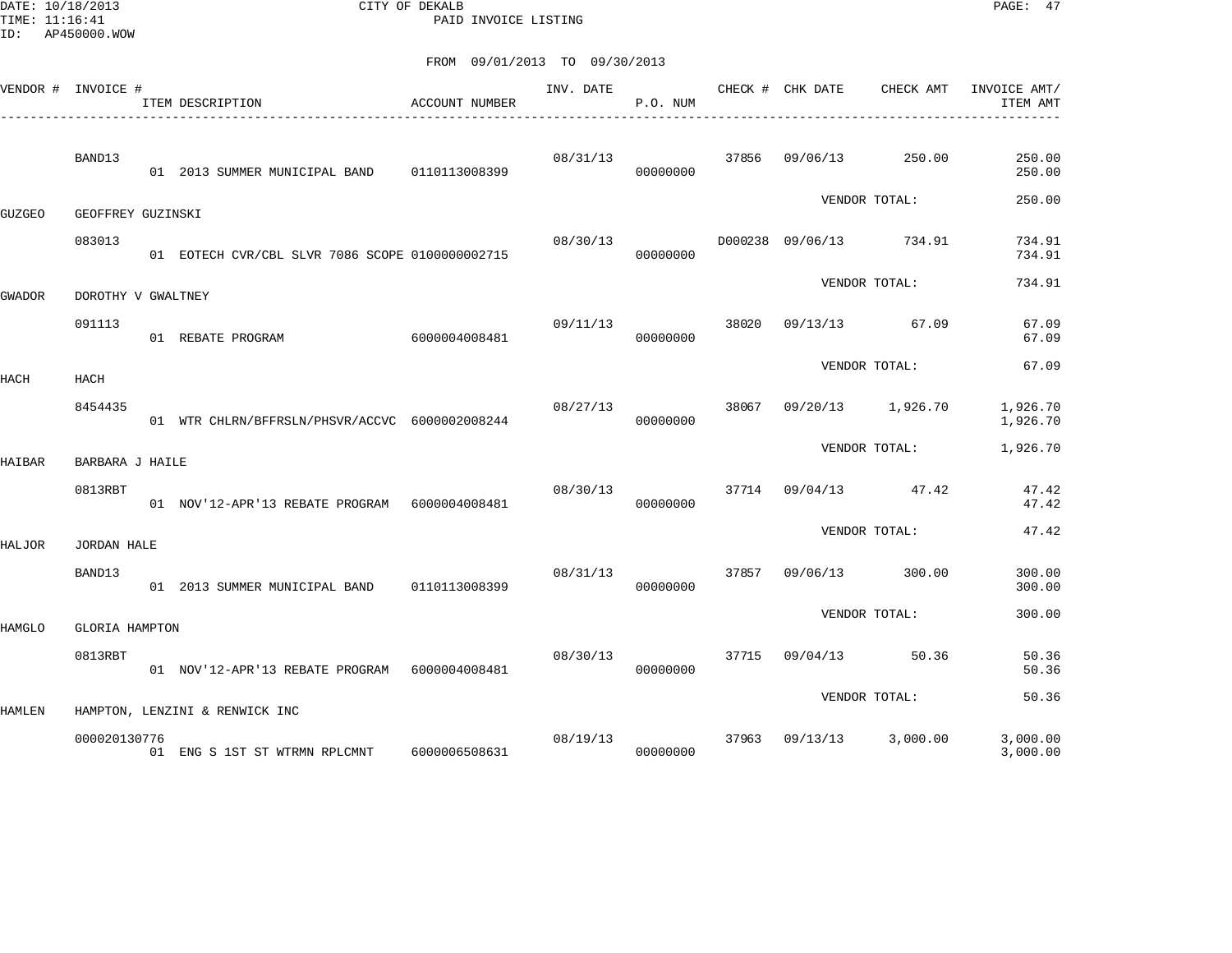DATE: 10/18/2013 CITY OF DEKALB PAGE: 48 PAID INVOICE LISTING

|        | VENDOR # INVOICE #        | ITEM DESCRIPTION                                | <b>ACCOUNT NUMBER</b> | INV. DATE | P.O. NUM |       | CHECK # CHK DATE     | CHECK AMT     | INVOICE AMT/<br>ITEM AMT |
|--------|---------------------------|-------------------------------------------------|-----------------------|-----------|----------|-------|----------------------|---------------|--------------------------|
|        | P9302813                  | 01 MFT 130018200BT KISH BIKEPATH 1000002008331  |                       | 08/20/13  | 00000000 |       | 37964 09/13/13       | 14,323.19     | 14,323.19<br>14,323.19   |
| HARED  | ED HARVEY                 |                                                 |                       |           |          |       |                      | VENDOR TOTAL: | 17,323.19                |
|        | BAND13                    | 01  2013  SUMMER MUNICIPAL BAND   0110113008399 |                       | 08/31/13  | 00000000 | 37858 | 09/06/13             | 300.00        | 300.00<br>300.00         |
|        |                           |                                                 |                       |           |          |       |                      | VENDOR TOTAL: | 300.00                   |
| HARLUC | LUCILLE HAROLD<br>0813RBT | 01 NOV'12-APR'13 REBATE PROGRAM 6000004008481   |                       | 08/30/13  | 00000000 |       | 37716 09/04/13 36.26 |               | 36.26<br>36.26           |
| HARRIS |                           | HARRIS COMPUTER SYSTEMS                         |                       |           |          |       |                      | VENDOR TOTAL: | 36.26                    |
|        | MN00002146                | 01 FIN CUSTOM UB/THRIDNTCS/NTCS 6000003008330   |                       | 04/29/13  | 00000000 | 37784 | 09/06/13             | 8,397.44      | 472.50<br>472.50         |
|        | MN00002235                | 01 FIN MSI LIVE VAULT                           | 0115164008450         | 08/28/13  | 00000000 | 38147 | 09/27/13             | 4,800.00      | 750.00<br>750.00         |
|        | XT00003475                | 01 RMB EXP FIN PRLL SETUP/TRNG                  | 0115164008450         | 11/08/12  | 00000000 | 37784 | 09/06/13             | 8,397.44      | 168.72<br>168.72         |
|        | XT00003596                | 01 RMB EXP FIN PR/AP/PK SET UP                  | 0115164008450         | 01/28/13  | 00000000 | 37784 | 09/06/13             | 8,397.44      | 168.72<br>168.72         |
|        | XT00003788                | 01 FIN APPLCTN TRNNG                            | 0115164008450         | 04/30/13  | 00000000 | 37784 | 09/06/13             | 8,397.44      | 687.50<br>687.50         |
|        | XT00003789                | 01 FIN MSI TRNNG ON-SITE SRVCS                  | 6000003008330         | 04/30/13  | 00000000 | 37784 | 09/06/13             | 8,397.44      | 3,750.00<br>3,750.00     |
|        | XT00003790                | 01 PRGRM MDFCTN/DATA STUP/RVW                   | 6000003008330         | 04/30/13  | 00000000 | 37784 | 09/06/13             | 8,397.44      | 750.00<br>750.00         |
|        | XT00003791                | 01 PRGRM MDFCTN/DATA STUP/RVW                   | 6000003008330         | 04/30/13  | 00000000 | 37784 | 09/06/13             | 8,397.44      | 1,050.00<br>1,050.00     |
|        | XT00003792                | 01 PRGRM MDFCTN/DATA STUP/RVW                   | 6000003008330         | 04/30/13  | 00000000 | 37784 | 09/06/13             | 8,397.44      | 1,350.00<br>1,350.00     |
|        | XT00003850                |                                                 |                       | 08/30/13  |          | 38147 | 09/27/13             | 4,800.00      | 1,650.00                 |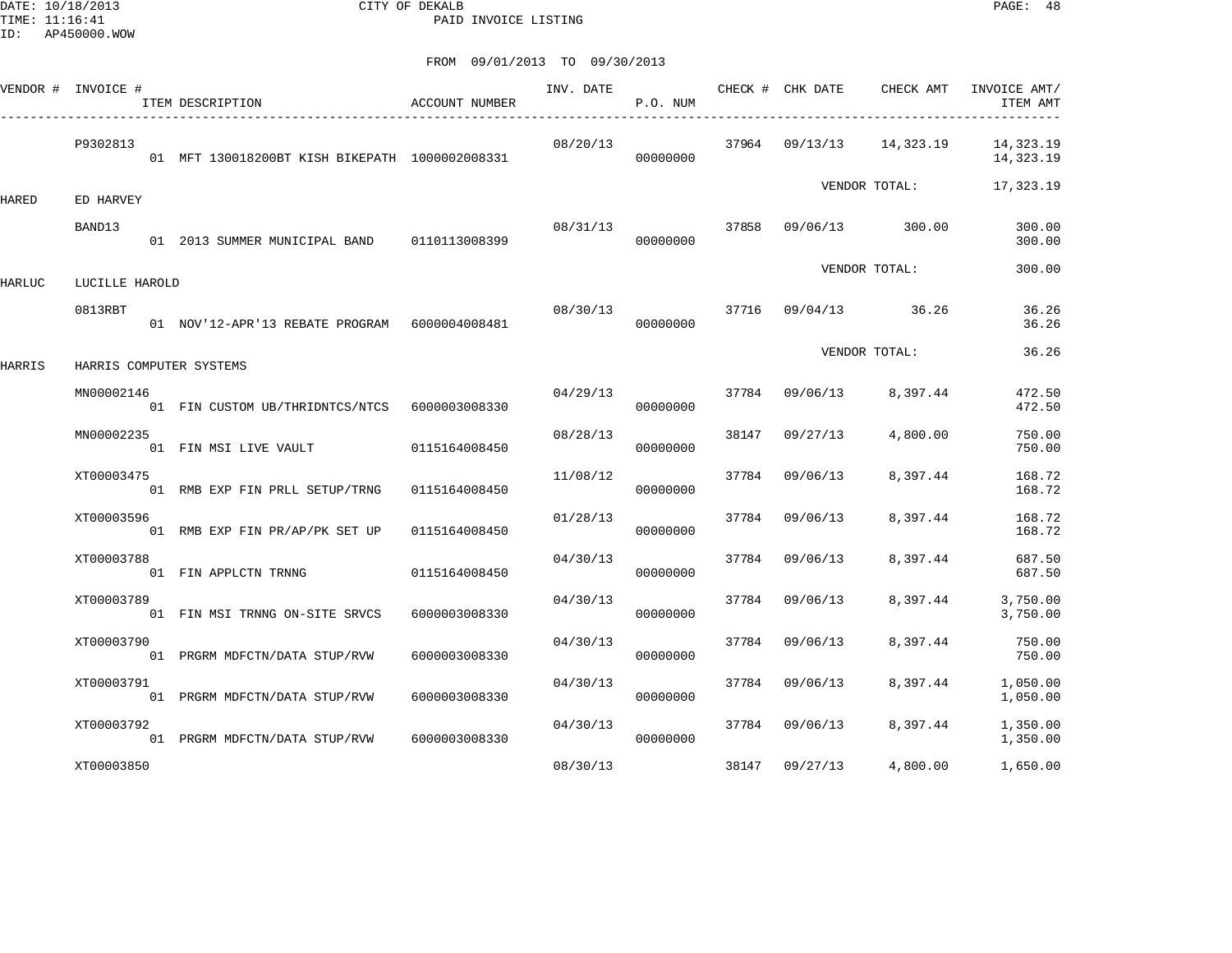DATE: 10/18/2013 CITY OF DEKALB PAGE: 49 PAID INVOICE LISTING

|        | VENDOR # INVOICE # | ACCOUNT NUMBER<br>ITEM DESCRIPTION                                               |                                | INV. DATE | P.O. NUM             |       | CHECK # CHK DATE     | CHECK AMT     | INVOICE AMT/<br>ITEM AMT       |
|--------|--------------------|----------------------------------------------------------------------------------|--------------------------------|-----------|----------------------|-------|----------------------|---------------|--------------------------------|
|        | XT00003850         | 01 FIN MSI ICONNECT INSTLL<br>02 FIN MSI ICONNECT TRNNG                          | 6000003008330<br>6000003008330 | 08/30/13  | 00000000<br>00000000 |       | 38147 09/27/13       | 4,800.00      | 1,650.00<br>1,350.00<br>300.00 |
|        | XT00003937         | 01 FIN MSI RELATIVITY LICENSE<br>02 FIN REMOTE INSTLL/CONFIG SFTWR 6000003008330 | 6000003008330                  | 08/31/13  | 00000000<br>00000000 | 38147 | 09/27/13             | 4,800.00      | 400.00<br>250.00<br>150.00     |
|        | XT00003950         | 01 FIN PRGM MOD/DATA SETUP                                                       | 6000003008330                  | 08/30/13  | 00000000             | 38147 | 09/27/13             | 4,800.00      | 450.00<br>450.00               |
|        | XT00003951         | 01 ON-SITE SRVCS MSI SFTWR TRNG 0115164008450                                    |                                | 08/30/13  | 00000000             | 38147 | 09/27/13             | 4,800.00      | 437.50<br>437.50               |
|        | XT00003952         | 01 FIN REMOTE INSTLL/CONFIG SFTWR 0115164008450                                  |                                | 08/30/13  | 00000000             | 38147 | 09/27/13             | 4,800.00      | 300.00<br>300.00               |
|        | XT00003953         | 01 FIN ON-SITE SRVCS APP ASSTNC 0115166008515                                    |                                | 08/30/13  | 00000000             | 38147 | 09/27/13             | 4,800.00      | 812.50<br>812.50               |
| HARZAC | ZACH HARRIS        |                                                                                  |                                |           |                      |       |                      | VENDOR TOTAL: | 13,197.44                      |
|        | BAND13             | 01  2013  SUMMER MUNICIPAL BAND   0110113008399                                  |                                | 08/31/13  | 00000000             | 37859 | 09/06/13             | 400.00        | 400.00<br>400.00               |
| HAYLOR | LOREN E HAYES      |                                                                                  |                                |           |                      |       |                      | VENDOR TOTAL: | 400.00                         |
|        | 0813RBT            | 01 NOV'12-APR'13 REBATE PROGRAM 6000004008481                                    |                                | 08/30/13  | 00000000             |       | 37717 09/04/13 42.56 |               | 42.56<br>42.56                 |
| HDSUP  |                    | HD SUPPLY WATERWORKS, LTD.                                                       |                                |           |                      |       |                      | VENDOR TOTAL: | 42.56                          |
|        | B337709            | 01 WTR (2) OMNI METERS                                                           | 6000006008583                  | 08/29/13  | 00000000             | 38068 | 09/20/13             | 3,120.00      | 3,120.00<br>3,120.00           |
| HDSWHI |                    | HDS WHITE CAP CONST SUPPLY                                                       |                                |           |                      |       |                      | VENDOR TOTAL: | 3,120.00                       |
|        | 60602170400        | 01 ARPT SHOP TOOLS                                                               | 6500002008295                  | 08/30/13  | 00000000             | 38148 | 09/27/13 1,017.36    |               | 1,017.36<br>1,017.36           |
|        |                    |                                                                                  |                                |           |                      |       |                      | VENDOR TOTAL: | 1,017.36                       |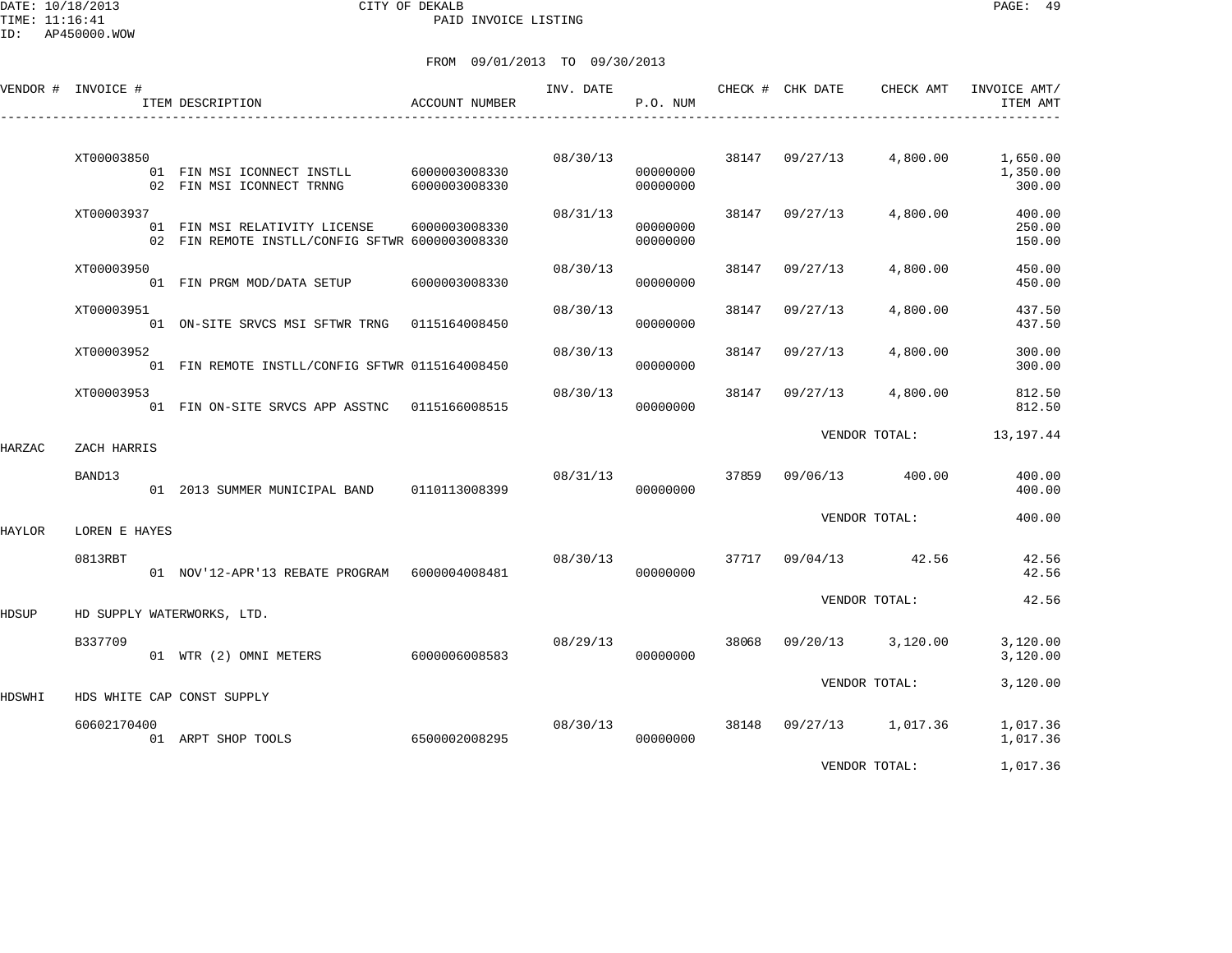DATE: 10/18/2013 CITY OF DEKALB PAGE: 50 PAID INVOICE LISTING

|        | VENDOR # INVOICE #            | ITEM DESCRIPTION                                | ACCOUNT NUMBER |          | P.O. NUM             |       |          | INV. DATE CHECK # CHK DATE CHECK AMT | INVOICE AMT/<br>ITEM AMT |
|--------|-------------------------------|-------------------------------------------------|----------------|----------|----------------------|-------|----------|--------------------------------------|--------------------------|
| HEDDIA | DIANA HEDLUND                 |                                                 |                |          |                      |       |          |                                      |                          |
|        | 0813RBT                       | 01 NOV'12-APR'13 REBATE PROGRAM 6000004008481   |                |          | 08/30/13<br>00000000 |       |          | 37718 09/04/13 33.57                 | 33.57<br>33.57           |
| HEIGRE | <b>GREG HEINTE</b>            |                                                 |                |          |                      |       |          | VENDOR TOTAL:                        | 33.57                    |
|        | BAND13                        | 01  2013  SUMMER MUNICIPAL BAND   0110113008399 |                | 08/31/13 | 00000000             | 37860 | 09/06/13 | 525.00                               | 525.00<br>525.00         |
| HEIPAT | PATRICIA HEIPP                |                                                 |                |          |                      |       |          | VENDOR TOTAL:                        | 525.00                   |
|        | 0813RBT                       | 01 NOV'12-APR'13 REBATE PROGRAM 6000004008481   |                | 08/30/13 | 00000000             | 37719 |          | 09/04/13 24.49                       | 24.49<br>24.49           |
| HELBEN | BEN HELTON                    |                                                 |                |          |                      |       |          | VENDOR TOTAL:                        | 24.49                    |
|        | BAND13                        | 01  2013  SUMMER MUNICIPAL BAND   0110113008399 |                |          | 08/31/13<br>00000000 | 37861 |          | 09/06/13 400.00                      | 400.00<br>400.00         |
| HENSCH | HENRY SCHEIN, INC.            |                                                 |                |          |                      |       |          | VENDOR TOTAL:                        | 400.00                   |
|        | 861427701                     | 01 FD LRNGSCP BLD DISP                          | 0125272008241  | 08/14/13 | 00000000             |       |          | 37965 09/13/13 27.93                 | 27.93<br>27.93           |
| HEREDW | EDWARD HERNANDEZ              |                                                 |                |          |                      |       |          | VENDOR TOTAL:                        | 27.93                    |
|        | 090613                        | 01 2013 WELLNESS                                | 7100004008476  | 09/06/13 | 00000000             |       |          | D000246 09/13/13 60.00               | 60.00<br>60.00           |
|        | DEREK HILAND                  |                                                 |                |          |                      |       |          | VENDOR TOTAL:                        | 60.00                    |
| HILDER | 090613                        | 01 2013 WELLNESS                                | 7100004008476  | 09/06/13 | 00000000             |       |          | D000247 09/13/13 79.50               | 79.50<br>79.50           |
|        |                               |                                                 |                |          |                      |       |          | VENDOR TOTAL:                        | 79.50                    |
| HILJOH | <b>JOHN HILGERS</b><br>BAND13 |                                                 |                | 08/31/13 |                      |       |          | 37862 09/06/13 150.00                | 150.00                   |
|        |                               | 01  2013  SUMMER MUNICIPAL BAND   0110113008399 |                |          | 00000000             |       |          |                                      | 150.00                   |
|        |                               |                                                 |                |          |                      |       |          | VENDOR TOTAL:                        | 150.00                   |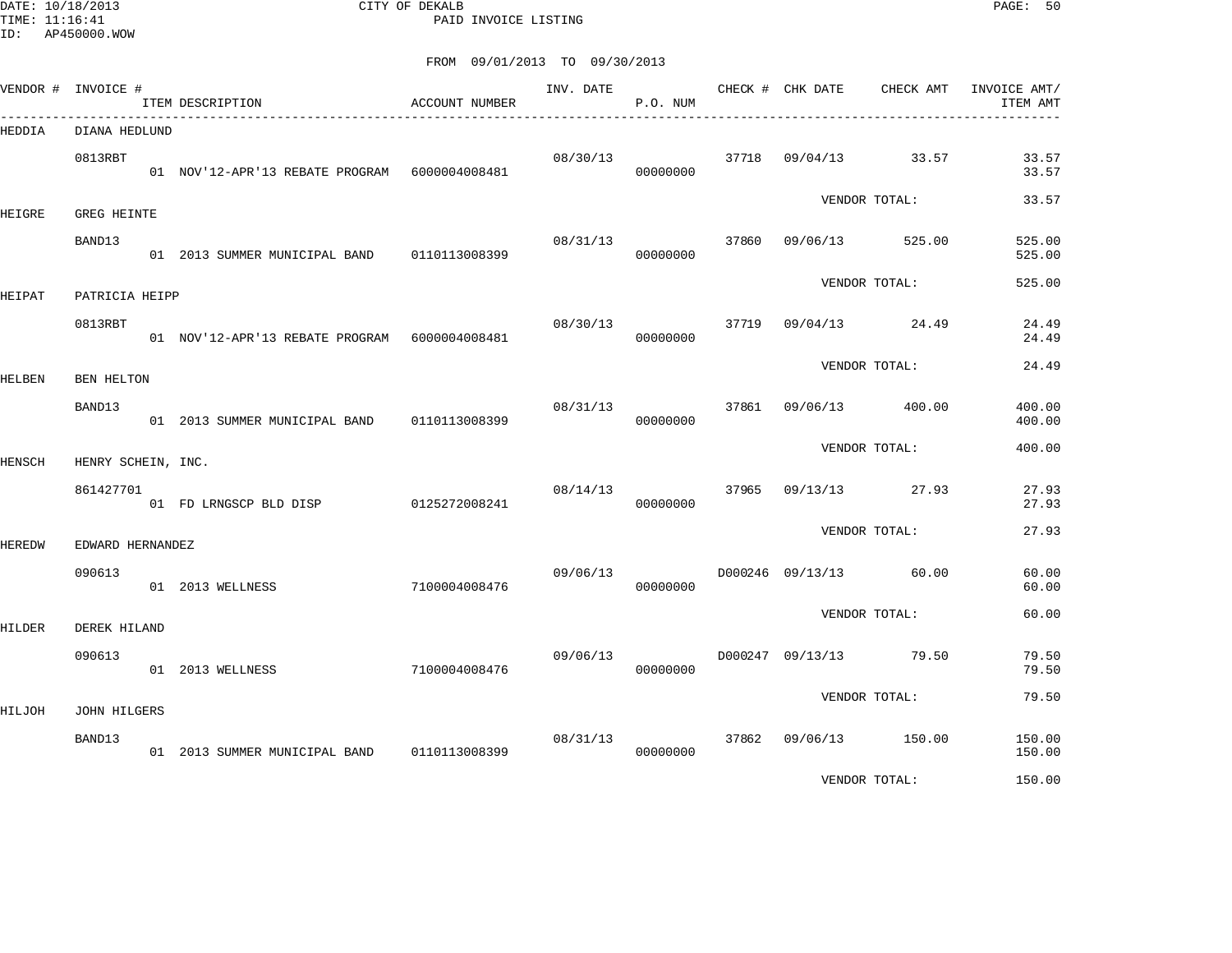DATE: 10/18/2013 CITY OF DEKALB PAGE: 51 PAID INVOICE LISTING

|               | VENDOR # INVOICE #    | ITEM DESCRIPTION<br>___________________________________ | ACCOUNT NUMBER | INV. DATE | P.O. NUM |       | CHECK # CHK DATE | CHECK AMT               | INVOICE AMT/<br>ITEM AMT |
|---------------|-----------------------|---------------------------------------------------------|----------------|-----------|----------|-------|------------------|-------------------------|--------------------------|
| HILLPAT       | PATRICIA HILL         |                                                         |                |           |          |       |                  |                         |                          |
|               | 0813RBT               | 01 NOV'12-APR'13 REBATE PROGRAM 6000004008481           |                | 08/30/13  | 00000000 | 37720 |                  | $09/04/13$ 45.62        | 45.62<br>45.62           |
| HOFMIC        | MICHAEL L HOFBAUER    |                                                         |                |           |          |       |                  | VENDOR TOTAL:           | 45.62                    |
|               | 0813RBT               | 01 NOV'12-APR'13 REBATE PROGRAM 6000004008481           |                | 08/30/13  | 00000000 |       |                  | 37721 09/04/13 52.93    | 52.93<br>52.93           |
| HOLLIS        | LISA HOLIDAY          |                                                         |                |           |          |       |                  | VENDOR TOTAL:           | 52.93                    |
|               | 091313                | 01 RMB OSSI CONF 8/12-15/13 NC 0120233008376            |                | 09/13/13  | 00000000 |       |                  | D000252 09/20/13 550.17 | 550.17<br>550.17         |
| <b>HOMCLE</b> | ARCENIO CRUZ          |                                                         |                |           |          |       |                  | VENDOR TOTAL:           | 550.17                   |
|               | 1273                  | 01 JANITORIAL SRVCS 8/19-8/25/13 0130324008450          |                | 08/28/13  | 00000000 | 37785 | 09/06/13         | 435.00                  | 435.00<br>435.00         |
|               | 1278                  | 01 JANITORIAL SRVCS 8/26-9/1/13 0130324008450           |                | 09/03/13  | 00000000 | 37966 | 09/13/13         | 420.50                  | 420.50<br>420.50         |
|               | 1279                  | 01 JANITORIAL SRVCS 9/3-9/8/13 0130324008450            |                | 09/08/13  | 00000000 | 38069 | 09/20/13         | 319.00                  | 319.00<br>319.00         |
|               | 1282                  | 01 JANITORIAL SRVCS 9/9-9/13/13 0130324008450           |                | 09/24/13  | 00000000 | 38149 | 09/27/13         | 333.50                  | 333.50<br>333.50         |
| HOPSOL        | HOPKINS SOLUTIONS LLC |                                                         |                |           |          |       |                  | VENDOR TOTAL:           | 1,508.00                 |
|               | 090513                | 01 COM DEV SRVCS AUG '13 0130343008399                  |                | 09/05/13  | 00000000 | 38070 | 09/20/13         | 6,426.00                | 6,426.00<br>6,426.00     |
| HOWDIA        | DIANE HOWARD          |                                                         |                |           |          |       |                  | VENDOR TOTAL:           | 6,426.00                 |
|               | 0813RBT               | 01 NOV'12-APR'13 REBATE PROGRAM 6000004008481           |                | 08/30/13  | 00000000 | 37722 |                  | $09/04/13$ 35.78        | 35.78<br>35.78           |
| HUHSUE        | SUE HUHTA             |                                                         |                |           |          |       |                  | VENDOR TOTAL:           | 35.78                    |
|               | BAND13                |                                                         |                | 08/31/13  |          | 37863 | 09/06/13         | 1,175.00                | 1,175.00                 |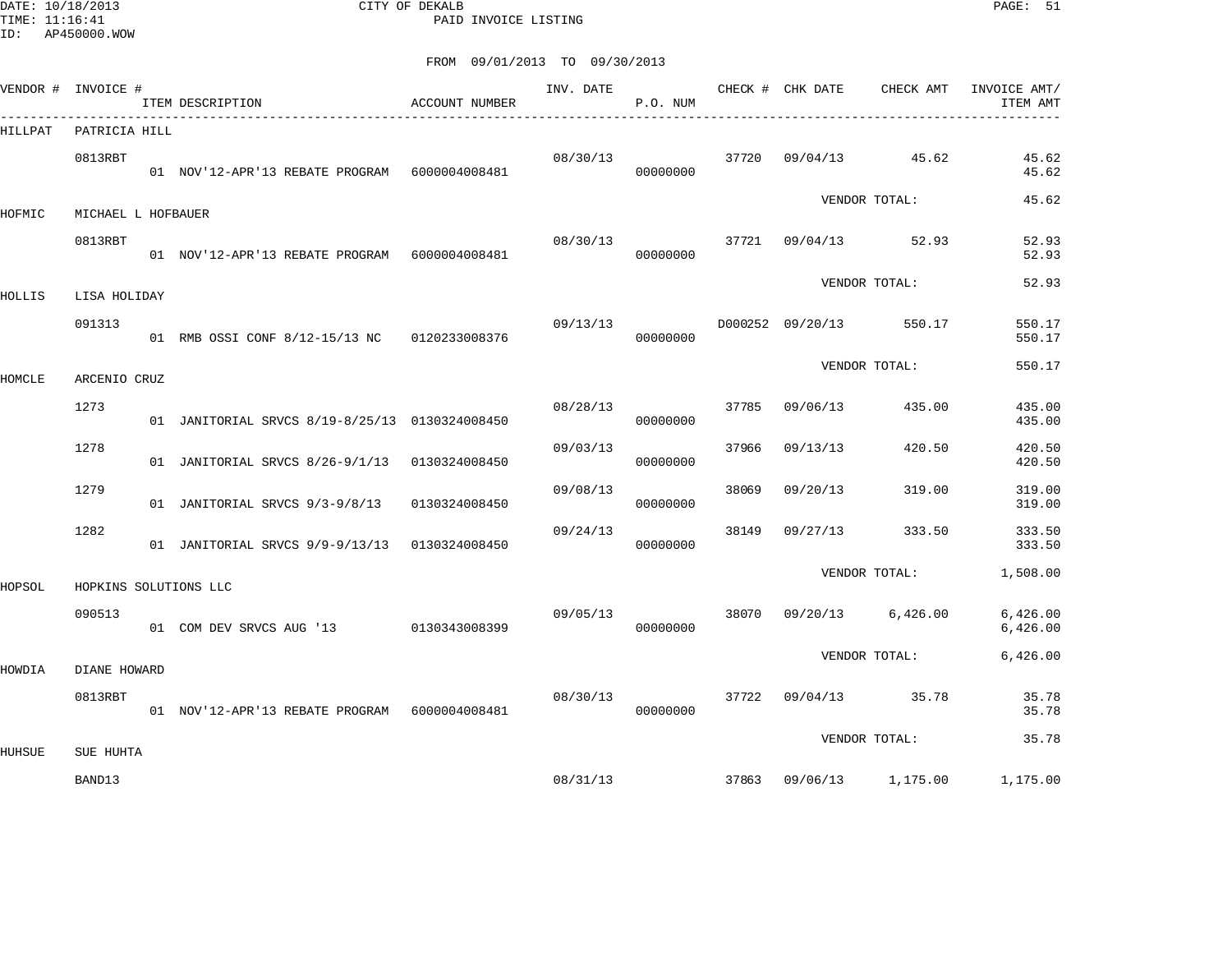DATE: 10/18/2013 CITY OF DEKALB PAGE: 52 PAID INVOICE LISTING

| VENDOR # INVOICE # |                           | ITEM DESCRIPTION                                | <b>ACCOUNT NUMBER</b> | INV. DATE | P.O. NUM |       | CHECK # CHK DATE | CHECK AMT         | INVOICE AMT/<br>ITEM AMT |
|--------------------|---------------------------|-------------------------------------------------|-----------------------|-----------|----------|-------|------------------|-------------------|--------------------------|
|                    | BAND13                    | 01 2013 SUMMER MUNICIPAL BAND                   | 0110113008399         | 08/31/13  | 00000000 | 37863 | 09/06/13         | 1,175.00          | 1,175.00<br>1,175.00     |
| HUMJER             | JERE HUMPHREYS            |                                                 |                       |           |          |       |                  | VENDOR TOTAL:     | 1,175.00                 |
|                    | BAND13                    | 01 2013 SUMMER MUNICIPAL BAND 0110113008399     |                       | 08/31/13  | 00000000 | 37864 | 09/06/13         | 300.00            | 300.00<br>300.00         |
| HUSWIL             | WILLIAM J HUSHOUR         |                                                 |                       |           |          |       |                  | VENDOR TOTAL:     | 300.00                   |
|                    | 091113                    | 01 REBATE PROGRAM                               | 6000004008481         | 09/11/13  | 00000000 | 38021 | 09/13/13         | 58.41             | 58.41<br>58.41           |
| ICCMA              | ILLINOIS CITY/COUNTY      |                                                 |                       |           |          |       |                  | VENDOR TOTAL:     | 58.41                    |
|                    | 20132014MMBRSHP           | 01 J HEYN 7/1/13-6/30/14 0115153008376          |                       | 09/23/13  | 00000000 | 38150 | 09/27/13         | 30.00             | 30.00<br>30.00           |
| <b>IDELAB</b>      | <b>IDEXX LABORATORIES</b> |                                                 |                       |           |          |       |                  | VENDOR TOTAL:     | 30.00                    |
|                    | 270837105                 | 01 WTR (3) GAMMA IRAD/IRRAD CLLRT 6000002008244 |                       | 08/12/13  | 00000000 | 37786 | 09/06/13         | 2,603.00          | 2,603.00<br>2,603.00     |
| <b>IDES</b>        |                           | ILLINOIS DEPARTMENT OF EMPLOYM                  |                       |           |          |       |                  | VENDOR TOTAL:     | 2,603.00                 |
|                    | 081013                    | 01 OTR #2 2013 UNEMPLMNT                        | 0135001008179         | 08/10/13  | 00000000 | 37921 |                  | 09/06/13 1,836.50 | 1,836.50<br>1,836.50     |
| IFSA               |                           | ILLINOIS FIRE SAFETY ALLIANCE                   |                       |           |          |       |                  | VENDOR TOTAL:     | 1,836.50                 |
|                    | 091313                    | 01 CERT CRS M HOLUJ                             | 0125273008376         | 08/23/13  | 00000000 | 37787 | 09/06/13         | 150.00            | 75.00<br>75.00           |
|                    | 091313A                   | 01 CERT CRS D DELILLE                           | 0125273008376         | 08/23/13  | 00000000 | 37787 | 09/06/13         | 150.00            | 75.00<br>75.00           |
| <b>ILARC</b>       |                           | ILARC - IDOT CONFERENCE                         |                       |           |          |       |                  | VENDOR TOTAL:     | 150.00                   |
|                    | 419                       |                                                 |                       | 09/12/13  |          | 38071 | 09/20/13         | 75.00             | 75.00                    |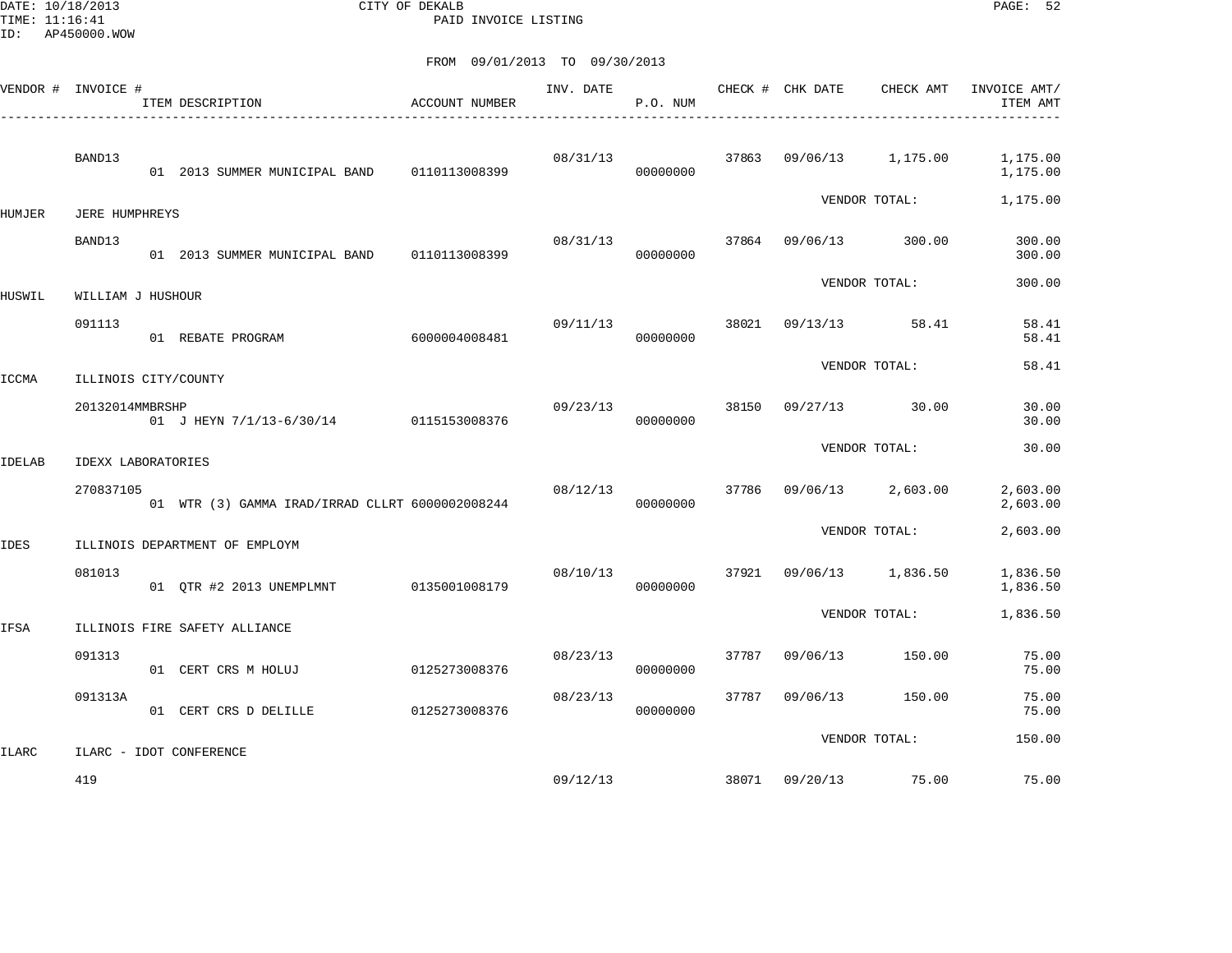DATE: 10/18/2013 CITY OF DEKALB PAGE: 53 PAID INVOICE LISTING

| VENDOR #      | INVOICE #            |           | ITEM DESCRIPTION                                                                      | <b>ACCOUNT NUMBER</b>                                            | INV. DATE | P.O. NUM                                     | CHECK # | CHK DATE | CHECK AMT     | INVOICE AMT/<br>ITEM AMT                       |
|---------------|----------------------|-----------|---------------------------------------------------------------------------------------|------------------------------------------------------------------|-----------|----------------------------------------------|---------|----------|---------------|------------------------------------------------|
|               | 419                  |           | 01 IDOT FALL PLNNG CONF DICKSON                                                       | 0900003008376                                                    | 09/12/13  | 00000000                                     | 38071   | 09/20/13 | 75.00         | 75.00<br>75.00                                 |
| ILHIA         |                      |           | ILLINOIS HOMICIDE INVESTIGATOR                                                        |                                                                  |           |                                              |         |          | VENDOR TOTAL: | 75.00                                          |
|               | 091313               | 02<br>0.3 | 01 PD CONF A LOCKHART<br>PD CONF P MOTT<br>PD CONF M NACHMAN<br>04 PD CONF C WOODRUFF | 0120243008376<br>0120243008376<br>0120243008376<br>0120243008376 | 09/13/13  | 00000000<br>00000000<br>00000000<br>00000000 | 38151   | 09/27/13 | 700.00        | 700.00<br>175.00<br>175.00<br>175.00<br>175.00 |
| ILLPUBAI      |                      |           | ILLINOIS PUBLIC AIRPORTS                                                              |                                                                  |           |                                              |         |          | VENDOR TOTAL: | 700.00                                         |
|               | 1170                 |           | 01 ARPT '13 IPAA FALL CONF SPNSRS 6500003008373                                       |                                                                  | 08/19/13  | 00000000                                     | 37967   | 09/13/13 | 250.00        | 250.00<br>250.00                               |
| <b>ILLSOS</b> |                      |           | ILL SECRETARY OF STATE                                                                |                                                                  |           |                                              |         |          | VENDOR TOTAL: | 250.00                                         |
|               | 090313               |           | 01 AH (15) DL SUSPENSIONS                                                             | 0118003008366                                                    | 09/03/13  | 00000000                                     | 38072   | 09/20/13 | 150.00        | 150.00<br>150.00                               |
| ILLTOL        | ILLINOIS TOLLWAY     |           |                                                                                       |                                                                  |           |                                              |         |          | VENDOR TOTAL: | 150.00                                         |
|               | 3457                 |           | 01 ANNL MNTNC FEE 6/17/13-6/16/14 0115164008450                                       |                                                                  | 06/05/13  | 00000000                                     | 37968   | 09/13/13 | 216.03        | 216.03<br>216.03                               |
| INTFAR        | INTEGRATED FARMS LLC |           |                                                                                       |                                                                  |           |                                              |         |          | VENDOR TOTAL: | 216.03                                         |
|               | 1333                 |           | 01 WTR DEPOSIT FEE<br>02 WTR USAGE                                                    | 6000000002880<br>6000000063444                                   | 08/28/13  | 00000000<br>00000000                         | 37969   | 09/13/13 | 643.01        | 643.01<br>1,200.00<br>$-556.99$                |
| IPAA          |                      |           | ILLINOIS PUBLIC AIRPORTS                                                              |                                                                  |           |                                              |         |          | VENDOR TOTAL: | 643.01                                         |
|               | 092213               |           | 01 '13 ANNL CONF B IRVING                                                             | 6500003008376                                                    | 08/29/13  | 00000000                                     | 37788   | 09/06/13 | 975.00        | 325.00<br>325.00                               |
|               | 092213A              |           |                                                                                       |                                                                  | 08/29/13  |                                              | 37788   | 09/06/13 | 975.00        | 325.00                                         |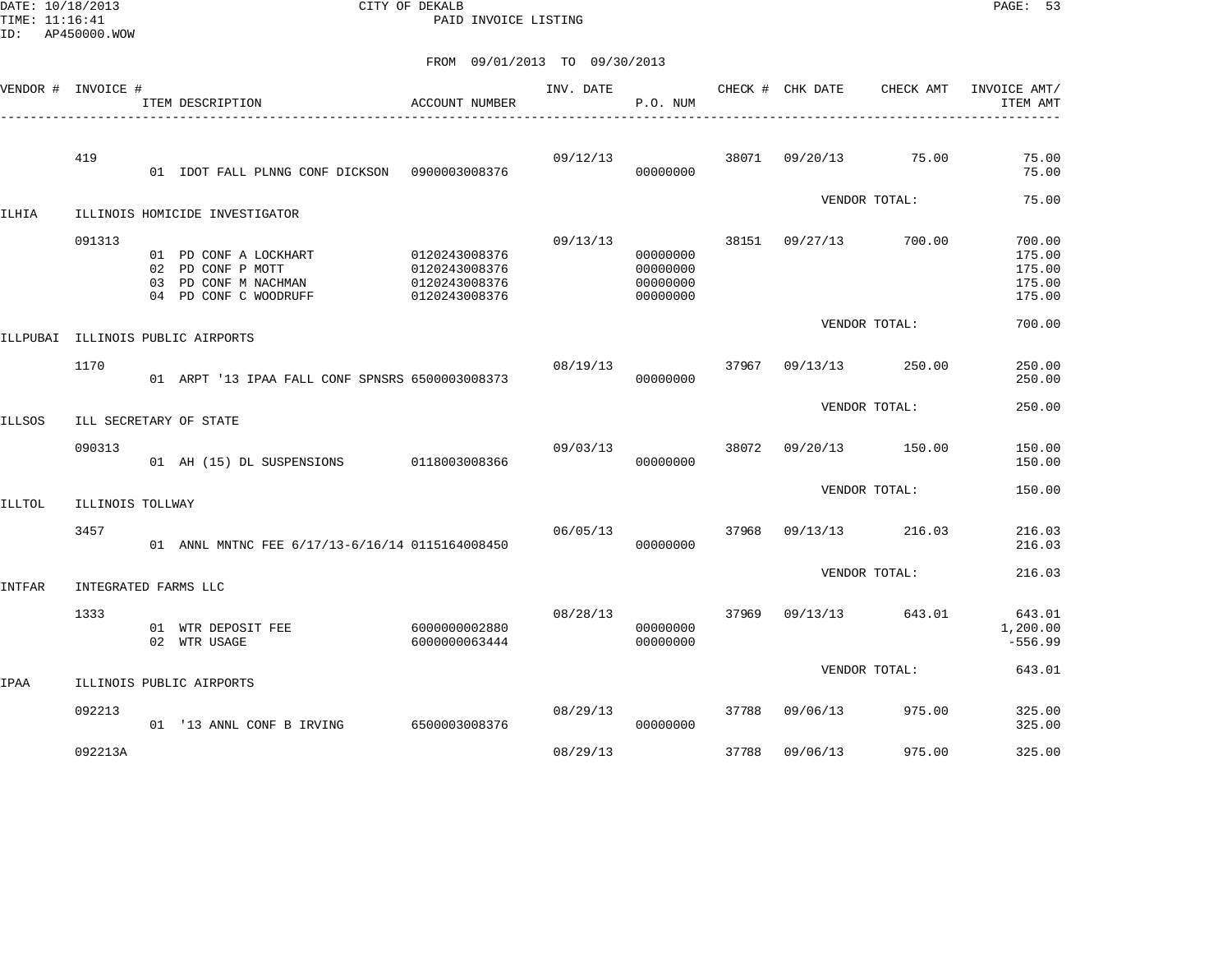DATE: 10/18/2013 CITY OF DEKALB PAGE: 54 PAID INVOICE LISTING

|        | VENDOR # INVOICE # | ITEM DESCRIPTION                                         | ACCOUNT NUMBER                 | INV. DATE | P.O. NUM             |       | CHECK # CHK DATE | CHECK AMT     | INVOICE AMT/<br>ITEM AMT   |
|--------|--------------------|----------------------------------------------------------|--------------------------------|-----------|----------------------|-------|------------------|---------------|----------------------------|
|        | 092213A            |                                                          |                                | 08/29/13  |                      | 37788 | 09/06/13         | 975.00        | 325.00                     |
|        | 092213B            | 01 '13 ANNL CONF B OWENS<br>01 '13 ANNL CONF T CLEVELAND | 6500003008376<br>6500003008376 | 08/29/13  | 00000000<br>00000000 | 37788 | 09/06/13         | 975.00        | 325.00<br>325.00<br>325.00 |
| IPCOM  | IP COMMUNICATIONS  |                                                          |                                |           |                      |       |                  | VENDOR TOTAL: | 975.00                     |
|        | 9853               | 01 IT (2) CORDLESS HEADSETS/MDL 0115166008580            |                                | 08/13/13  | 00000000             | 37970 | 09/13/13         | 850.00        | 850.00<br>850.00           |
| IPSI   |                    | APWA - ILLINOIS PUBLIC SERVICE                           |                                |           |                      |       |                  | VENDOR TOTAL: | 850.00                     |
|        | 092313             | 01 WTR J KECK 10/6-11/13 TRNG                            | 6000003008376                  | 09/23/13  | 00000000             | 38152 | 09/27/13         | 745.00        | 745.00<br>745.00           |
| IPTA   |                    | ILLINOIS PUBLIC TRANSPORTATION                           |                                |           |                      |       |                  | VENDOR TOTAL: | 745.00                     |
|        | 080813             | 01 MMBRSHP FY14                                          | 0900003008375                  | 08/08/13  | 00000000             | 38073 | 09/20/13         | 150.00        | 150.00<br>150.00           |
| IRVCON |                    | IRVING CONSTRUCTION CO INC                               |                                |           |                      |       |                  | VENDOR TOTAL: | 150.00                     |
|        | CMAUGUST13         | 01 POL STTN CNSTRCTN FEE AUG '13 5045006508626           |                                | 09/02/13  | 00000000             | 38153 | 09/27/13         | 65,619.00     | 60,100.00<br>60,100.00     |
|        | DPSINTERSECTION    | 01 POL STTN INSTLL ASPHLT/SD BLKT 5045006508626          |                                | 09/04/13  | 00000000             | 38153 | 09/27/13         | 65,619.00     | 5,519.00<br>5,519.00       |
| ISECIN | CINDI ISENHOWER    |                                                          |                                |           |                      |       |                  | VENDOR TOTAL: | 65,619.00                  |
|        | BAND13             | 01 2013 SUMMER MUNICIPAL BAND                            | 0110113008399                  | 08/31/13  | 00000000             | 37865 | 09/06/13         | 150.00        | 150.00<br>150.00           |
| ISFSI  |                    | ILLINOIS SOCIETY OF FIRE                                 |                                |           |                      |       |                  | VENDOR TOTAL: | 150.00                     |
|        | 1874               | 01 FD MCMASTER NIPSTA CLSS REG 0125263008376             |                                | 09/05/13  | 00000000             | 38074 | 09/20/13         | 380.00        | 380.00<br>380.00           |
|        |                    |                                                          |                                |           |                      |       |                  | VENDOR TOTAL: | 380.00                     |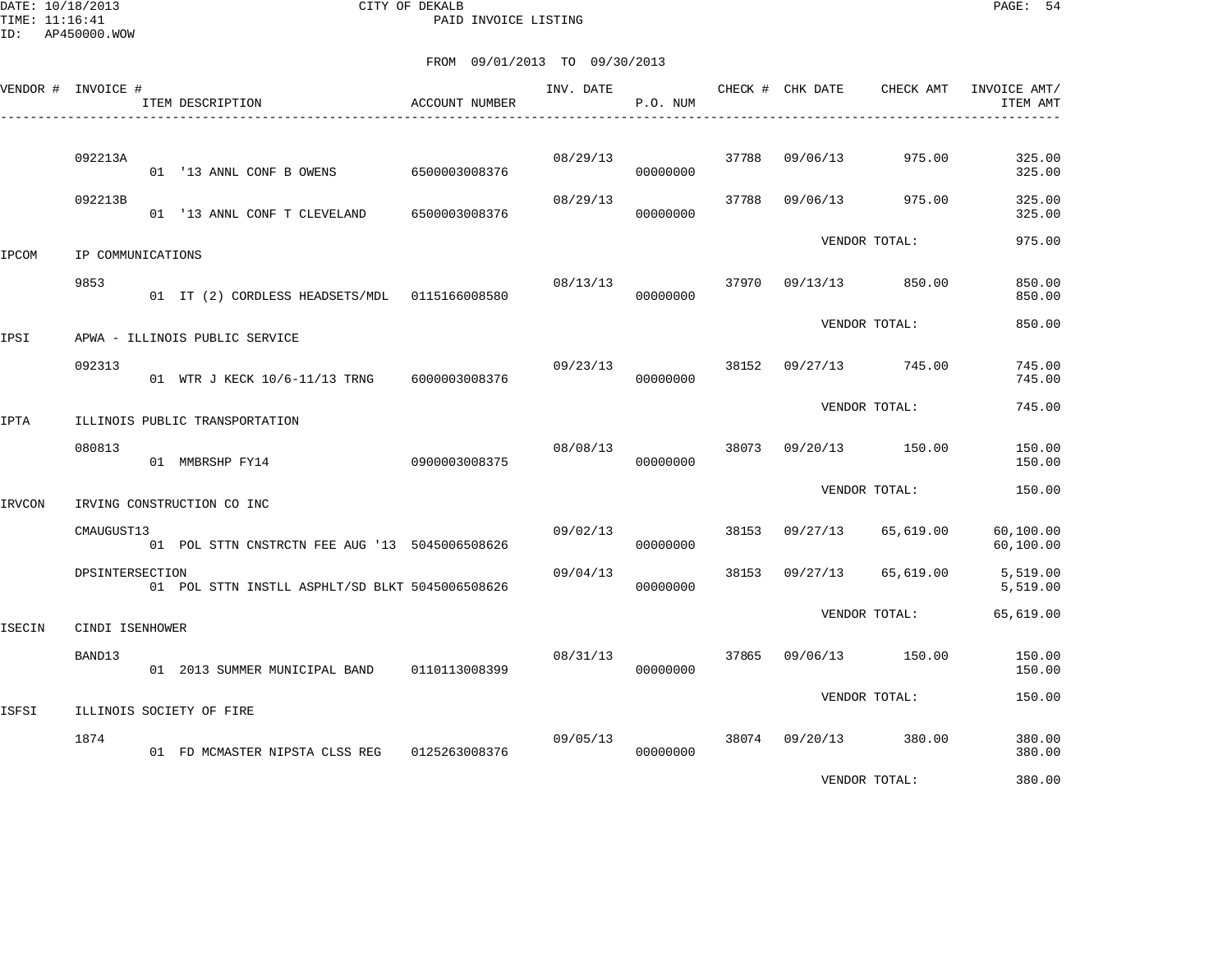DATE: 10/18/2013 CITY OF DEKALB PAGE: 55 PAID INVOICE LISTING

| VENDOR # INVOICE # |                  | ITEM DESCRIPTION                              | ACCOUNT NUMBER | INV. DATE | P.O. NUM |       | CHECK # CHK DATE | CHECK AMT     | INVOICE AMT/<br>ITEM AMT |
|--------------------|------------------|-----------------------------------------------|----------------|-----------|----------|-------|------------------|---------------|--------------------------|
| ISOANT             | ANTHONY ISOM     |                                               |                |           |          |       |                  |               |                          |
|                    | 0813RBT          | 01 NOV'12-APR'13 REBATE PROGRAM 6000004008481 |                | 08/30/13  | 00000000 |       | 37723 09/04/13   | 52.99         | 52.99<br>52.99           |
| JACLIN             | LINDA JACOBSON   |                                               |                |           |          |       |                  | VENDOR TOTAL: | 52.99                    |
|                    | 092013           | 01 RMB ARPT MILEAGE                           | 6500003008376  | 09/20/13  | 00000000 |       | D000253 09/27/13 | 57.63         | 57.63<br>57.63           |
| JACNAN             | NANCY JACKSON    |                                               |                |           |          |       |                  | VENDOR TOTAL: | 57.63                    |
|                    | 0813RBT          | 01 NOV'12-APR'13 REBATE PROGRAM 6000004008481 |                | 08/30/13  | 00000000 | 37724 | 09/04/13         | 56.35         | 56.35<br>56.35           |
| JBL                | MICHAEL L FIORI  |                                               |                |           |          |       |                  | VENDOR TOTAL: | 56.35                    |
|                    | 4177             | 01 (12) MOP HEADS                             | 0130322008291  | 08/13/13  | 00000000 | 37789 | 09/06/13         | 359.88        | 103.92<br>103.92         |
|                    | 4178             | 01 STR (2) ROAD DEGREASER                     | 0130332008228  | 08/13/13  | 00000000 | 37789 | 09/06/13         | 359.88        | 255.96<br>255.96         |
|                    | 4185             | 01 CTYHLL JANITORIAL SUPPLIES                 | 0130322008291  | 08/21/13  | 00000000 | 37971 | 09/13/13         | 1,018.81      | 375.20<br>375.20         |
|                    | 4186             | 01 FD JANITORIAL SUPPLIES                     | 0125272008291  | 08/21/13  | 00000000 | 37971 | 09/13/13         | 1,018.81      | 451.58<br>451.58         |
|                    | 4195             | 01 FD JANITORIAL SUPPLIES                     | 0125272008291  | 08/28/13  | 00000000 | 37971 | 09/13/13         | 1,018.81      | 192.03<br>192.03         |
| JOHCAR             | CAROLE L JOHNSON |                                               |                |           |          |       |                  | VENDOR TOTAL: | 1,378.69                 |
|                    | 0813RBT          | 01 NOV'12-APR'13 REBATE PROGRAM 6000004008481 |                | 08/30/13  | 00000000 | 37725 | 09/04/13         | 56.37         | 56.37<br>56.37           |
| JOHSEA             |                  | JOHNSON SEAT & CANVAS SHOP INC                |                |           |          |       |                  | VENDOR TOTAL: | 56.37                    |
|                    | 32925            | 01 ARPT AP10 JET TRK SEAT RPR 6500003008310   |                | 08/29/13  | 00000000 | 37972 | 09/13/13         | 300.00        | 300.00<br>300.00         |
|                    |                  |                                               |                |           |          |       |                  | VENDOR TOTAL: | 300.00                   |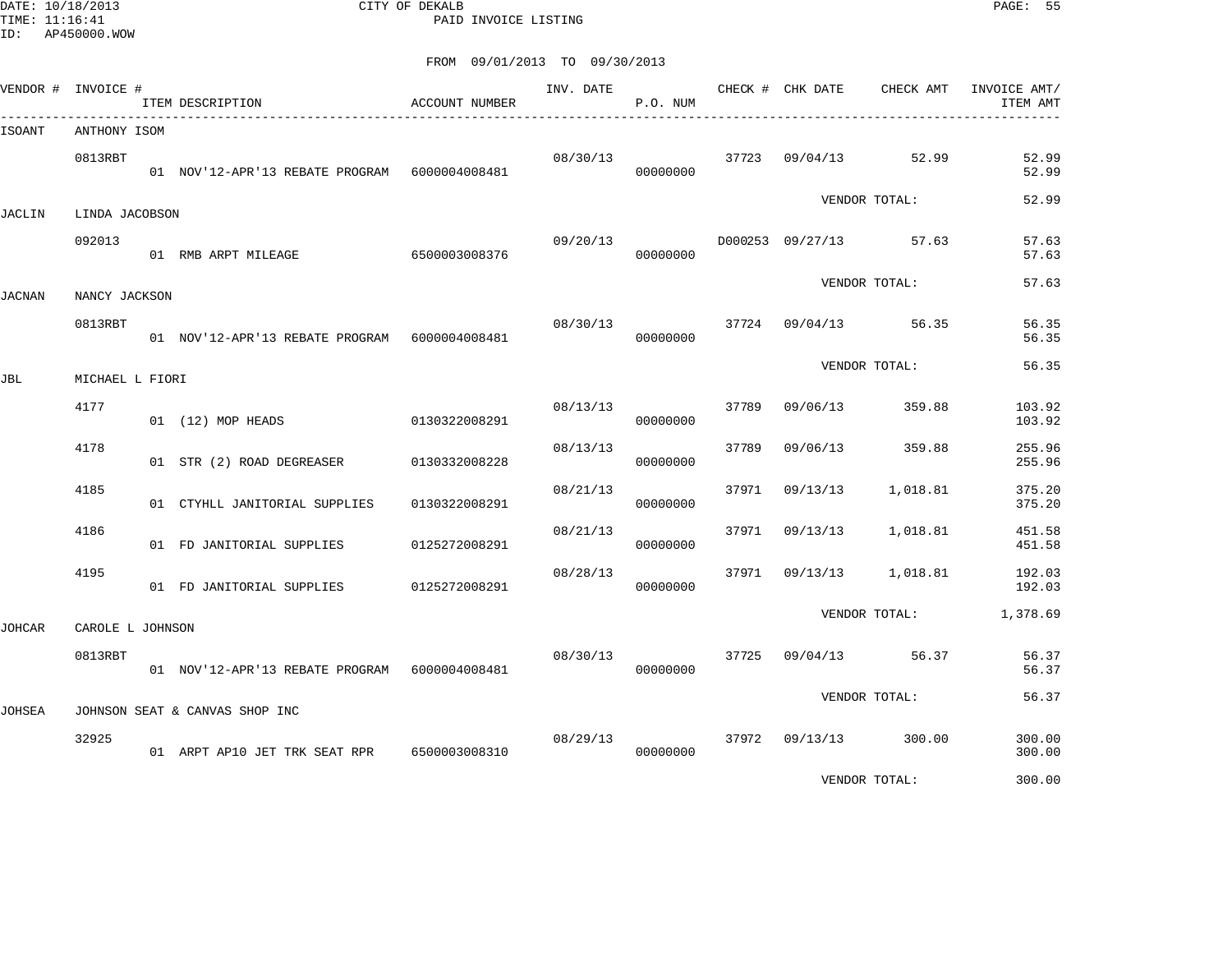DATE: 10/18/2013 CITY OF DEKALB PAGE: 56 PAID INVOICE LISTING

|        | VENDOR # INVOICE #           | ITEM DESCRIPTION                                      | ACCOUNT NUMBER | INV. DATE | P.O. NUM |       | CHECK # CHK DATE | CHECK AMT       | INVOICE AMT/<br>ITEM AMT |
|--------|------------------------------|-------------------------------------------------------|----------------|-----------|----------|-------|------------------|-----------------|--------------------------|
| JUSSAF | JUST SAFETY LTD              |                                                       |                |           |          |       |                  |                 |                          |
|        | 20361                        | 01 WTR FIRST AID SPPLYS SEP '13 6000002008219         |                | 09/03/13  | 00000000 |       | 38075 09/20/13   | 48.60           | 48.60<br>48.60           |
| KAFCEC | CECELIA KAFER                |                                                       |                |           |          |       |                  | VENDOR TOTAL:   | 48.60                    |
|        | BAND13                       | 01  2013 SUMMER MUNICIPAL BAND   0110113008399        |                | 08/31/13  | 00000000 | 37866 | 09/06/13         | 100.00          | 100.00<br>100.00         |
| KAYAMA | AMANDA KAYSER                |                                                       |                |           |          |       |                  | VENDOR TOTAL:   | 100.00                   |
|        | BAND13                       | 01  2013  SUMMER MUNICIPAL BAND   0110113008399       |                | 08/31/13  | 00000000 | 37867 |                  | 09/06/13 150.00 | 150.00<br>150.00         |
|        |                              |                                                       |                |           |          |       |                  | VENDOR TOTAL:   | 150.00                   |
| KAYJAM | <b>JAMES KAYES</b><br>083013 | 01 2013 WELLNESS                                      | 7100004008476  | 08/30/13  | 00000000 | 37790 | 09/06/13         | 120.00          | 120.00<br>120.00         |
|        |                              |                                                       |                |           |          |       |                  | VENDOR TOTAL:   | 120.00                   |
| KIRBUI | KIRBY BUILT<br>K13081105     | 01 STR CS PET WST BGS/FRT (2) 0130333008313           |                | 08/28/13  | 00000000 | 38076 | 09/20/13         | 201.66          | 201.66<br>201.66         |
| KIRSAW | KIRKLAND SAWMILL             |                                                       |                |           |          |       |                  | VENDOR TOTAL:   | 201.66                   |
|        | 082913                       | 01 WTR (2) 2 1/4X16 13 LONG 6000002008226             |                | 08/29/13  | 00000000 | 38077 | 09/20/13         | 210.00          | 210.00<br>210.00         |
|        |                              |                                                       |                |           |          |       |                  | VENDOR TOTAL:   | 210.00                   |
| KISCOR | 26888                        | KISHWAUKEE CORPORATE HEALTH<br>01 HR PRE EMP PHYSICAL | 0135003008345  | 09/03/13  | 00000000 | 38154 | 09/27/13         | 440.00          | 440.00<br>440.00         |
|        |                              |                                                       |                |           |          |       |                  | VENDOR TOTAL:   | 440.00                   |
| KITTHE | THEODORE KITSIOS<br>091113   | 01 REBATE PROGRAM                                     | 6000004008481  | 09/11/13  | 00000000 |       | 38022 09/13/13   | 52.36           | 52.36<br>52.36           |
|        |                              |                                                       |                |           |          |       |                  | VENDOR TOTAL:   | 52.36                    |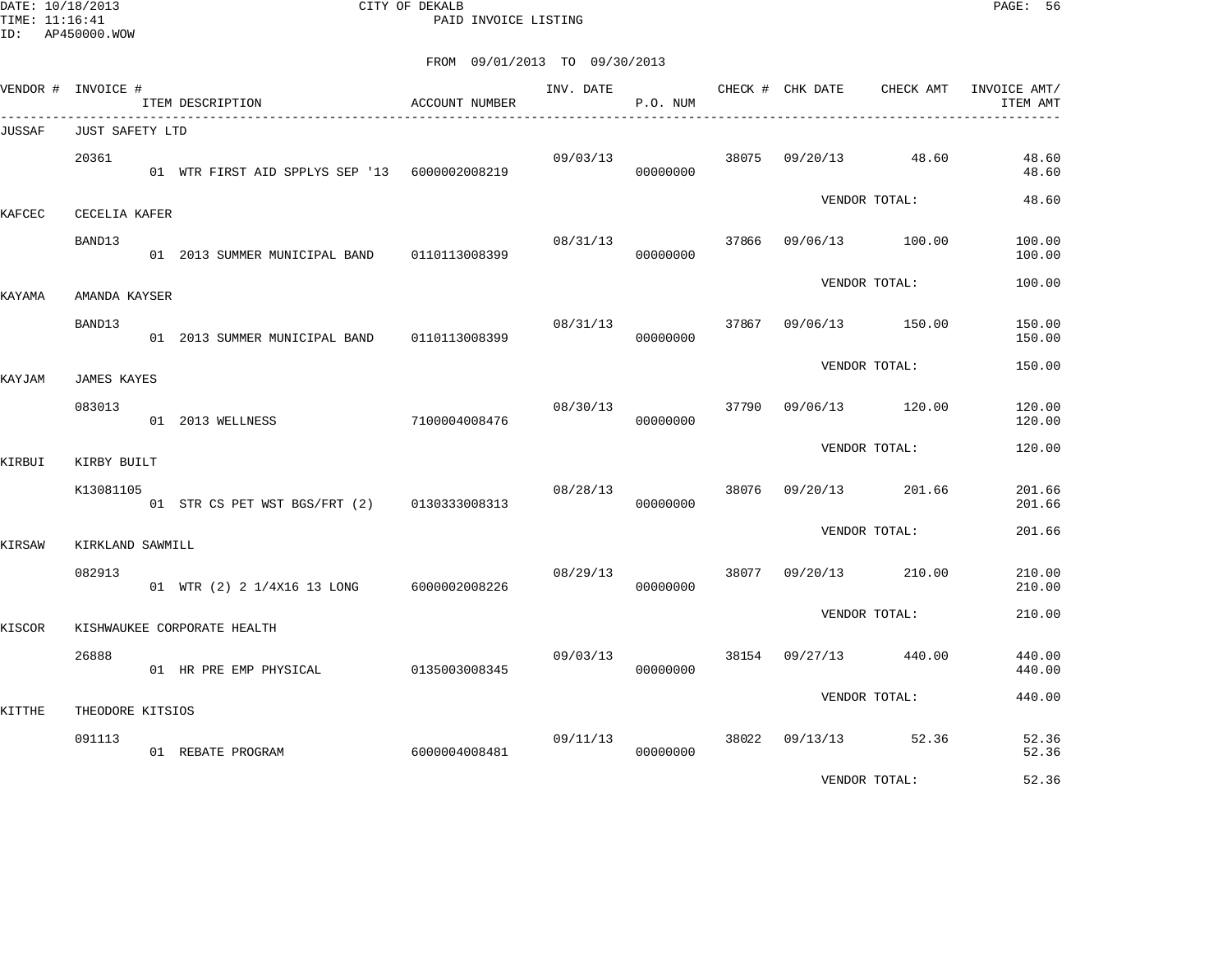DATE: 10/18/2013 CITY OF DEKALB PAGE: 57 PAID INVOICE LISTING

| VENDOR # INVOICE # |                             | ITEM DESCRIPTION                                                                                                                  | ACCOUNT NUMBER                                  | INV. DATE | P.O. NUM                                     |       | CHECK # CHK DATE | CHECK AMT     | INVOICE AMT/<br>ITEM AMT                           |
|--------------------|-----------------------------|-----------------------------------------------------------------------------------------------------------------------------------|-------------------------------------------------|-----------|----------------------------------------------|-------|------------------|---------------|----------------------------------------------------|
| KLASTE             | STEPHEN KLAUS               |                                                                                                                                   |                                                 |           |                                              |       |                  |               |                                                    |
|                    | BAND13                      | 01 2013 SUMMER MUNICIPAL BAND                                                                                                     | 0110113008399                                   | 08/31/13  | 00000000                                     | 37868 | 09/06/13         | 100.00        | 100.00<br>100.00                                   |
| KMEFIR             | KME FIRE APPARATUS          |                                                                                                                                   |                                                 |           |                                              |       |                  | VENDOR TOTAL: | 100.00                                             |
|                    | VA57648                     | 01 FD KIT WIPER SHAFT/FRT 0125272008226                                                                                           |                                                 | 08/16/13  | 00000000                                     | 37791 | 09/06/13         | 37.13         | 37.13<br>37.13                                     |
| KNULAW             | KNUTSON LAWN CARE &         |                                                                                                                                   |                                                 |           |                                              |       |                  | VENDOR TOTAL: | 37.13                                              |
|                    | 4837                        | 01 KNOLLS AUG '13<br>02 HERITAGE RIDGE AUG '13<br>03 COLBY, TAYLOR, FAIRMONT AUG '13 0130323008313<br>04 AG/LINCOLN, 14TH AUG '13 | 2400003008313<br>2300003008313<br>0130333008313 | 08/31/13  | 00000000<br>00000000<br>00000000<br>00000000 | 37973 | 09/13/13         | 1,911.25      | 1,911.25<br>343.75<br>100.00<br>420.00<br>1,047.50 |
| KOHLS              | KOHL'S                      |                                                                                                                                   |                                                 |           |                                              |       |                  | VENDOR TOTAL: | 1,911.25                                           |
|                    | 092313                      | 01 50% TAX REBATE 12/12- 2/13                                                                                                     | 0100000002210                                   | 09/23/13  | 00000000                                     | 38155 | 09/27/13         | 17,713.95     | 17,713.95<br>17,713.95                             |
|                    |                             |                                                                                                                                   |                                                 |           |                                              |       |                  | VENDOR TOTAL: | 17,713.95                                          |
| KOMCHR             | CHRISTOPHER KOMOS<br>BAND13 | 01 2013 SUMMER MUNICIPAL BAND                                                                                                     | 0110113008399                                   | 08/31/13  | 00000000                                     | 37869 | 09/06/13         | 100.00        | 100.00<br>100.00                                   |
| KOMRUT             | RUTH KOMADINA               |                                                                                                                                   |                                                 |           |                                              |       |                  | VENDOR TOTAL: | 100.00                                             |
|                    | 0813RBT                     | 01 NOV'12-APR'13 REBATE PROGRAM 6000004008481                                                                                     |                                                 | 08/30/13  | 00000000                                     | 37726 | 09/04/13         | 44.40         | 44.40<br>44.40                                     |
| KOZTED             | TED KOZINSKI                |                                                                                                                                   |                                                 |           |                                              |       |                  | VENDOR TOTAL: | 44.40                                              |
|                    | 083013                      | 01 RMB ICPAS ANNL CONF EXP 8/26  0115193008376                                                                                    |                                                 | 08/30/13  | 00000000                                     |       | D000239 09/06/13 | 67.79         | 67.79<br>67.79                                     |
|                    |                             |                                                                                                                                   |                                                 |           |                                              |       |                  | VENDOR TOTAL: | 67.79                                              |
| KRELAR             | LARRY KREY<br>BAND13        |                                                                                                                                   |                                                 | 08/31/13  |                                              | 37870 | 09/06/13         | 875.00        | 875.00                                             |
|                    |                             |                                                                                                                                   |                                                 |           |                                              |       |                  |               |                                                    |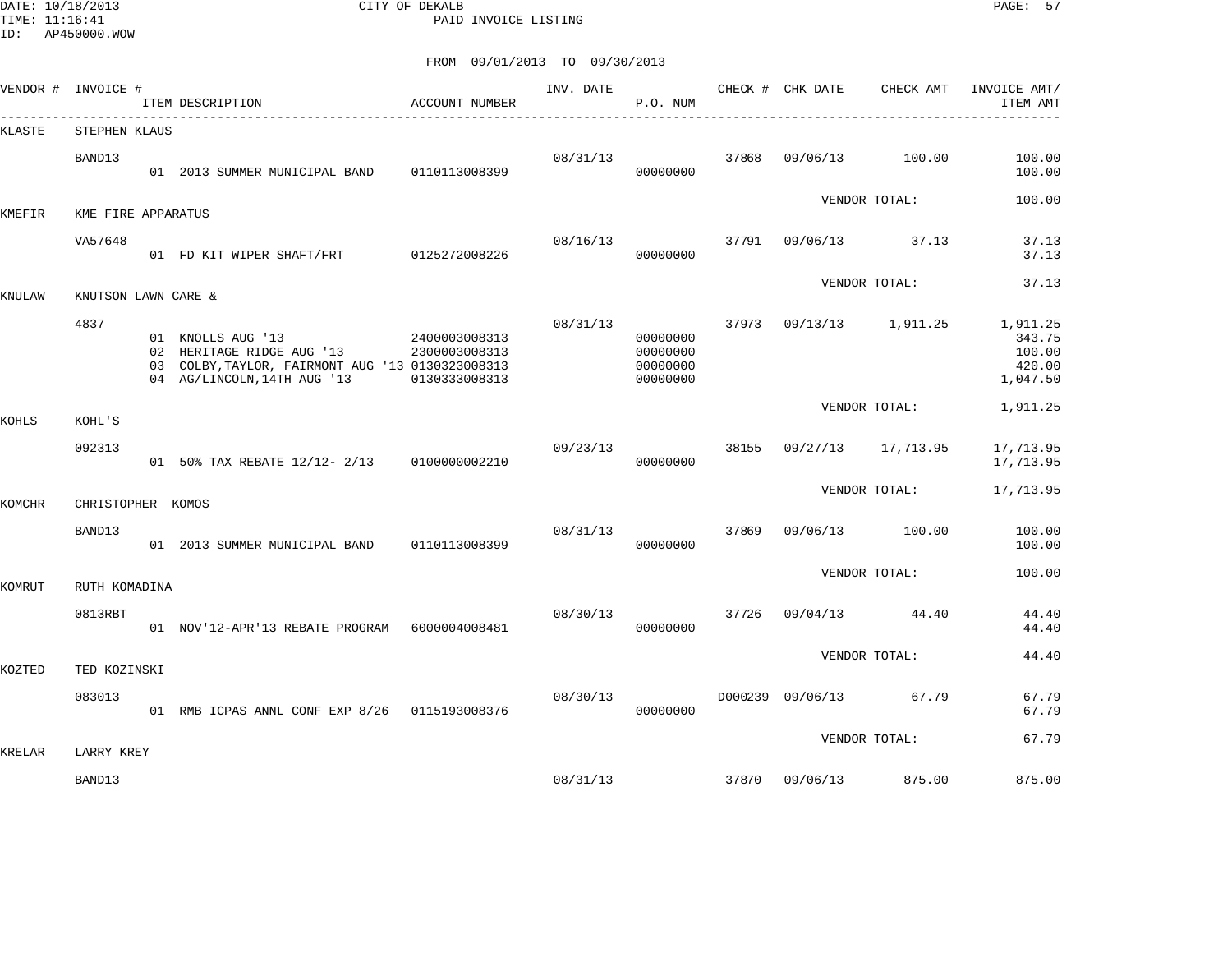DATE: 10/18/2013 CITY OF DEKALB PAGE: 58 PAID INVOICE LISTING

| VENDOR # INVOICE # |                     | ITEM DESCRIPTION                                | <b>ACCOUNT NUMBER</b> | INV. DATE | P.O. NUM |       | CHECK # CHK DATE | CHECK AMT               | INVOICE AMT/<br>ITEM AMT |
|--------------------|---------------------|-------------------------------------------------|-----------------------|-----------|----------|-------|------------------|-------------------------|--------------------------|
|                    | BAND13              | 01  2013  SUMMER MUNICIPAL BAND   0110113008399 |                       | 08/31/13  | 00000000 |       | 37870 09/06/13   | 875.00                  | 875.00<br>875.00         |
| LARKEN             | KENT LARSON         |                                                 |                       |           |          |       |                  | VENDOR TOTAL:           | 875.00                   |
|                    | 090613              | 01 2013 WELLNESS                                | 7100004008476         | 09/06/13  | 00000000 |       |                  | D000248 09/13/13 224.50 | 224.50<br>224.50         |
| LARSAN             | SANDRA LARKIN       |                                                 |                       |           |          |       |                  | VENDOR TOTAL:           | 224.50                   |
|                    | 0813RBT             | 01 NOV'12-APR'13 REBATE PROGRAM 6000004008481   |                       | 08/30/13  | 00000000 | 37727 | 09/04/13         | 64.38                   | 64.38<br>64.38           |
| LEEMAE             | MAE LEE             |                                                 |                       |           |          |       |                  | VENDOR TOTAL:           | 64.38                    |
|                    | 091113              | 01 NOV'12-APR'13 REBATE PROGRAM 6000004008481   |                       | 09/11/13  | 00000000 | 38023 |                  | 09/13/13 23.55          | 23.55<br>23.55           |
| LEHANG             | ANGELA LEHMAN       |                                                 |                       |           |          |       |                  | VENDOR TOTAL:           | 23.55                    |
|                    | 091213              | 01 UB RFND #150106287000 6000000063444          |                       | 09/13/13  | 00000000 | 38078 | 09/20/13         | 74.93                   | 74.93<br>74.93           |
| LEHDAV             | DAVE LEHMAN         |                                                 |                       |           |          |       |                  | VENDOR TOTAL:           | 74.93                    |
|                    | BAND13              | 01 2013 SUMMER MUNICIPAL BAND 0110113008399     |                       | 08/31/13  | 00000000 |       |                  | 37871 09/06/13 1,375.00 | 1,375.00<br>1,375.00     |
| LEOCAR             | CARL LEONI          |                                                 |                       |           |          |       |                  | VENDOR TOTAL:           | 1,375.00                 |
|                    | 090613              | 01 2013 WELLNESS                                | 7100004008476         | 09/06/13  | 00000000 |       |                  | D000249 09/13/13 70.00  | 70.00<br>70.00           |
|                    |                     |                                                 |                       |           |          |       |                  | VENDOR TOTAL:           | 70.00                    |
| LININN             | LINCOLN INN<br>1147 | 01 COFFEE W/CHIEF 8/22/13 0100000002715         |                       | 08/22/13  | 00000000 |       |                  | 37974 09/13/13 64.20    | 64.20<br>64.20           |
|                    |                     |                                                 |                       |           |          |       |                  | VENDOR TOTAL:           | 64.20                    |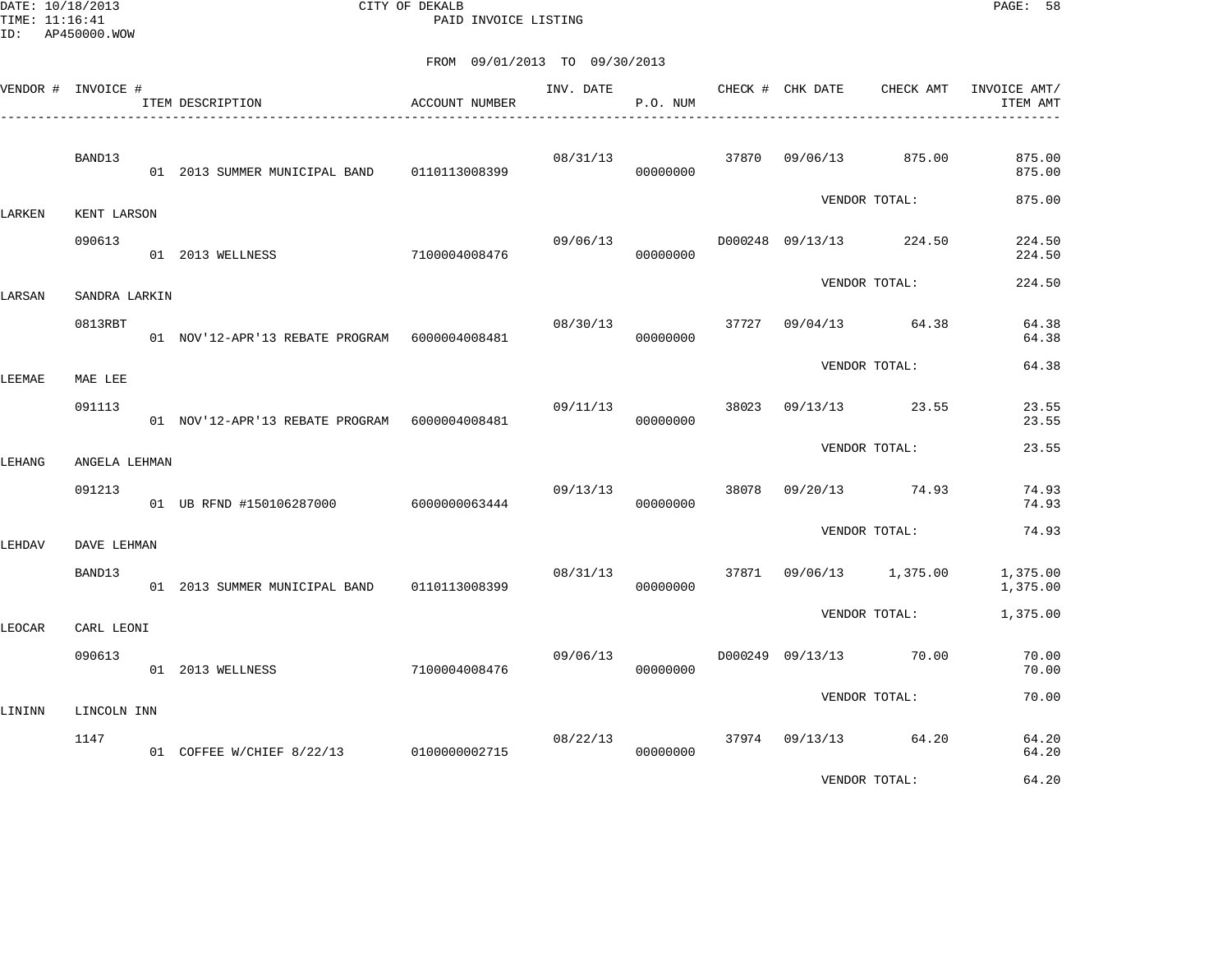DATE: 10/18/2013 CITY OF DEKALB PAGE: 59 PAID INVOICE LISTING

| VENDOR # | INVOICE #     | ITEM DESCRIPTION                               | ACCOUNT NUMBER                 | INV. DATE | P.O. NUM             |       | CHECK # CHK DATE | CHECK AMT     | INVOICE AMT/<br>ITEM AMT  |
|----------|---------------|------------------------------------------------|--------------------------------|-----------|----------------------|-------|------------------|---------------|---------------------------|
| LONVIC   | VICTORIA LONG |                                                |                                |           |                      |       |                  |               |                           |
|          | BAND13        | 01 2013 SUMMER MUNICIPAL BAND                  | 0110113008399                  | 08/31/13  | 00000000             | 37872 | 09/06/13         | 100.00        | 100.00<br>100.00          |
| LOVDIS   |               | LOVELL'S DISCOUNT TIRE, INC.                   |                                |           |                      |       |                  | VENDOR TOTAL: | 100.00                    |
|          | 33384         | 01 WTR W12 (2)TIRES/MNT<br>02 WTR W12 LABOR    | 6000002008226<br>6000003008315 | 08/09/13  | 00000000<br>00000000 | 38079 | 09/20/13         | 865.10        | 323.10<br>262.02<br>61.08 |
|          | 33684         | 01 WTR W42 (4) TIRES                           | 6000002008226                  | 09/05/13  | 00000000             | 38079 | 09/20/13         | 865.10        | 542.00<br>542.00          |
| LOVRIT   |               | LOVETT'S RITE-WAY REBUILDERS,                  |                                |           |                      |       |                  | VENDOR TOTAL: | 865.10                    |
|          | 55099         | 01 PD TOW 13-14523                             | 0120223008384                  | 08/11/13  | 00000000             | 38080 | 09/20/13         | 490.00        | 170.00<br>170.00          |
|          | 55103         | 01 PD TOW 13-14618                             | 0120223008384                  | 08/15/13  | 00000000             | 38080 | 09/20/13         | 490.00        | 150.00<br>150.00          |
|          | 57513         | 01 PD TOW 13-14603                             | 0120223008384                  | 08/14/13  | 00000000             | 38080 | 09/20/13         | 490.00        | 170.00<br>170.00          |
| LOWCRE   |               | LOWE'S CREDIT SERVICES                         |                                |           |                      |       |                  | VENDOR TOTAL: | 490.00                    |
|          | 06880         | 01 WTR (2)BH PAN PHIL SMS                      | 6000002008295                  | 08/16/13  | 00000000             | 37975 | 09/13/13         | 572.18        | 9.44<br>9.44              |
|          | 13134         | 01 FD (2) 35W PAR301 FL ENER SAV 0125272008210 |                                | 08/22/13  | 00000000             | 37975 | 09/13/13         | 572.18        | 20.86<br>20.86            |
|          | 13582         | 01 FD (2) CHMCL GGGL/TOOL BOX                  | 0125272008240                  | 08/05/13  | 00000000             | 37975 | 09/13/13         | 572.18        | 11.32<br>11.32            |
|          | 35441         | 01 ARPT FBO CRDT # 41136                       | 6500003008311                  | 07/25/13  | 00000000             | 37975 | 09/13/13         | 572.18        | $-18.37$<br>$-18.37$      |
|          | 36817         | 01 FD CRDT 42877 BYPASS LOPER                  | 0125272008210                  | 08/24/13  | 00000000             | 37975 | 09/13/13         | 572.18        | $-17.08$<br>$-17.08$      |
|          | 41042         |                                                |                                | 08/16/13  |                      | 37975 | 09/13/13         | 572.18        | 66.44                     |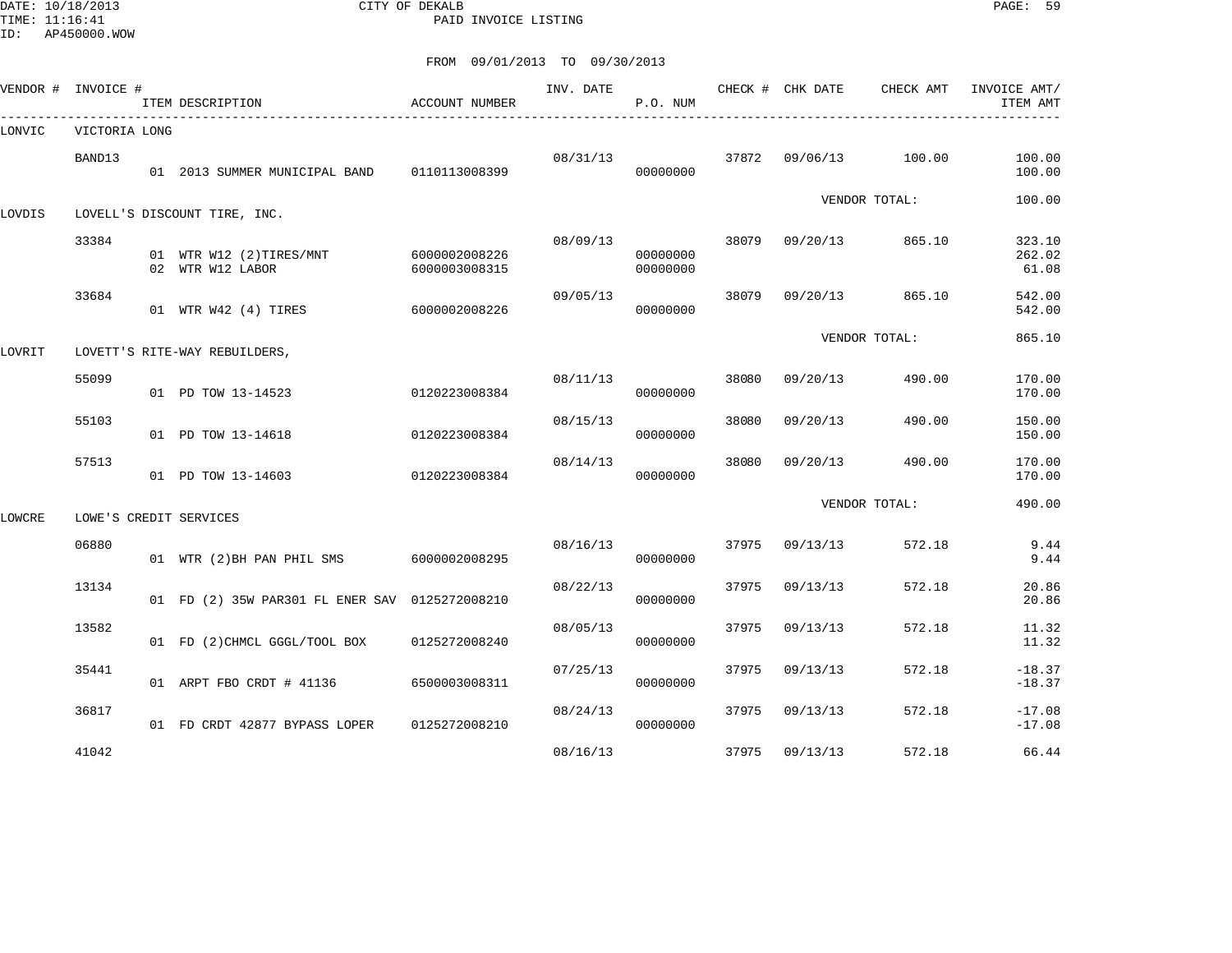DATE: 10/18/2013 CITY OF DEKALB PAGE: 60 PAID INVOICE LISTING

ID: AP450000.WOW

|        | VENDOR # INVOICE # | ITEM DESCRIPTION                              | <b>ACCOUNT NUMBER</b> | INV. DATE | P.O. NUM |       | CHECK # CHK DATE | CHECK AMT               | INVOICE AMT/<br>ITEM AMT |
|--------|--------------------|-----------------------------------------------|-----------------------|-----------|----------|-------|------------------|-------------------------|--------------------------|
|        | 41042              | 01 STR OUTDOOR CORD                           | 0130332008229         | 08/16/13  | 00000000 |       | 37975 09/13/13   | 572.18                  | 66.44<br>66.44           |
|        | 41100              | 01 STR 75FT OUTDOOR CORD                      | 0130332008229         | 08/16/13  | 00000000 | 37975 | 09/13/13         | 572.18                  | 43.64<br>43.64           |
|        | 41169              | 01 FD E3 LIGHT TOWER RPR PARTS                | 0125272008226         | 08/06/13  | 00000000 | 37975 | 09/13/13         | 572.18                  | 50.27<br>50.27           |
|        | 41183              | 01 ARPT JANITORIAL SUPPLIES                   | 6500003008311         | 08/21/13  | 00000000 | 37975 | 09/13/13         | 572.18                  | 23.67<br>23.67           |
|        | 41670              | 01 WTR SLEDGE HMMR/MSHCLTH/SLDR               | 6000002008219         | 07/30/13  | 00000000 | 37975 | 09/13/13         | 572.18                  | 55.96<br>55.96           |
|        | 41681              | 01 FD (2) BLUE RUGGED TOTES                   | 0125272008240         | 08/23/13  | 00000000 | 37975 | 09/13/13         | 572.18                  | 37.96<br>37.96           |
|        | 41992              | 01 FD ST1 BLDG SUPPLIES                       | 0125272008210         | 08/10/13  | 00000000 | 37975 | 09/13/13         | 572.18                  | 17.98<br>17.98           |
|        | 41993              | 01 FD BLK 4MIL PLASTIC                        | 0125273008373         | 08/10/13  | 00000000 | 37975 | 09/13/13         | 572.18                  | 8.53<br>8.53             |
|        | 42877              | 01 FD BYPASS LOPER/PICNIC TABLE 0125272008210 |                       | 08/23/13  | 00000000 | 37975 | 09/13/13         | 572.18                  | 110.18<br>110.18         |
|        | 53488              | 01 STR P9 BTTRY 2PK                           | 0130332008295         | 07/30/13  | 00000000 | 37975 | 09/13/13         | 572.18                  | 94.05<br>94.05           |
|        | 53553              | 01 WTR KOBALT SLDG/TAPE MEASURE               | 6000002008295         | 08/14/13  | 00000000 | 37975 | 09/13/13         | 572.18                  | 40.80<br>40.80           |
|        | 53986              | 01 WTR 2X12X12 WHITE                          | 6000002008232         | 08/20/13  | 00000000 | 37975 | 09/13/13         | 572.18                  | 16.53<br>16.53           |
| LOWHOM |                    | LOWE'S HOME CENTER, INC.                      |                       |           |          |       |                  | VENDOR TOTAL:           | 572.18                   |
|        | 090613             | 01 WTHRZTN/BTFCTN PROGRAM 1800006508624       |                       | 09/06/13  | 00000000 |       | 37976 09/13/13   | 5,000.00                | 5,000.00<br>5,000.00     |
| LUKRES | LUKULOS RESTAURANT |                                               |                       |           |          |       |                  | VENDOR TOTAL:           | 5,000.00                 |
|        | 028                |                                               |                       | 08/29/13  |          |       |                  | 37977 09/13/13 1,035.00 | 547.50                   |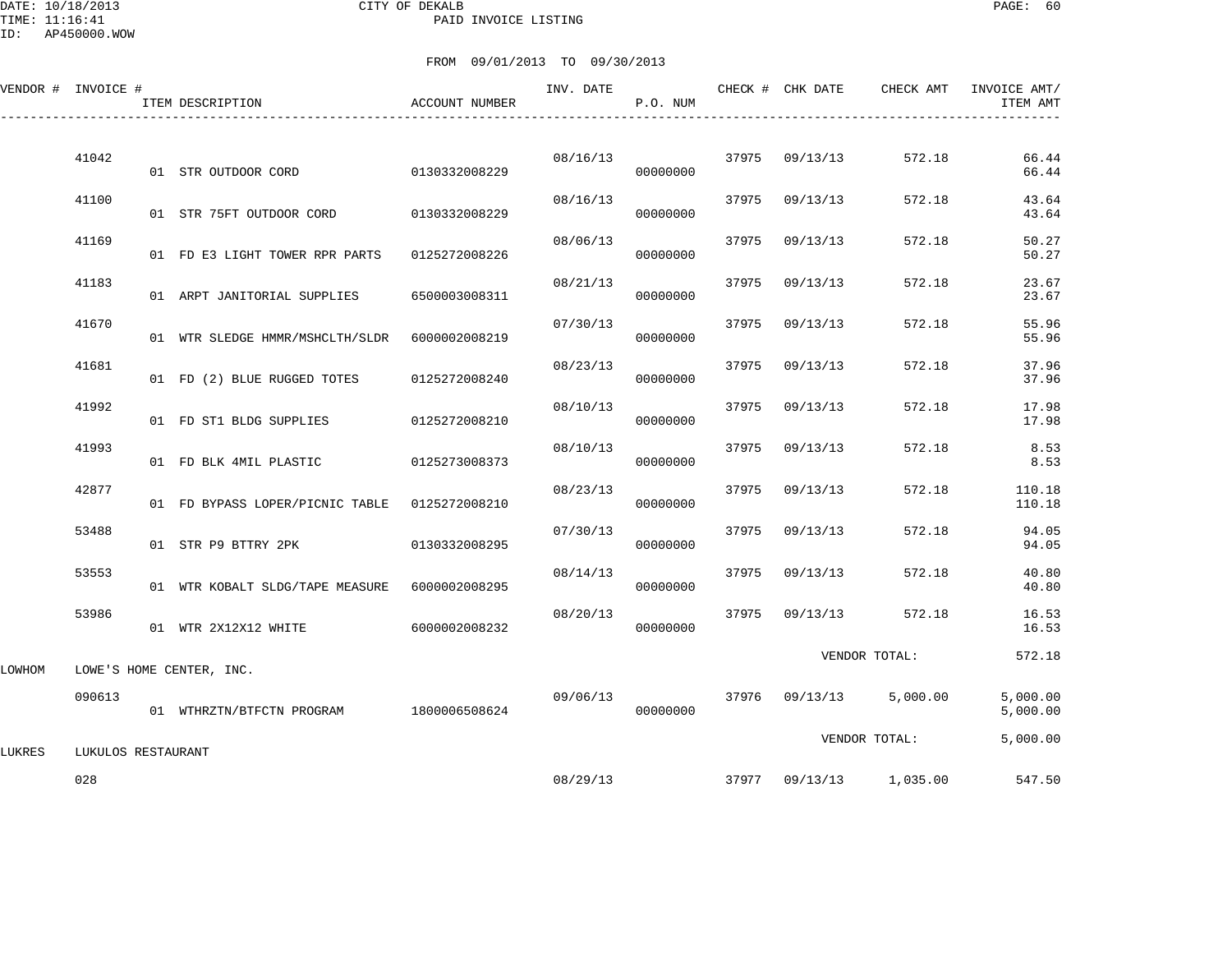DATE: 10/18/2013 CITY OF DEKALB PAGE: 61 PAID INVOICE LISTING

|        | VENDOR # INVOICE #  | ITEM DESCRIPTION                                 | ACCOUNT NUMBER                 | INV. DATE | P.O. NUM             |       | CHECK # CHK DATE | CHECK AMT               | INVOICE AMT/<br>ITEM AMT   |
|--------|---------------------|--------------------------------------------------|--------------------------------|-----------|----------------------|-------|------------------|-------------------------|----------------------------|
|        | 028                 |                                                  |                                | 08/29/13  |                      |       | 37977 09/13/13   | 1,035.00                | 547.50                     |
|        | 029                 | 01 PD CATERING 8/23/13<br>01 PD CATERING 8/24/13 | 0100000002715<br>0100000002715 | 08/29/13  | 00000000<br>00000000 | 37977 | 09/13/13         | 1,035.00                | 547.50<br>487.50<br>487.50 |
| LUNKIR | KIRT T. LUNDBECK    |                                                  |                                |           |                      |       |                  | VENDOR TOTAL:           | 1,035.00                   |
|        | BAND13              | 0110113008399<br>01 MUNI BND DRCTR               |                                | 08/31/13  | 00000000             |       |                  | 37873 09/06/13 1,325.00 | 1,325.00<br>1,325.00       |
| LUNSTE | STEVEN LUNDIN       |                                                  |                                |           |                      |       |                  | VENDOR TOTAL:           | 1,325.00                   |
|        | BAND13              | 01  2013  SUMMER MUNICIPAL BAND   0110113008399  |                                | 08/31/13  | 00000000             | 37874 | 09/06/13         | 50.00                   | 50.00<br>50.00             |
| LYNCHA | CHARLES LYNCH SR    |                                                  |                                |           |                      |       |                  | VENDOR TOTAL:           | 50.00                      |
|        | 091113              | 01 NOV '12 - APR '13 REBATE PROG 6000004008481   |                                | 09/11/13  | 00000000             |       |                  | 38024 09/13/13 60.60    | 60.60<br>60.60             |
| MACINC | MACKLIN INCOPORATED |                                                  |                                |           |                      |       |                  | VENDOR TOTAL:           | 60.60                      |
|        | 33833               | 01 WTR 20.65TN CA7                               | 6000002008228                  | 08/14/13  | 00000000             | 37978 |                  | 09/13/13 231.49         | 231.49<br>231.49           |
| MADPAU | PAUL MADERE         |                                                  |                                |           |                      |       |                  | VENDOR TOTAL:           | 231.49                     |
|        | BAND13              | 01 2013 SUMMER MUNICIPAL BAND                    | 0110113008399                  | 08/31/13  | 00000000             | 37875 | 09/06/13         | 600.00                  | 600.00<br>600.00           |
| MAIENG |                     | MAINTENANCE ENGINEERING, LTD.                    |                                |           |                      |       |                  | VENDOR TOTAL:           | 600.00                     |
|        | 292430601           | 01 ARPT (4) BULBS/FRT                            | 6500002008218                  | 07/29/13  | 00000000             | 38081 | 09/20/13         | 355.37                  | 355.37<br>355.37           |
| MALKEU | KEUNTE MALLETT      |                                                  |                                |           |                      |       |                  | VENDOR TOTAL:           | 355.37                     |
|        | 083013              |                                                  |                                | 08/30/13  |                      |       | D000240 09/06/13 | 800.00                  | 800.00                     |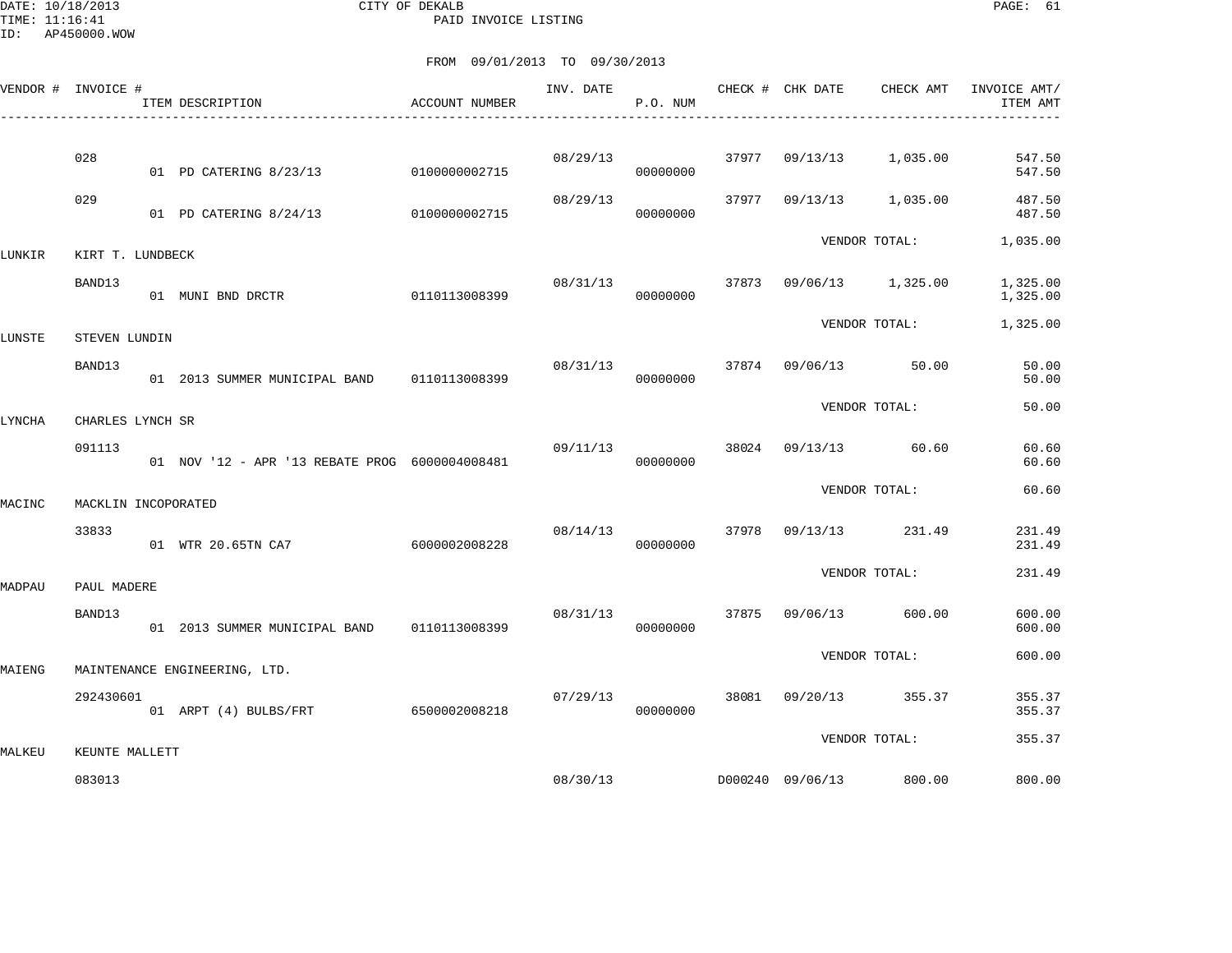DATE: 10/18/2013 CITY OF DEKALB PAGE: 62 PAID INVOICE LISTING

| VENDOR # INVOICE # |                       | ITEM DESCRIPTION                                | ACCOUNT NUMBER | INV. DATE | P.O. NUM |       | CHECK # CHK DATE | CHECK AMT               | INVOICE AMT/<br>ITEM AMT  |
|--------------------|-----------------------|-------------------------------------------------|----------------|-----------|----------|-------|------------------|-------------------------|---------------------------|
|                    | 083013                | 01 PD RMB RIFLE SCOPE/MGNFR   0100000002715     |                | 08/30/13  | 00000000 |       |                  | D000240 09/06/13 800.00 | 800.00<br>800.00          |
| MARCOM             | MARTIN & COMPANY      |                                                 |                |           |          |       |                  | VENDOR TOTAL:           | 800.00                    |
|                    | 082913                | 01 MFT 120018100WR TAYLOR ST WDNG 1000003008633 |                | 08/29/13  | 00000000 |       | 37979 09/13/13   | 56,342.11               | 56, 342.11<br>56, 342. 11 |
| MARINC             | M.A.R.S. INCORPORATED |                                                 |                |           |          |       |                  | VENDOR TOTAL:           | 56, 342.11                |
|                    | 551568                | 01 STR P32 RBLT LEECE 0130332008226             |                | 09/06/13  | 00000000 |       |                  | 38156 09/27/13 225.00   | 225.00<br>225.00          |
| <b>MARRON</b>      | RON J. MARKS          |                                                 |                |           |          |       |                  | VENDOR TOTAL:           | 225.00                    |
|                    | 121404                | 01 AMB RFND #121404 4/11/12 0100000063423       |                | 09/10/13  | 00000000 | 38082 | 09/20/13         | 539.98                  | 539.98<br>539.98          |
| MARTUR             |                       | MARTENSON TURF PRODUCTS, INC.                   |                |           |          |       |                  | VENDOR TOTAL:           | 539.98                    |
|                    | 43863                 | 01 ARPT WEED KILLER/FRT 6500003008313           |                | 08/15/13  | 00000000 |       |                  | 38157 09/27/13 113.75   | 113.75<br>113.75          |
|                    | 43953                 | 01 ARPT HYVAR/IMAZAPYR/SHWDWN                   | 6500003008313  | 08/27/13  | 00000000 |       |                  | 38083 09/20/13 1,325.00 | 1,325.00<br>1,325.00      |
| MATCLI             | MATHERS CLINIC        |                                                 |                |           |          |       |                  | VENDOR TOTAL:           | 1,438.75                  |
|                    | 091013                | 01 FF/PRMDC EVALUATION                          | 0115153008333  | 09/10/13  | 00000000 | 38084 | 09/20/13         | 1,500.00                | 500.00<br>500.00          |
|                    | 091013A               | 01 FF/PRMDC EVALUATION                          | 0115153008333  | 09/10/13  | 00000000 |       | 38084 09/20/13   | 1,500.00                | 500.00<br>500.00          |
|                    | 091113                | 01 FF/PRMDC EVALUATION                          | 0115153008333  | 09/11/13  | 00000000 |       | 38084 09/20/13   | 1,500.00                | 500.00<br>500.00          |
| MAUJOE             | <b>JOEL MAURER</b>    |                                                 |                |           |          |       |                  | VENDOR TOTAL:           | 1,500.00                  |
|                    | 083013                |                                                 |                | 08/30/13  |          |       |                  | D000241 09/06/13 48.02  | 48.02                     |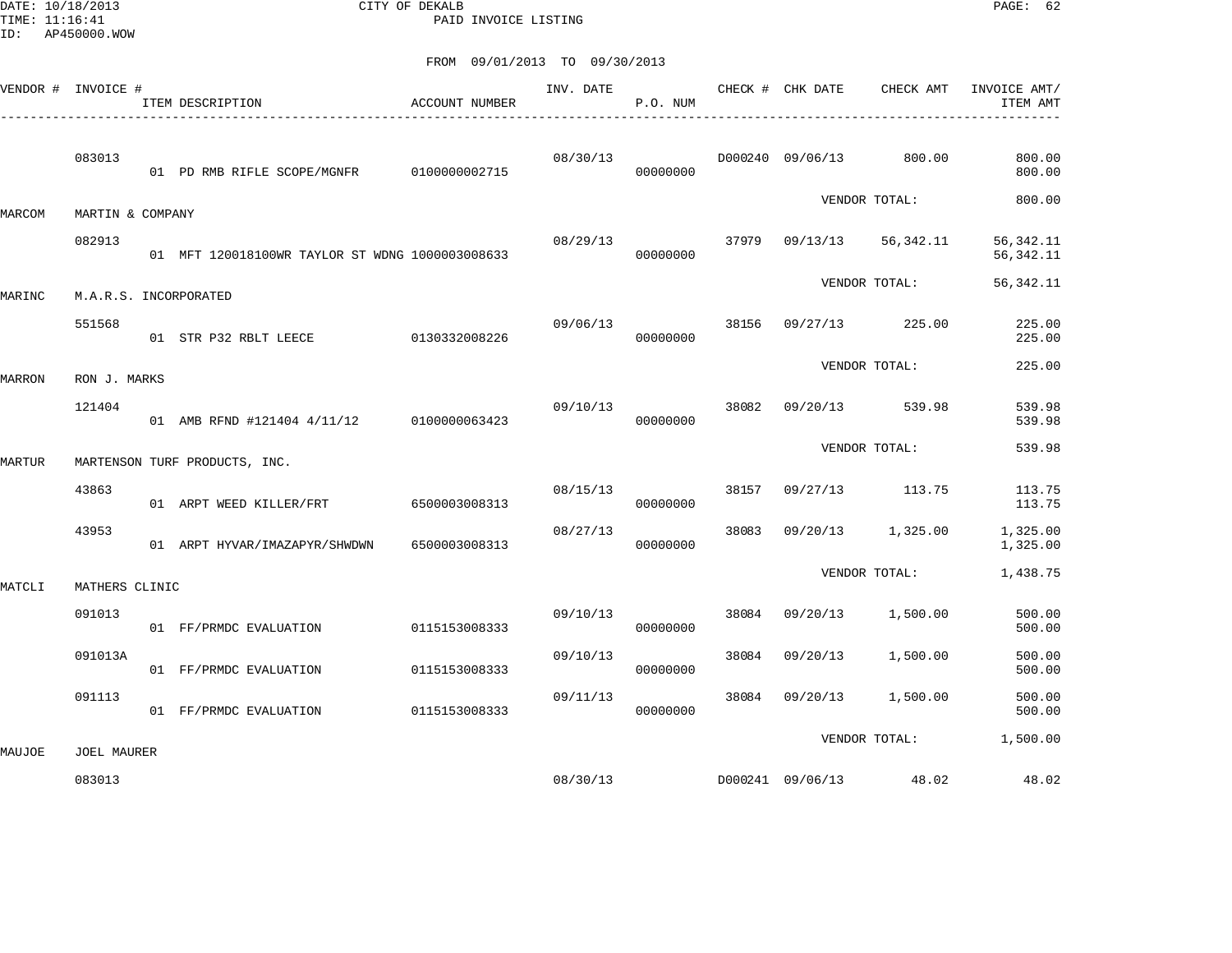DATE: 10/18/2013 CITY OF DEKALB PAGE: 63 PAID INVOICE LISTING

| VENDOR # INVOICE # |                      | ITEM DESCRIPTION                                | ACCOUNT NUMBER | INV. DATE | P.O. NUM |       | CHECK # CHK DATE | CHECK AMT       | INVOICE AMT/<br>ITEM AMT |
|--------------------|----------------------|-------------------------------------------------|----------------|-----------|----------|-------|------------------|-----------------|--------------------------|
|                    | 083013               | 01 ENG APWC 8/25-29/13 0130353008376            |                | 08/30/13  | 00000000 |       | D000241 09/06/13 | 48.02           | 48.02<br>48.02           |
| MAYBRI             | BRIAN MAYER          |                                                 |                |           |          |       |                  | VENDOR TOTAL:   | 48.02                    |
|                    | BAND13               | 01 2013 SUMMER MUNICIPAL BAND                   | 0110113008399  | 08/31/13  | 00000000 |       | 37876 09/06/13   | 575.00          | 575.00<br>575.00         |
| MAYLOW             | LOWELL MAY           |                                                 |                |           |          |       |                  | VENDOR TOTAL:   | 575.00                   |
|                    | BAND13               | 01 2013 SUMMER MUNICIPAL BAND 0110113008399     |                | 08/31/13  | 00000000 | 37877 |                  | 09/06/13 475.00 | 475.00<br>475.00         |
| MCAMAN             | mCAPITOL MANAGEMENT  |                                                 |                |           |          |       |                  | VENDOR TOTAL:   | 475.00                   |
|                    | 1627306              | 01 CNTRCTL SRVCS AUG '13 0500003008343          |                | 09/01/13  | 00000000 | 38085 | 09/20/13         | 5,500.00        | 5,500.00<br>5,500.00     |
| MCAPAT             | PATRICIA MCADAMS     |                                                 |                |           |          |       |                  | VENDOR TOTAL:   | 5,500.00                 |
|                    | 083013               | 01 2013 WELLNESS                                | 7100004008476  | 08/30/13  | 00000000 | 37792 | 09/06/13         | 84.00           | 84.00<br>84.00           |
| <b>MCCBAR</b>      | <b>BARB MCCASKEY</b> |                                                 |                |           |          |       |                  | VENDOR TOTAL:   | 84.00                    |
|                    | BAND13               | 01  2013  SUMMER MUNICIPAL BAND   0110113008399 |                | 08/31/13  | 00000000 | 37878 |                  | 09/06/13 100.00 | 100.00<br>100.00         |
| MCCCHA             | CHARLES MCCASLIN     |                                                 |                |           |          |       |                  | VENDOR TOTAL:   | 100.00                   |
|                    | 0813RBT              | 01 NOV'12-APR'13 REBATE PROGRAM 6000004008481   |                | 08/30/13  | 00000000 | 37728 | 09/04/13         | 73.06           | 73.06<br>73.06           |
| MCCGEN             | GENE MCCARROLL       |                                                 |                |           |          |       |                  | VENDOR TOTAL:   | 73.06                    |
|                    | 0813RBT              | 01 NOV'12-APR'13 REBATE PROGRAM 6000004008481   |                | 08/30/13  | 00000000 | 37729 |                  | 09/04/13 53.86  | 53.86<br>53.86           |
|                    |                      |                                                 |                |           |          |       |                  | VENDOR TOTAL:   | 53.86                    |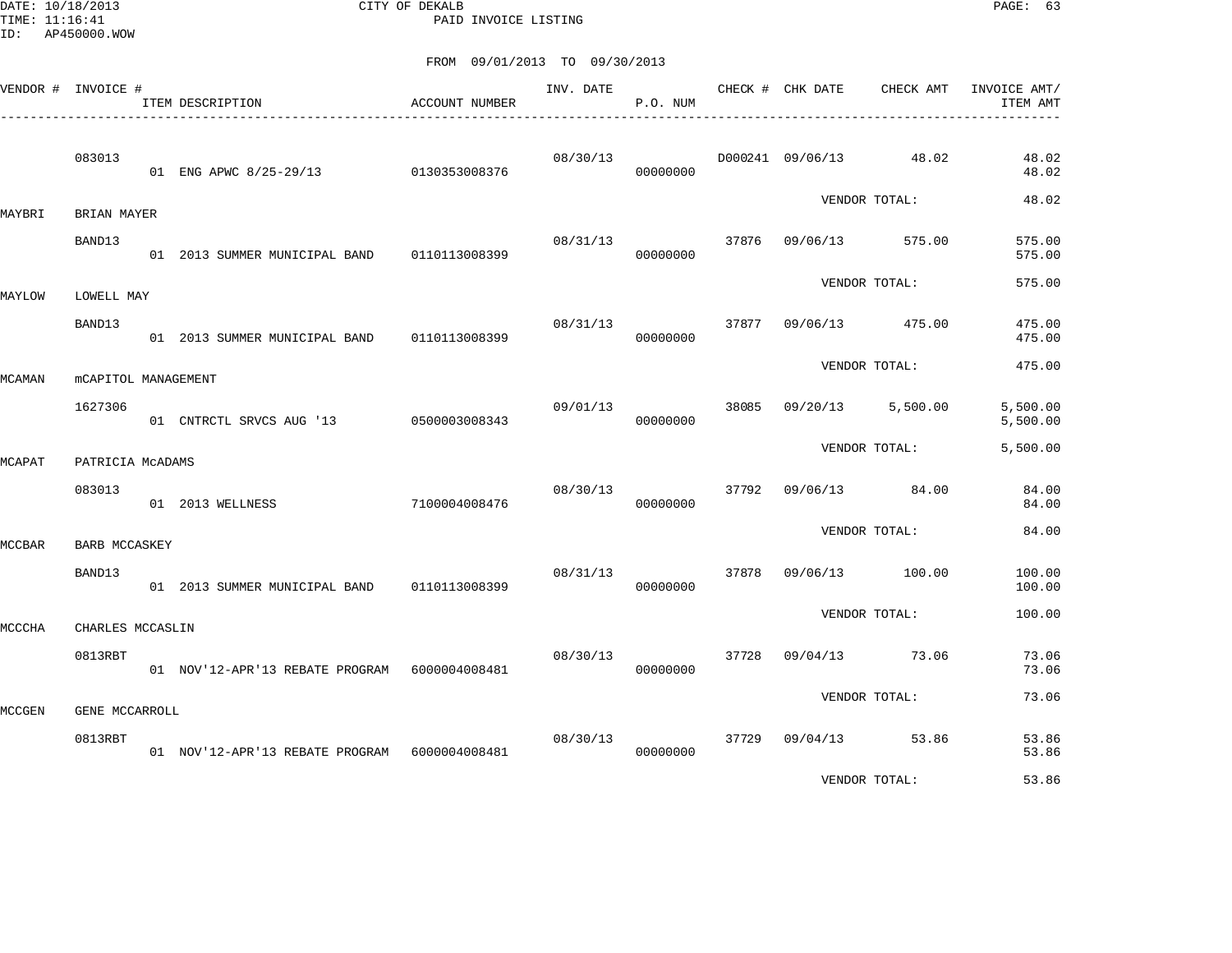DATE: 10/18/2013 CITY OF DEKALB PAGE: 64 PAID INVOICE LISTING

|        | VENDOR # INVOICE # | ITEM DESCRIPTION                                | ACCOUNT NUMBER | INV. DATE | P.O. NUM |       | CHECK # CHK DATE        | CHECK AMT     | INVOICE AMT/<br>ITEM AMT |
|--------|--------------------|-------------------------------------------------|----------------|-----------|----------|-------|-------------------------|---------------|--------------------------|
| MCCJIL | JILL MCCORMICK     |                                                 |                |           |          |       |                         |               |                          |
|        | BAND13             | 01  2013  SUMMER MUNICIPAL BAND   0110113008399 |                | 08/31/13  | 00000000 | 37879 | 09/06/13                | 100.00        | 100.00<br>100.00         |
| MCDJAM | JAMES MCDOUGALL    |                                                 |                |           |          |       |                         | VENDOR TOTAL: | 100.00                   |
|        | 083013             | 01 RMB EXP K-9 PICKUP DENVER, IND 0120223008376 |                | 08/30/13  | 00000000 |       | D000242 09/06/13 160.12 |               | 160.12<br>160.12         |
| MCI    |                    | MUNICIPAL CLERKS OF ILLINOIS                    |                |           |          |       |                         | VENDOR TOTAL: | 160.12                   |
|        | MMBRSHP20132014    | 01 CC MALOY MMBRSHP 10/1/13-9/30 0115153008375  |                | 09/13/13  | 00000000 | 38086 | 09/20/13                | 25.00         | 25.00<br>25.00           |
| MCMMAR | MARTHA MCMILLAN    |                                                 |                |           |          |       |                         | VENDOR TOTAL: | 25.00                    |
|        | 0813RBT            | 01 NOV'12-APR'13 REBATE PROGRAM 6000004008481   |                | 08/30/13  | 00000000 | 37730 | 09/04/13                | 51.08         | 51.08<br>51.08           |
| MCSQU  |                    | MC SQUARED ENERGY SERVICES LLC                  |                |           |          |       |                         | VENDOR TOTAL: | 51.08                    |
|        | 080213             | 01 2415052007 6/28-7/31/13                      | 6500003008352  | 08/02/13  | 00000000 | 38158 | 09/27/13                | 76.60         | 76.60<br>76.60           |
|        | 082813             | 01 0075041020 7/29-8/27/13                      | 6500003008352  | 08/28/13  | 00000000 | 37980 | 09/13/13                | 2,446.48      | 54.56<br>54.56           |
|        | 082813A            | 01 1506097008 7/29-8/27/13                      | 6500003008352  | 08/28/13  | 00000000 | 37980 | 09/13/13                | 2,446.48      | 83.72<br>83.72           |
|        | 082813B            | 01 1839137004 7/29-8/27/13                      | 6500003008352  | 08/28/13  | 00000000 | 37980 | 09/13/13                | 2,446.48      | 64.98<br>64.98           |
|        | 082813C            | 01 2415052007 7/31-8/29/13                      | 6500003008352  | 08/28/13  | 00000000 | 37980 | 09/13/13                | 2,446.48      | 144.30<br>144.30         |
|        | 082813D            | 01 2950409035 7/29-8/27/13                      | 6500003008352  | 08/28/13  | 00000000 | 37980 | 09/13/13                | 2,446.48      | 659.38<br>659.38         |
|        | 082813E            | 01 2950412005 7/29-8/27/13                      | 6500003008352  | 08/28/13  | 00000000 | 37980 | 09/13/13                | 2,446.48      | 710.46<br>710.46         |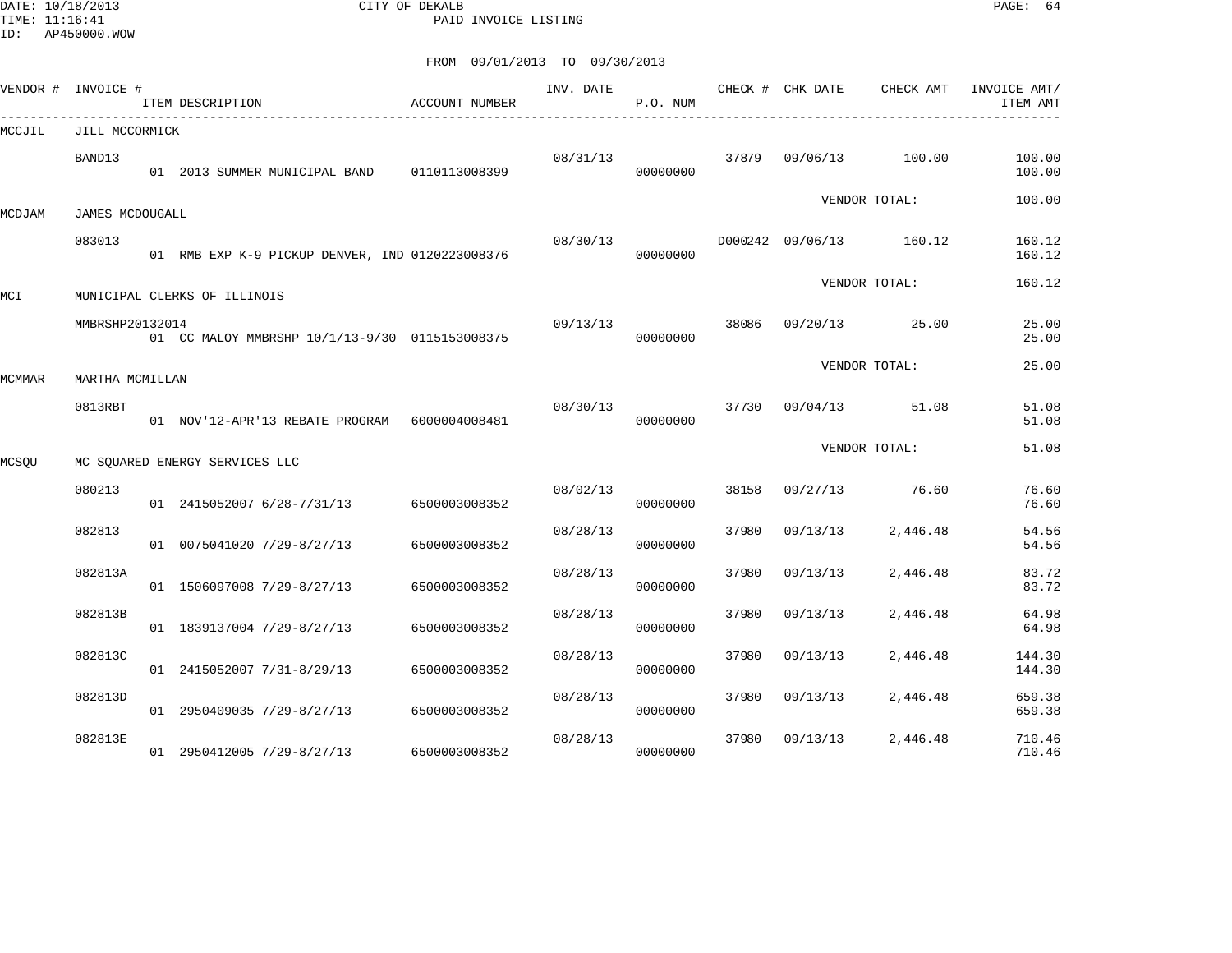|        | VENDOR # INVOICE # | ITEM DESCRIPTION                                | ACCOUNT NUMBER | INV. DATE | CHECK # CHK DATE<br>P.O. NUM |       |                  | CHECK AMT       | INVOICE AMT/<br>ITEM AMT |
|--------|--------------------|-------------------------------------------------|----------------|-----------|------------------------------|-------|------------------|-----------------|--------------------------|
|        | 082813F            | 01 2950413002 7/29-8/27/13                      | 6500003008352  | 08/28/13  | 00000000                     | 37980 | 09/13/13         | 2,446.48        | 213.98<br>213.98         |
|        | 082813G            | 01 2950414009 7/29-8/27/13                      | 6500003008352  | 08/28/13  | 00000000                     | 37980 | 09/13/13         | 2,446.48        | 109.53<br>109.53         |
|        | 082813H            | 01 2950419022 7/31-8/29/13                      | 6500003008352  | 08/28/13  | 00000000                     | 37980 | 09/13/13         | 2,446.48        | 249.96<br>249.96         |
|        | 082813I            | 01 2950416012 7/31-8/29/13                      | 6500003008352  | 08/28/13  | 00000000                     | 37980 | 09/13/13         | 2,446.48        | 54.24<br>54.24           |
|        | 082813J            | 01 3034018028 7/29-8/27/13                      | 6500003008352  | 08/28/13  | 00000000                     | 37980 | 09/13/13         | 2,446.48        | 36.28<br>36.28           |
|        | 082813K            | 01 3034019007 7/29-8/27/13                      | 6500003008352  | 08/28/13  | 00000000                     | 37980 | 09/13/13         | 2,446.48        | 65.09<br>65.09           |
| MEDAVI | MEDINAH AVIATORS   |                                                 |                |           |                              |       |                  | VENDOR TOTAL:   | 2,523.08                 |
|        | 091013             |                                                 |                | 09/10/13  | 00000000                     | 38159 | 09/27/13         | 400.00          | 400.00<br>400.00         |
| MEGTRA |                    | MEGGITT TRAINING SYSTEMS                        |                |           |                              |       |                  | VENDOR TOTAL:   | 400.00                   |
|        | INV0059748         | 01 PD SRVC VST 8/12/13 /TRGT HLDR 0120223008311 |                | 08/14/13  | 00000000                     | 37793 | 09/06/13         | 983.40          | 983.40<br>983.40         |
| MEIGAR | GARY MEIER         |                                                 |                |           |                              |       |                  | VENDOR TOTAL:   | 983.40                   |
|        | 091213             | 01 UB RFND#050102697002 6000000063444           |                | 09/12/13  | 00000000                     | 38087 | 09/20/13 35.18   |                 | 35.18<br>35.18           |
| MEIPEN | PENNY MEIER        |                                                 |                |           |                              |       |                  | VENDOR TOTAL:   | 35.18                    |
|        | 083013             | 01 PD RMB OSSI CNF GREENSBORO, NC 0120213008376 |                | 08/30/13  | 00000000                     |       | D000243 09/06/13 | 510.66          | 510.66<br>510.66         |
|        | 090613             | 01 2013 WELLNESS                                | 7100004008476  | 09/06/13  | 00000000                     |       | D000250 09/13/13 | 420.00          | 420.00<br>420.00         |
|        |                    |                                                 |                |           |                              |       |                  | ITOITOOD MOMITA | 02000                    |

VENDOR TOTAL: 930.66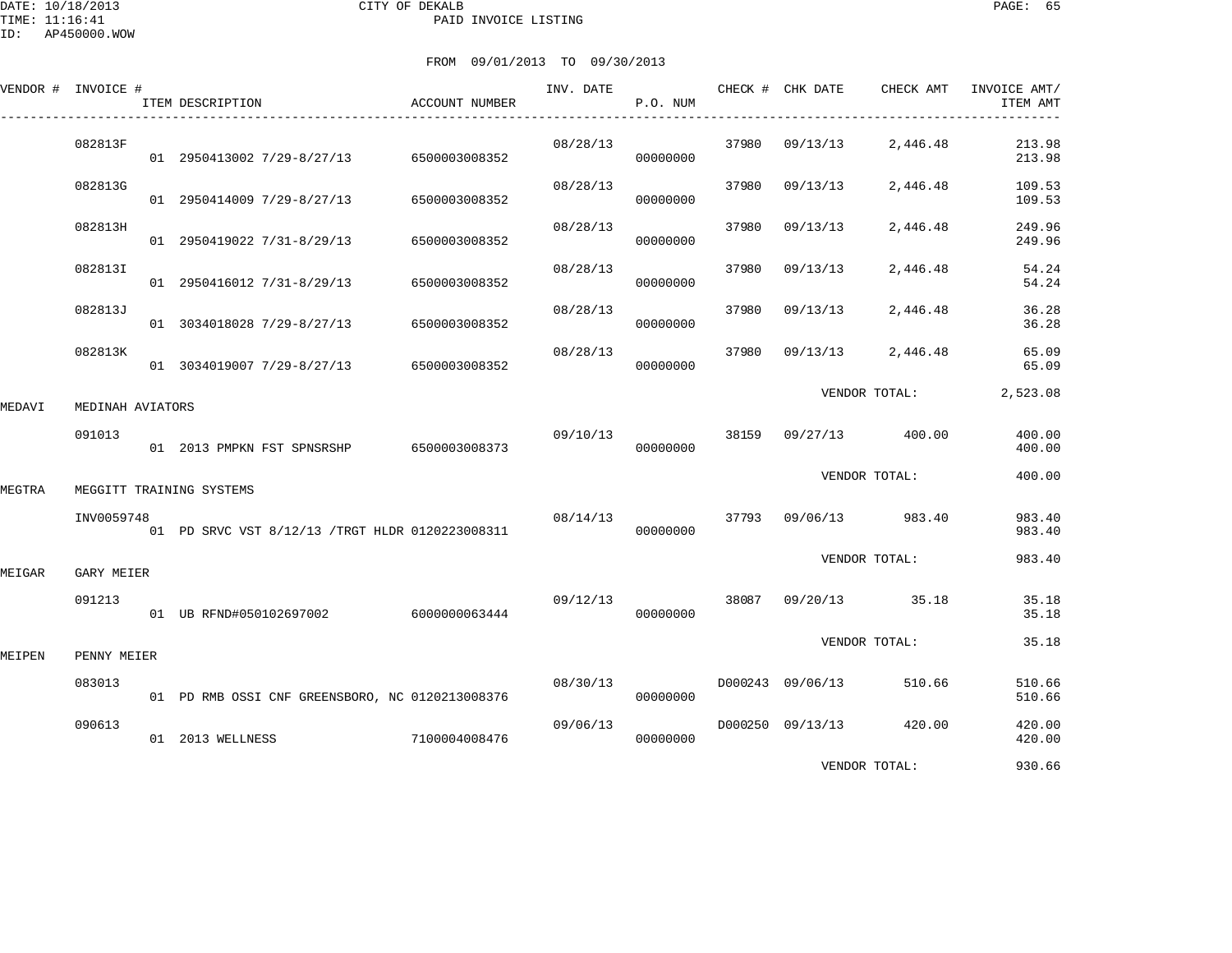DATE: 10/18/2013 CITY OF DEKALB PAGE: 66 PAID INVOICE LISTING

ID: AP450000.WOW

|        | VENDOR # INVOICE # | ITEM DESCRIPTION                                                 | ACCOUNT NUMBER                                  | INV. DATE | P.O. NUM                         |       | CHECK # CHK DATE | CHECK AMT     | INVOICE AMT/<br>ITEM AMT           |
|--------|--------------------|------------------------------------------------------------------|-------------------------------------------------|-----------|----------------------------------|-------|------------------|---------------|------------------------------------|
| MELLOC | MELIN'S LOCK & KEY |                                                                  |                                                 |           |                                  |       |                  |               |                                    |
|        | 14468              | 01 ENG FILE CABINET KEY                                          | 0130352008204                                   | 06/27/13  | 00000000                         | 37981 | 09/13/13         | 175.11        | 10.50<br>10.50                     |
|        | 14561              | 01 FD (6) KEYS / (2) TAGS                                        | 0125272008240                                   | 07/22/13  | 00000000                         | 37981 | 09/13/13         | 175.11        | 16.94<br>16.94                     |
|        | 14767              | 01 FD KEY S 7TH WTR DEPT                                         | 0125272008240                                   | 09/24/13  | 00000000                         | 38160 | 09/27/13         | 739.82        | 2.45<br>2.45                       |
|        | 14801              | 01 STR P2 FORD KEY                                               | 0130332008226                                   | 09/03/13  | 00000000                         | 38160 | 09/27/13         | 739.82        | 2.55<br>2.55                       |
|        | 14810              | 01 PD (5) KEYS                                                   | 0120223008315                                   | 09/04/13  | 00000000                         | 37981 | 09/13/13         | 175.11        | 11.55<br>11.55                     |
|        | 5348               | 01 CTYHLL JUDGE DOOR LOCK                                        | 0130323008348                                   | 07/20/13  | 00000000                         | 37981 | 09/13/13         | 175.11        | 45.00<br>45.00                     |
|        | 5361               | 01 ARPT E-1-6 RMV/RINSTLL                                        | 6500002008219                                   | 07/26/13  | 00000000                         | 37981 | 09/13/13         | 175.11        | 91.12<br>91.12                     |
|        | 5380               | 01 PD CLSR LOBBY<br>02 PD PARKING LOT DOOR CYLNDR<br>03 PD LABOR | 0120223008315<br>0120223008315<br>0120223008315 | 08/29/13  | 00000000<br>00000000<br>00000000 | 38160 | 09/27/13         | 739.82        | 368.95<br>218.84<br>55.11<br>95.00 |
|        | 5394               | 01 ARPT E-1-1 RMV/RNSTLL LCK CYLN 6500002008219                  |                                                 | 08/30/13  | 00000000                         | 38160 | 09/27/13         | 739.82        | 91.12<br>91.12                     |
|        | 5406               | 01 ARPT HEAVY DUTY LEVER LOCK<br>02 ARPT E-1-1 LEVER LOCK LABOR  | 6500002008219<br>6500002008219                  | 08/31/13  | 00000000<br>00000000             | 38160 | 09/27/13         | 739.82        | 274.75<br>199.75<br>75.00          |
| MESIM  |                    | M.E. SIMPSON CO., INC.                                           |                                                 |           |                                  |       |                  | VENDOR TOTAL: | 914.93                             |
|        | 24317              | 01 WTR 46.7 MI LEAK DET SRVC                                     | 6000003008328                                   | 09/13/13  | 00000000                         | 38161 | 09/27/13         | 7,939.00      | 7,939.00<br>7,939.00               |
| MESLOI | LOIS M MESMER      |                                                                  |                                                 |           |                                  |       |                  | VENDOR TOTAL: | 7,939.00                           |
|        | 0813RBT            | 01 NOV'12-APR'13 REBATE PROGRAM 6000004008481                    |                                                 | 08/30/13  | 00000000                         | 37731 | 09/04/13         | 42.79         | 42.79<br>42.79                     |
|        |                    |                                                                  |                                                 |           |                                  |       |                  | VENDOR TOTAL: | 42.79                              |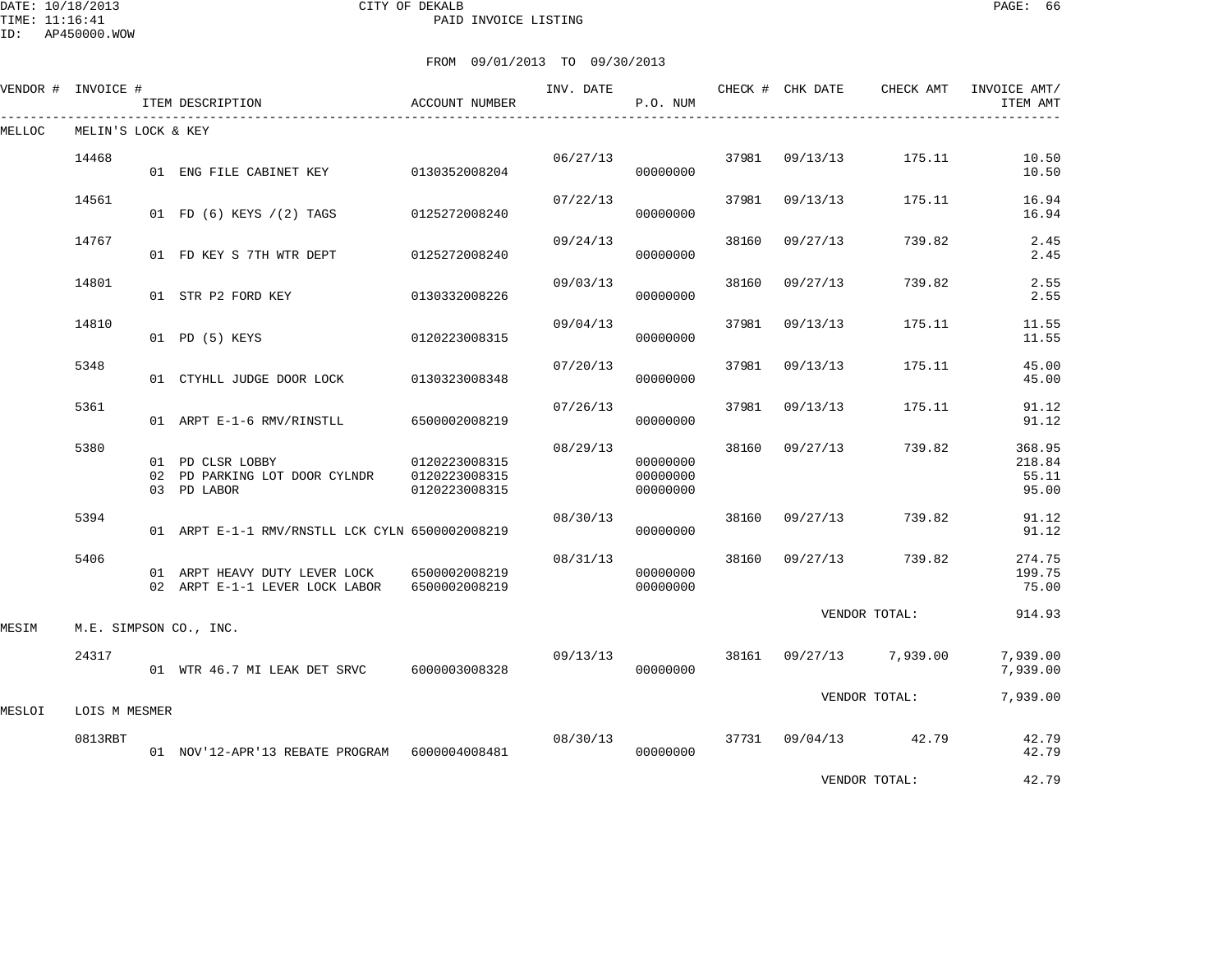DATE: 10/18/2013 CITY OF DEKALB PAGE: 67 PAID INVOICE LISTING

|        | VENDOR # INVOICE #    | ITEM DESCRIPTION                                                                                  | <b>ACCOUNT NUMBER</b> | INV. DATE | P.O. NUM             |       | CHECK # CHK DATE | CHECK AMT     | INVOICE AMT/<br>ITEM AMT |
|--------|-----------------------|---------------------------------------------------------------------------------------------------|-----------------------|-----------|----------------------|-------|------------------|---------------|--------------------------|
| METPRO |                       | PRISTINE WATER SOLUTIONS                                                                          |                       |           |                      |       |                  |               |                          |
|        | 022177                | 01 WTR (20) AQUADENE/FRT 6000002008250                                                            |                       | 08/27/13  | 00000000             | 38088 | 09/20/13         | 7,080.48      | 7,080.48<br>7,080.48     |
| MICASH | ASHLEY MICELI         |                                                                                                   |                       |           |                      |       |                  | VENDOR TOTAL: | 7,080.48                 |
|        | BAND13                | 01 2013 SUMMER MUNICIPAL BAND 0110113008399                                                       |                       | 08/31/13  | 00000000             | 37880 | 09/06/13         | 600.00        | 600.00<br>600.00         |
| MIDENE |                       | MIDAMERICAN ENERGY COMPANY                                                                        |                       |           |                      |       |                  | VENDOR TOTAL: | 600.00                   |
|        | 5914026               | 01 #230446 WELLS 6/3-7/2/13 6000003008352                                                         |                       | 07/29/13  | 00000000             | 38089 | 09/20/13         | 11,996.73     | 11,996.73<br>11,996.73   |
| MIKAUT |                       | MIKE'S AUTO & TRUCK REPAIR                                                                        |                       |           |                      |       |                  | VENDOR TOTAL: | 11,996.73                |
|        | 25426                 | 01 FD TRK1 FRNT BRK HOSE RPR LBR 0125273008315<br>02 FD TRK1 FRNT BRK HOSE RPR PRTS 0125273008315 |                       | 08/20/13  | 00000000<br>00000000 | 37982 | 09/13/13         | 222.70        | 95.80<br>68.00<br>27.80  |
|        | 25465                 | 01 FD M4 RPR A/C FREON LABOR 0125273008315<br>02 FD M4 RPR A/C FREON                              | 0125273008315         | 08/28/13  | 00000000<br>00000000 | 37982 | 09/13/13         | 222.70        | 126.90<br>119.00<br>7.90 |
| MILJUS | <b>JUSTYN MILLER</b>  |                                                                                                   |                       |           |                      |       |                  | VENDOR TOTAL: | 222.70                   |
|        | 092013                | 01 RMB IAMMA LUNCHEON 9/11/13 0115153008376                                                       |                       | 09/20/13  | 00000000             |       | D000254 09/27/13 | 25.00         | 25.00<br>25.00           |
| MLENT  | M & L ENTERPRISES LLC |                                                                                                   |                       |           |                      |       |                  | VENDOR TOTAL: | 25.00                    |
|        | 212019                | 01 PD (50) CAR WASH TOKENS 0120223008315                                                          |                       | 09/17/13  | 00000000             | 38162 | 09/27/13         | 225.00        | 225.00<br>225.00         |
| MONALE | ALEX MONDO            |                                                                                                   |                       |           |                      |       |                  | VENDOR TOTAL: | 225.00                   |
|        | 0813RBT               | 01 NOV'12-APR'13 REBATE PROGRAM 6000004008481                                                     |                       | 08/30/13  | 00000000             |       | 37732 09/04/13   | 53.27         | 53.27<br>53.27           |
|        |                       |                                                                                                   |                       |           |                      |       |                  | VENDOR TOTAL: | 53.27                    |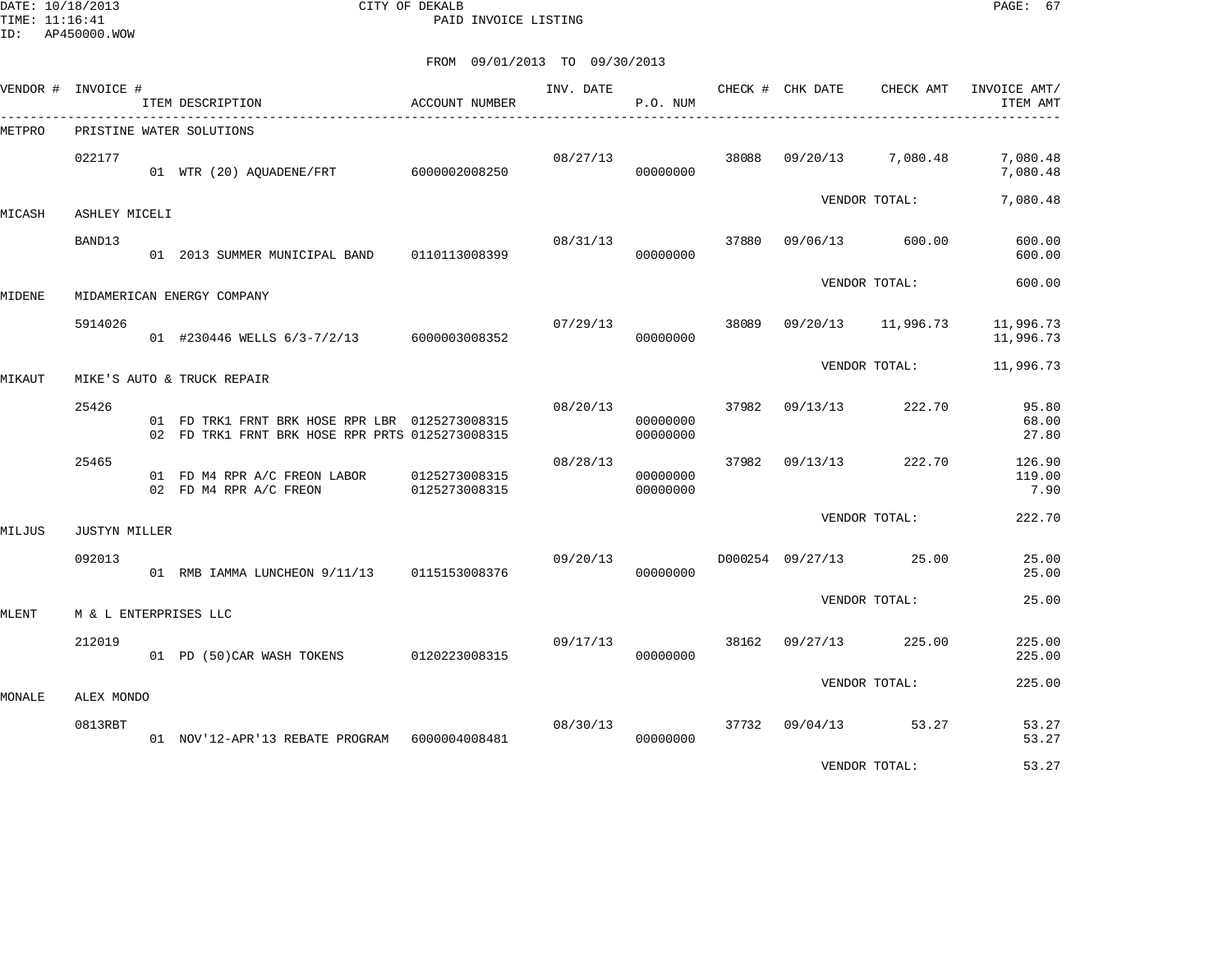DATE: 10/18/2013 CITY OF DEKALB PAGE: 68 PAID INVOICE LISTING

|        | VENDOR # INVOICE # | ITEM DESCRIPTION                                | ACCOUNT NUMBER | INV. DATE | P.O. NUM |       | CHECK # CHK DATE | CHECK AMT     | INVOICE AMT/<br>ITEM AMT |
|--------|--------------------|-------------------------------------------------|----------------|-----------|----------|-------|------------------|---------------|--------------------------|
| MONCHR | CHRISTINE MONTERIO |                                                 |                |           |          |       |                  |               |                          |
|        | BAND13             | 01 2013 SUMMER MUNICIPAL BAND 0110113008399     |                | 08/31/13  | 00000000 | 37881 | 09/06/13         | 650.00        | 650.00<br>650.00         |
| MONDAN | DANIEL L. MONGE    |                                                 |                |           |          |       |                  | VENDOR TOTAL: | 650.00                   |
|        |                    |                                                 |                |           |          |       |                  |               |                          |
|        | BAND13             | 01 2013 SUMMER MUNICIPAL BAND 0110113008399     |                | 08/31/13  | 00000000 |       | 37882 09/06/13   | 50.00         | 50.00<br>50.00           |
| MONJAY | JAY M. MONTEIRO    |                                                 |                |           |          |       |                  | VENDOR TOTAL: | 50.00                    |
|        |                    |                                                 |                |           |          |       |                  |               |                          |
|        | BAND13             | 01 2013 SUMMER MUNICIPAL BAND                   | 0110113008399  | 08/31/13  | 00000000 | 37883 | 09/06/13         | 50.00         | 50.00<br>50.00           |
| MOOIND |                    | MOORE INDUSTRIAL HARDWARE                       |                |           |          |       |                  | VENDOR TOTAL: | 50.00                    |
|        |                    |                                                 |                |           |          |       |                  |               |                          |
|        | 422029             | 01 FD LTCH/GRBRL/RBBR HLDWN 0125272008226       |                | 08/23/13  | 00000000 | 37983 | 09/13/13         | 168.13        | 168.13<br>168.13         |
| MOOTHO | THOMAS MOORE       |                                                 |                |           |          |       |                  | VENDOR TOTAL: | 168.13                   |
|        |                    |                                                 |                |           |          |       |                  |               |                          |
|        | 090613             | 01 PW APWA CONGRESS 8/2/13 0130313008376        |                | 09/06/13  | 00000000 |       | D000251 09/13/13 | 48.17         | 48.17<br>48.17           |
| MORSAL | MORTON SALT, INC.  |                                                 |                |           |          |       |                  | VENDOR TOTAL: | 48.17                    |
|        |                    |                                                 |                |           |          |       |                  |               |                          |
|        | 5400232450         | 01 WTR 24.44TNS BULK CRYSTAL SALT 6000002008250 |                | 08/21/13  | 00000000 | 37984 | 09/13/13         | 2,678.66      | 2,678.66<br>2,678.66     |
|        | 5400238026         |                                                 |                | 08/29/13  |          | 38090 | 09/20/13         | 5,172.10      | 2,570.22                 |
|        |                    | 01 24.36TNS BULK CRYSTAL SALT                   | 6000002008250  |           | 00000000 |       |                  |               | 2,570.22                 |
|        | 5400238027         | 01 24.66TNS BULK CRYSTAL SALT                   | 6000002008250  | 08/29/13  | 00000000 | 38090 | 09/20/13         | 5,172.10      | 2,601.88<br>2,601.88     |
|        |                    |                                                 |                |           |          |       |                  | VENDOR TOTAL: | 7,850.76                 |
| MOTSOL |                    | MOTOROLA SOLUTIONS, INC.                        |                |           |          |       |                  |               |                          |
|        | 78239231           | 01 INFRSTRCTR RPR/ONSITE RSPNC                  | 0115164008450  | 07/25/13  | 00000000 | 37985 | 09/13/13         | 13,385.88     | 13,385.88<br>13,385.88   |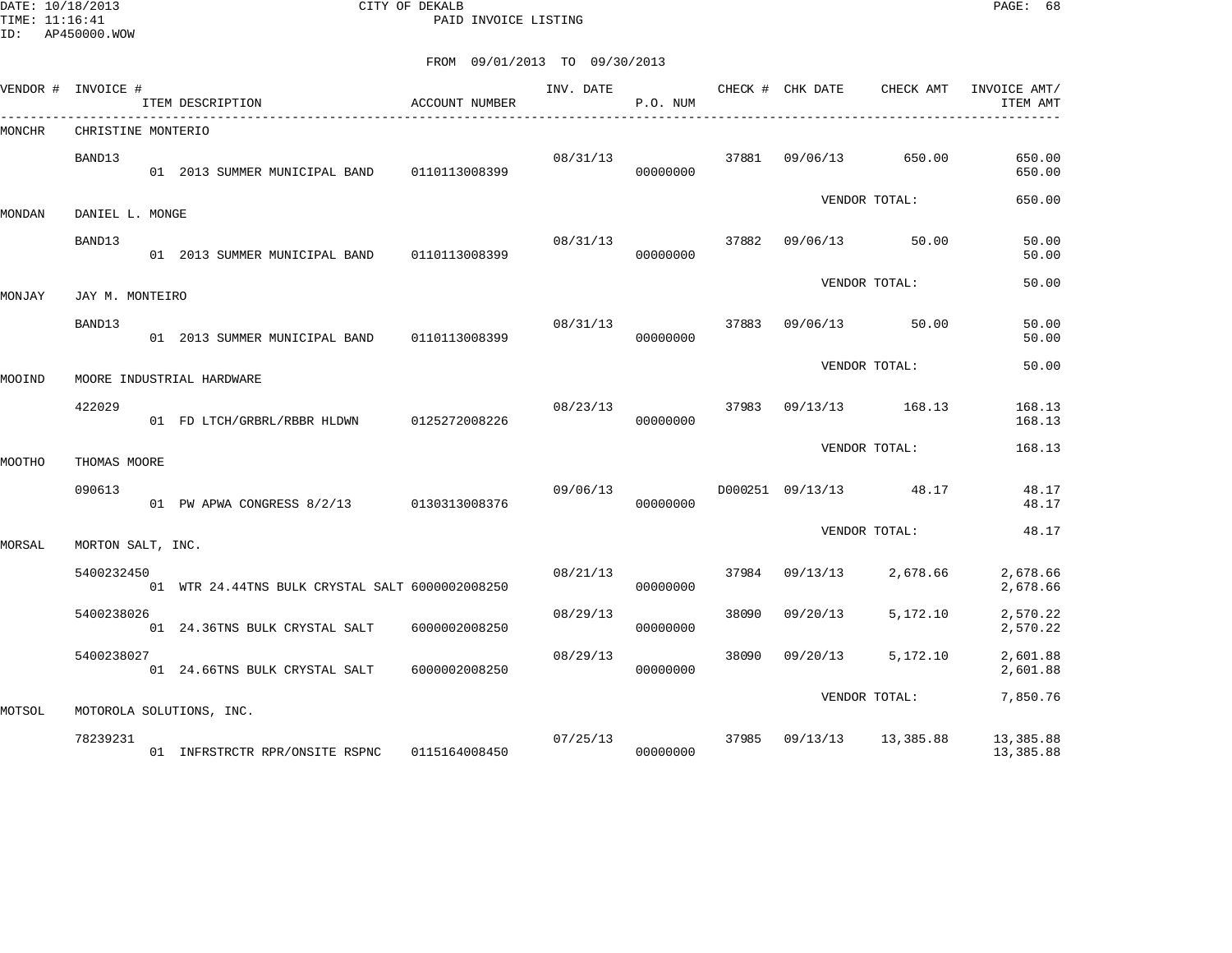DATE: 10/18/2013 CITY OF DEKALB PAGE: 69 PAID INVOICE LISTING

|        | VENDOR # INVOICE # | ITEM DESCRIPTION<br>--------------------------------------                                                                                                           | ACCOUNT NUMBER |          | INV. DATE<br>P.O. NUM | CHECK # CHK DATE | CHECK AMT                      | INVOICE AMT/<br>ITEM AMT                                          |
|--------|--------------------|----------------------------------------------------------------------------------------------------------------------------------------------------------------------|----------------|----------|-----------------------|------------------|--------------------------------|-------------------------------------------------------------------|
|        | 95112272013        | 01 PD (4) MNTHLY CHRG SEP '13 0120212008243                                                                                                                          |                | 09/01/13 | 00000000              |                  | 38163 09/27/13 120.00          | 120.00<br>120.00                                                  |
| MUNEME | MES - ILLINOIS     |                                                                                                                                                                      |                |          |                       |                  |                                | VENDOR TOTAL: 13,505.88                                           |
|        | 00441445SNV        | 01 FD MED FACEPIECE/BND/FRT 0125273008311                                                                                                                            |                |          | 00000000              |                  | 08/20/13 37986 09/13/13 690.22 | 690.22<br>690.22                                                  |
| MURDAV | DAVID V. MURRAY    |                                                                                                                                                                      |                |          |                       |                  | VENDOR TOTAL:                  | 690.22                                                            |
|        | BAND13             | 01 2013 SUMMER MUNICIPAL BAND 0110113008399                                                                                                                          |                | 08/31/13 | 00000000              |                  | 37884 09/06/13 300.00          | 300.00<br>300.00                                                  |
| MYEDOR | DOROTHY MYERS      |                                                                                                                                                                      |                |          |                       |                  | VENDOR TOTAL:                  | 300.00                                                            |
|        | 0813RBT            | 01 NOV'12-APR'13 REBATE PROGRAM 6000004008481                                                                                                                        |                |          | 00000000              |                  | 08/30/13 37733 09/04/13 93.05  | 93.05<br>93.05                                                    |
|        |                    |                                                                                                                                                                      |                |          |                       |                  | VENDOR TOTAL:                  | 93.05                                                             |
|        | NACHA DD UNDEFINED | 01 TOTAL DIRECT DEPOSITS<br>01 TOTAL DIRECT DEPOSITS<br>01 TOTAL DIRECT DEPOSITS<br>01 TOTAL DIRECT DEPOSITS<br>01 TOTAL DIRECT DEPOSITS<br>01 TOTAL DIRECT DEPOSITS |                |          |                       |                  |                                | 4,117.18<br>3,031.07<br>1,096.72<br>550.17<br>18,358.91<br>839.92 |
| NATWIN |                    | NATHAN WINSTON SERVICES, INC.                                                                                                                                        |                |          |                       |                  | VENDOR TOTAL:                  | 0.00                                                              |
|        | 13685              | 01 PD SBLMTD MTL PLT/SETUP FEE 0100000002730                                                                                                                         |                |          | 00000000              |                  | 09/11/13 38164 09/27/13 60.50  | 60.50<br>60.50                                                    |
| NELJEA | JEAN M NELSON      |                                                                                                                                                                      |                |          |                       |                  | VENDOR TOTAL:                  | 60.50                                                             |
|        | 091113             | 01 REBATE PROGRAM                                                                                                                                                    | 6000004008481  |          | 09/11/13<br>00000000  |                  | 38025 09/13/13 68.65           | 68.65<br>68.65                                                    |
| NELWES | WESLEY NELSON      |                                                                                                                                                                      |                |          |                       |                  | VENDOR TOTAL:                  | 68.65                                                             |
|        | BAND13             |                                                                                                                                                                      |                |          | 08/31/13              |                  | 37885 09/06/13 725.00          | 725.00                                                            |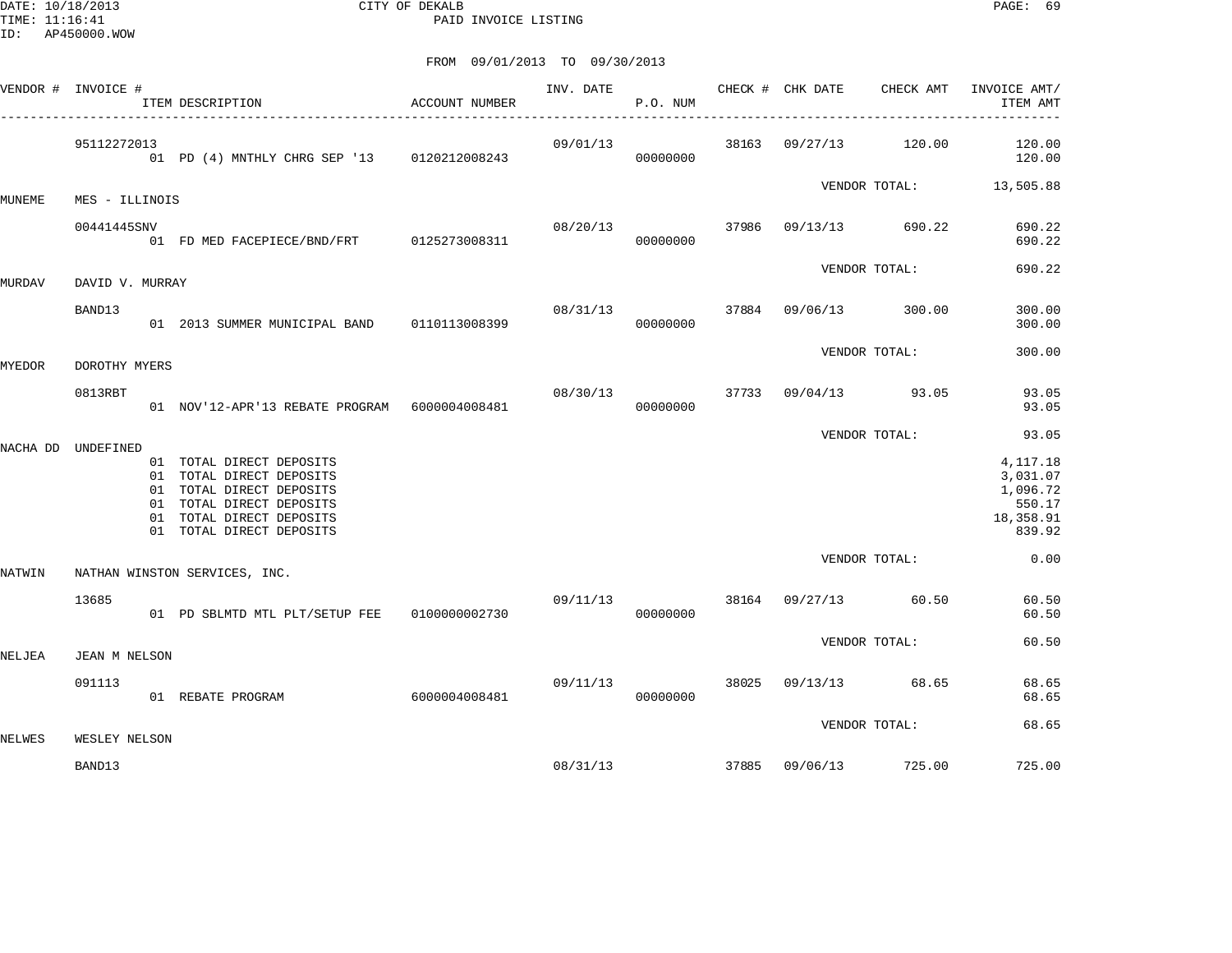DATE: 10/18/2013 CITY OF DEKALB PAGE: 70 PAID INVOICE LISTING

|        | VENDOR # INVOICE #    | ACCOUNT NUMBER<br>ITEM DESCRIPTION              |               | INV. DATE | P.O. NUM |       | CHECK # CHK DATE | CHECK AMT     | INVOICE AMT/<br>ITEM AMT |
|--------|-----------------------|-------------------------------------------------|---------------|-----------|----------|-------|------------------|---------------|--------------------------|
|        | BAND13                | 01 2013 SUMMER MUNICIPAL BAND                   | 0110113008399 | 08/31/13  | 00000000 | 37885 | 09/06/13         | 725.00        | 725.00<br>725.00         |
| NEWEGG | NEWEGG BUSINESS       |                                                 |               |           |          |       |                  | VENDOR TOTAL: | 725.00                   |
|        | 1200122572            | 01 IT SSD 500G SAMSUNG/BURNER                   | 0115162008285 | 08/30/13  | 00000000 | 38165 | 09/27/13         | 468.73        | 468.73<br>468.73         |
| NEWREP |                       | NEWMAN'S REPAIR SERVICE                         |               |           |          |       |                  | VENDOR TOTAL: | 468.73                   |
|        | 004156                | 01 ARPT RPR WASTE OIL HEATER 6500003008310      |               | 09/04/13  | 00000000 | 38166 | 09/27/13         | 483.91        | 483.91<br>483.91         |
| NICOR  | NICOR                 |                                                 |               |           |          |       |                  | VENDOR TOTAL: | 483.91                   |
|        | 081913                | 01 692605-10008 7/19-8/19/13                    | 6000003008351 | 08/19/13  | 00000000 | 38167 | 09/27/13         | 1,247.74      | 92.75<br>92.75           |
|        | 081913A               | 01 949108-10004 7/19-8/19/13                    | 6000003008351 | 08/19/13  | 00000000 | 38167 | 09/27/13         | 1,247.74      | 54.29<br>54.29           |
|        | 082013                | 01 792605-10007 7/23-8/20/13                    | 6000003008351 | 08/20/13  | 00000000 | 38167 | 09/27/13         | 1,247.74      | 78.11<br>78.11           |
|        | 082613                | 01 254105-10009 4/22-8/19/13                    | 6000003008351 | 08/26/13  | 00000000 | 38167 | 09/27/13         | 1,247.74      | 847.89<br>847.89         |
|        | 082713                | 01 176854-13811 7/26-8/23/13                    | 6500003008355 | 08/27/13  | 00000000 | 38167 | 09/27/13         | 1,247.74      | 76.65<br>76.65           |
|        | 082713A               | 01 320518-10003 7/26-8/23/13                    | 6500003008355 | 08/27/13  | 00000000 | 38167 | 09/27/13         | 1,247.74      | 23.10<br>23.10           |
|        | 082713B               | 01 792113-01936 7/26-8/26/13                    | 6500003008355 | 08/27/13  | 00000000 | 38167 | 09/27/13         | 1,247.74      | 74.95<br>74.95           |
| NIMCA  | NORTHWESTERN ILLINOIS |                                                 |               |           |          |       |                  | VENDOR TOTAL: | 1,247.74                 |
|        | MMBRSHP20132014       | 01 CC MMBRSHP MALLOY 10/1/13-9/30 0115153008375 |               | 08/29/13  | 00000000 | 38091 | 09/20/13         | 110.00        | 110.00<br>55.00          |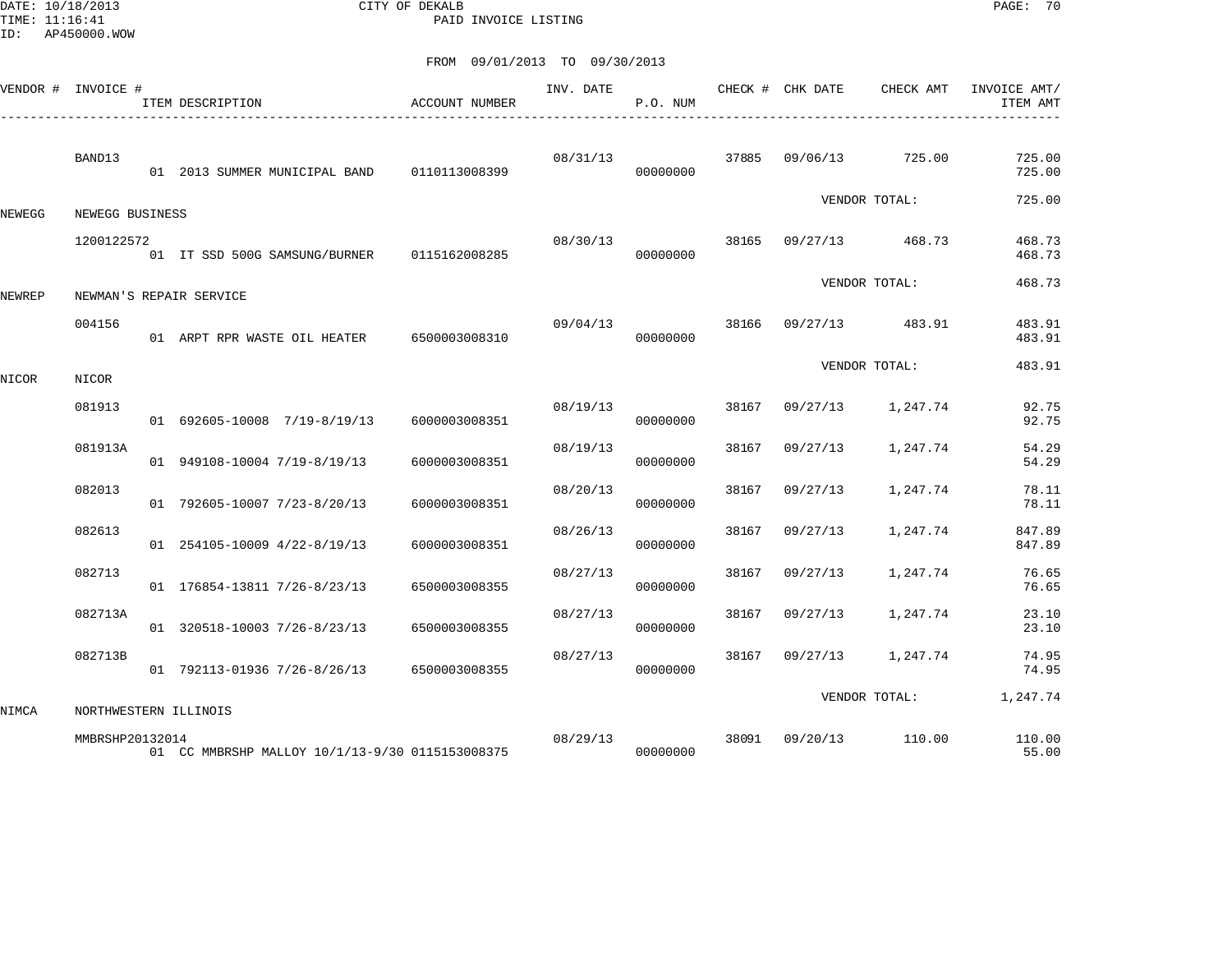DATE: 10/18/2013 CITY OF DEKALB PAGE: 71 PAID INVOICE LISTING

|        | VENDOR # INVOICE # | ITEM DESCRIPTION                                                                                                        | ACCOUNT NUMBER | INV. DATE | P.O. NUM                         |       | CHECK # CHK DATE | CHECK AMT             | INVOICE AMT/<br>ITEM AMT        |
|--------|--------------------|-------------------------------------------------------------------------------------------------------------------------|----------------|-----------|----------------------------------|-------|------------------|-----------------------|---------------------------------|
|        | MMBRSHP20132014    | 02 CC MMBRSHP WRIGHT 10/1/13-9/30 0115153008375                                                                         |                | 08/29/13  | 00000000                         |       | 38091 09/20/13   | 110.00                | 110.00<br>55.00                 |
| NIUCEN |                    | NIU CENTER FOR GOVERNMENTAL                                                                                             |                |           |                                  |       |                  | VENDOR TOTAL:         | 110.00                          |
|        | CGS14113           | 01 STRTGC PLNNG SSSN 9/7/13 0135004008497                                                                               |                |           | 09/09/13 38168<br>00000000       |       | 09/27/13         | 840.00                | 840.00<br>840.00                |
| NIUHSC |                    | NORTHERN ILLINOIS UNIVERSITY                                                                                            |                |           |                                  |       |                  | VENDOR TOTAL:         | 840.00                          |
|        | 99011              | 01 CTY CNCL RETREAT/WRKSHP 9/7/13 0135004008497                                                                         |                | 09/07/13  | 00000000                         |       |                  | 38092 09/20/13 214.60 | 214.60<br>214.60                |
| NIWAT  |                    | NORTHERN ILLINOIS WATER WORKS                                                                                           |                |           |                                  |       |                  | VENDOR TOTAL:         | 214.60                          |
|        | 35350              | 01 RAD/ANNX WTR SRVC 8/2/13 0130324008450                                                                               |                | 08/02/13  | 00000000                         | 38093 | 09/20/13         | 223.50                | 42.00<br>42.00                  |
|        | 35409              | 01 RAD/ANNX WTR SRVC 8/9/13                                                                                             | 0130324008450  | 08/09/13  | 00000000                         | 38093 | 09/20/13         | 223.50                | 42.00<br>42.00                  |
|        | 35440              | 01 RAD/ANNX WTR SRVC 8/16/13                                                                                            | 0130324008450  | 08/16/13  | 00000000                         | 38093 | 09/20/13         | 223.50                | 53.50<br>53.50                  |
|        | 35481              | 01 RAD/ANNX WTR SRVC 8/23/13                                                                                            | 0130324008450  | 08/23/13  | 00000000                         | 38093 | 09/20/13         | 223.50                | 65.00<br>65.00                  |
|        | 35551              | 01 WTR COOLER RENTAL                                                                                                    | 0130324008450  | 08/29/13  | 00000000                         | 38093 | 09/20/13         | 223.50                | 21.00<br>21.00                  |
| OFFDEP | OFFICE DEPOT INC   |                                                                                                                         |                |           |                                  |       |                  | VENDOR TOTAL:         | 223.50                          |
|        | 672639569001       | 01 PW AWARDS CERTIFICATES 0130342008204<br>02 PW (2) DOZ BALL PNT PENS<br>03 PW LEGAL PADS/(5)CRRCTN TAPE 0130312008204 | 0130352008204  | 08/28/13  | 00000000<br>00000000<br>00000000 | 38094 | 09/20/13         | 138.08                | 74.10<br>8.49<br>35.68<br>29.93 |
|        | 672649523001       | 01 PW MAILERS                                                                                                           | 0130312008204  | 08/28/13  | 00000000                         | 38094 | 09/20/13         | 138.08                | 14.49<br>14.49                  |
|        | 672864629001       | 01 PW MAILERS                                                                                                           | 0130312008204  | 08/29/13  | 00000000                         | 38094 | 09/20/13         | 138.08                | 7.91<br>7.91                    |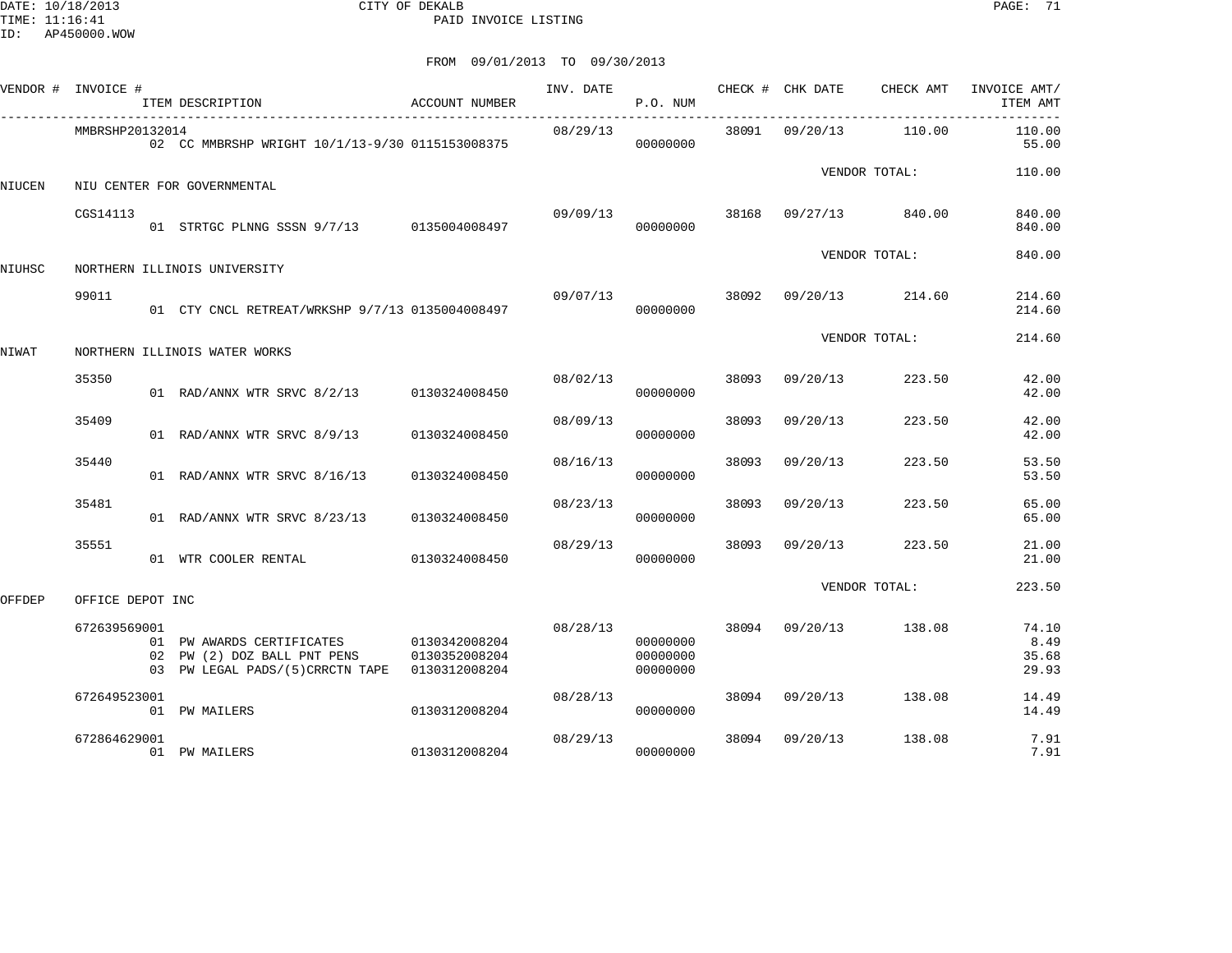DATE: 10/18/2013 CITY OF DEKALB PAGE: 72 PAID INVOICE LISTING

|         | VENDOR # INVOICE # | ITEM DESCRIPTION                               | ACCOUNT NUMBER | INV. DATE | P.O. NUM |       | CHECK # CHK DATE | CHECK AMT                      | INVOICE AMT/<br>ITEM AMT |
|---------|--------------------|------------------------------------------------|----------------|-----------|----------|-------|------------------|--------------------------------|--------------------------|
|         | 672911807001       | 01 PW CRDT #672649523001 MAILERS 0130312008204 |                | 08/28/13  | 00000000 |       |                  | 38094 09/20/13 138.08          | $-14.49$<br>$-14.49$     |
|         | 672987478001       | 01 PW (3) REPORT COVERS 0130342008204          |                | 08/29/13  | 00000000 |       |                  | 38094 09/20/13 138.08          | 56.07<br>56.07           |
|         | IDIS5608254        | 01 FY14 CDBG ADMIN OFFICE CHAIR 1900002008204  |                | 09/13/13  | 00000000 | 38169 |                  | 09/27/13 181.46                | 181.46<br>181.46         |
| OFFDEP2 | OFFICE DEPOT, INC. |                                                |                |           |          |       |                  | VENDOR TOTAL:                  | 319.54                   |
|         | 671168184001       | 01 PD OFFICE SUPPLIES                          | 0100000002750  | 08/20/13  | 00000000 | 37987 | 09/13/13         | 262.08                         | 181.86<br>181.86         |
|         | 671186878001       | 01 PD DVDR SPNDL DBL                           | 0100000002750  | 08/20/13  | 00000000 | 37987 | 09/13/13         | 262.08                         | 32.99<br>32.99           |
|         | 671186905001       | 01 PD DVD(100)PK                               | 0100000002750  | 08/20/13  | 00000000 | 37987 | 09/13/13         | 262.08                         | 17.26<br>17.26           |
|         | 671186906001       | 01 PD SLEEVES(100)PK                           | 0100000002750  | 08/20/13  | 00000000 | 37987 | 09/13/13         | 262.08                         | 29.97<br>29.97           |
| OFFTEA  |                    | ROBERT HALF INTERNATIONAL INC                  |                |           |          |       |                  | VENDOR TOTAL:                  | 262.08                   |
|         | 38674442           | 01 FIN M BALOGH 8/26-30/13 0115191008103       |                | 09/04/13  | 00000000 | 37988 |                  | 09/13/13 840.75                | 840.75<br>840.75         |
|         | 38718073           | 01 FIN M BALOGH 9/6/13                         | 0115191008103  | 09/10/13  | 00000000 |       |                  | 38170 09/27/13 1,345.20        | 672.60<br>672.60         |
|         | 38764898           | 01 FIN M BALOGH 9/13/13 0115191008103          |                | 09/17/13  | 00000000 | 38170 |                  | 09/27/13 1,345.20              | 672.60<br>672.60         |
| OLISHI  | SHIRLEY OLIVER     |                                                |                |           |          |       |                  | VENDOR TOTAL:                  | 2,185.95                 |
|         | 0813RBT            | 01 NOV'12-APR'13 REBATE PROGRAM 6000004008481  |                | 08/30/13  | 00000000 |       |                  | 37734 09/04/13 103.70          | 103.70<br>103.70         |
| OLSMIL  | MILTON OLSON       |                                                |                |           |          |       |                  | VENDOR TOTAL:                  | 103.70                   |
|         | BAND13             |                                                |                |           |          |       |                  | 08/31/13 37886 09/06/13 625.00 | 625.00                   |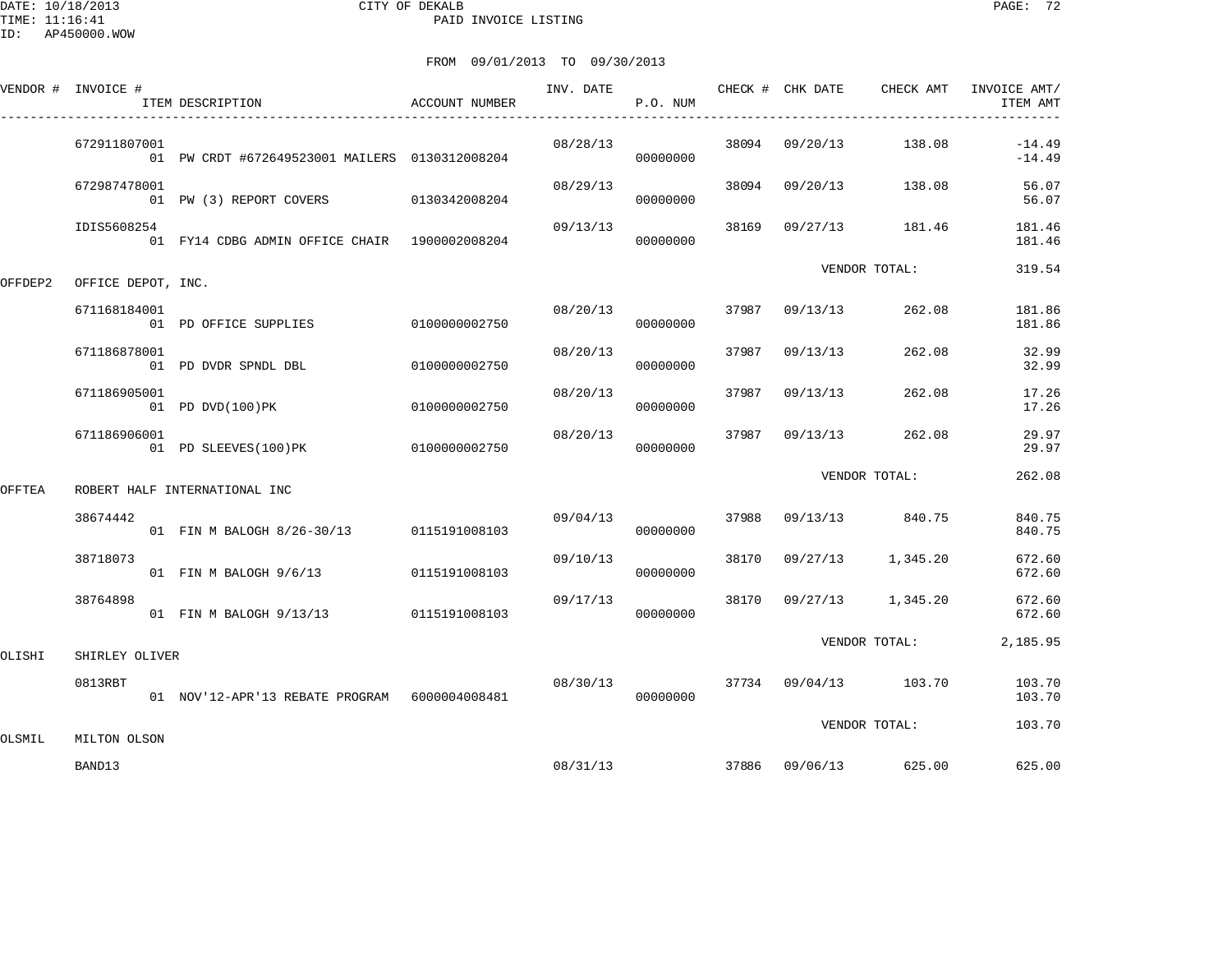DATE: 10/18/2013 CITY OF DEKALB PAGE: 73 PAID INVOICE LISTING

|        | VENDOR # INVOICE # | ITEM DESCRIPTION                                | ACCOUNT NUMBER | INV. DATE | P.O. NUM |       | CHECK # CHK DATE | CHECK AMT            | INVOICE AMT/<br>ITEM AMT |
|--------|--------------------|-------------------------------------------------|----------------|-----------|----------|-------|------------------|----------------------|--------------------------|
|        | BAND13             | 01  2013  SUMMER MUNICIPAL BAND   0110113008399 |                | 08/31/13  | 00000000 | 37886 | 09/06/13         | 625.00               | 625.00<br>625.00         |
| OSBEDN | EDNA M OSBORNE     |                                                 |                |           |          |       |                  | VENDOR TOTAL:        | 625.00                   |
|        | 0813RBT            | 01 NOV'12-APR'13 REBATE PROGRAM 6000004008481   |                | 08/30/13  | 00000000 | 37735 | 09/04/13         | 67.11                | 67.11<br>67.11           |
| OUEMIC | MICHAEL OUELLETTE  |                                                 |                |           |          |       |                  | VENDOR TOTAL:        | 67.11                    |
|        | BAND13             | 01 2013 SUMMER MUNICIPAL BAND                   | 0110113008399  | 08/31/13  | 00000000 | 37887 | 09/06/13         | 575.00               | 575.00<br>575.00         |
| OZIILL |                    | OZINGA ILLINOIS RMC, INC.                       |                |           |          |       |                  | VENDOR TOTAL:        | 575.00                   |
|        | 349959             | 01 WTR MATL 300 E TAYLOR                        | 6000002008228  | 08/14/13  | 00000000 | 37989 | 09/13/13         | 1,364.60             | 981.60<br>981.60         |
|        | 351777             | 01 STR MATL SERENITY/PATRIOT                    | 0130332008233  | 08/20/13  | 00000000 | 37989 | 09/13/13         | 1,364.60             | 383.00<br>383.00         |
| PALGAR | GARY PALMER        |                                                 |                |           |          |       |                  | VENDOR TOTAL:        | 1,364.60                 |
|        | BAND13             | 01  2013  SUMMER MUNICIPAL BAND   0110113008399 |                | 08/31/13  | 00000000 | 37888 |                  | 09/06/13 75.00       | 75.00<br>75.00           |
| PALIN  | PALINTEST          |                                                 |                |           |          |       |                  | VENDOR TOTAL:        | 75.00                    |
|        | 0017037IN          | 01 WTR ELCTRD PACK/FRT                          | 6000002008244  | 08/13/13  | 00000000 |       | 37794 09/06/13   | 316.84               | 316.84<br>316.84         |
| PALROG | ROGER PALMER       |                                                 |                |           |          |       |                  | VENDOR TOTAL:        | 316.84                   |
|        | BAND13             | 01 2013 SUMMER MUNICIPAL BAND 0110113008399     |                | 08/31/13  | 00000000 | 37889 | 09/06/13         | 75.00                | 75.00<br>75.00           |
| PARINS |                    | PARDRIDGE INSURANCE, INC.                       |                |           |          |       |                  | VENDOR TOTAL:        | 75.00                    |
|        | 12413              |                                                 |                | 08/05/13  |          |       |                  | 37990 09/13/13 40.00 | 40.00                    |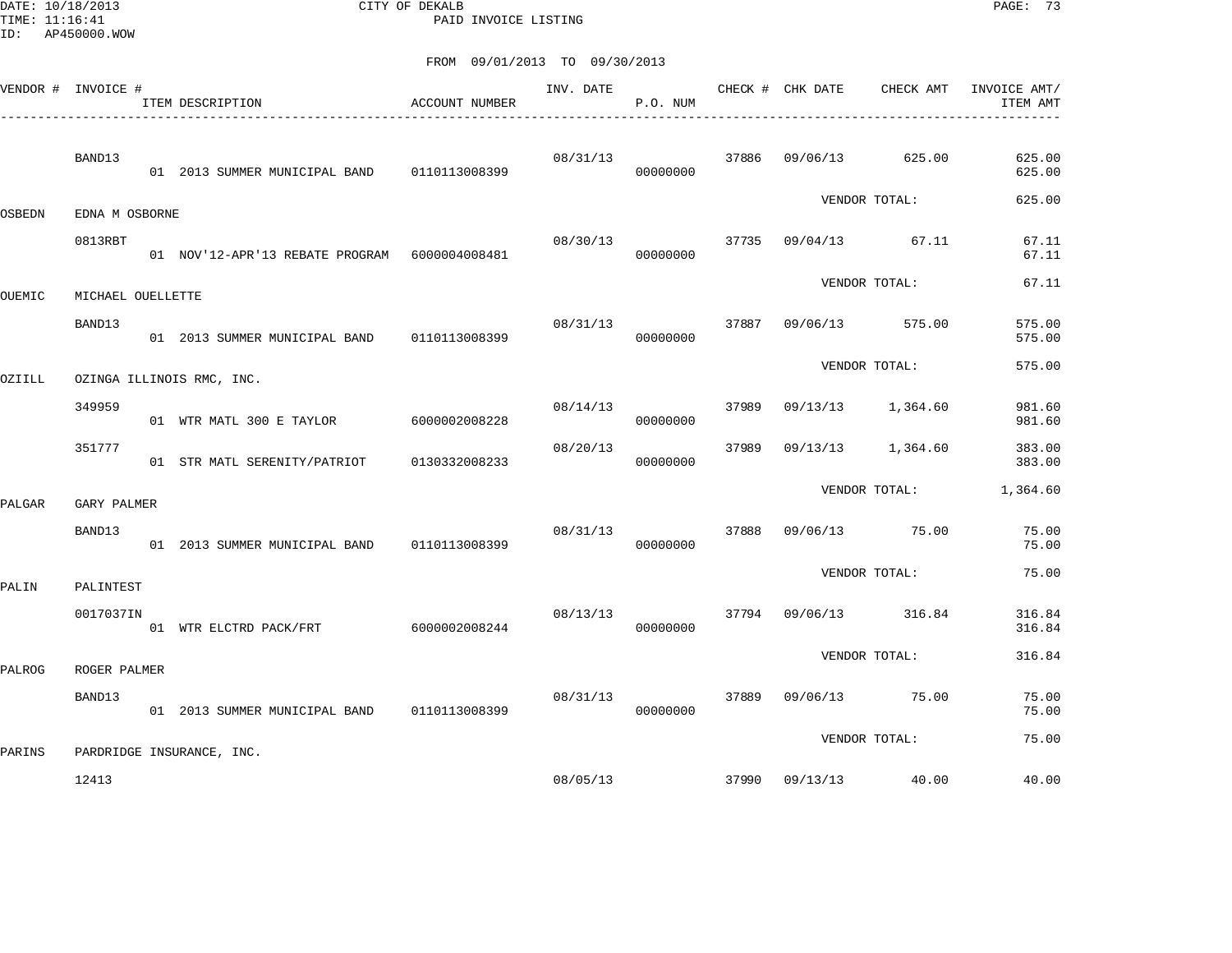DATE: 10/18/2013 CITY OF DEKALB PAGE: 74 PAID INVOICE LISTING

ID: AP450000.WOW

|        | VENDOR # INVOICE #  |    | ITEM DESCRIPTION                                              | <b>ACCOUNT NUMBER</b>          | INV. DATE | P.O. NUM             |       | CHECK # CHK DATE | CHECK AMT     | INVOICE AMT/<br>ITEM AMT |
|--------|---------------------|----|---------------------------------------------------------------|--------------------------------|-----------|----------------------|-------|------------------|---------------|--------------------------|
|        | 12413               |    | 01 PD STATE FILING FEE COSTILOW<br>02 PD NOTARY BOND COSTILOW | 0120223008349<br>0135004008471 | 08/05/13  | 00000000<br>00000000 | 37990 | 09/13/13         | 40.00         | 40.00<br>10.00<br>30.00  |
|        | 12426               |    | 01 PD NOTARY FEE CLARK<br>02 PD STATE FILING FEE CLARK        | 0120233008349<br>0120233008349 | 08/23/13  | 00000000<br>00000000 | 37795 | 09/06/13         | 40.00         | 40.00<br>30.00<br>10.00  |
|        | 12438               | 02 | 01 PD NOTARY BOND PETIT<br>PD STATE FILING FEE PETIT          | 0135004008471<br>0120223008349 | 09/11/13  | 00000000<br>00000000 | 38171 | 09/27/13         | 40.00         | 40.00<br>30.00<br>10.00  |
| PASJOE | <b>JOE PASTERIS</b> |    |                                                               |                                |           |                      |       |                  | VENDOR TOTAL: | 120.00                   |
|        | BAND13              |    | 01 2013 SUMMER MUNICIPAL BAND                                 | 0110113008399                  | 08/31/13  | 00000000             | 37890 | 09/06/13         | 2,150.00      | 2,150.00<br>2,150.00     |
| PATLIN | PATLIN INC.         |    |                                                               |                                |           |                      |       |                  | VENDOR TOTAL: | 2,150.00                 |
|        | 35405               |    | 01 WTR SHOP SUPPLIES                                          | 6000002008232                  | 08/15/13  | 00000000             | 37796 | 09/06/13         | 90.40         | 90.40<br>90.40           |
|        | 35603               |    | 01 ARPT (20)CUTOFF WHLS/24HOLEBIN 6500002008295               |                                | 08/28/13  | 00000000             | 38095 | 09/20/13         | 131.72        | 131.72<br>131.72         |
| PEETRA |                     |    | PEEK TRAFFIC CORPORATION                                      |                                |           |                      |       |                  | VENDOR TOTAL: | 222.12                   |
|        | 93939               |    | 01 STR 820A RMA/FRT                                           | 0130333008318                  | 08/23/13  | 00000000             | 38096 | 09/20/13         | 3,241.60      | 3,241.60<br>3,241.60     |
| PESDON | DONNA PESUT         |    |                                                               |                                |           |                      |       |                  | VENDOR TOTAL: | 3,241.60                 |
|        | 091113              |    | 01 REBATE PROGRAM                                             | 6000004008481                  | 09/11/13  | 00000000             | 38026 | 09/13/13         | 59.81         | 59.81<br>59.81           |
| PETDAV | DAVID PETERSON      |    |                                                               |                                |           |                      |       |                  | VENDOR TOTAL: | 59.81                    |
|        | BAND13              |    | 01 2013 SUMMER MUNICIPAL BAND                                 | 0110113008399                  | 08/31/13  | 00000000             | 37891 | 09/06/13         | 325.00        | 325.00<br>325.00         |
|        |                     |    |                                                               |                                |           |                      |       |                  | VENDOR TOTAL: | 325.00                   |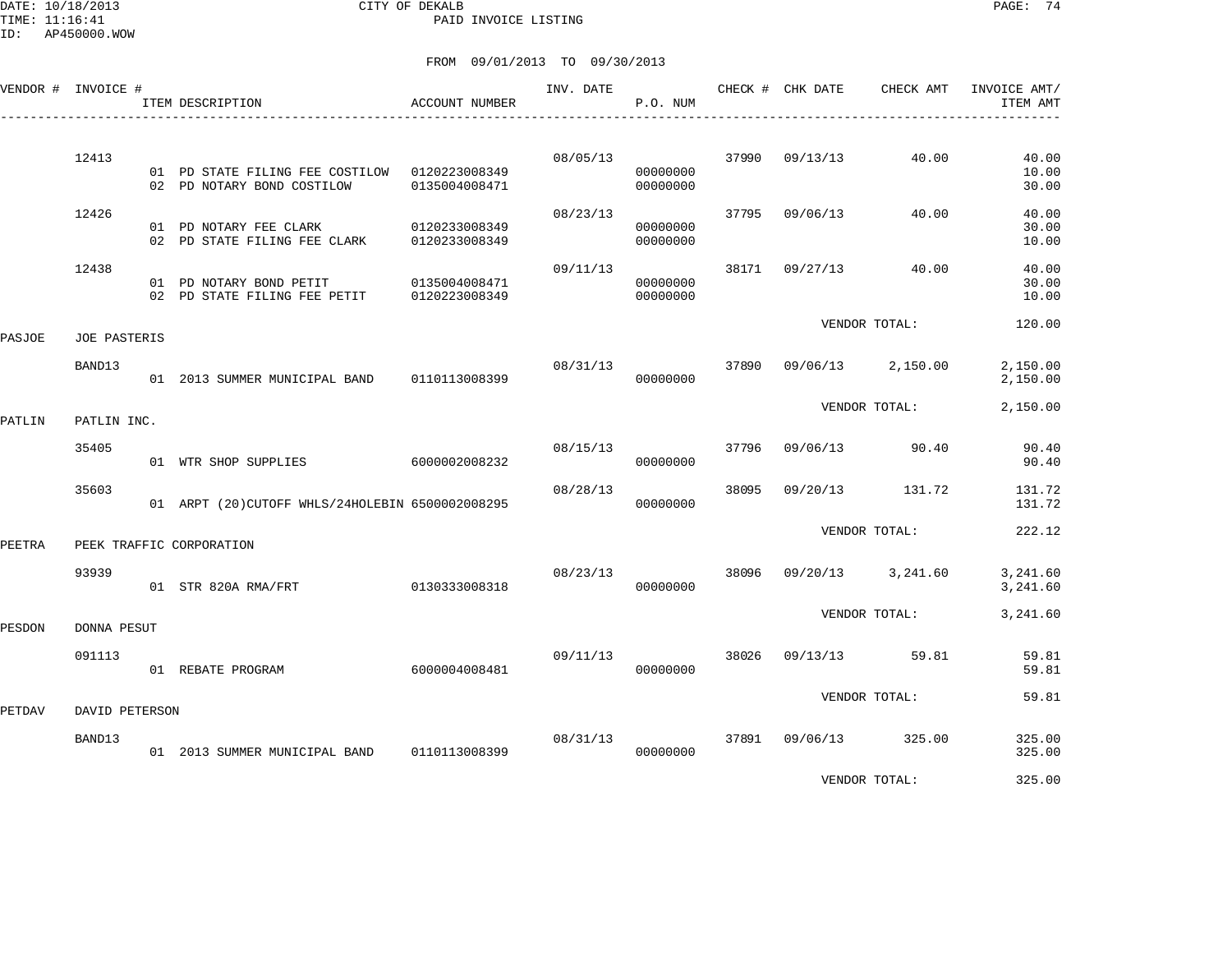DATE: 10/18/2013 CITY OF DEKALB PAGE: 75 PAID INVOICE LISTING

|          | VENDOR # INVOICE #   | ITEM DESCRIPTION                                | ACCOUNT NUMBER | INV. DATE CHECK # CHK DATE | P.O. NUM |       |                | CHECK AMT       | INVOICE AMT/<br>ITEM AMT |
|----------|----------------------|-------------------------------------------------|----------------|----------------------------|----------|-------|----------------|-----------------|--------------------------|
| PETDAVE  | DAVE PETERSON        |                                                 |                |                            |          |       |                |                 |                          |
|          | BAND13               | 01 2013 SUMMER MUNICIPAL BAND 0110113008399     |                | 08/31/13                   | 00000000 |       | 37892 09/06/13 | 575.00          | 575.00<br>575.00         |
| PFPET    |                      | P.F. PETTIBONE & COMPANY                        |                |                            |          |       |                | VENDOR TOTAL:   | 575.00                   |
|          | 28422                |                                                 |                | 08/16/13                   |          | 37991 | 09/13/13       | 199.60          | 16.75                    |
|          |                      | 01 PD DIGITAL PHOTO ID CLARK/FRT 0120222008242  |                |                            | 00000000 |       |                |                 | 16.75                    |
|          | 28506                | 01 CC COD MINUTES BOOK/FRT                      | 0115192008204  | 08/30/13                   | 00000000 | 37991 | 09/13/13       | 199.60          | 182.85<br>182.85         |
| PHYCON   | PHYSIO-CONTROL, INC. |                                                 |                |                            |          |       |                | VENDOR TOTAL:   | 199.60                   |
|          |                      |                                                 |                |                            |          |       |                |                 |                          |
|          | 114036797            | 01 FD LNC4 PTNT CBL/FRT 0125272008241           |                | 08/19/13                   | 00000000 | 37992 |                | 09/13/13 199.45 | 199.45<br>199.45         |
| PITBOW   |                      | PITNEY BOWES POSTAGE BY PHONE                   |                |                            |          |       |                | VENDOR TOTAL:   | 199.45                   |
|          |                      |                                                 |                |                            |          |       |                |                 |                          |
|          | 082313               | 01 MAIL MACHINE POSTAGE                         | 0135003008305  | 08/23/13                   | 00000000 | 38172 | 09/27/13       | 500.00          | 500.00<br>500.00         |
|          |                      |                                                 |                |                            |          |       |                | VENDOR TOTAL:   | 500.00                   |
| PITBOWES | PITNEY BOWES         |                                                 |                |                            |          |       |                |                 |                          |
|          | 385277               | 01 PSTG MCHN (2) RED INK CRTRDG 0135003008305   |                | 09/07/13                   | 00000000 | 38173 |                | 09/27/13 185.58 | 185.58<br>185.58         |
| PITNEY   | PITNEY BOWES INC     |                                                 |                |                            |          |       |                | VENDOR TOTAL:   | 185.58                   |
|          |                      |                                                 |                |                            |          |       |                |                 |                          |
|          | 7541049SP13          | 01 MAIL MACHINE RENTAL SEP '13 0135003008310    |                | 09/13/13                   | 00000000 | 38174 | 09/27/13       | 262.00          | 262.00<br>262.00         |
| PLUCAL   | CALOB PLUHM          |                                                 |                |                            |          |       |                | VENDOR TOTAL:   | 262.00                   |
|          |                      |                                                 |                |                            |          |       |                |                 |                          |
|          | BAND13               | 01  2013  SUMMER MUNICIPAL BAND   0110113008399 |                | 08/31/13                   | 00000000 | 37893 | 09/06/13       | 400.00          | 400.00<br>400.00         |
|          |                      |                                                 |                |                            |          |       |                | VENDOR TOTAL:   | 400.00                   |
| POLAMY   | AMY POLZIN           |                                                 |                |                            |          |       |                |                 |                          |
|          | 090413               |                                                 |                | 09/04/13                   |          |       | 38175 09/27/13 | 30.00           | 30.00                    |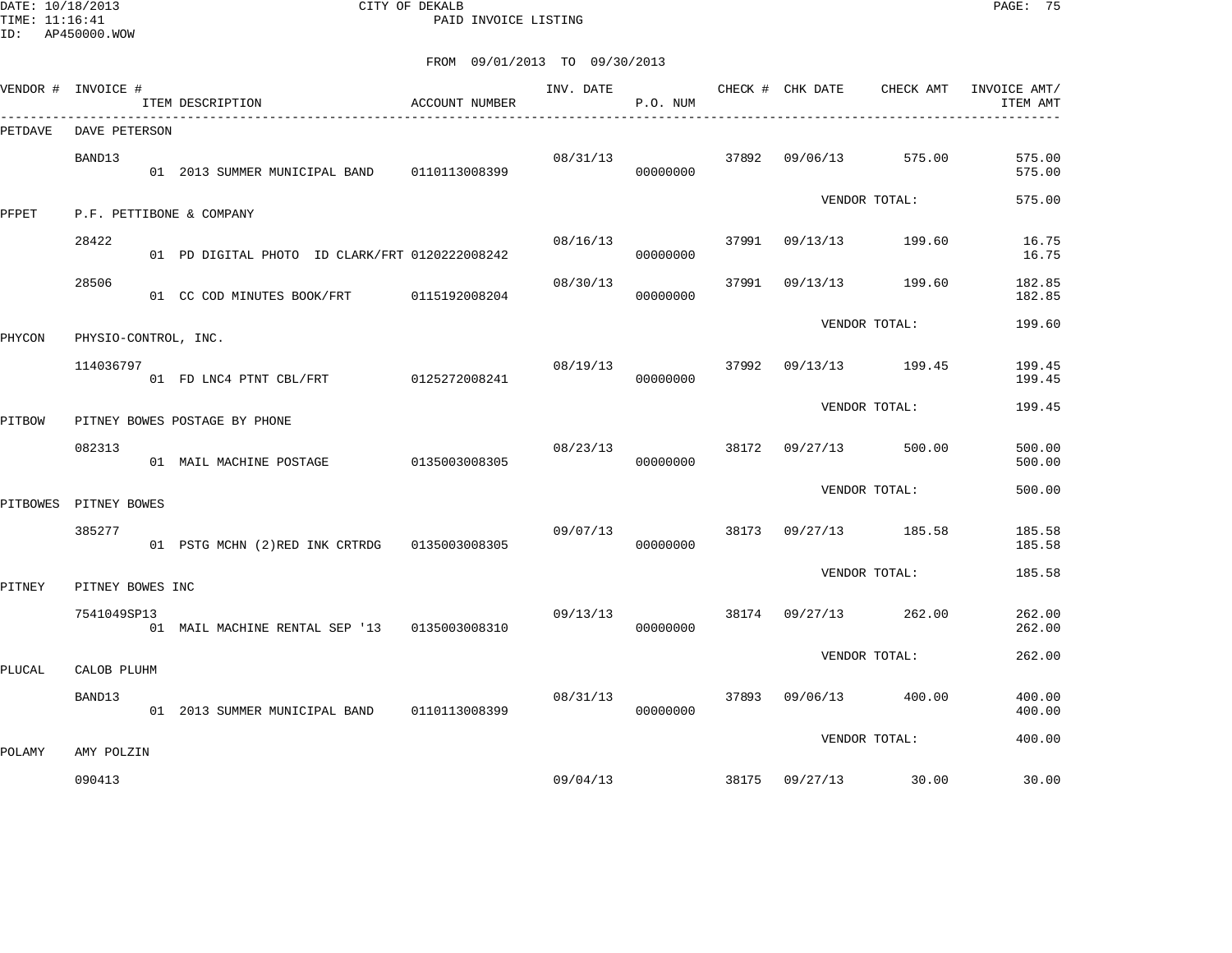DATE: 10/18/2013 CITY OF DEKALB PAGE: 76 PAID INVOICE LISTING

|         |         |                                                    |                                                                                                                                                                                                                                         | INV. DATE                                                                                                                                                                                                                                                            | P.O. NUM             |       |          | CHECK AMT                    | INVOICE AMT/<br>ITEM AMT                                                                                                                                          |
|---------|---------|----------------------------------------------------|-----------------------------------------------------------------------------------------------------------------------------------------------------------------------------------------------------------------------------------------|----------------------------------------------------------------------------------------------------------------------------------------------------------------------------------------------------------------------------------------------------------------------|----------------------|-------|----------|------------------------------|-------------------------------------------------------------------------------------------------------------------------------------------------------------------|
| 090413  |         |                                                    |                                                                                                                                                                                                                                         | 09/04/13                                                                                                                                                                                                                                                             | 00000000             | 38175 | 09/27/13 | 30.00                        | 30.00<br>30.00                                                                                                                                                    |
|         |         |                                                    |                                                                                                                                                                                                                                         |                                                                                                                                                                                                                                                                      |                      |       |          |                              | 30.00                                                                                                                                                             |
| 083013  |         |                                                    |                                                                                                                                                                                                                                         | 08/30/13                                                                                                                                                                                                                                                             | 00000000             | 37797 | 09/06/13 |                              | 9,300.00<br>9,300.00                                                                                                                                              |
|         |         |                                                    |                                                                                                                                                                                                                                         |                                                                                                                                                                                                                                                                      |                      |       |          |                              | 9,300.00                                                                                                                                                          |
| 47621   |         |                                                    |                                                                                                                                                                                                                                         | 08/20/13                                                                                                                                                                                                                                                             | 00000000             | 37993 | 09/13/13 | 500.00                       | 500.00<br>500.00                                                                                                                                                  |
|         |         |                                                    |                                                                                                                                                                                                                                         |                                                                                                                                                                                                                                                                      |                      |       |          |                              | 500.00                                                                                                                                                            |
| 0072460 |         |                                                    |                                                                                                                                                                                                                                         | 07/02/13                                                                                                                                                                                                                                                             | 00000000             | 38097 | 09/20/13 |                              | 1,251.28<br>1,251.28                                                                                                                                              |
|         |         |                                                    |                                                                                                                                                                                                                                         |                                                                                                                                                                                                                                                                      |                      |       |          |                              | 1,251.28                                                                                                                                                          |
| BAND13  |         |                                                    |                                                                                                                                                                                                                                         | 08/31/13                                                                                                                                                                                                                                                             | 00000000             | 37894 | 09/06/13 | 200.00                       | 200.00<br>200.00                                                                                                                                                  |
|         |         |                                                    |                                                                                                                                                                                                                                         |                                                                                                                                                                                                                                                                      |                      |       |          |                              | 200.00                                                                                                                                                            |
| 38812   |         |                                                    | 6000002008228                                                                                                                                                                                                                           | 08/14/13                                                                                                                                                                                                                                                             | 00000000<br>00000000 | 37798 | 09/06/13 |                              | 1,204.00<br>602.00<br>602.00                                                                                                                                      |
|         |         |                                                    |                                                                                                                                                                                                                                         |                                                                                                                                                                                                                                                                      |                      |       |          |                              | 1,204.00                                                                                                                                                          |
| BAND13  |         |                                                    |                                                                                                                                                                                                                                         | 08/31/13                                                                                                                                                                                                                                                             | 00000000             | 37895 | 09/06/13 | 400.00                       | 400.00<br>400.00                                                                                                                                                  |
|         |         |                                                    |                                                                                                                                                                                                                                         |                                                                                                                                                                                                                                                                      |                      |       |          |                              | 400.00                                                                                                                                                            |
|         |         |                                                    |                                                                                                                                                                                                                                         |                                                                                                                                                                                                                                                                      |                      |       |          |                              | 61.50                                                                                                                                                             |
|         | 4490909 | VENDOR # INVOICE #<br>PRESSTEK INC<br>NATHAN PRITT | ITEM DESCRIPTION<br>POND CREEK LLC<br>POPLAR FARMS, INC.<br>01 (4) 2" GLEDITSIA LOCUST<br>PRIME, TACK & SEAL CO.<br>01 STR (100) RC-70<br>02 WTR (100) RC-70<br>HANNAH KAY OUALLS<br>01 2013 SUMMER MUNICIPAL BAND<br>QUILL CORPORATION | ACCOUNT NUMBER<br>01 POL/FIRE COM '13 JUL - SEP 0115152008201<br>01 124 LDS CLEAN FILL WASTE DSPSL 6000003008346<br>0130333008313<br>01 MNTNNC AGRMNT 10/1/13-9/30/14 6000003008310<br>01 2013 SUMMER MUNICIPAL BAND 0110113008399<br>0130332008228<br>0110113008399 | 08/01/13             |       | 37799    | CHECK # CHK DATE<br>09/06/13 | VENDOR TOTAL:<br>9,300.00<br>VENDOR TOTAL:<br>VENDOR TOTAL:<br>1,251.28<br>VENDOR TOTAL:<br>VENDOR TOTAL:<br>1,204.00<br>VENDOR TOTAL:<br>VENDOR TOTAL:<br>173.67 |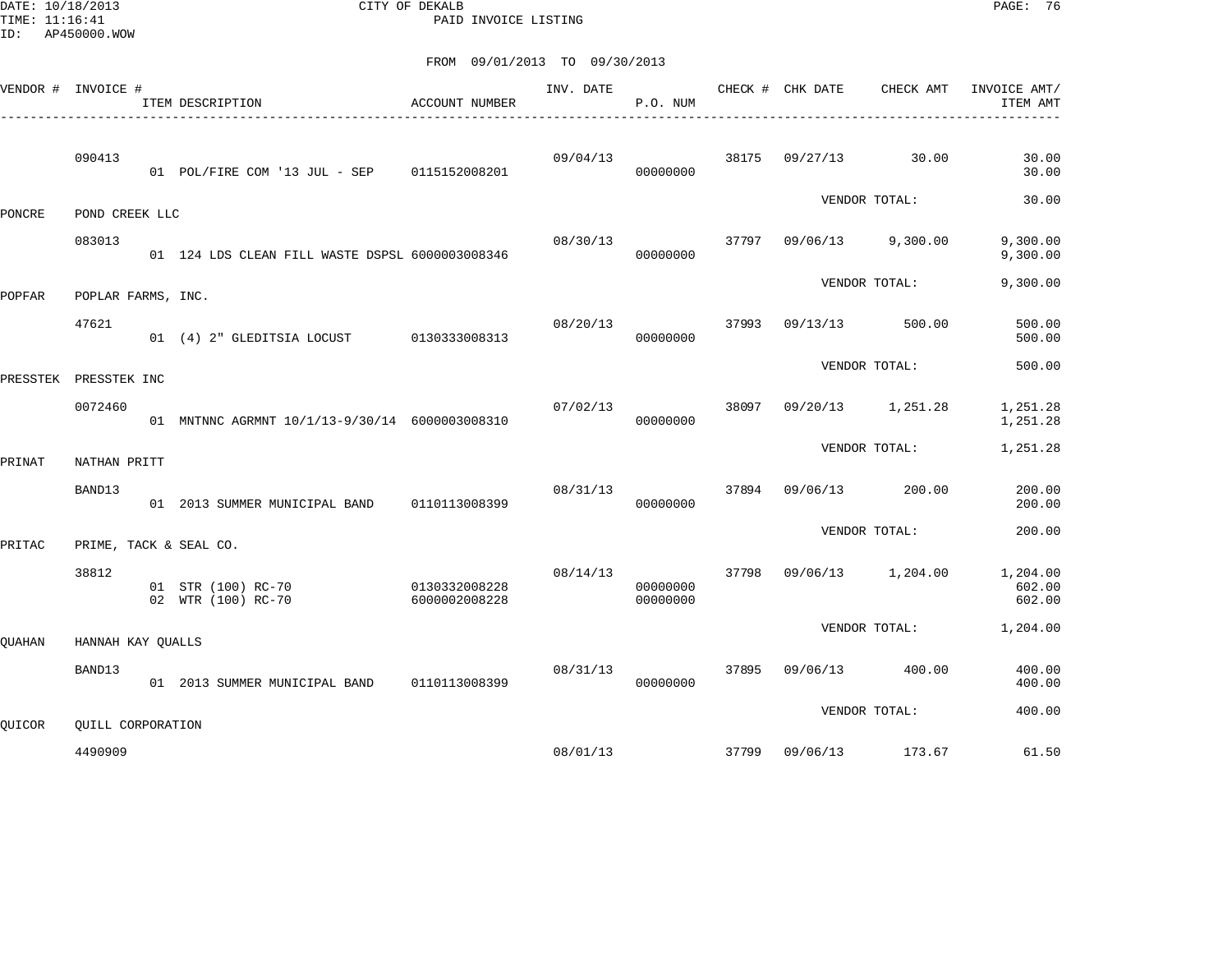DATE: 10/18/2013 CITY OF DEKALB PAGE: 77 PAID INVOICE LISTING

ID: AP450000.WOW

|          | VENDOR # INVOICE #    | ITEM DESCRIPTION                                                                 | ACCOUNT NUMBER | INV. DATE | P.O. NUM             |       | CHECK # CHK DATE | CHECK AMT         | INVOICE AMT/<br>ITEM AMT         |
|----------|-----------------------|----------------------------------------------------------------------------------|----------------|-----------|----------------------|-------|------------------|-------------------|----------------------------------|
|          |                       |                                                                                  |                |           |                      |       |                  |                   |                                  |
|          | 4490909               | 01 FIN OFFICE SUPPLIES                                                           | 0115192008204  | 08/01/13  | 00000000             | 37799 | 09/06/13         | 173.67            | 61.50<br>61.50                   |
|          | 4495026               | 01 FIN OFFICE SUPPLIES                                                           | 0115192008204  | 08/01/13  | 00000000             | 37799 | 09/06/13         | 173.67            | 112.17<br>112.17                 |
|          | 5190353               | 01 CC HIGH BACK CHAIR                                                            | 0115156008510  | 08/27/13  | 00000000             | 38098 | 09/20/13         | 179.99            | 179.99<br>179.99                 |
|          | 5280978               | 01 IT SAMSUNG TONER                                                              | 0115162008285  | 08/30/13  | 00000000             | 38176 | 09/27/13         | 139.99            | 139.99<br>139.99                 |
| RAIOIL   | RAINBO OIL COMPANY    |                                                                                  |                |           |                      |       |                  | VENDOR TOTAL:     | 493.65                           |
|          | 30005115              | 01 STR (100) 15W40/PRO BLK PRFR 0130332008245<br>02 WTR (100) 15W40/PRO BLK PRFR | 6000002008245  | 08/12/13  | 00000000<br>00000000 | 37800 |                  | 09/06/13 4,164.00 | 4,164.00<br>2,082.00<br>2,082.00 |
| RAYDOO   | RAYNOR DOOR AUTHORITY |                                                                                  |                |           |                      |       |                  | VENDOR TOTAL:     | 4,164.00                         |
|          | 100552                | 01 FD S2 LFTMSTR TRLLY OPERATOR 0125273008348                                    |                | 08/22/13  | 00000000             | 38099 | 09/20/13         | 2,920.00          | 1,088.00<br>1,088.00             |
|          | 100645                | 01 FD PRVNTTV MNTNNC                                                             | 0125273008348  | 08/29/13  | 00000000             | 38099 | 09/20/13         | 2,920.00          | 744.00<br>744.00                 |
|          | 100646                | 01 FD S1 LFTMSTR TRLLY OPERATOR 0125273008348                                    |                | 08/29/13  | 00000000             | 38099 | 09/20/13         | 2,920.00          | 1,088.00<br>1,088.00             |
| RAYOHERR |                       | RAY O'HERRON COMPANY INC                                                         |                |           |                      |       |                  | VENDOR TOTAL:     | 2,920.00                         |
|          | 1321149IN             | 01 PD BENTHUSEN UNIFORM                                                          | 0120222008270  | 07/12/13  | 00000000             | 37994 | 09/13/13         | 1,584.09          | 262.95<br>262.95                 |
|          | 1324753IN             | 01 PD WEESE UNIFORM SUPPLIES                                                     | 0100000002715  | 08/15/13  | 00000000             | 37994 | 09/13/13         | 1,584.09          | 320.62<br>320.62                 |
|          | 1324754IN             | 01 PD KWASNIEWSKI UNIFORM SPPLS                                                  | 0100000002715  | 08/15/13  | 00000000             | 37994 | 09/13/13         | 1,584.09          | 321.62<br>321.62                 |
|          | 1324757IN             |                                                                                  |                | 08/15/13  |                      | 37994 | 09/13/13         | 1,584.09          | 202.65                           |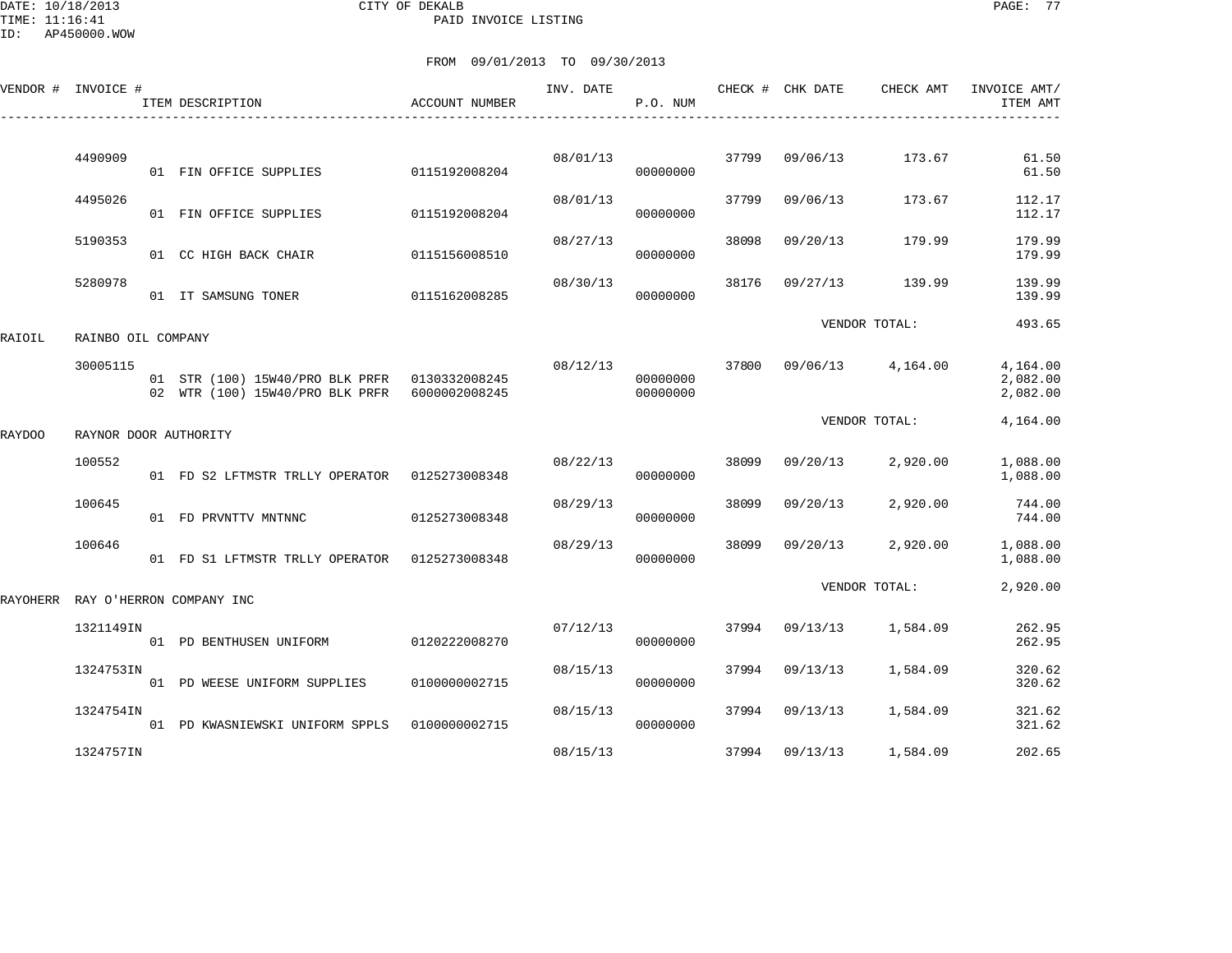DATE: 10/18/2013 CITY OF DEKALB PAGE: 78 PAID INVOICE LISTING

| VENDOR # INVOICE #<br>ITEM DESCRIPTION |                                                | ACCOUNT NUMBER | INV. DATE | P.O. NUM             |       | CHECK # CHK DATE | CHECK AMT               | INVOICE AMT/<br>ITEM AMT            |
|----------------------------------------|------------------------------------------------|----------------|-----------|----------------------|-------|------------------|-------------------------|-------------------------------------|
| 1324757IN                              | 01 PD WELLS UNIFORM SUPPLIES                   | 0100000002715  | 08/15/13  | 00000000             |       |                  | 37994 09/13/13 1,584.09 | 202.65<br>202.65                    |
| 1325121IN                              | 01 PD PATROL SUPPLIES                          | 0120222008242  | 08/20/13  | 00000000             | 37994 | 09/13/13         | 1,584.09                | 131.85<br>131.85                    |
| 1325565IN                              | 01 PD (2) AIRBAG SWITCHES/FRT                  | 0100000002730  | 08/22/13  | 00000000             | 38100 | 09/20/13         | 4,839.12                | 621.00<br>621.00                    |
| 1325930IN                              | 01 PD TASER/BTTRYS//FRT                        | 0100000002750  | 08/26/13  | 00000000             | 37994 | 09/13/13         | 1,584.09                | 344.40<br>344.40                    |
| 1326340IN<br>01 PD AMMO/FRT            |                                                | 0120222008242  | 08/28/13  | 00000000             | 38100 | 09/20/13         | 4,839.12                | 2,128.84<br>2,128.84                |
| 1326582IN                              | 01 PD TRUNK ORGANIZER                          | 0120222008242  | 08/29/13  | 00000000             | 38100 | 09/20/13         | 4,839.12                | 424.00<br>424.00                    |
| 1326727IN                              | 01 PD LIGHTBAR/MNT KIT/FRT                     | 0100000002715  | 08/30/13  | 00000000             | 38100 | 09/20/13         | 4,839.12                | 1,521.29<br>1,521.29                |
| 1326885IN                              | 01 PD CONSOLE TAHOE/FRT                        | 0120222008226  | 09/03/13  | 00000000             | 38100 | 09/20/13         | 4,839.12                | 217.74<br>217.74                    |
| 1327200IN                              | 01 PD GLCK 21GEN4/SIGHT/FRT                    | 0120226008540  | 09/05/13  | 00000000             | 38177 | 09/27/13         | 1,368.72                | 552.98<br>552.98                    |
| 1327340IN                              | 01 PD BADGES/NAME BAR CLARK                    | 0100000002715  | 09/06/13  | 00000000             | 38100 | 09/20/13         | 4,839.12                | 21.25<br>21.25                      |
| 1327551IN                              | 01 PD UNIFORM SUPPLIES LEKKAS                  | 0100000002715  | 09/09/13  | 00000000             | 38177 | 09/27/13         | 1,368.72                | 456.67<br>456.67                    |
| 1327647CM                              | 01 PD CRDT #1323919IN LBRTY SPCL               | 5050006008521  | 09/09/13  | 00000000             | 38100 | 09/20/13         | 4,839.12                | $-1,495.00$<br>$-1,495.00$          |
| 1327648CM                              |                                                |                | 09/09/13  |                      | 38100 | 09/20/13         | 4,839.12                | $-230.00$                           |
| 01 PD AIRBAG SWITCH<br>1327649CM       |                                                | 5050006008521  | 09/09/13  | 00000000             | 38100 | 09/20/13         | 4,839.12                | $-230.00$<br>$-230.00$              |
| 01 PD AIRBAG SWITCH<br>1327650CM       | 01 PD NHD SIDE WNDW BRRR#1307713 5050006008521 | 5050006008521  | 09/09/13  | 00000000<br>00000000 | 38100 | 09/20/13         | 4,839.12                | $-230.00$<br>$-202.00$<br>$-202.00$ |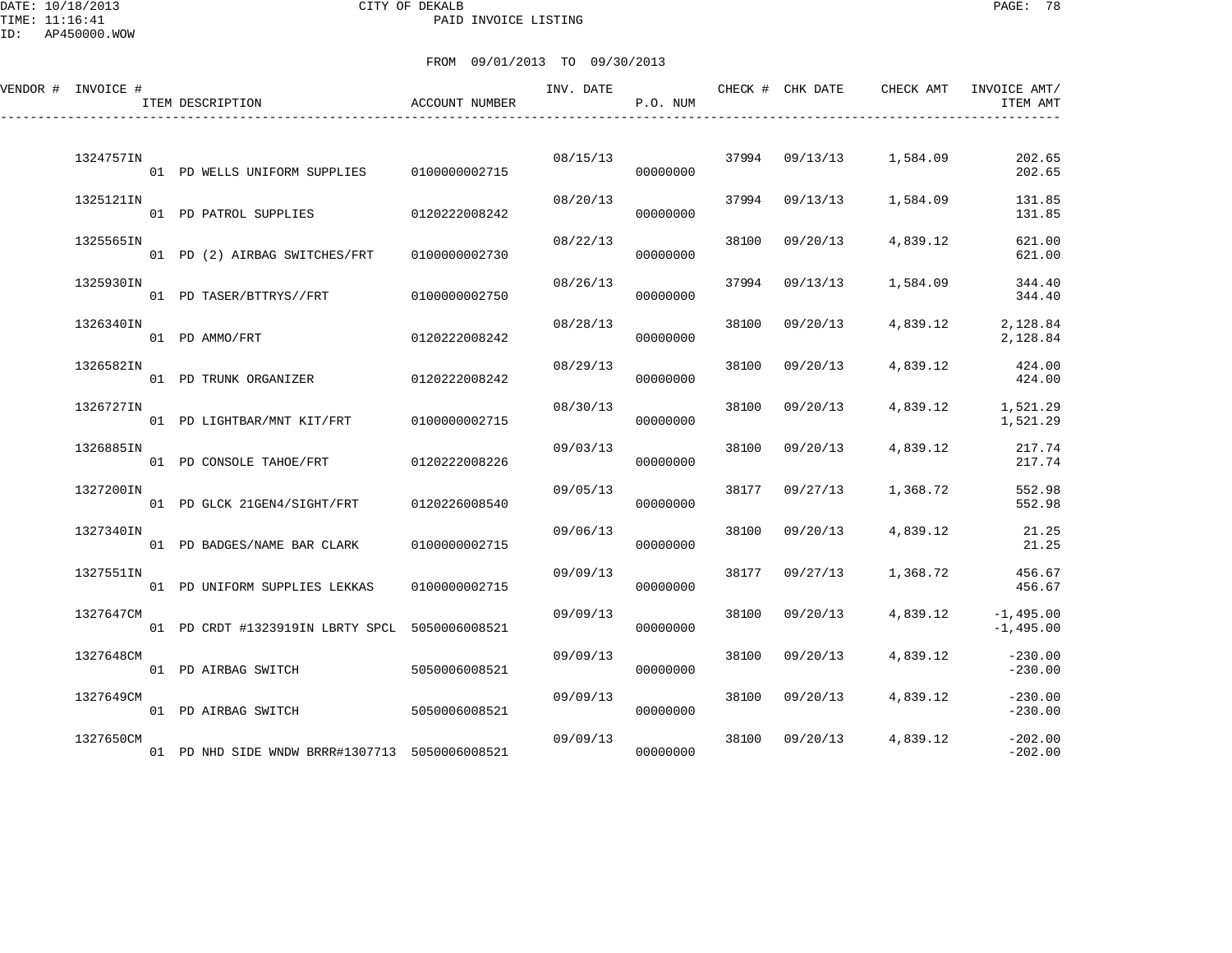DATE: 10/18/2013 CITY OF DEKALB PAGE: 79 PAID INVOICE LISTING

|        | VENDOR # INVOICE #  | ITEM DESCRIPTION                                                                                   | ACCOUNT NUMBER | INV. DATE | P.O. NUM             |       | CHECK # CHK DATE | CHECK AMT               | INVOICE AMT/<br>ITEM AMT     |
|--------|---------------------|----------------------------------------------------------------------------------------------------|----------------|-----------|----------------------|-------|------------------|-------------------------|------------------------------|
|        | 1327679IN           | 01 PD TAHOE TRK VLT / FRT 5050006008521                                                            |                | 09/10/13  | 00000000             |       | 38100 09/20/13   | 4,839.12                | 2,062.00<br>2,062.00         |
|        | 1327921IN           |                                                                                                    |                | 09/11/13  | 00000000             | 38177 | 09/27/13         | 1,368.72                | 96.76<br>96.76               |
|        | 1328145IN           | 01 PD D BIARNESSEN NAME PLATE                                                                      | 0100000002715  | 09/12/13  | 00000000             | 38177 | 09/27/13         | 1,368.72                | 13.20<br>13.20               |
|        | 1328745IN           | 01 PD MEGAPHONE WITH SIREN 0100000002730                                                           |                | 09/18/13  | 00000000             | 38177 | 09/27/13         | 1,368.72                | 249.11<br>249.11             |
| RECINF |                     | RECORDS INFORMATION SERVICE                                                                        |                |           |                      |       |                  | VENDOR TOTAL:           | 7,791.93                     |
|        | 34724               | 01 PD 52 WKS ACCESS DKLB CO RCRDS 0100000002730<br>02 CD 52 WKS ACCESS DKLB CO RCRDS 0130343008376 |                | 08/02/13  | 00000000<br>00000000 |       |                  | 38101 09/20/13 1,059.00 | 1,059.00<br>484.00<br>575.00 |
| REIDAN | DANIEL G. REIFSTECK |                                                                                                    |                |           |                      |       |                  |                         | VENDOR TOTAL: 1,059.00       |
|        | BAND13              | 01  2013  SUMMER MUNICIPAL BAND   0110113008399                                                    |                | 08/31/13  | 00000000             |       |                  | 37896 09/06/13 50.00    | 50.00<br>50.00               |
| REYJOH | JOHN REY            |                                                                                                    |                |           |                      |       |                  | VENDOR TOTAL:           | 50.00                        |
|        | 092013              | 01 RMB GOV COM/LEG DC 9/16/13 0110103008376                                                        |                | 09/20/13  | 00000000             |       |                  | D000255 09/27/13 757.29 | 757.29<br>757.29             |
| RICMAR | MARYLOU RICO        |                                                                                                    |                |           |                      |       |                  | VENDOR TOTAL:           | 757.29                       |
|        | 0813RBT             | 01 NOV'12-APR'13 REBATE PROGRAM 6000004008481                                                      |                | 08/30/13  | 00000000             |       |                  | 37736 09/04/13 51.06    | 51.06<br>51.06               |
| RKDIX  | R.K. DIXON          |                                                                                                    |                |           |                      |       |                  | VENDOR TOTAL:           | 51.06                        |
|        | 65824               | 01 IT LSE SRTY DPST CREDIT 0135003008310                                                           |                | 01/24/13  | 00000000             |       | 37995 09/13/13   | 647.12                  | $-441.90$<br>$-441.90$       |
|        | 924150              | 01 CTYHLL CPYR LSE 9/29-12/28/13 0135003008310                                                     |                | 08/26/13  | 00000000             | 37995 | 09/13/13         | 647.12                  | 764.48<br>764.48             |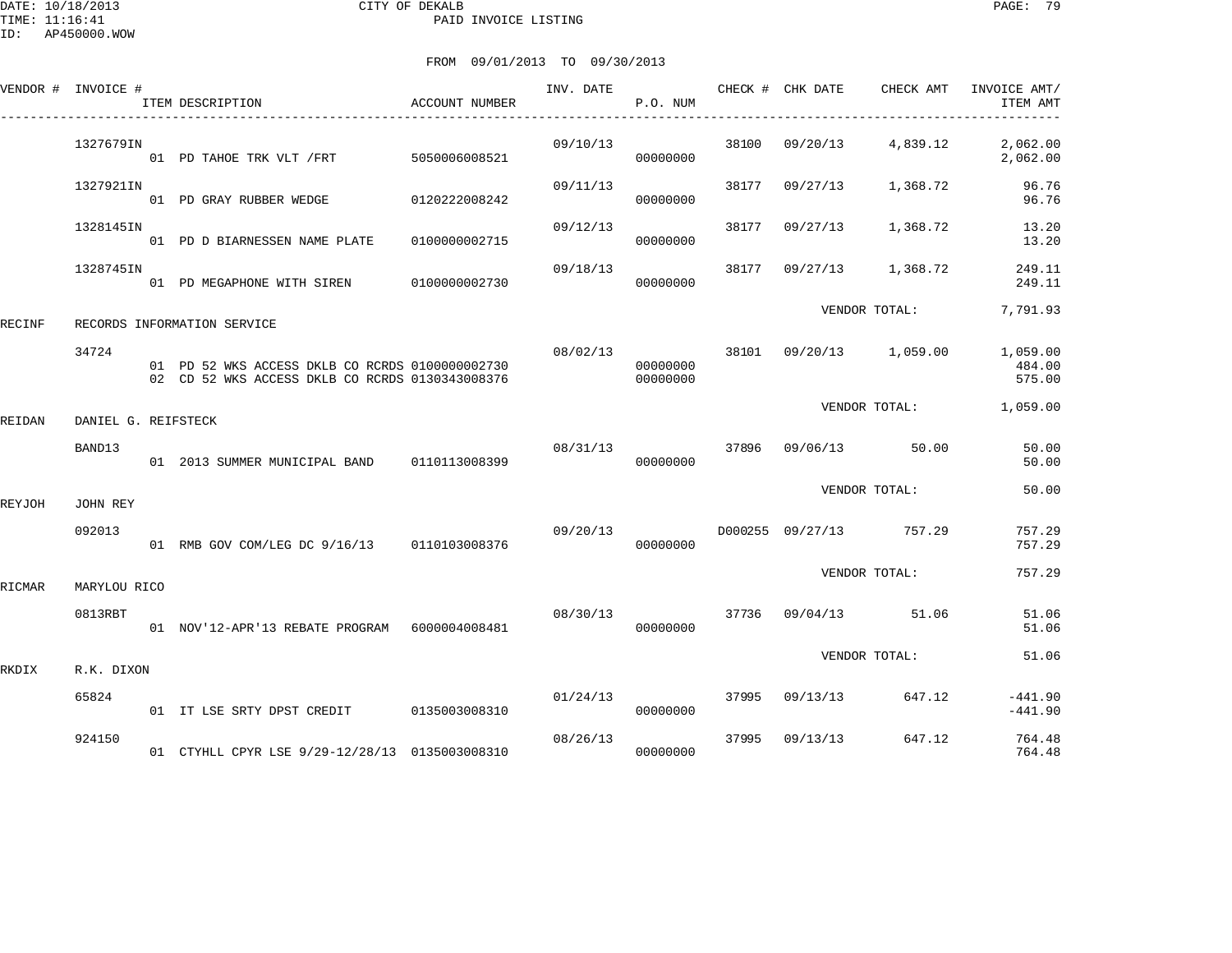DATE: 10/18/2013 CITY OF DEKALB PAGE: 80 PAID INVOICE LISTING

|         | VENDOR # INVOICE # | ITEM DESCRIPTION                                | <b>ACCOUNT NUMBER</b> | INV. DATE | P.O. NUM |       | CHECK # CHK DATE        | CHECK AMT       | INVOICE AMT/<br>ITEM AMT |
|---------|--------------------|-------------------------------------------------|-----------------------|-----------|----------|-------|-------------------------|-----------------|--------------------------|
|         | 924151             | 01 CTYHLL CPYR LSE 9/29-12/28/13 0135003008310  |                       | 08/26/13  | 00000000 |       | 37995 09/13/13          | 647.12          | 324.54<br>324.54         |
| ROBMAR  | MARTHA ROBINSON    |                                                 |                       |           |          |       |                         | VENDOR TOTAL:   | 647.12                   |
|         | BAND13             | 01  2013  SUMMER MUNICIPAL BAND   0110113008399 |                       | 08/31/13  | 00000000 | 37897 |                         | 09/06/13 675.00 | 675.00<br>675.00         |
| ROBMARK | MARK ROBINSON      |                                                 |                       |           |          |       |                         | VENDOR TOTAL:   | 675.00                   |
|         | BAND13             | 01 2013 SUMMER MUNICIPAL BAND 0110113008399     |                       | 08/31/13  | 00000000 | 37898 |                         | 09/06/13 975.00 | 975.00<br>975.00         |
| ROGBRI  | BRIAN ROGERS       |                                                 |                       |           |          |       |                         | VENDOR TOTAL:   | 975.00                   |
|         | BAND13             | 01  2013  SUMMER MUNICIPAL BAND   0110113008399 |                       | 08/31/13  | 00000000 | 37899 |                         | 09/06/13 775.00 | 775.00<br>775.00         |
| RONENT  |                    | RONDO ENTERPRISES, INC.                         |                       |           |          |       |                         | VENDOR TOTAL:   | 775.00                   |
|         | 54225              | 01 WTR AXLE RBBR PLG/LGHT MICRO 6000002008226   |                       | 09/04/13  | 00000000 |       | 38178 09/27/13 15.86    |                 | 15.86<br>15.86           |
| RONSIG  |                    | RONTAN NORTH AMERICA INC                        |                       |           |          |       |                         | VENDOR TOTAL:   | 15.86                    |
|         | 604458A            | 01 PD (2) DECKLIGHT-S 10 LED MDLS 5050006008521 |                       | 07/31/13  | 00000000 |       | 38102 09/20/13 1,261.00 |                 | 1,261.00<br>1,261.00     |
| ROUGEN  | GENE ROURKE        |                                                 |                       |           |          |       |                         | VENDOR TOTAL:   | 1,261.00                 |
|         | 0813RBT            | 01 NOV'12-APR'13 REBATE PROGRAM 6000004008481   |                       | 08/30/13  | 00000000 | 37737 | 09/04/13                | 25.63           | 25.63<br>25.63           |
| SAFSUP  |                    | SAFETY SUPPLY ILLINOIS                          |                       |           |          |       |                         | VENDOR TOTAL:   | 25.63                    |
|         | 1902549423         | 01 STR (6) TSHIRTS                              | 0130332008295         | 05/29/13  | 00000000 | 37801 |                         | 09/06/13 742.20 | 70.20<br>70.20           |
|         | 1902549543         |                                                 |                       | 05/31/13  |          | 37801 | 09/06/13                | 742.20          | 672.00                   |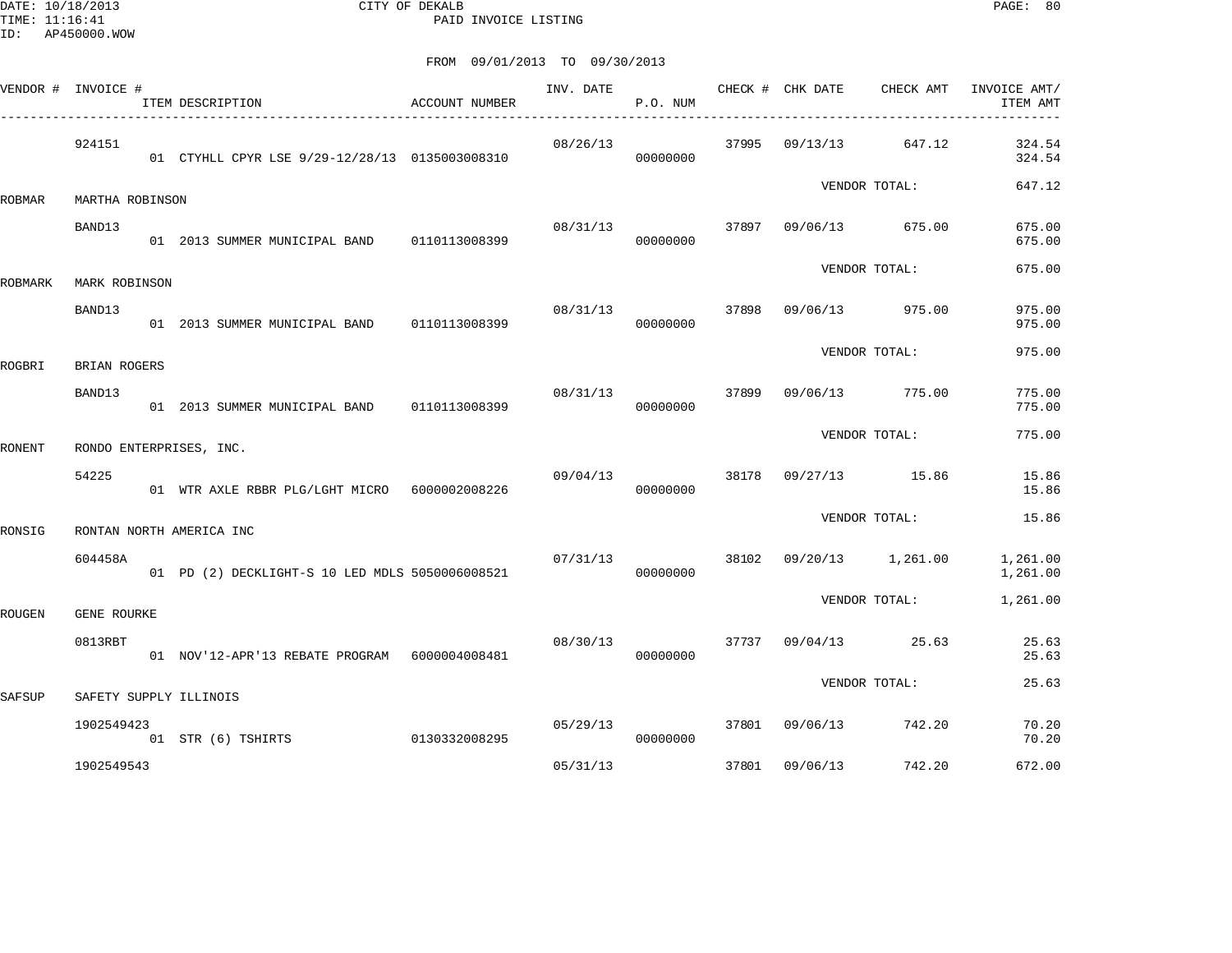DATE: 10/18/2013 CITY OF DEKALB PAGE: 81 PAID INVOICE LISTING

|               | VENDOR # INVOICE #     | ITEM DESCRIPTION                                                                                  | ACCOUNT NUMBER                 | INV. DATE | P.O. NUM             |       | CHECK # CHK DATE | CHECK AMT          | INVOICE AMT/<br>ITEM AMT   |
|---------------|------------------------|---------------------------------------------------------------------------------------------------|--------------------------------|-----------|----------------------|-------|------------------|--------------------|----------------------------|
|               | 1902549543             | 01 STR (21) VESTS<br>02 WTR (21) VESTS                                                            | 0130332008295<br>6000002008270 | 05/31/13  | 00000000<br>00000000 | 37801 | 09/06/13 742.20  |                    | 672.00<br>336.00<br>336.00 |
| SAUMAR        | MARY SAUNDERS          |                                                                                                   |                                |           |                      |       |                  | VENDOR TOTAL:      | 742.20                     |
|               | 091113                 | 01 REBATE PROGRAM                                                                                 | 6000004008481                  | 09/11/13  | 00000000             | 38027 |                  | 09/13/13 16.38     | 16.38<br>16.38             |
| SAUMFG        | SAUBER MFG, CO.        |                                                                                                   |                                |           |                      |       |                  | VENDOR TOTAL:      | 16.38                      |
|               | PSI160398              | 01 STR P50 RPLC OVRSTW HOOK LBR   0130333008315<br>02 STR P50 RPLC OVRSTW HOOK PRTS 0130332008226 |                                | 08/24/13  | 00000000<br>00000000 | 37996 |                  | 09/13/13 927.07    | 927.07<br>908.50<br>18.57  |
| SCHBRI        | BRIAN R. SCHOLLE       |                                                                                                   |                                |           |                      |       |                  | VENDOR TOTAL:      | 927.07                     |
|               | 091113                 | 01 RMB AIP PRJCT 850-52 S 4TH 1400006508624                                                       |                                | 09/11/13  | 00000000             | 38103 |                  | 09/20/13 18,334.30 | 18,334.30<br>18,334.30     |
| SCHGAI        | GAIL S. SCHUMACHER     |                                                                                                   |                                |           |                      |       |                  | VENDOR TOTAL:      | 18,334.30                  |
|               | BAND13                 | 01 2013 SUMMER MUNICIPAL BAND 0110113008399                                                       |                                | 08/31/13  | 00000000             | 37900 | 09/06/13         | 50.00              | 50.00<br>50.00             |
| SEADAN        | DANIEL SEARS           |                                                                                                   |                                |           |                      |       |                  | VENDOR TOTAL:      | 50.00                      |
|               | 091213                 | 01 UB RFND #060102996001 6000000063444<br>02 UB RFND #060103232002                                | 6000000063444                  | 09/12/13  | 00000000<br>00000000 | 38104 |                  | 09/20/13 244.34    | 244.34<br>190.84<br>53.50  |
| <b>SECCLE</b> |                        | SECURE CLEAN BUILDING SERVICES                                                                    |                                |           |                      |       |                  | VENDOR TOTAL:      | 244.34                     |
|               | 10080                  | 01 ARPT JANITORIAL SRVCS SEP '13 6500004008450                                                    |                                | 09/01/13  | 00000000             | 37802 |                  | 09/06/13 167.00    | 167.00<br>167.00           |
|               |                        |                                                                                                   |                                |           |                      |       |                  | VENDOR TOTAL:      | 167.00                     |
| SEIMAX        | MAX SEISSER<br>0813RBT |                                                                                                   |                                | 08/30/13  |                      |       | 37738 09/04/13   | 39.25              | 39.25                      |
|               |                        |                                                                                                   |                                |           |                      |       |                  |                    |                            |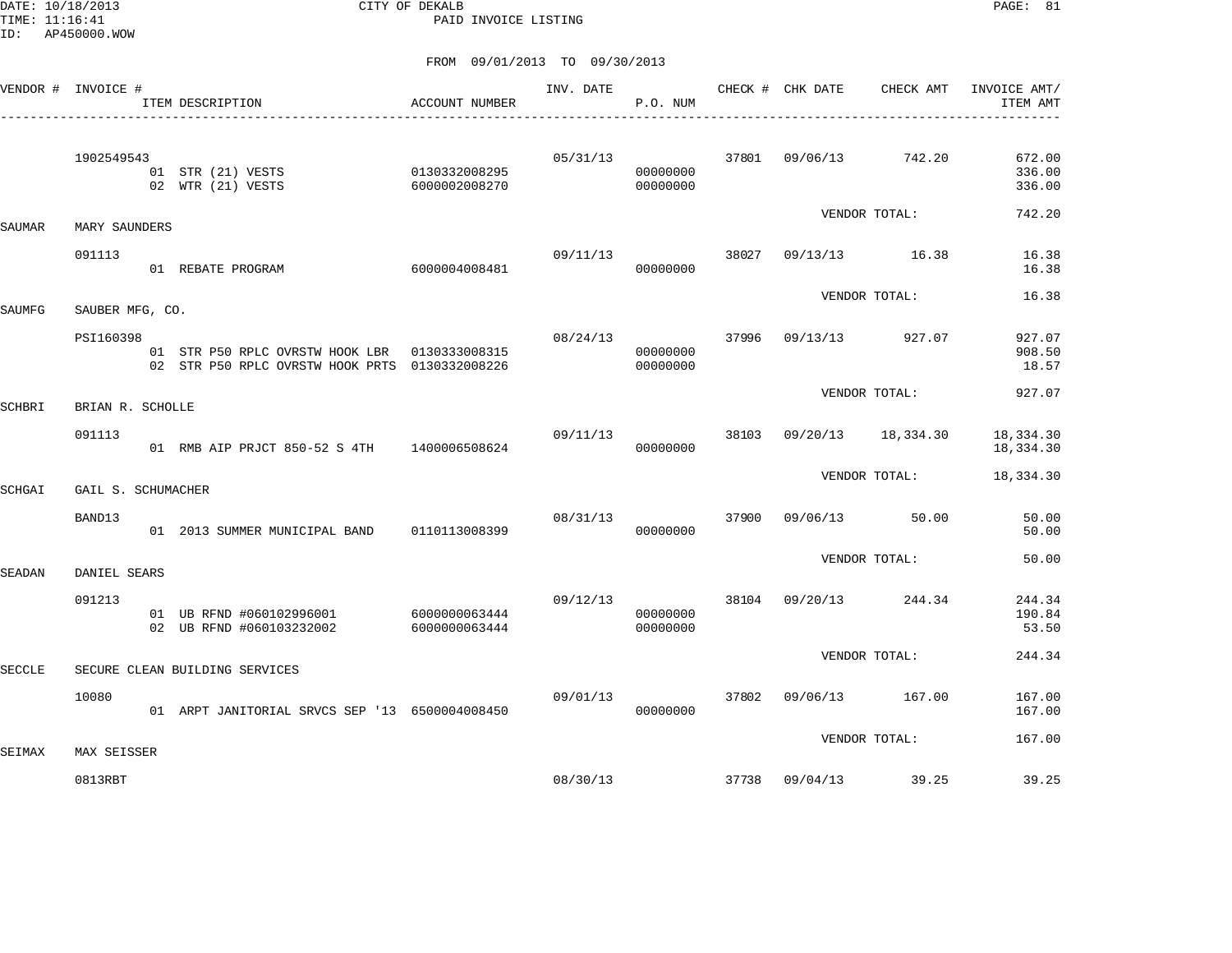DATE: 10/18/2013 CITY OF DEKALB PAGE: 82 PAID INVOICE LISTING

| VENDOR # INVOICE # |                      | ITEM DESCRIPTION                                | ACCOUNT NUMBER | INV. DATE | P.O. NUM |       | CHECK # CHK DATE  | CHECK AMT     | INVOICE AMT/<br>ITEM AMT |
|--------------------|----------------------|-------------------------------------------------|----------------|-----------|----------|-------|-------------------|---------------|--------------------------|
|                    | 0813RBT              | 01 NOV'12-APR'13 REBATE PROGRAM 6000004008481   |                | 08/30/13  | 00000000 |       | 37738 09/04/13    | 39.25         | 39.25<br>39.25           |
| SELJIM             | JIM SELIG            |                                                 |                |           |          |       |                   | VENDOR TOTAL: | 39.25                    |
|                    | BAND13               | 01 2013 SUMMER MUNICIPAL BAND 0110113008399     |                | 08/31/13  | 00000000 | 37901 | 09/06/13          | 600.00        | 600.00<br>600.00         |
| SHADON             | <b>DON SHANKS</b>    |                                                 |                |           |          |       |                   | VENDOR TOTAL: | 600.00                   |
|                    | 0813RBT              | 01 NOV'12-APR'13 REBATE PROGRAM 6000004008481   |                | 08/30/13  | 00000000 | 37739 | 09/04/13 69.65    |               | 69.65<br>69.65           |
| SHASUB             |                      | SHAW SUBURBAN MEDIA GROUP                       |                |           |          |       |                   | VENDOR TOTAL: | 69.65                    |
|                    | 0813100263808        | 01 HR EMPLYMNT AD 8/12/13 0115153008333         |                | 08/31/13  | 00000000 | 38179 | 09/27/13          | 762.00        | 762.00<br>762.00         |
| SHEWIL             |                      | THE SHERWIN WILLIAMS CO.                        |                |           |          |       |                   | VENDOR TOTAL: | 762.00                   |
|                    | 39163                | 01 STR (130) 5GAL HOTLINE LTX WHT 0130332008228 |                | 08/13/13  | 00000000 | 37803 | 09/06/13 1,560.00 |               | 1,560.00<br>1,560.00     |
| <b>SHOAUS</b>      | <b>AUSTIN SHOUPE</b> |                                                 |                |           |          |       |                   | VENDOR TOTAL: | 1,560.00                 |
|                    | BAND13               | 01 2013 SUMMER MUNICIPAL BAND 0110113008399     |                | 08/31/13  | 00000000 | 37902 | 09/06/13          | 575.00        | 575.00<br>575.00         |
| SHODEB             | DEB SHOFNER          |                                                 |                |           |          |       |                   | VENDOR TOTAL: | 575.00                   |
|                    | BAND13               | 01 2013 SUMMER MUNICIPAL BAND                   | 0110113008399  | 08/31/13  | 00000000 | 37903 | 09/06/13          | 400.00        | 400.00<br>400.00         |
| SIMTOM             | TOM SIMS             |                                                 |                |           |          |       |                   | VENDOR TOTAL: | 400.00                   |
|                    | BAND13               | 01 2013 SUMMER MUNICIPAL BAND 0110113008399     |                | 08/31/13  | 00000000 |       | 37904 09/06/13    | 525.00        | 525.00<br>525.00         |
|                    |                      |                                                 |                |           |          |       |                   | VENDOR TOTAL: | 525.00                   |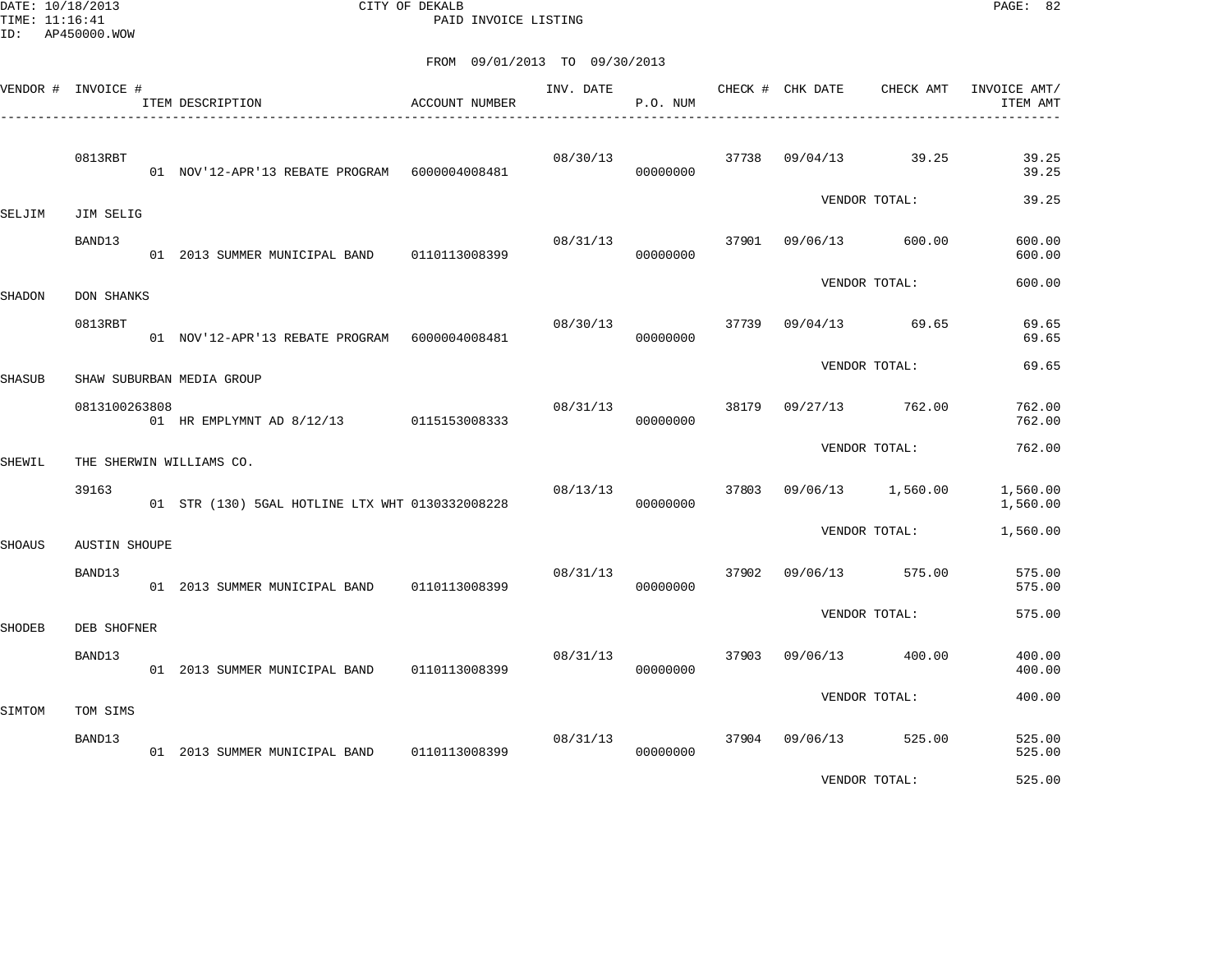DATE: 10/18/2013 CITY OF DEKALB PAGE: 83 PAID INVOICE LISTING

|        | VENDOR # INVOICE #        | ITEM DESCRIPTION                                | ACCOUNT NUMBER | INV. DATE | P.O. NUM |       | CHECK # CHK DATE | CHECK AMT     | INVOICE AMT/<br>ITEM AMT |
|--------|---------------------------|-------------------------------------------------|----------------|-----------|----------|-------|------------------|---------------|--------------------------|
| SINMAR | MARTIN ZACHARY SINGER     |                                                 |                |           |          |       |                  |               |                          |
|        | BAND13                    | 01  2013  SUMMER MUNICIPAL BAND   0110113008399 |                | 08/31/13  | 00000000 | 37905 | 09/06/13         | 150.00        | 150.00<br>150.00         |
| SIPLOU | LOUISE SIPES              |                                                 |                |           |          |       |                  | VENDOR TOTAL: | 150.00                   |
|        | 091113                    | 01 REBATE PROGRAM                               | 6000004008481  | 09/11/13  | 00000000 | 38028 | 09/13/13         | 66.76         | 66.76<br>66.76           |
| SKAKAT | KATHERINE SKARLAT         |                                                 |                |           |          |       |                  | VENDOR TOTAL: | 66.76                    |
|        | 0813RBT                   | 01 NOV'12-APR'13 REBATE PROGRAM 6000004008481   |                | 08/30/13  | 00000000 | 37740 | 09/04/13         | 44.79         | 44.79<br>44.79           |
| SLWEBB |                           | S.L. WEBB ELECTRIC, INC.                        |                |           |          |       |                  | VENDOR TOTAL: | 44.79                    |
|        | 4417                      | 01 ELCTRL INSPCTNS AUG '13 0130353008399        |                | 08/30/13  | 00000000 | 37997 | 09/13/13         | 2,400.00      | 2,400.00<br>2,400.00     |
| SMAMAR | MARILYN SMALL             |                                                 |                |           |          |       |                  | VENDOR TOTAL: | 2,400.00                 |
|        | 091813                    | 01 NOV'12-APR'13 REBATE PROGRAM 6000004008481   |                | 09/18/13  | 00000000 | 38180 | 09/27/13         | 46.56         | 46.56<br>46.56           |
| SMEBEN | BENJAMIN SMELSER          |                                                 |                |           |          |       |                  | VENDOR TOTAL: | 46.56                    |
|        | BAND13                    | 01 2013 SUMMER MUNICIPAL BAND 0110113008399     |                | 08/31/13  | 00000000 | 37906 | 09/06/13         | 50.00         | 50.00<br>50.00           |
|        |                           |                                                 |                |           |          |       |                  | VENDOR TOTAL: | 50.00                    |
| SMIDOT | DOTRISSA SMITH<br>0813RBT | 01 NOV'12-APR'13 REBATE PROGRAM 6000004008481   |                | 08/30/13  | 00000000 | 37741 | 09/04/13         | 32.14         | 32.14<br>32.14           |
|        |                           |                                                 |                |           |          |       |                  | VENDOR TOTAL: | 32.14                    |
| SMIJOH | JOHN SMITH                |                                                 |                |           |          |       |                  |               |                          |
|        | BAND13                    | 01  2013  SUMMER MUNICIPAL BAND   0110113008399 |                | 08/31/13  | 00000000 | 37907 | 09/06/13         | 625.00        | 625.00<br>625.00         |
|        |                           |                                                 |                |           |          |       |                  | VENDOR TOTAL: | 625.00                   |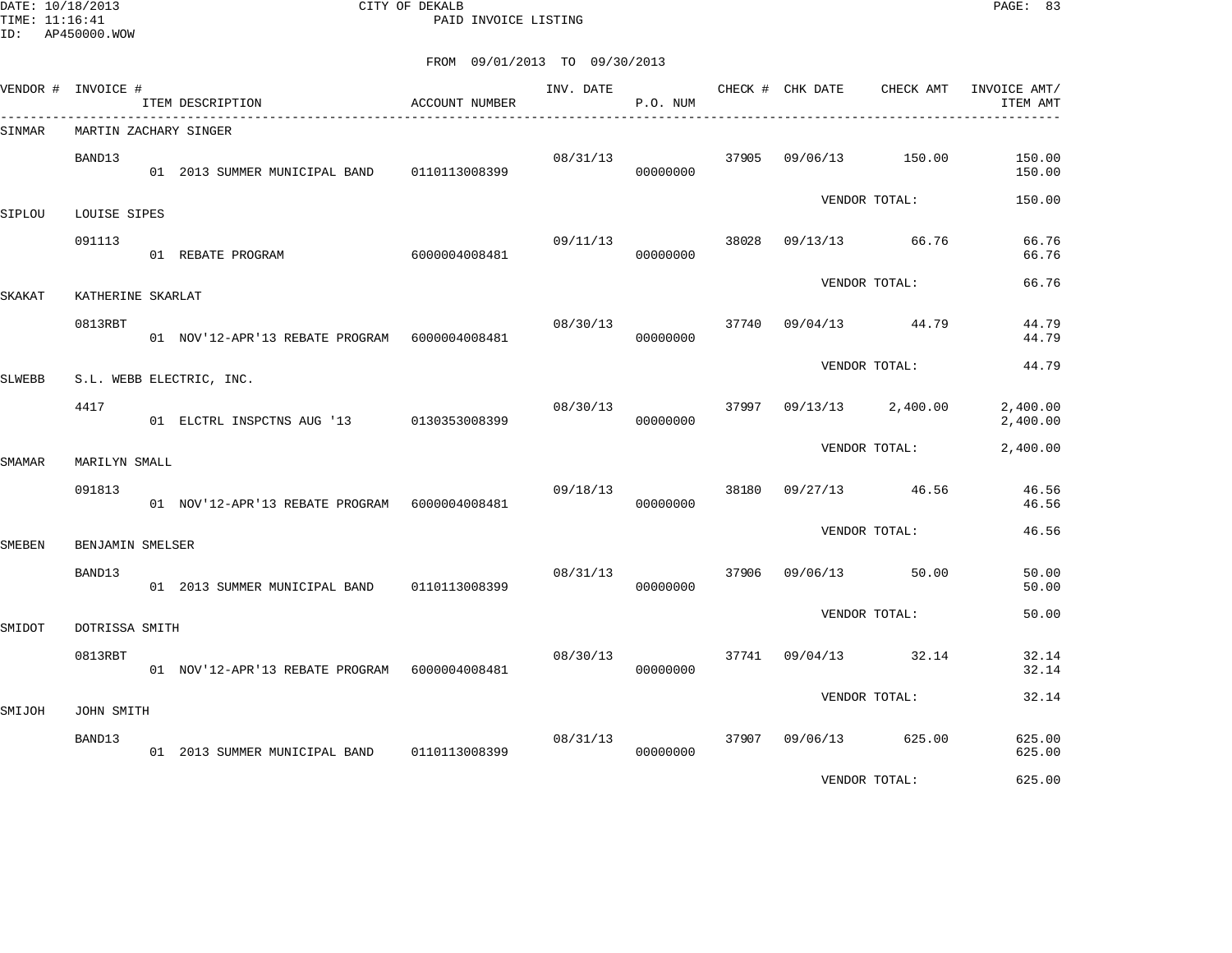DATE: 10/18/2013 CITY OF DEKALB PAGE: 84 PAID INVOICE LISTING

| VENDOR # INVOICE # |                      | ITEM DESCRIPTION                                | ACCOUNT NUMBER | INV. DATE | P.O. NUM |       | CHECK # CHK DATE | CHECK AMT               | INVOICE AMT/<br>ITEM AMT |
|--------------------|----------------------|-------------------------------------------------|----------------|-----------|----------|-------|------------------|-------------------------|--------------------------|
| SMITRA             | TRACY SMITH          |                                                 |                |           |          |       |                  |                         |                          |
|                    | 083013               | 01 PD OSSI CNF GREENBORO, NC 8/12 0120253008376 |                | 08/30/13  | 00000000 |       |                  | D000244 09/06/13 650.57 | 650.57<br>650.57         |
| SNYVIR             | VIRGIE K SNYDER      |                                                 |                |           |          |       |                  | VENDOR TOTAL:           | 650.57                   |
|                    | 0813RBT              | 01 NOV'12-APR'13 REBATE PROGRAM 6000004008481   |                | 08/30/13  | 00000000 |       |                  | $37742$ 09/04/13 7.59   | 7.59<br>7.59             |
| SOS                |                      | ILLINOIS SECRETARY OF STATE                     |                |           |          |       |                  | VENDOR TOTAL:           | 7.59                     |
|                    | 080613               | 01 PD RNWL 1999 FRD VAN 0100000002710           |                | 08/06/13  | 00000000 |       |                  | 37804 09/06/13 101.00   | 101.00<br>101.00         |
| SOSLP              |                      | ILLINOIS SECRETARY OF STATE                     |                |           |          |       |                  | VENDOR TOTAL:           | 101.00                   |
|                    | 080113               | 01 PD RNWL P320                                 | 0100000002710  | 08/14/13  | 00000000 | 37805 | 09/06/13         | 101.00                  | 101.00<br>101.00         |
|                    | 090613               | 01 PD PD300 PLATES #871529 0100000002715        |                | 09/06/13  | 00000000 | 37998 | 09/13/13         | 10.00                   | 10.00<br>10.00           |
| SPEFX              | SPECIAL FX           |                                                 |                |           |          |       |                  | VENDOR TOTAL:           | 111.00                   |
|                    | 39827                | 01 ARPT (21) POLOS WITH LOGOS                   | 6500003008373  | 08/27/13  | 00000000 | 37806 |                  | 09/06/13 252.00         | 252.00<br>252.00         |
| SPLCOL             | SPLASH OF COLOR INC. |                                                 |                |           |          |       |                  | VENDOR TOTAL:           | 252.00                   |
|                    | 27663                | 01 STR TIP GUARD                                | 0130333008310  | 08/19/13  | 00000000 | 37807 |                  | 09/06/13 26.30          | 26.30<br>26.30           |
| SPRINT             | SPRINT PCS           |                                                 |                |           |          |       |                  | VENDOR TOTAL:           | 26.30                    |
|                    | 621578810069         | 01 CDMA TELEMENTRY 7/26-8/25/13 0125263008337   |                | 08/29/13  | 00000000 | 37999 |                  | 09/13/13 24.12          | 24.12<br>24.12           |
| STAIND             |                      | STANDARD INDUSTRIAL & AUTO                      |                |           |          |       |                  | VENDOR TOTAL:           | 24.12                    |
|                    | INV768               |                                                 |                | 08/13/13  |          |       |                  | 37808 09/06/13 136.00   | 136.00                   |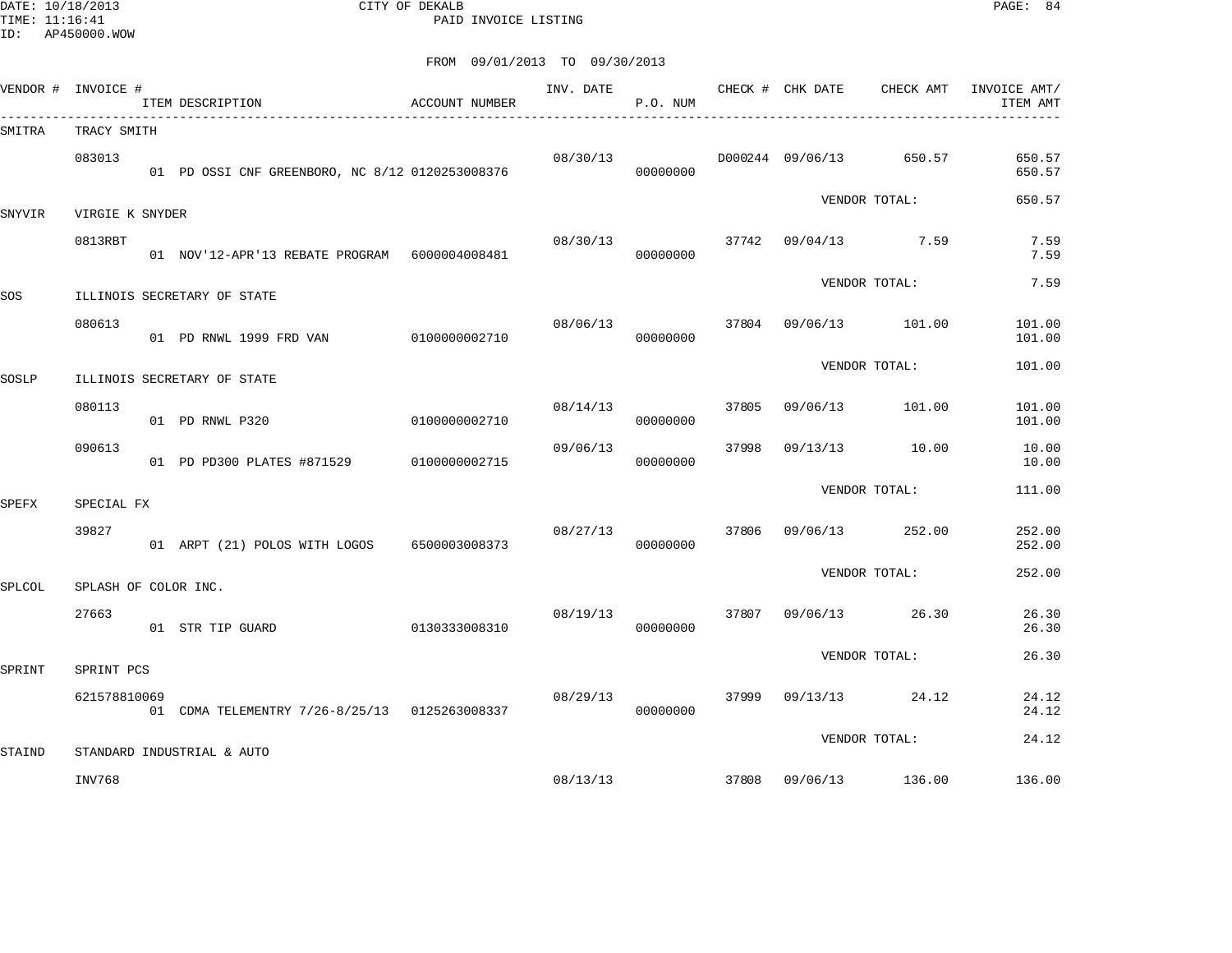DATE: 10/18/2013 CITY OF DEKALB PAGE: 85 PAID INVOICE LISTING

|               | VENDOR # INVOICE #   | ITEM DESCRIPTION                                | ACCOUNT NUMBER | INV. DATE | P.O. NUM |       | CHECK # CHK DATE | CHECK AMT       | INVOICE AMT/<br>ITEM AMT |
|---------------|----------------------|-------------------------------------------------|----------------|-----------|----------|-------|------------------|-----------------|--------------------------|
|               | INV768               | 01 STR (16) QTS CHAMP OIL/FRT 0130332008226     |                | 08/13/13  | 00000000 | 37808 | 09/06/13         | 136.00          | 136.00<br>136.00         |
| <b>STEBAR</b> | BARBARA STEPHEN      |                                                 |                |           |          |       |                  | VENDOR TOTAL:   | 136.00                   |
|               | 091113               | 01 REBATE PROGRAM                               | 6000004008481  | 09/11/13  | 00000000 | 38029 |                  | 09/13/13 112.72 | 112.72<br>112.72         |
| STEBEA        | BEATRICE STELLATOS   |                                                 |                |           |          |       |                  | VENDOR TOTAL:   | 112.72                   |
|               | 0813RBT              | 01 NOV'12-APR'13 REBATE PROGRAM 6000004008481   |                | 08/30/13  | 00000000 | 37743 | 09/04/13         | 85.06           | 85.06<br>85.06           |
| STRMAR        | MARY JEANNE STRATTON |                                                 |                |           |          |       |                  | VENDOR TOTAL:   | 85.06                    |
|               | BAND13               | 01 2013 SUMMER MUNICIPAL BAND                   | 0110113008399  | 08/31/13  | 00000000 | 37908 | 09/06/13         | 575.00          | 575.00<br>575.00         |
| STRMIL        |                      | STREICHER'S - MILWAUKEE                         |                |           |          |       |                  | VENDOR TOTAL:   | 575.00                   |
|               | I1045230             | 01 PD (2) BELL MAX PRO HELMET/FRT 0100000002715 |                | 09/10/13  | 00000000 | 38181 | 09/27/13         | 527.98          | 527.98<br>527.98         |
| <b>SUBLAB</b> |                      | SUBURBAN LABORATORIES, INC.                     |                |           |          |       |                  | VENDOR TOTAL:   | 527.98                   |
|               | 30182                | 01 WTR (30) LEAD/CPPR TSTS 6000003008356        |                | 08/15/13  | 00000000 | 38000 | 09/13/13         | 420.00          | 420.00<br>420.00         |
|               | 30626                | 01 WTR RDLGL TST/(5)FLRD TSTS                   | 6000003008356  | 08/31/13  | 00000000 | 38182 | 09/27/13         | 278.50          | 278.50<br>278.50         |
| <b>SUMENV</b> | SUMMIT ENVIRONMENTAL |                                                 |                |           |          |       |                  | VENDOR TOTAL:   | 698.50                   |
|               | 136915               | 01 WTR RADIUM TSTS                              | 6000003008356  | 04/30/13  | 00000000 | 37809 | 09/06/13         | 150.00          | 150.00<br>150.00         |
| SUNPUB        |                      | SUNGARD PUBLIC SECTOR, INC.                     |                |           |          |       |                  | VENDOR TOTAL:   | 150.00                   |
|               | 62228                |                                                 |                | 02/28/13  |          | 37810 | 09/06/13         | 7,898.55        | 4,717.96                 |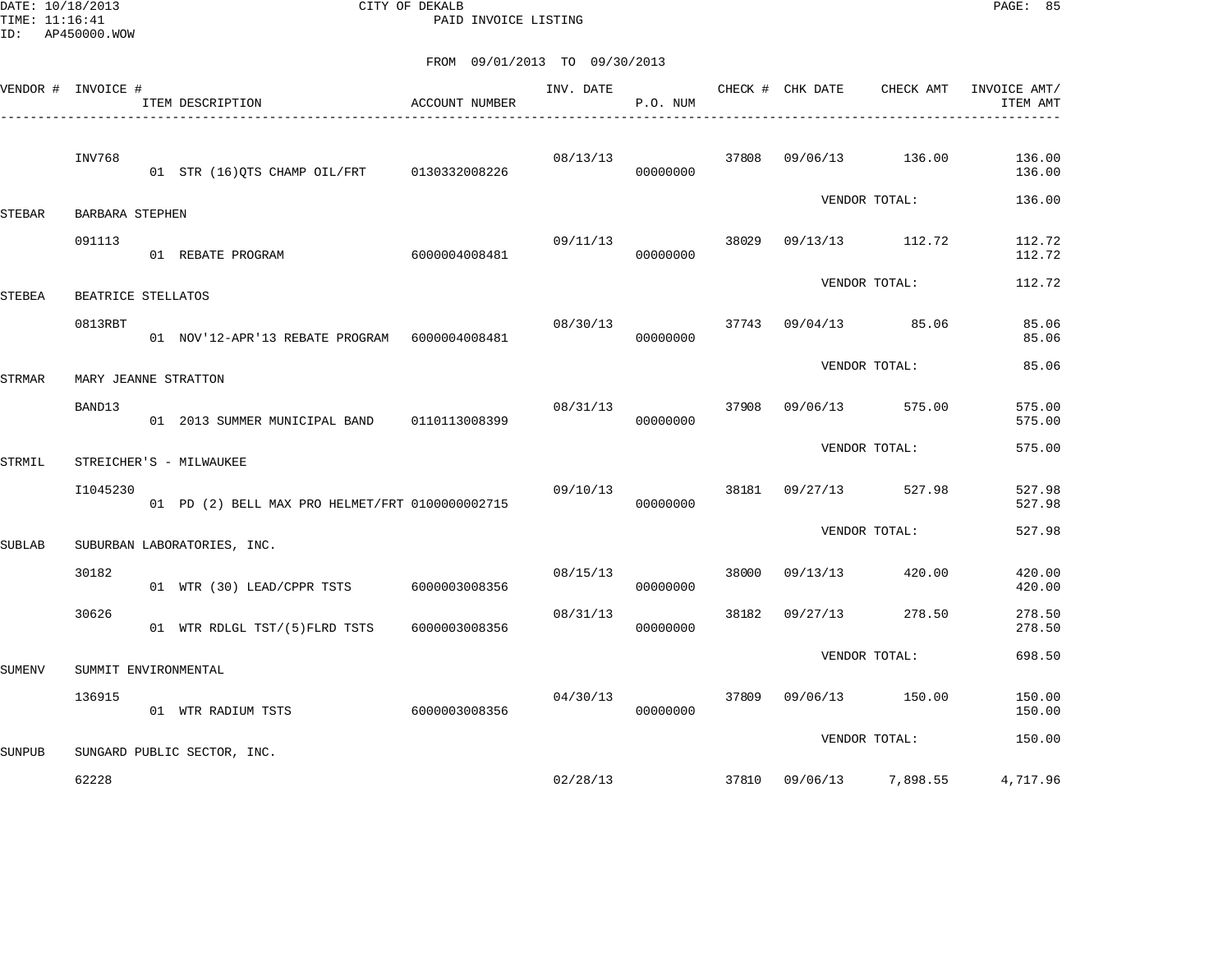DATE: 10/18/2013 CITY OF DEKALB PAGE: 86 PAID INVOICE LISTING

ID: AP450000.WOW

|         | VENDOR # INVOICE # | ITEM DESCRIPTION                                | ACCOUNT NUMBER | INV. DATE | P.O. NUM |       | CHECK # CHK DATE | CHECK AMT     | INVOICE AMT/<br>ITEM AMT |
|---------|--------------------|-------------------------------------------------|----------------|-----------|----------|-------|------------------|---------------|--------------------------|
|         | 62228              | 01 PD OSSI PROJECT                              | 5055006008515  | 02/28/13  | 00000000 | 37810 | 09/06/13         | 7,898.55      | 4,717.96<br>4,717.96     |
|         | 62229              | 01 PD OSSI PROJECT                              | 5055006008515  | 02/28/13  | 00000000 | 37810 | 09/06/13         | 7,898.55      | 1,723.23<br>1,723.23     |
|         | 62230              | 01 PD OSSI PROJECT                              | 5055006008515  | 02/28/13  | 00000000 | 37810 | 09/06/13         | 7,898.55      | 1,457.36<br>1,457.36     |
|         | 66541              | 01 PD MNTNNC 7/13/13-6/30/14                    | 0115164008450  | 06/06/13  | 00000000 | 38183 | 09/27/13         | 1,324.00      | 1,324.00<br>1,324.00     |
|         | 70391              | 01 PD OSSI PROJECT                              | 5055006008515  | 08/27/13  | 00000000 | 38105 | 09/20/13         | 5,280.00      | 640.00<br>640.00         |
|         | 70392              | 01 PD PARKING TICKET MODULE                     | 0100000002730  | 08/27/13  | 00000000 | 38105 | 09/20/13         | 5,280.00      | 640.00<br>640.00         |
|         | 70522              | 01 PD (20) LICENSES PRKNG TKT MDL 0100000002730 |                | 08/28/13  | 00000000 | 38105 | 09/20/13         | 5,280.00      | 4,000.00<br>4,000.00     |
| SWOKAT  | KATHRYN E. SWOPE   |                                                 |                |           |          |       |                  | VENDOR TOTAL: | 14,502.55                |
|         | BAND13             | 01 2013 SUMMER MUNICIPAL BAND                   | 0110113008399  | 08/31/13  | 00000000 | 37909 | 09/06/13         | 50.00         | 50.00<br>50.00           |
| SWOMIC  | MICHAEL R. SWOPE   |                                                 |                |           |          |       |                  | VENDOR TOTAL: | 50.00                    |
|         | BAND13             | 01 2013 SUMMER MUNICIPAL BAND                   | 0110113008399  | 08/31/13  | 00000000 | 37910 | 09/06/13         | 150.00        | 150.00<br>150.00         |
| TALLANN | ANN TALLEY         |                                                 |                |           |          |       |                  | VENDOR TOTAL: | 150.00                   |
|         | 0813RBT            | 01 NOV'12-APR'13 REBATE PROGRAM 6000004008481   |                | 08/30/13  | 00000000 | 37744 | 09/04/13         | 62.26         | 62.26<br>62.26           |
| TBCNET  | TBC NET, INC.      |                                                 |                |           |          |       |                  | VENDOR TOTAL: | 62.26                    |
|         | CW29439            | 01 IT SONICPOINT NI DUAL BAND 4PK 5045006508626 |                | 07/26/13  | 00000000 | 38001 | 09/13/13         | 12,049.96     | 1,025.29<br>1,025.29     |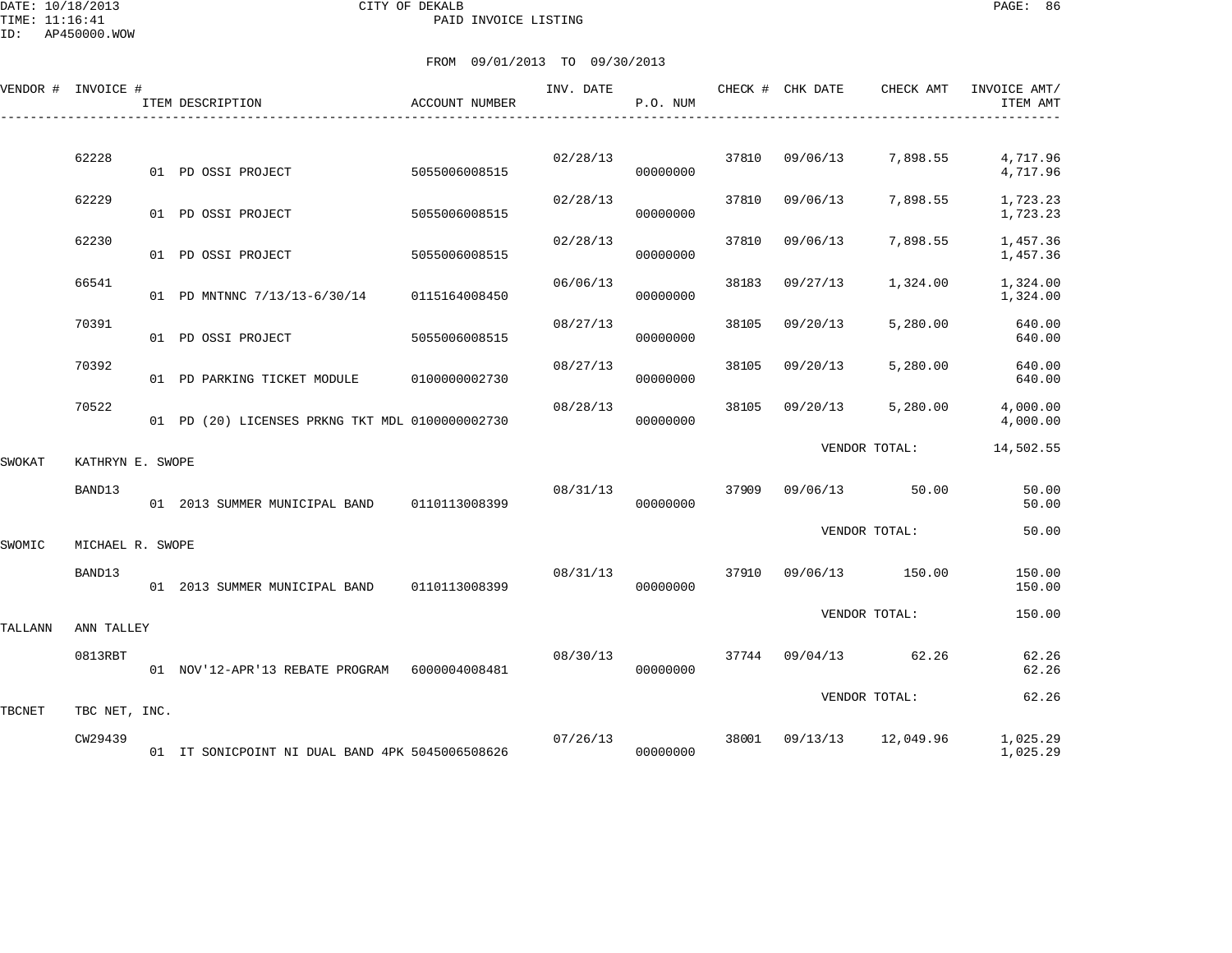DATE: 10/18/2013 CITY OF DEKALB PAGE: 87 PAID INVOICE LISTING

|        | VENDOR # INVOICE #    | ITEM DESCRIPTION                                                                                                                     | ACCOUNT NUMBER                                                   | INV. DATE | P.O. NUM                                     |       | CHECK # CHK DATE | CHECK AMT            | INVOICE AMT/<br>ITEM AMT                                       |
|--------|-----------------------|--------------------------------------------------------------------------------------------------------------------------------------|------------------------------------------------------------------|-----------|----------------------------------------------|-------|------------------|----------------------|----------------------------------------------------------------|
|        | CW29445               | 01 IT CISCO CATALYST ETHRNT/FRT 5040006008515                                                                                        |                                                                  | 07/29/13  | 00000000                                     | 38001 | 09/13/13         | 12,049.96            | 5,331.34<br>5,331.34                                           |
|        | CW29446               | 01 IT CISCO CATALYST ETHRNT/FRT                                                                                                      | 6000006008515                                                    | 07/29/13  | 00000000                                     | 38001 | 09/13/13         | 12,049.96            | 5,451.83<br>5,451.83                                           |
|        | CW29541               | 01 IT LABOR / MATERIALS SRVCS                                                                                                        | 0115163008330                                                    | 07/31/13  | 00000000                                     | 38001 | 09/13/13         | 12,049.96            | 241.50<br>241.50                                               |
| TEAHEL | <b>HELEN TEAGUS</b>   |                                                                                                                                      |                                                                  |           |                                              |       |                  | VENDOR TOTAL:        | 12,049.96                                                      |
|        | 0813RBT               | 01 NOV'12-APR'13 REBATE PROGRAM 6000004008481                                                                                        |                                                                  | 08/30/13  | 00000000                                     | 37745 |                  | $09/04/13$ 34.27     | 34.27<br>34.27                                                 |
| TEXPET | TEXOR PETROLEUM       |                                                                                                                                      |                                                                  |           |                                              |       |                  | VENDOR TOTAL:        | 34.27                                                          |
|        | 417774341501          | 01 STR 7501USG ULTRA LOW DIESEL  01000000001520                                                                                      |                                                                  | 08/07/13  | 00000000                                     | 37811 | 09/06/13         | 24,595.78            | 24,595.78<br>24,595.78                                         |
|        | 418547441501          | 01 STR 8558USG UNLEADED FUEL 0100000001510                                                                                           |                                                                  | 08/30/13  | 00000000                                     | 38184 | 09/27/13         | 26,529.77            | 26,529.77<br>26,529.77                                         |
| THODAR | DARLENE J THORSON     |                                                                                                                                      |                                                                  |           |                                              |       |                  | VENDOR TOTAL:        | 51, 125.55                                                     |
|        | 0813RBT               | 01 NOV'12-APR'13 REBATE PROGRAM 6000004008481                                                                                        |                                                                  | 08/30/13  | 00000000                                     |       |                  | 37746 09/04/13 34.06 | 34.06<br>34.06                                                 |
| THOELE | THORNE ELECTRIC, INC. |                                                                                                                                      |                                                                  |           |                                              |       |                  | VENDOR TOTAL:        | 34.06                                                          |
|        | 083113                | 01 CAROL AVE AT POLICE STATION<br>02 CAROL AVE AT POLICE STATION<br>03 CAROL AVE AT POLICE STATION<br>04 CAROL AVE AT POLICE STATION | 5040006508624<br>1300006508639<br>5045006508626<br>5045006508637 | 08/31/13  | 00000000<br>00000000<br>00000000<br>00000000 | 38002 | 09/13/13         | 159,271.11           | 159,271.11<br>33, 351.55<br>7,177.25<br>89,985.97<br>28,756.34 |
| THOMEL | MELANIE V THOMPSON    |                                                                                                                                      |                                                                  |           |                                              |       |                  | VENDOR TOTAL:        | 159,271.11                                                     |
|        | 121868                | 01 AMB RFND #121868 5/15/12 0100000063423                                                                                            |                                                                  | 09/10/13  | 00000000                                     |       | 38106 09/20/13   | 560.40               | 560.40<br>560.40                                               |
|        |                       |                                                                                                                                      |                                                                  |           |                                              |       |                  | VENDOR TOTAL:        | 560.40                                                         |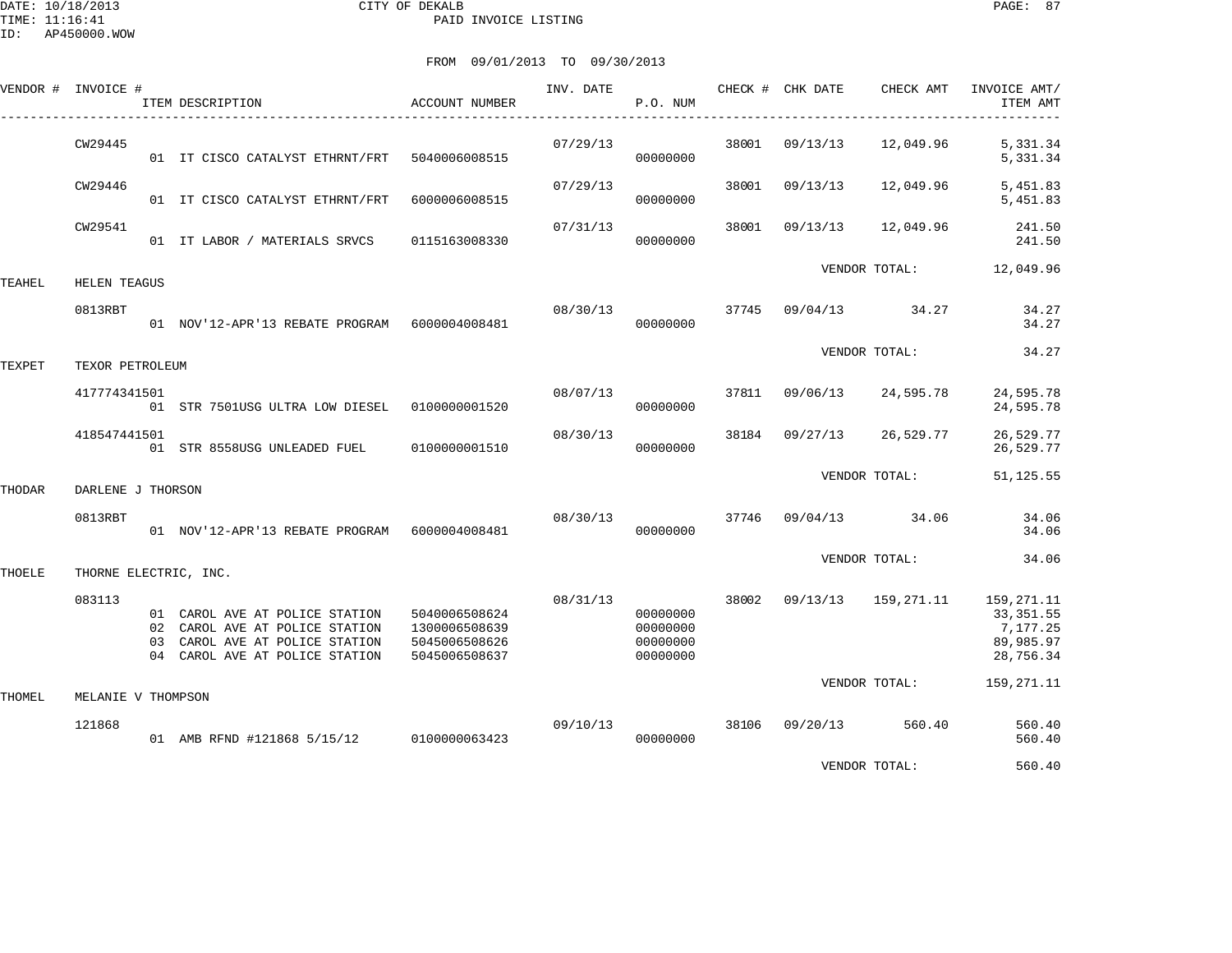DATE: 10/18/2013 CITY OF DEKALB PAGE: 88 PAID INVOICE LISTING

ID: AP450000.WOW

|        | VENDOR # INVOICE #    | ITEM DESCRIPTION                                                              | ACCOUNT NUMBER | INV. DATE | P.O. NUM             |       | CHECK # CHK DATE | CHECK AMT<br>_________________________________ | INVOICE AMT/<br>ITEM AMT       |
|--------|-----------------------|-------------------------------------------------------------------------------|----------------|-----------|----------------------|-------|------------------|------------------------------------------------|--------------------------------|
| TODJEA | <b>JEANETTE TODD</b>  |                                                                               |                |           |                      |       |                  |                                                |                                |
|        | 091113                | 01 REBATE PROGRAM                                                             | 6000004008481  | 09/11/13  | 00000000             | 38030 | 09/13/13         | 87.87                                          | 87.87<br>87.87                 |
| TRAINS | TRAVELERS INSURANCE   |                                                                               |                |           |                      |       |                  | VENDOR TOTAL:                                  | 87.87                          |
|        | 000446059             | 01 PD CLM# EYA9007 DOL 8/4/13 7200004008472<br>02 PD CLM# EYA9365 DOL 7/27/13 | 7200004008472  | 09/15/13  | 00000000<br>00000000 | 38107 |                  | 09/20/13 2,473.47                              | 2,473.47<br>775.42<br>1,698.05 |
| TROINV | TROTSKY INVESTIGATIVE |                                                                               |                |           |                      |       |                  | VENDOR TOTAL:                                  | 2,473.47                       |
|        | PD1305                | 01 PD POLYGRAPH TSTNG                                                         | 0115153008333  | 08/31/13  | 00000000             | 38185 | 09/27/13         | 130.00                                         | 130.00<br>130.00               |
| TSC    |                       | TESTING SERVICE CORPORATION                                                   |                |           |                      |       |                  | VENDOR TOTAL:                                  | 130.00                         |
|        | IN091975              | 01 POL STTN TSTNG PRKG LOT DNSTY 5045006508626                                |                | 08/30/13  | 00000000             | 38186 | 09/27/13         | 4,546.80                                       | 1,473.80<br>1,473.80           |
|        | IN091987              | 01 MFT 120018100WR TAYLOR ST WDNG 1000002008331                               |                | 08/30/13  | 00000000             | 38186 | 09/27/13         | 4,546.80                                       | 3,073.00<br>3,073.00           |
| TURPEN | PENELOPE TURGEON      |                                                                               |                |           |                      |       |                  | VENDOR TOTAL:                                  | 4,546.80                       |
|        | BAND13                | 01 2013 SUMMER MUNICIPAL BAND 0110113008399                                   |                | 08/31/13  | 00000000             |       | 37911 09/06/13   | 400.00                                         | 400.00<br>400.00               |
| UNIDEN |                       | UNIFORM DEN EAST, INC.                                                        |                |           |                      |       |                  | VENDOR TOTAL:                                  | 400.00                         |
|        | 31303                 | 01 PD CICCHETTI UNIFORM SPPLYS 0120242008270                                  |                | 09/07/13  | 00000000             | 38187 | 09/27/13         | 1,871.65                                       | 1,871.65<br>1,871.65           |
| UNIPAC |                       | UNION PACIFIC RAILROAD CO.                                                    |                |           |                      |       |                  | VENDOR TOTAL:                                  | 1,871.65                       |
|        | 263296673             | 01 LAND LEASE                                                                 | 1300003008399  | 09/10/13  | 00000000             | 38188 | 09/27/13         | 4,683.62                                       | 4,683.62<br>4,683.62           |
|        |                       |                                                                               |                |           |                      |       |                  | VENDOR TOTAL:                                  | 4,683.62                       |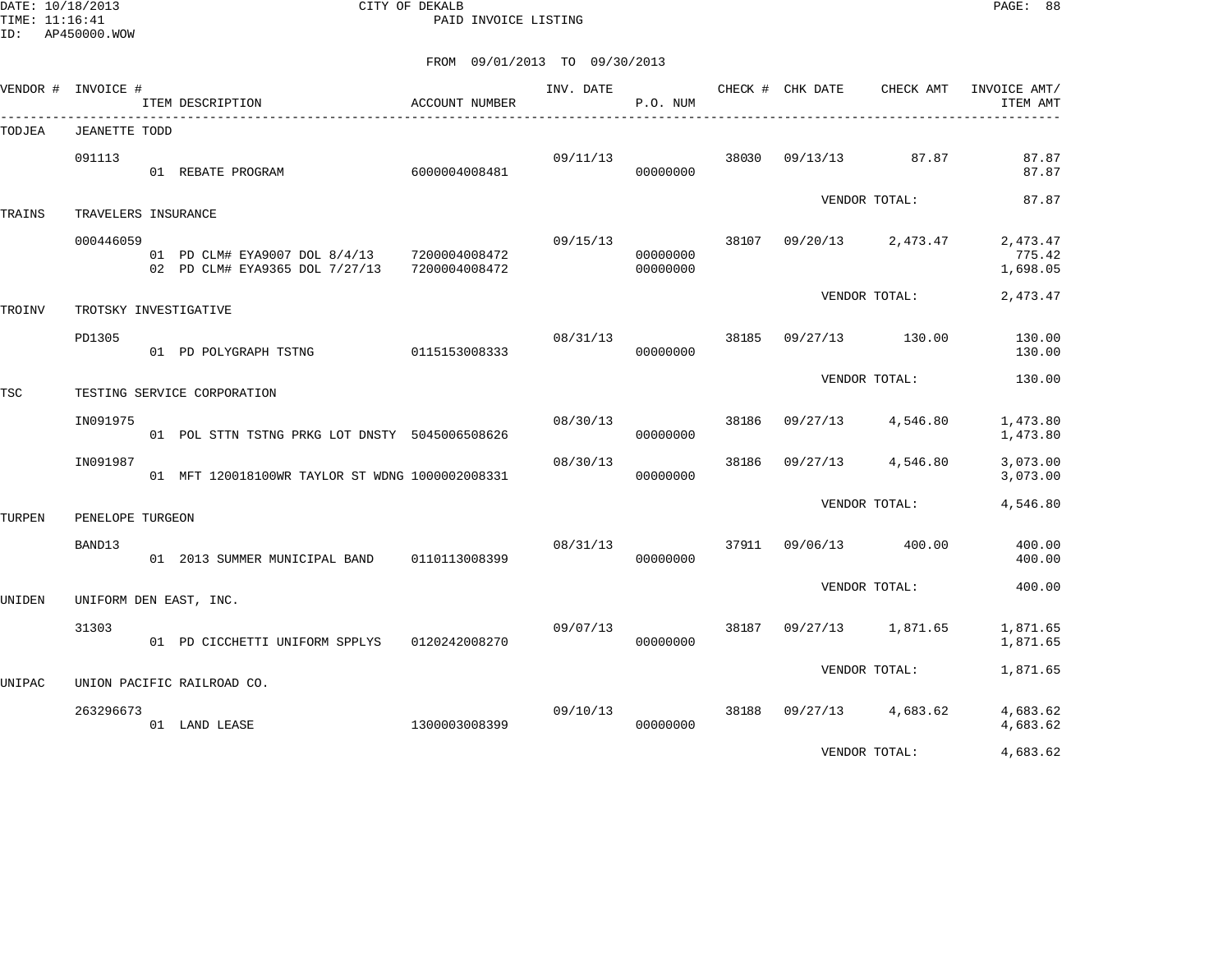DATE: 10/18/2013 CITY OF DEKALB PAGE: 89 PAID INVOICE LISTING

ID: AP450000.WOW

| VENDOR #   | INVOICE #             | ITEM DESCRIPTION                                                                                                              | ACCOUNT NUMBER                 | INV. DATE | P.O. NUM                         |       | CHECK # CHK DATE | CHECK AMT     | INVOICE AMT/<br>ITEM AMT        |
|------------|-----------------------|-------------------------------------------------------------------------------------------------------------------------------|--------------------------------|-----------|----------------------------------|-------|------------------|---------------|---------------------------------|
| UPS        | UNITED PARCEL SERVICE |                                                                                                                               |                                |           |                                  |       |                  |               |                                 |
|            | 00007WX103343         | 01 WTR SRVC CHRGS 8/23/13 6500003008305                                                                                       |                                | 08/24/13  | 00000000                         | 37812 | 09/06/13         | 12.00         | 12.00<br>12.00                  |
|            | 00007WX103353         | 01 WTR SHPPNG FEES                                                                                                            | 6000003008305                  | 08/31/13  | 00000000                         | 38108 | 09/20/13         | 12.00         | 12.00<br>12.00                  |
|            | 00007WX103363         | 01 FD SHPPNG 8/29/13 LAB SRVCS 0125263008305<br>02 STR SHPPNG 9/4/13 ACCESS SPCLT 0130332008230<br>03 WTR SHPPNG CHRGS 9/7/13 | 6000003008305                  | 09/07/13  | 00000000<br>00000000<br>00000000 | 38189 | 09/27/13         | 50.49         | 50.49<br>8.43<br>30.06<br>12.00 |
| USBANK     |                       | U.S. BANK NATIONAL ASSOCIATION                                                                                                |                                |           |                                  |       |                  | VENDOR TOTAL: | 74.49                           |
|            | 234605046             | 01 CC/STR/PD/ CPYR LSE 9/3/13 0135003008310                                                                                   |                                | 08/10/13  | 00000000                         | 38003 | 09/13/13         | 629.70        | 629.70<br>629.70                |
|            | 235192341             | 01 ANNX CPYR LSE 9/14/13<br>02 ANNX CPYR LSE 9/14/13                                                                          | 0135003008310<br>0135003008310 | 08/21/13  | 00000000<br>00000000             | 38190 | 09/27/13         | 512.76        | 463.62<br>209.94<br>253.68      |
|            | 236366035             | 01 ENG CPYR LSE 8/29-9/29/13<br>02 ENG UNPPLD CRDT 8/27/13                                                                    | 0135003008310<br>0135003008310 | 09/04/13  | 00000000<br>00000000             | 38190 | 09/27/13         | 512.76        | 49.14<br>113.76<br>$-64.62$     |
| USPO       |                       | UNITED STATES POST OFFICE                                                                                                     |                                |           |                                  |       |                  | VENDOR TOTAL: | 1,142.46                        |
|            | 092713                | 01 RMB PERMIT #166                                                                                                            | 6000003008305                  | 09/27/13  | 00000000                         |       | 38198 09/30/13   | 5,000.00      | 5,000.00<br>5,000.00            |
| <b>VAC</b> |                       | VOLUNTARY ACTION CENTER                                                                                                       |                                |           |                                  |       |                  | VENDOR TOTAL: | 5,000.00                        |
|            | 140852                | 01 TRANSIT TRIPS 7/1-7/31/13 0900003008399                                                                                    |                                | 08/27/13  | 00000000                         | 37813 | 09/06/13         | 32,500.00     | 32,500.00<br>32,500.00          |
| VANGEN     | GENE VANDENBOSCH      |                                                                                                                               |                                |           |                                  |       |                  | VENDOR TOTAL: | 32,500.00                       |
|            | BAND13                | 01 2013 SUMMER MUNICIPAL BAND                                                                                                 | 0110113008399                  | 08/31/13  | 00000000                         |       | 37912 09/06/13   | 875.00        | 875.00<br>875.00                |
|            |                       |                                                                                                                               |                                |           |                                  |       |                  | VENDOR TOTAL: | 875.00                          |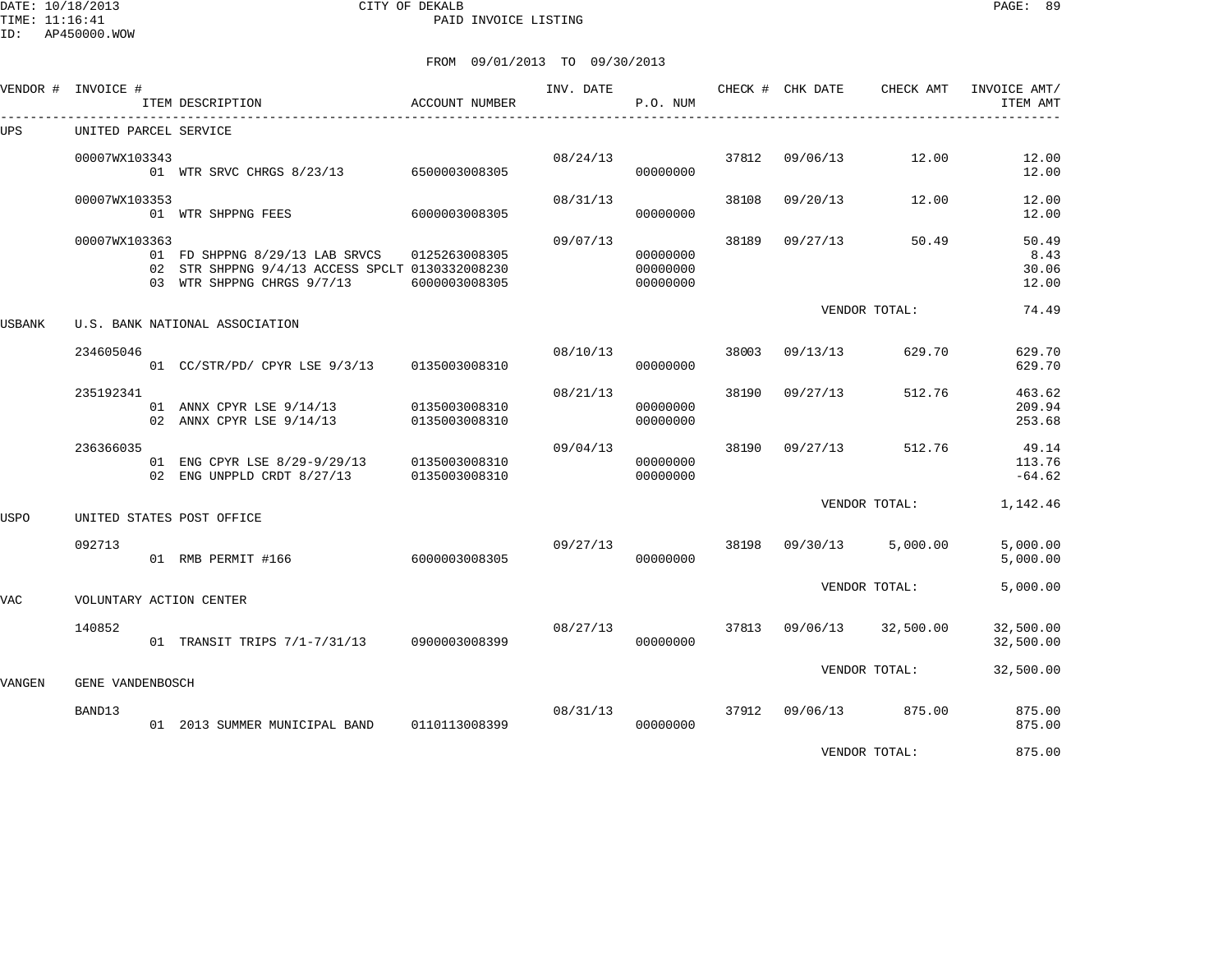#### DATE: 10/18/2013 CITY OF DEKALB PAGE: 90 PAID INVOICE LISTING

| VENDOR # | INVOICE #             |       | ITEM DESCRIPTION                              | ACCOUNT NUMBER | INV. DATE | P.O. NUM |       | CHECK # CHK DATE | CHECK AMT         | INVOICE AMT/<br>ITEM AMT |
|----------|-----------------------|-------|-----------------------------------------------|----------------|-----------|----------|-------|------------------|-------------------|--------------------------|
| VERLON   | VERIZON LONG DISTANCE |       |                                               |                |           |          |       |                  |                   |                          |
|          | 090113                |       |                                               |                | 09/01/13  |          | 38191 | 09/27/13         | 429.43            | 429.43                   |
|          |                       |       | 01 ADMIN SERVICES                             | 0115153008337  |           | 00000000 |       |                  |                   | 363.95                   |
|          |                       |       | 02 POLICE                                     | 0120213008337  |           | 00000000 |       |                  |                   | 12.63                    |
|          |                       |       | 03 FIRE                                       | 0125263008337  |           | 00000000 |       |                  |                   | 1.25                     |
|          |                       |       | 04 PUBLIC WORKS                               | 0130313008337  |           | 00000000 |       |                  |                   | 0.13                     |
|          |                       | 05    | ACCOUNT LEVEL CHARGES                         | 0135003008337  |           | 00000000 |       |                  |                   | 13.36                    |
|          |                       | 06    | DIRECT DIAL USAGE                             | 0135003008337  |           | 00000000 |       |                  |                   | 2.32                     |
|          |                       | 07    | YSB                                           | 0135003008337  |           | 00000000 |       |                  |                   | 23.55                    |
|          |                       | 08    | AIRPORT                                       | 6500003008337  |           | 00000000 |       |                  |                   | 12.24                    |
|          | 9711025352            |       |                                               |                | 09/04/13  |          | 38109 |                  | 09/20/13 5,972.83 | 5,972.83                 |
|          |                       |       | 01 ADMIN                                      | 0115153008337  |           | 00000000 |       |                  |                   | 59.94                    |
|          |                       | 02    | AIRPORT                                       | 6500003008337  |           | 00000000 |       |                  |                   | 96.62                    |
|          |                       | 03    | BUILDING                                      | 0130353008337  |           | 00000000 |       |                  |                   | 94.08                    |
|          |                       | 04    | DEVELOP SERVICES                              | 0130353008337  |           | 00000000 |       |                  |                   | 94.08                    |
|          |                       | 05    | <b>ENG</b>                                    | 0130353008337  |           | 00000000 |       |                  |                   | 69.21                    |
|          |                       | 06    | FINANCE                                       | 0115153008337  |           | 00000000 |       |                  |                   | 59.94                    |
|          |                       | 07    | FIRE                                          | 0125263008337  |           | 00000000 |       |                  |                   | 1,085.02                 |
|          |                       | 08    | HR                                            | 0115153008337  |           | 00000000 |       |                  |                   | 59.94                    |
|          |                       | 09    | IT                                            | 0115163008337  |           | 00000000 |       |                  |                   | 265.84                   |
|          |                       | 10    | MAYOR                                         | 0110103008337  |           | 00000000 |       |                  |                   | 59.94                    |
|          |                       | 11 PD |                                               | 0120213008337  |           | 00000000 |       |                  |                   | 2,624.64                 |
|          |                       | 12    | PLANNING                                      | 0130343008337  |           | 00000000 |       |                  |                   | 119.88                   |
|          |                       | 13    | PW                                            | 0130313008337  |           | 00000000 |       |                  |                   | 59.94                    |
|          |                       | 14    | SPARE                                         | 0115163008337  |           | 00000000 |       |                  |                   | $-14.54$                 |
|          |                       | 15    | <b>STREET</b>                                 | 0130313008337  |           | 00000000 |       |                  |                   | 719.03                   |
|          |                       | 16    | WATER                                         | 6000003008337  |           | 00000000 |       |                  |                   | 519.27                   |
| VINJOA   | JOAN VINCENT          |       |                                               |                |           |          |       |                  | VENDOR TOTAL:     | 6,402.26                 |
|          |                       |       |                                               |                |           |          |       |                  |                   |                          |
|          | 0813RBT               |       | 01 NOV'12-APR'13 REBATE PROGRAM 6000004008481 |                | 08/30/13  | 00000000 | 37747 | 09/04/13         | 49.35             | 49.35<br>49.35           |
|          |                       |       |                                               |                |           |          |       |                  | VENDOR TOTAL:     | 49.35                    |
| VIRCOO   |                       |       | VIRGIL COOK & SON, INC.                       |                |           |          |       |                  |                   |                          |
|          | 082313                |       |                                               |                | 09/10/13  |          | 38004 | 09/13/13         | 2,763.67          | 2,763.67                 |
|          |                       |       | 01 TIF LOCUST ST FNL PYMNT                    | 1300006508639  |           | 00000000 |       |                  |                   | 2,763.67                 |
|          | ID1957                |       |                                               |                | 08/19/13  |          | 38110 | 09/20/13         | 5,016.82          | 105.00                   |
|          |                       |       | 01 DEBUTANTES WIRING LABOR                    | 1300006508624  |           | 00000000 |       |                  |                   | 105.00                   |
|          | ID1965                |       |                                               |                | 08/28/13  |          | 38110 | 09/20/13         | 5,016.82          | 4,911.82                 |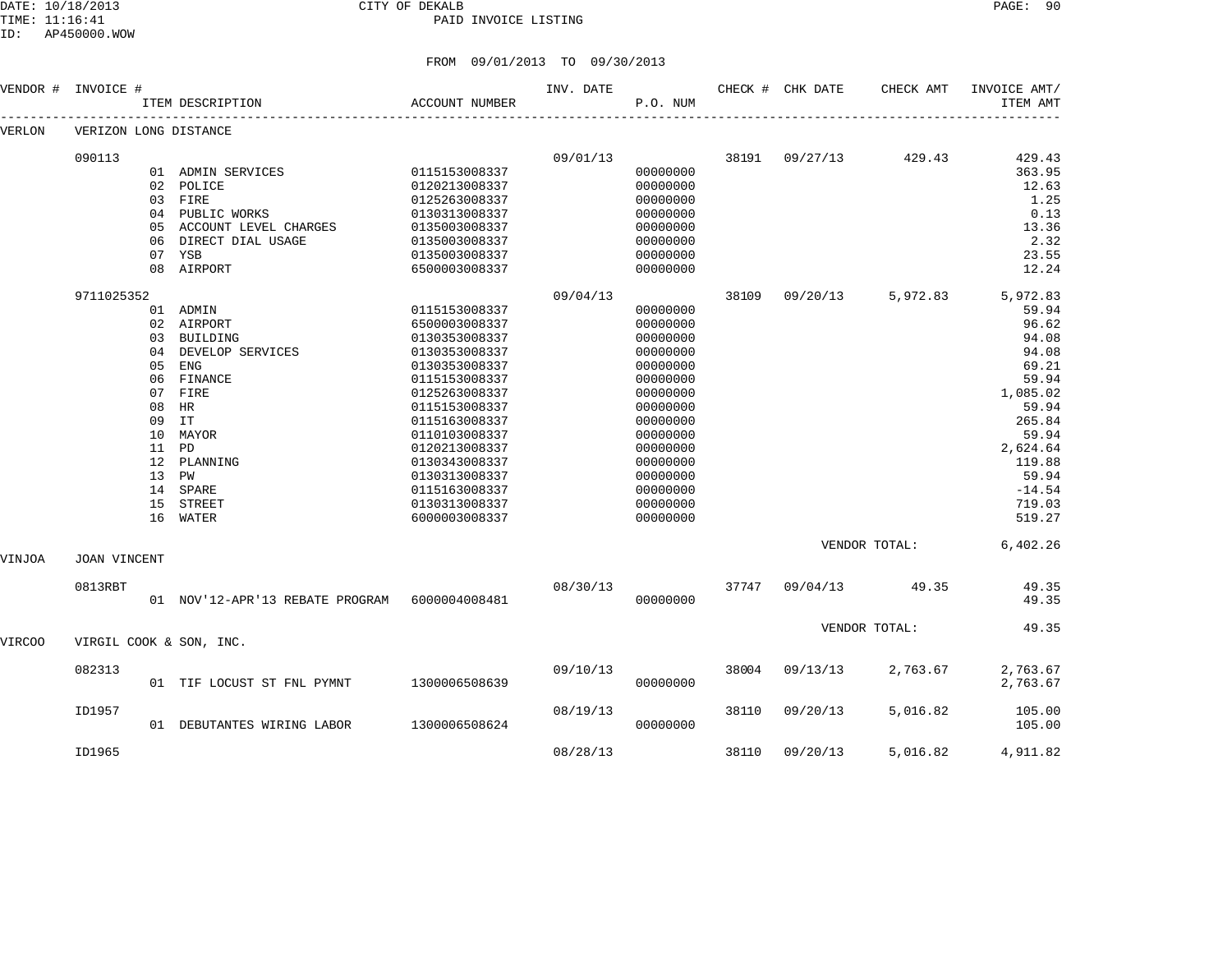DATE: 10/18/2013 CITY OF DEKALB PAGE: 91 PAID INVOICE LISTING

| VENDOR # INVOICE # |               | ITEM DESCRIPTION                               | ACCOUNT NUMBER                 | INV. DATE | P.O. NUM             |       | CHECK # CHK DATE | CHECK AMT               | INVOICE AMT/<br>ITEM AMT         |
|--------------------|---------------|------------------------------------------------|--------------------------------|-----------|----------------------|-------|------------------|-------------------------|----------------------------------|
|                    | ID1965        | 01 DEBUTANTES ELEC WORK                        | 1300006508624                  | 08/28/13  | 00000000             |       |                  | 38110 09/20/13 5,016.82 | 4,911.82<br>4,911.82             |
| VOHLIC             |               | VOHNE LICHE KENNELS, INC.                      |                                |           |                      |       |                  | VENDOR TOTAL:           | 7,780.49                         |
|                    | 7460          | 01 PD K-9 LORD 13-266<br>02 PD K-9 LORD 13-266 | 0100000002735<br>0100000002715 | 08/27/13  | 00000000<br>00000000 | 38005 |                  | 09/13/13 8,000.00       | 8,000.00<br>4,000.00<br>4,000.00 |
| VOSS               | VOSS CO, INC. |                                                |                                |           |                      |       |                  | VENDOR TOTAL:           | 8,000.00                         |
|                    | 278           | 01 PD (100) CAR WASHES                         | 0120223008315                  | 09/18/13  | 00000000             | 38192 | 09/27/13         | 300.00                  | 300.00<br>300.00                 |
| VWR                |               | VWR INTERNATIONAL, INC.                        |                                |           |                      |       |                  | VENDOR TOTAL:           | 300.00                           |
|                    | 8055053484    | 01 WTR KIT ABSRBNT PAD                         | 6000002008244                  | 08/27/13  | 00000000             |       |                  | 38111 09/20/13 194.04   | 194.04<br>194.04                 |
| WADRAY             | RAY WADDELL   |                                                |                                |           |                      |       |                  | VENDOR TOTAL:           | 194.04                           |
|                    | 091113        | 01 REBATE PROGRAM                              | 6000004008481                  | 09/11/13  | 00000000             |       |                  | 38031 09/13/13 72.23    | 72.23<br>72.23                   |
| WALLTD             | WALT LTD.     |                                                |                                |           |                      |       |                  | VENDOR TOTAL:           | 72.23                            |
|                    | 35524         | 01 FD CMPTR BS BRCKT                           | 0125272008226                  | 09/04/13  | 00000000             |       |                  | 38112 09/20/13 70.00    | 70.00<br>70.00                   |
| WALMART            |               | WALMART COMMUNITY/GEMB                         |                                |           |                      |       |                  | VENDOR TOTAL:           | 70.00                            |
|                    | 00634         | 01 PD CORNFEST SUPPLYS                         | 0100000002715                  | 08/30/13  | 00000000             | 38193 | 09/27/13         | 335.04                  | 55.26<br>55.26                   |
|                    | 04131         | 01 FD EMS SUPPLIES                             | 0125272008241                  | 08/20/13  | 00000000             | 38193 | 09/27/13         | 335.04                  | 38.33<br>38.33                   |
|                    | 07238         |                                                |                                | 08/29/13  |                      | 38193 | 09/27/13         | 335.04                  | 100.14                           |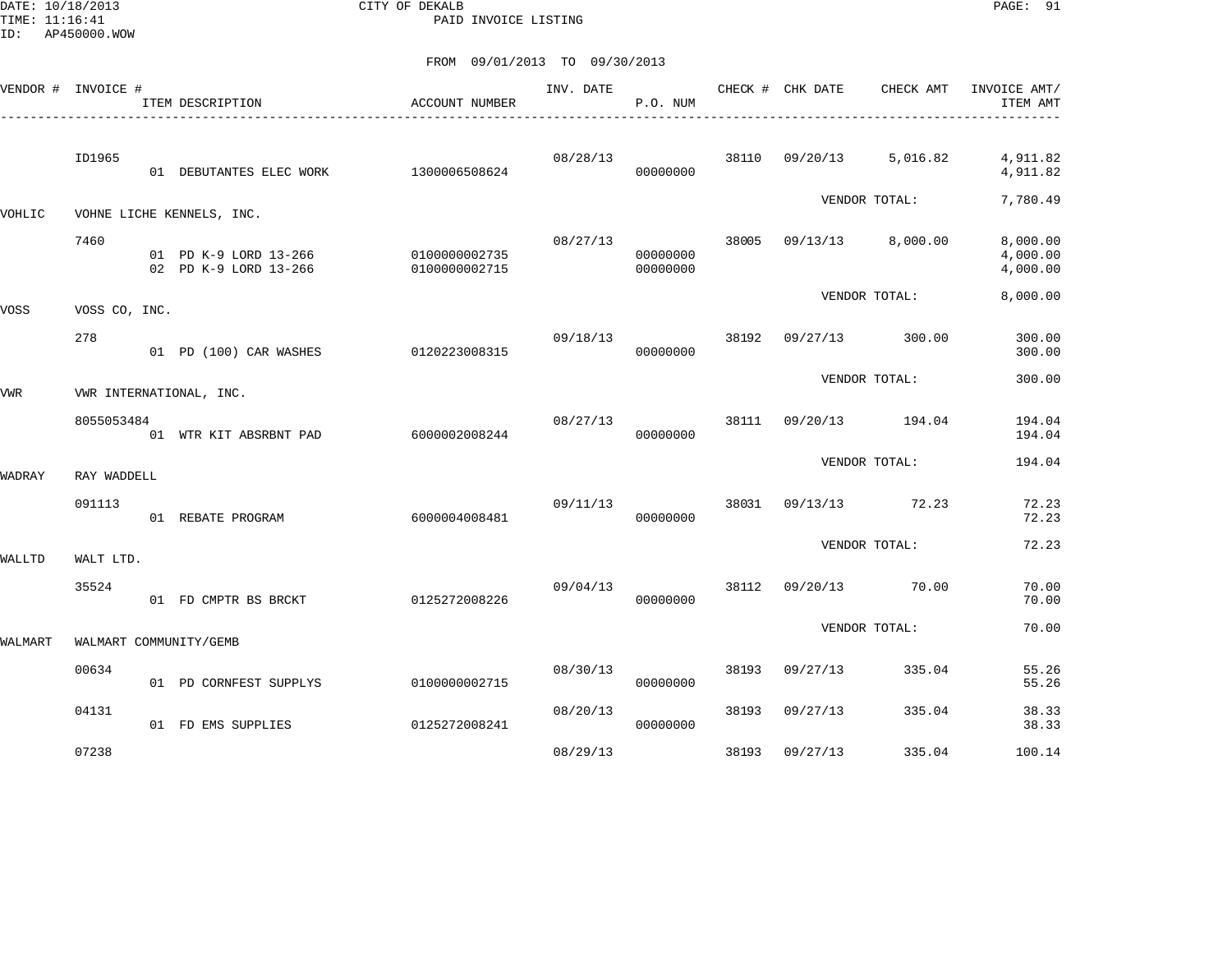DATE: 10/18/2013 CITY OF DEKALB PAGE: 92 PAID INVOICE LISTING

|        | VENDOR # INVOICE # | ITEM DESCRIPTION                                | ACCOUNT NUMBER | INV. DATE | P.O. NUM |       | CHECK # CHK DATE | CHECK AMT             | INVOICE AMT/<br>ITEM AMT |
|--------|--------------------|-------------------------------------------------|----------------|-----------|----------|-------|------------------|-----------------------|--------------------------|
|        | 07238              | 01 PD HC POLICE MTG SPPLYS                      | 0100000002730  | 08/29/13  | 00000000 | 38193 | 09/27/13         | 335.04                | 100.14<br>100.14         |
|        | 07248              | 01 PD HC POLICE MTG SPPLYS                      | 0100000002730  | 08/29/13  | 00000000 | 38193 | 09/27/13         | 335.04                | 3.40<br>3.40             |
|        | 09251              | 01 PD BLDG SUPPLIES                             | 0120222008299  | 08/23/13  | 00000000 | 38193 | 09/27/13         | 335.04                | 137.91<br>137.91         |
| WALSCA | WALZ SCALE         |                                                 |                |           |          |       |                  | VENDOR TOTAL:         | 335.04                   |
|        | 1659A              | 01 PD STATE TEST                                | 0120223008315  | 08/26/13  | 00000000 | 38006 |                  | 09/13/13 1,560.00     | 1,560.00<br>1,560.00     |
| WASMAN | WASTE MANAGEMENT   |                                                 |                |           |          |       |                  | VENDOR TOTAL:         | 1,560.00                 |
|        | 339445020110       | 01 JULY 2013 SERVICE                            | 0700003008346  | 09/01/13  | 00000000 | 38007 |                  | 09/13/13 144,019.75   | 144,019.75<br>144,019.75 |
| WASTE  | WASTE MANAGEMENT   |                                                 |                |           |          |       |                  | VENDOR TOTAL:         | 144,019.75               |
|        | 346152723547       | 01 AUG '13 SRVC                                 | 0130333008313  | 09/01/13  | 00000000 |       |                  | 37814 09/06/13 122.33 | 122.33<br>122.33         |
| WEBDEN | L DENISE WEBER     |                                                 |                |           |          |       |                  | VENDOR TOTAL:         | 122.33                   |
|        | 0813RBT            | 01 NOV'12-APR'13 REBATE PROGRAM 6000004008481   |                | 08/30/13  | 00000000 | 37748 |                  | 09/04/13 40.37        | 40.37<br>40.37           |
| WELBRO | WELCH BROS., INC.  |                                                 |                |           |          |       |                  | VENDOR TOTAL:         | 40.37                    |
|        | 1454694            | 01 STR PAD W/24" OPENING 0130332008233          |                | 09/11/13  | 00000000 | 38008 | 09/13/13         | 815.00                | 450.00<br>450.00         |
|        | 1455112            | 01 STR FLAT TOP/GRATE/ADJSTNG RNG 0130332008233 |                | 08/20/13  | 00000000 | 38008 | 09/13/13         | 815.00                | 815.00<br>815.00         |
|        | 1456307            | 01 STR CRDT#1454694 PAD 0130332008233           |                | 08/28/13  | 00000000 | 38008 | 09/13/13         | 815.00                | $-450.00$<br>$-450.00$   |
|        |                    |                                                 |                |           |          |       |                  | VENDOR TOTAL:         | 815.00                   |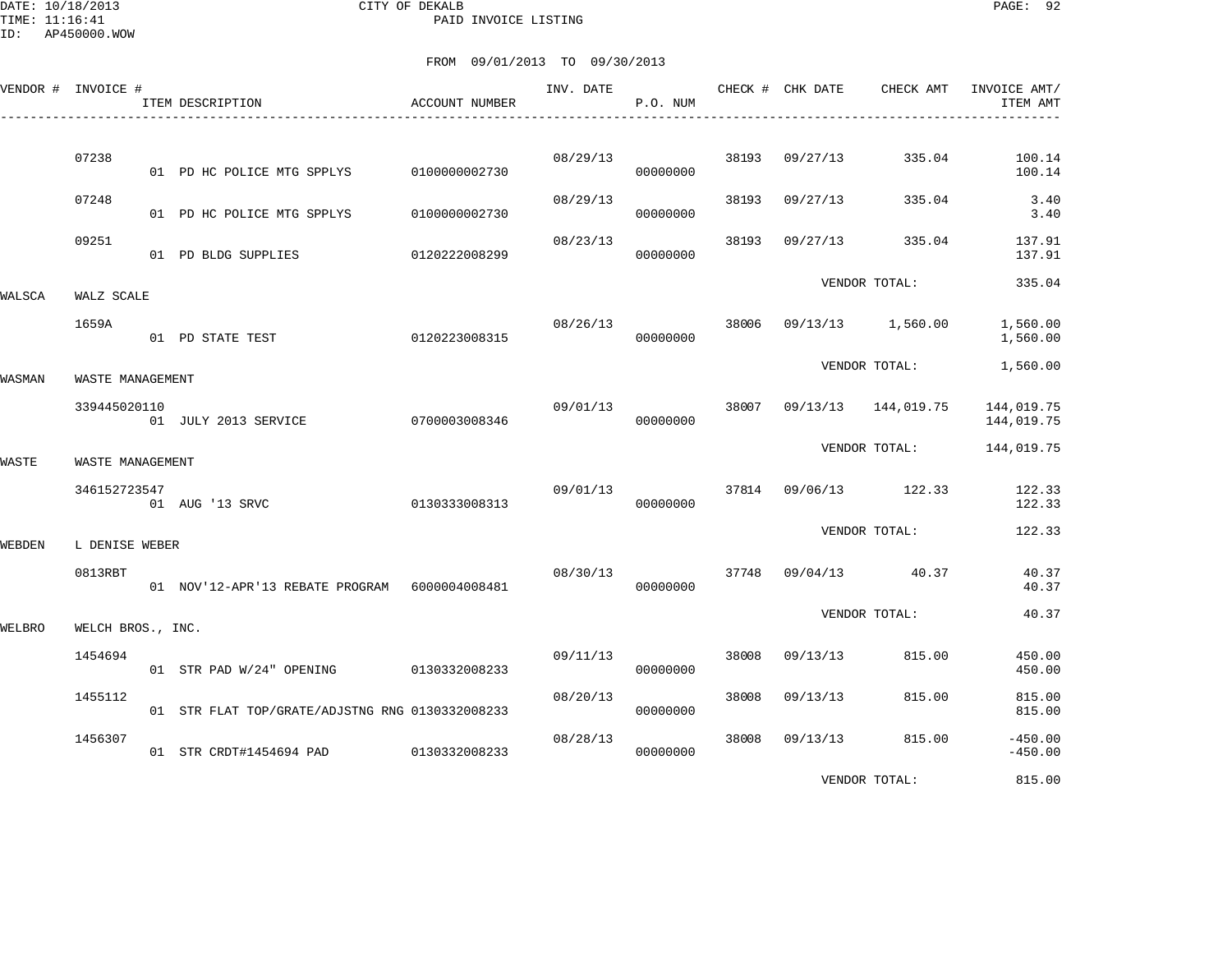DATE: 10/18/2013 CITY OF DEKALB PAGE: 93 PAID INVOICE LISTING

| VENDOR # | INVOICE #         | ITEM DESCRIPTION                                | ACCOUNT NUMBER | INV. DATE | P.O. NUM |       | CHECK # CHK DATE | CHECK AMT<br>___________________________________ | INVOICE AMT/<br>ITEM AMT |
|----------|-------------------|-------------------------------------------------|----------------|-----------|----------|-------|------------------|--------------------------------------------------|--------------------------|
| WENENG   |                   | WENDLER ENGINEERING SERVICES,                   |                |           |          |       |                  |                                                  |                          |
|          | 34715             | 01 MFT 100016701WR BTHNY RD WDNNG 1000002008331 |                | 08/15/13  | 00000000 |       | 37815 09/06/13   | 21,516.80                                        | 21,516.80<br>21,516.80   |
| WESSID   |                   | WEST SIDE TRACTOR SALES                         |                |           |          |       |                  | VENDOR TOTAL:                                    | 21,516.80                |
|          | N90992            | 01 WTR STREET PAD/1/2NUT 6000002008226          |                | 08/09/13  | 00000000 | 37816 | 09/06/13         | 402.60                                           | 402.60<br>402.60         |
|          | R46103            | 01 ARPT AP46 SWITCH/FRT                         | 6500003008310  | 08/22/13  | 00000000 | 38009 | 09/13/13         | 46.33                                            | 46.33<br>46.33           |
| WHAPHI   | PHIL WHALEY       |                                                 |                |           |          |       |                  | VENDOR TOTAL:                                    | 448.93                   |
|          | BAND13            | 01 2013 SUMMER MUNICIPAL BAND                   | 0110113008399  | 08/31/13  | 00000000 | 37913 | 09/06/13         | 450.00                                           | 450.00<br>450.00         |
| WHIMAR   | MARY L WHITE      |                                                 |                |           |          |       |                  | VENDOR TOTAL:                                    | 450.00                   |
|          | 091113            | 01 REBATE PROGRAM                               | 6000004008481  | 09/11/13  | 00000000 | 38032 | 09/13/13         | 14.50                                            | 14.50<br>14.50           |
|          |                   |                                                 |                |           |          |       |                  | VENDOR TOTAL:                                    | 14.50                    |
| WHIPIN   |                   | WHISPERING PINES TRUCKING, INC                  |                |           |          |       |                  |                                                  |                          |
|          | 005450            | 01 ARPT 132TNS GRAVEL                           | 6500003008313  | 09/05/13  | 00000000 | 38113 |                  | 09/20/13 1,585.20                                | 1,585.20<br>1,585.20     |
| WICMIL   | MILDRED WICKSTROM |                                                 |                |           |          |       |                  | VENDOR TOTAL:                                    | 1,585.20                 |
|          | 0813RBT           | 01 NOV'12-APR'13 REBATE PROGRAM 6000004008481   |                | 08/30/13  | 00000000 | 37749 | 09/04/13         | 50.39                                            | 50.39<br>50.39           |
| WIEEXT   | ROGER A WIEWEL    |                                                 |                |           |          |       |                  | VENDOR TOTAL:                                    | 50.39                    |
|          | 4359              | 01 FY14 TIF REHAB 120 HOME DR 1300006508624     |                | 08/26/13  | 00000000 |       |                  | 38194 09/27/13 6,135.00                          | 6, 135.00<br>6, 135.00   |
|          |                   |                                                 |                |           |          |       |                  | VENDOR TOTAL:                                    | 6, 135.00                |
| WILAND   | WILKENS-ANDERSON  |                                                 |                |           |          |       |                  |                                                  |                          |
|          | S1138976001       |                                                 |                | 09/04/13  |          | 38195 | 09/27/13         | 437.75                                           | 437.75                   |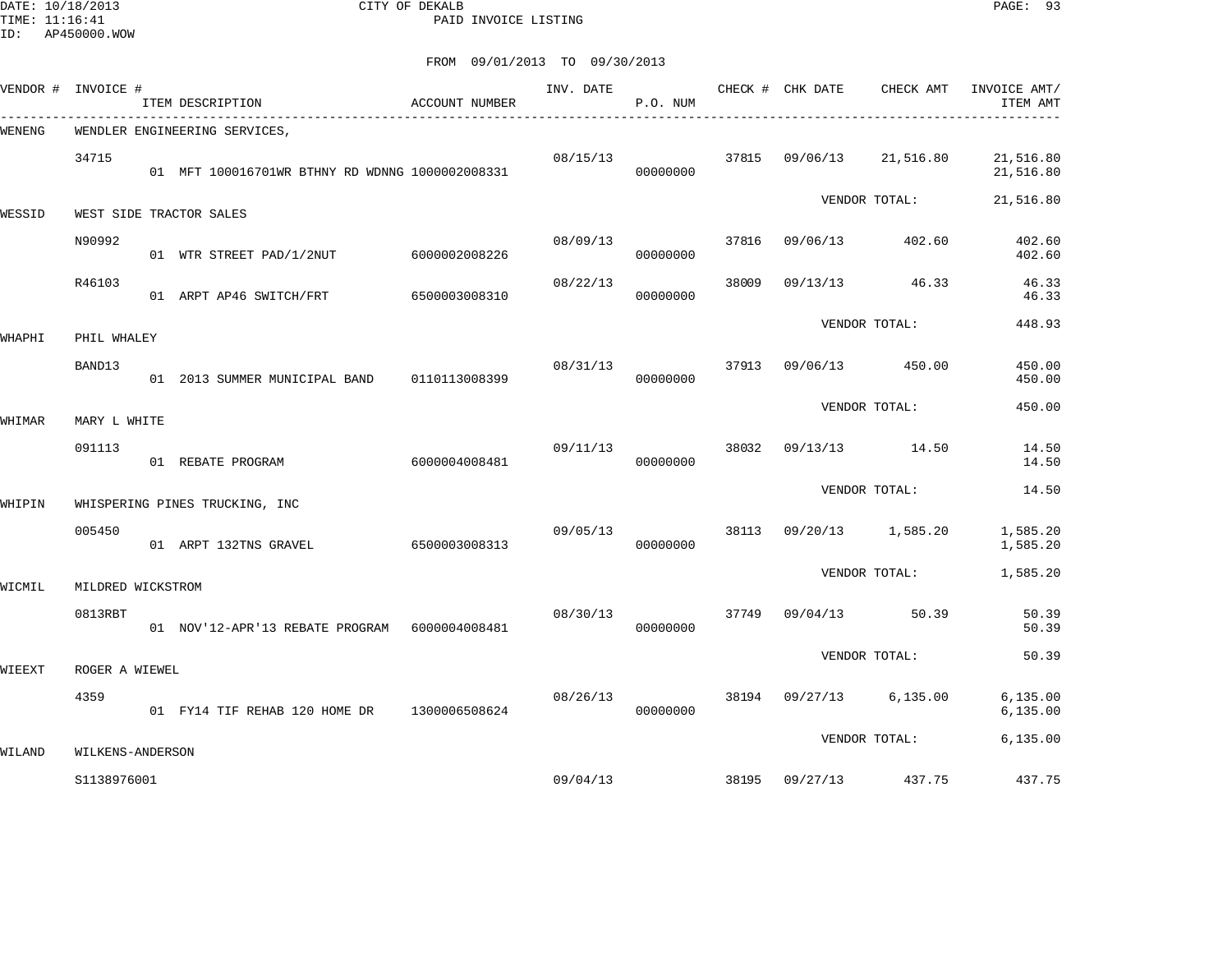DATE: 10/18/2013 CITY OF DEKALB PAGE: 94 PAID INVOICE LISTING

|         | VENDOR # INVOICE # | ITEM DESCRIPTION                                | ACCOUNT NUMBER | INV. DATE | P.O. NUM |       | CHECK # CHK DATE | CHECK AMT        | INVOICE AMT/<br>ITEM AMT |
|---------|--------------------|-------------------------------------------------|----------------|-----------|----------|-------|------------------|------------------|--------------------------|
|         | S1138976001        | 01 WTR CS DISP PIPETS/FRT 6000002008244         |                | 09/04/13  | 00000000 | 38195 | 09/27/13         | 437.75           | 437.75<br>437.75         |
| WILBRE  | BRENDA WILLGING    |                                                 |                |           |          |       |                  | VENDOR TOTAL:    | 437.75                   |
|         | BAND13             | 01 2013 SUMMER MUNICIPAL BAND 0110113008399     |                | 08/31/13  | 00000000 |       | 37914 09/06/13   | 150.00           | 150.00<br>150.00         |
| WILCAR  | CAROLYN WILSON     |                                                 |                |           |          |       |                  | VENDOR TOTAL:    | 150.00                   |
|         | 0813RBT            | 01 NOV'12-APR'13 REBATE PROGRAM 6000004008481   |                | 08/30/13  | 00000000 | 37750 |                  | $09/04/13$ 39.89 | 39.89<br>39.89           |
| WISJAC  | JACK WISE          |                                                 |                |           |          |       |                  | VENDOR TOTAL:    | 39.89                    |
|         | BAND13             | 01  2013 SUMMER MUNICIPAL BAND   0110113008399  |                | 08/31/13  | 00000000 | 37915 | 09/06/13         | 400.00           | 400.00<br>400.00         |
| WITELI  | ELIZABETH WITTY    |                                                 |                |           |          |       |                  | VENDOR TOTAL:    | 400.00                   |
|         | BAND13             | 01 2013 SUMMER MUNICIPAL BAND                   | 0110113008399  | 09/05/13  | 00000000 | 37916 | 09/06/13         | 50.00            | 50.00<br>50.00           |
| WOODCRA | CRAIG WOODRUFF     |                                                 |                |           |          |       |                  | VENDOR TOTAL:    | 50.00                    |
|         | BAND13             | 01 2013 SUMMER MUNICIPAL BAND 0110113008399     |                | 08/31/13  | 00000000 | 37917 |                  | 09/06/13 75.00   | 75.00<br>75.00           |
| WRIJIM  | JIMMIE WRIGHT      |                                                 |                |           |          |       |                  | VENDOR TOTAL:    | 75.00                    |
|         | 0813RBT            | 01 NOV'12-APR'13 REBATE PROGRAM 6000004008481   |                | 08/30/13  | 00000000 | 37751 | 09/04/13         | 74.30            | 74.30<br>74.30           |
| ZILRIC  | RICHARD ZILI       |                                                 |                |           |          |       |                  | VENDOR TOTAL:    | 74.30                    |
|         | BAND13             | 01  2013  SUMMER MUNICIPAL BAND   0110113008399 |                | 08/31/13  | 00000000 | 37918 |                  | 09/06/13 100.00  | 100.00<br>100.00         |
|         |                    |                                                 |                |           |          |       |                  | VENDOR TOTAL:    | 100.00                   |